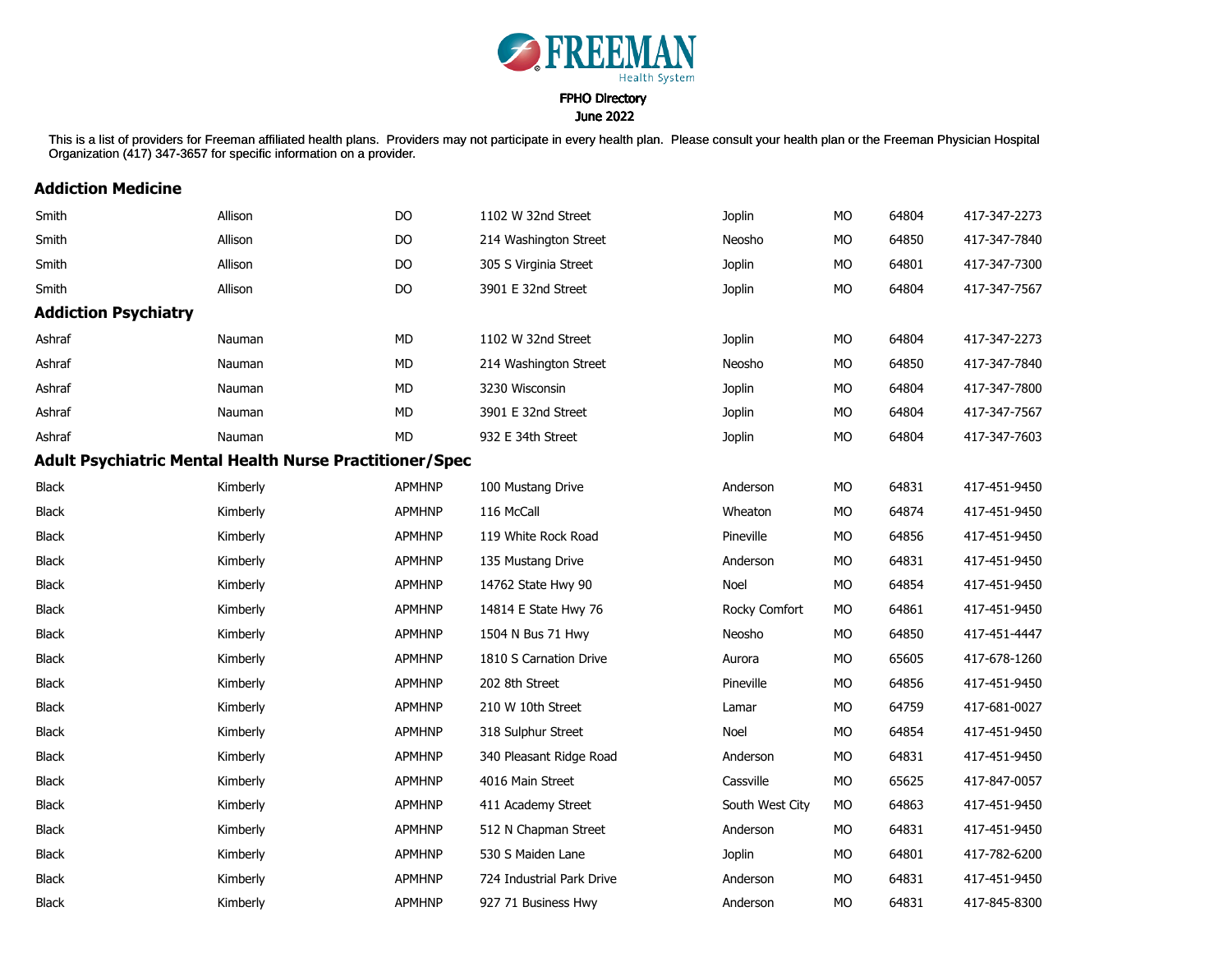

#### June 2022

This is a list of providers for Freeman affiliated health plans. Providers may not participate in every health plan. Please consult your health plan or the Freeman Physician Hospital<br>Organization (417) 347-3657 for specifi

# Adult Psychiatric Mental Health Nurse Practitioner/Spec

| Davis    | Sara     | <b>APMHNP</b> | 1632 Missouri Ave       | Carthage              | MO        | 64836 | 417-358-7728 |
|----------|----------|---------------|-------------------------|-----------------------|-----------|-------|--------------|
| Davis    | Sara     | <b>APMHNP</b> | 1800 W 30th Street      | <b>Joplin</b>         | <b>MO</b> | 64804 | 417-347-7580 |
| Davis    | Sara     | <b>APMHNP</b> | 1905 W 32nd Street      | <b>Joplin</b>         | MO        | 64804 | 417-347-7450 |
| Davis    | Sara     | <b>APMHNP</b> | 1949 S Snowberry Lane   | Joplin                | MO        | 64804 | 417-347-7860 |
| Davis    | Sara     | <b>APMHNP</b> | 214 Washington Street   | Neosho                | MO        | 64850 | 417-347-7840 |
| Davis    | Sara     | <b>APMHNP</b> | 2800 W 13th Street      | <b>Joplin</b>         | MO        | 64804 | 417-781-1025 |
| Davis    | Sara     | <b>APMHNP</b> | 3010 McClelland Blvd    | <b>Joplin</b>         | MO        | 64804 | 417-347-7700 |
| Davis    | Sara     | <b>APMHNP</b> | 3230 Wisconsin          | Joplin                | MO        | 64804 | 417-347-7800 |
| Davis    | Sara     | <b>APMHNP</b> | 3401 S Schifferdecker   | <b>Joplin</b>         | MO        | 64804 | 417-347-7780 |
| Davis    | Sara     | <b>APMHNP</b> | 3901 E 32nd Street      | Joplin                | MO        | 64804 | 417-347-7567 |
| Davis    | Sara     | <b>APMHNP</b> | 530 E 34th Street       | <b>Joplin</b>         | <b>MO</b> | 64804 | 417-347-7630 |
| Davis    | Sara     | <b>APMHNP</b> | 932 E 34th Street       | <b>Joplin</b>         | MO        | 64804 | 417-347-7603 |
| Hammonds | Kimberly | <b>FPMHNP</b> | 530 E 34th Street       | <b>Joplin</b>         | MO        | 64804 | 417-347-7630 |
| Hammonds | Kimberly | <b>FPMHNP</b> | 932 E 34th Street       | <b>Joplin</b>         | <b>MO</b> | 64804 | 417-347-7603 |
| Hart     | Sheila   | APMHNP-BC     | 101 W Sycamore Street   | Columbus              | KS        | 66725 | 620-429-2101 |
| Hart     | Sheila   | APMHNP-BC     | 106 NW Veterans Blvd    | Miami                 | OK        | 74354 | 918-238-3074 |
| Hart     | Sheila   | APMHNP-BC     | 2100 Commerce Drive     | Parsons               | KS        | 67357 | 620-717-4450 |
| Hart     | Sheila   | APMHNP-BC     | 2990 Military Ave       | <b>Baxter Springs</b> | KS        | 66713 | 620-856-2900 |
| Hart     | Sheila   | APMHNP-BC     | 3011 N Michigan         | Pittsburg             | KS        | 66762 | 620-231-9873 |
| Hart     | Sheila   | APMHNP-BC     | 601 E Washington Street | Arma                  | KS        | 66712 | 620-347-4033 |
| Perry    | Amy      | PMHNP-BC      | 101 W Sycamore Street   | Columbus              | KS        | 66725 | 620-429-2101 |
| Perry    | Amy      | PMHNP-BC      | 1504 N Bus 71 Hwy       | Neosho                | MO        | 64850 | 417-451-4447 |
| Perry    | Amy      | PMHNP-BC      | 1810 S Carnation Drive  | Aurora                | MO        | 65605 | 417-678-1260 |
| Perry    | Amy      | PMHNP-BC      | 210 W 10th Street       | Lamar                 | MO        | 64759 | 417-681-0027 |
| Perry    | Amy      | PMHNP-BC      | 3011 N Michigan         | Pittsburg             | KS        | 66762 | 620-231-9873 |
| Perry    | Amy      | PMHNP-BC      | 4016 Main Street        | Cassville             | MO        | 65625 | 417-847-0057 |
| Perry    | Amy      | PMHNP-BC      | 530 S Maiden Lane       | Joplin                | <b>MO</b> | 64801 | 417-782-6200 |
| Perry    | Amy      | PMHNP-BC      | 927 71 Business Hwy     | Anderson              | MO        | 64831 | 417-845-8300 |
| Reenan   | Steven   | <b>PMHNP</b>  | 214 Washington Street   | Neosho                | MO        | 64850 | 417-347-7840 |
|          |          |               |                         |                       |           |       |              |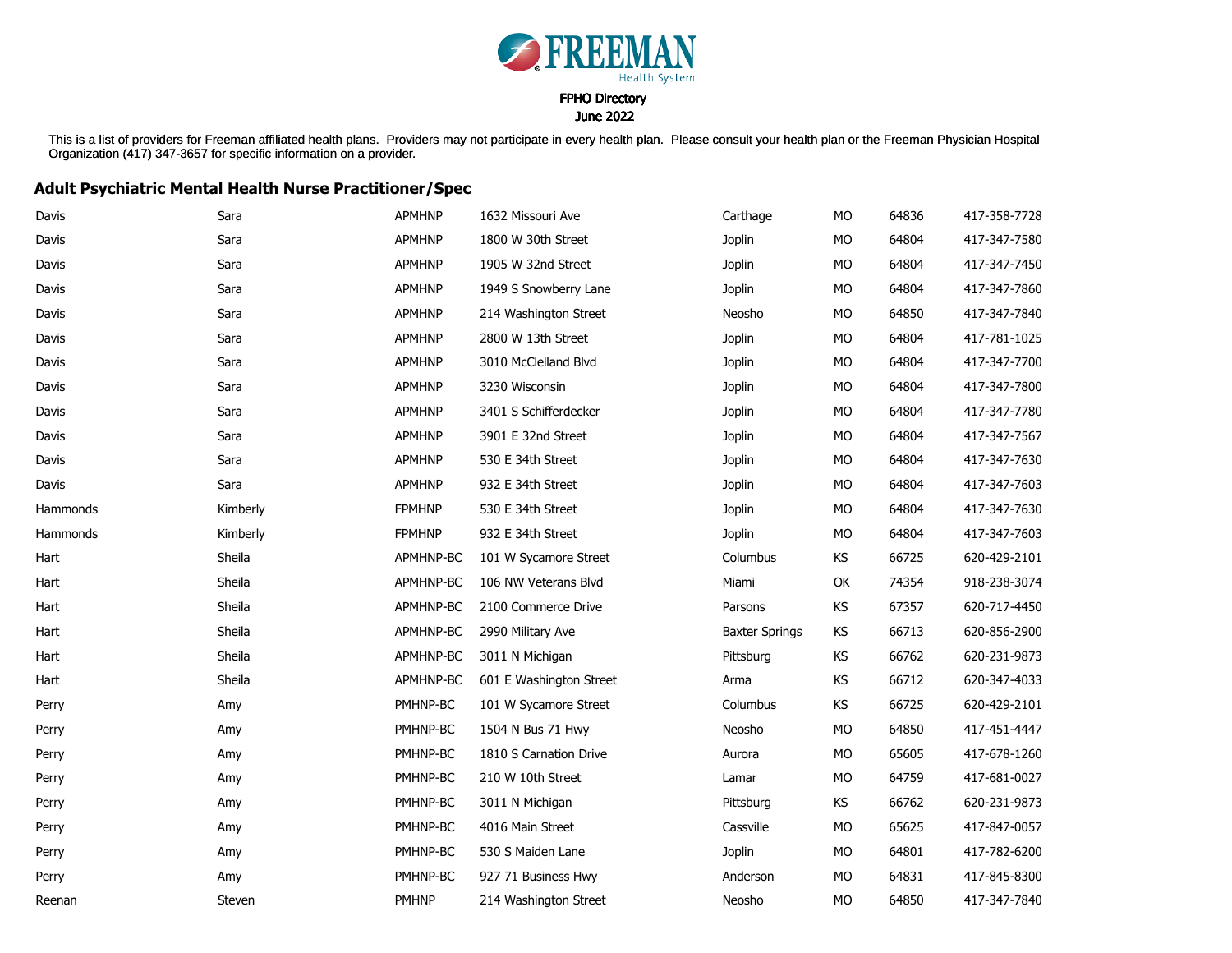

### June 2022

This is a list of providers for Freeman affiliated health plans. Providers may not participate in every health plan. Please consult your health plan or the Freeman Physician Hospital<br>Organization (417) 347-3657 for specifi

# Adult Psychiatric Mental Health Nurse Practitioner/Spec

| Reenan                    | Steven  | <b>PMHNP</b>  | 932 E 34th Street     | <b>Joplin</b>         | <b>MO</b> | 64804 | 417-347-7603 |
|---------------------------|---------|---------------|-----------------------|-----------------------|-----------|-------|--------------|
| Reitz                     | Robin   | <b>APMHNP</b> | 101 W Sycamore Street | Columbus              | KS        | 66725 | 620-429-2101 |
| Reitz                     | Robin   | <b>APMHNP</b> | 2051 N State Street   | Iola                  | KS        | 66749 | 620-365-6400 |
| Reitz                     | Robin   | <b>APMHNP</b> | 2100 Commerce Drive   | Parsons               | KS        | 67357 | 620-717-4450 |
| Reitz                     | Robin   | <b>APMHNP</b> | 2990 Military Ave     | <b>Baxter Springs</b> | KS        | 66713 | 620-856-2900 |
| Reitz                     | Robin   | <b>APMHNP</b> | 3011 N Michigan       | Pittsburg             | KS        | 66762 | 620-231-9873 |
| Reitz                     | Robin   | <b>APMHNP</b> | 3354 Hwy 160          | Independence          | KS        | 67301 | 620-577-2131 |
| Reitz                     | Robin   | <b>APMHNP</b> | 801 W 8th Street      | Coffeyville           | KS        | 67337 | 620-251-4300 |
| <b>Allergy/Immunology</b> |         |               |                       |                       |           |       |              |
| Joseph                    | Michael | MD            | 1027 S Main, Ste 202  | Joplin                | MO        | 64801 | 417-624-0050 |
| Anesthesiology            |         |               |                       |                       |           |       |              |
| Bass                      | Devin   | MD            | 1102 W 32nd Street    | <b>Joplin</b>         | MO        | 64804 | 417-347-1078 |
| Bass                      | Devin   | MD            | 113 W Hickory         | Neosho                | <b>MO</b> | 64850 | 417-347-1078 |
| Bass                      | Devin   | MD            | 3105 McClelland Blvd  | <b>Joplin</b>         | <b>MO</b> | 64804 | 417-347-1078 |
| Bass                      | Devin   | MD            | 811 W 34th Street     | <b>Joplin</b>         | <b>MO</b> | 64804 | 417-347-1078 |
| Bass                      | Devin   | <b>MD</b>     | 932 E 34th Street     | <b>Joplin</b>         | <b>MO</b> | 64804 | 417-347-1078 |
| Boan                      | Donita  | DO            | 1102 W 32nd Street    | <b>Joplin</b>         | MO        | 64804 | 417-347-1078 |
| Boan                      | Donita  | DO            | 113 W Hickory         | Neosho                | MO        | 64850 | 417-347-1078 |
| Boan                      | Donita  | DO            | 3105 McClelland Blvd  | Joplin                | <b>MO</b> | 64804 | 417-347-1078 |
| Boan                      | Donita  | DO            | 811 W 34th Street     | <b>Joplin</b>         | MO        | 64804 | 417-347-1078 |
| Boan                      | Donita  | DO            | 932 E 34th Street     | <b>Joplin</b>         | <b>MO</b> | 64804 | 417-347-1078 |
| Casanova                  | Anthony | MD            | 100 N Pine            | Pittsburg             | KS        | 66762 | 620-231-3750 |
| Casanova                  | Anthony | MD            | 1201 E Centennial     | Pittsburg             | KS        | 66762 | 417-347-5001 |
| Casanova                  | Anthony | MD            | 3103 McClelland Blvd  | <b>Joplin</b>         | <b>MO</b> | 64804 | 417-347-5400 |
| Casanova                  | Anthony | <b>MD</b>     | 932 E 34th Street     | <b>Joplin</b>         | MO        | 64804 | 417-347-8310 |
| Crumpacker                | Rex     | MD            | 1102 W 32nd Street    | <b>Joplin</b>         | <b>MO</b> | 64804 | 417-347-1078 |
| Crumpacker                | Rex     | MD            | 113 W Hickory         | Neosho                | <b>MO</b> | 64850 | 417-347-1078 |
| Crumpacker                | Rex     | MD            | 3105 McClelland Blvd  | <b>Joplin</b>         | MO        | 64804 | 417-347-1078 |
| Crumpacker                | Rex     | <b>MD</b>     | 811 W 34th Street     | <b>Joplin</b>         | <b>MO</b> | 64836 | 417-347-1078 |
|                           |         |               |                       |                       |           |       |              |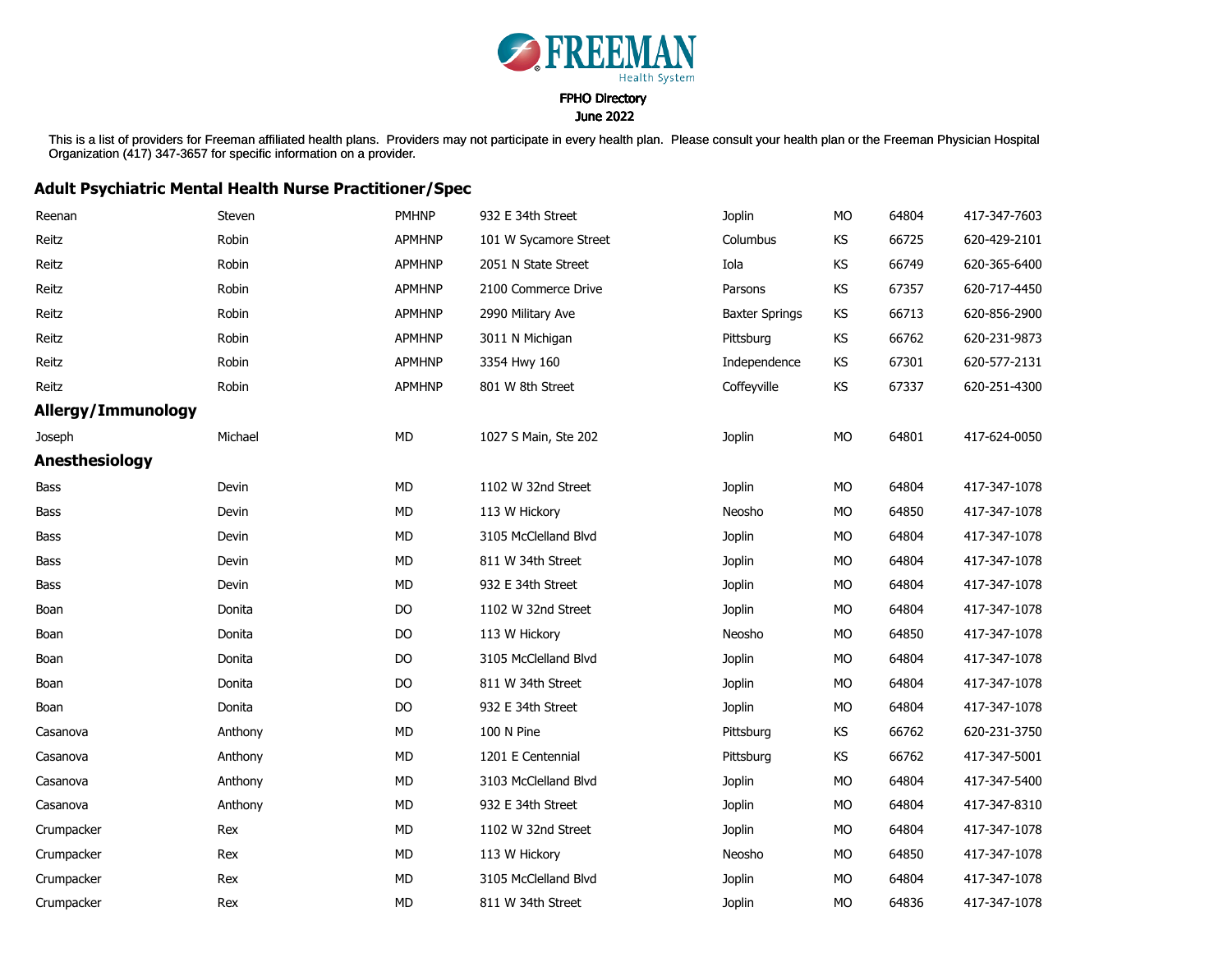

#### June 2022

This is a list of providers for Freeman affiliated health plans. Providers may not participate in every health plan. Please consult your health plan or the Freeman Physician Hospital<br>Organization (417) 347-3657 for specifi

# Anesthesiology

| Crumpacker | Rex     | <b>MD</b> | 932 E 34th Street         | <b>Joplin</b>     | <b>MO</b> | 64804 | 417-347-1078 |
|------------|---------|-----------|---------------------------|-------------------|-----------|-------|--------------|
| DeByle     | David   | <b>MD</b> | 1531 E 32nd Street, Ste 6 | <b>Joplin</b>     | <b>MO</b> | 64804 | 417-627-9699 |
| Evenson    | Juston  | <b>MD</b> | 1102 W 32nd Street        | <b>Joplin</b>     | <b>MO</b> | 64804 | 417-347-1078 |
| Evenson    | Juston  | <b>MD</b> | 113 W Hickory             | Neosho            | MO        | 64850 | 417-347-1078 |
| Evenson    | Juston  | <b>MD</b> | 3105 McClelland Blvd      | <b>Joplin</b>     | <b>MO</b> | 64804 | 417-347-5521 |
| Evenson    | Juston  | <b>MD</b> | 811 W 34th Street         | <b>Joplin</b>     | <b>MO</b> | 64804 | 417-347-5521 |
| Evenson    | Juston  | <b>MD</b> | 932 E 34th Street         | <b>Joplin</b>     | <b>MO</b> | 64804 | 417-347-5521 |
| Fordham    | Brandon | DO        | 1102 W 32nd Street        | Joplin            | <b>MO</b> | 64804 | 417-347-1078 |
| Fordham    | Brandon | DO        | 113 W Hickory             | Neosho            | <b>MO</b> | 64850 | 417-347-1078 |
| Fordham    | Brandon | DO        | 3105 McClelland Blvd      | Joplin            | <b>MO</b> | 64804 | 417-347-5521 |
| Fordham    | Brandon | DO        | 811 W 34th Street         | <b>Joplin</b>     | <b>MO</b> | 64804 | 417-347-5521 |
| Fordham    | Brandon | <b>DO</b> | 932 E 34th Street         | <b>Joplin</b>     | <b>MO</b> | 64804 | 417-347-5521 |
| Gorman     | Philip  | <b>MD</b> | 1902 S US Hwy 59          | Parsons           | KS        | 67357 | 620-421-4880 |
| Hill       | Michael | <b>MD</b> | 1102 W 32nd Street        | Joplin            | <b>MO</b> | 64804 | 417-347-1078 |
| Hill       | Michael | MD        | 113 W Hickory             | Neosho            | МO        | 64850 | 417-347-1078 |
| Hill       | Michael | <b>MD</b> | 3105 McClelland Blvd      | Joplin            | <b>MO</b> | 64804 | 417-347-1078 |
| Hill       | Michael | <b>MD</b> | 811 W 34th Street         | <b>Joplin</b>     | <b>MO</b> | 64804 | 417-347-1078 |
| Hill       | Michael | <b>MD</b> | 932 E 34th Street         | <b>Joplin</b>     | MO        | 64804 | 417-347-1078 |
| Hummel     | Andrew  | <b>MD</b> | 1317 S Hwy 32             | El Dorado Springs | MO        | 64744 | 417-876-3333 |
| Hummel     | Andrew  | <b>MD</b> | 1401 S Park Street        | El Dorado Springs | <b>MO</b> | 64744 | 417-876-2511 |
| McDonald   | Michael | <b>MD</b> | 1102 W 32nd Street        | <b>Joplin</b>     | MO        | 64804 | 417-347-1078 |
| McDonald   | Michael | <b>MD</b> | 113 W Hickory             | Neosho            | МO        | 64850 | 417-347-1078 |
| McDonald   | Michael | <b>MD</b> | 3105 McClelland Blvd      | Joplin            | <b>MO</b> | 64804 | 417-347-1078 |
| McDonald   | Michael | <b>MD</b> | 811 W 34th Street         | <b>Joplin</b>     | <b>MO</b> | 64804 | 417-347-1078 |
| McDonald   | Michael | <b>MD</b> | 932 E 34th Street         | Joplin            | MO        | 64804 | 417-347-1078 |
| Murrell    | Aaron   | DO        | 1102 W 32nd Street        | <b>Joplin</b>     | <b>MO</b> | 64804 | 417-347-1078 |
| Murrell    | Aaron   | DO        | 113 W Hickory             | Neosho            | MO        | 64850 | 417-347-1078 |
| Murrell    | Aaron   | DO        | 3105 McClelland Blvd      | <b>Joplin</b>     | <b>MO</b> | 64804 | 417-347-5521 |
| Murrell    | Aaron   | DO        | 811 W 34th Street         | <b>Joplin</b>     | <b>MO</b> | 64804 | 417-347-5521 |
|            |         |           |                           |                   |           |       |              |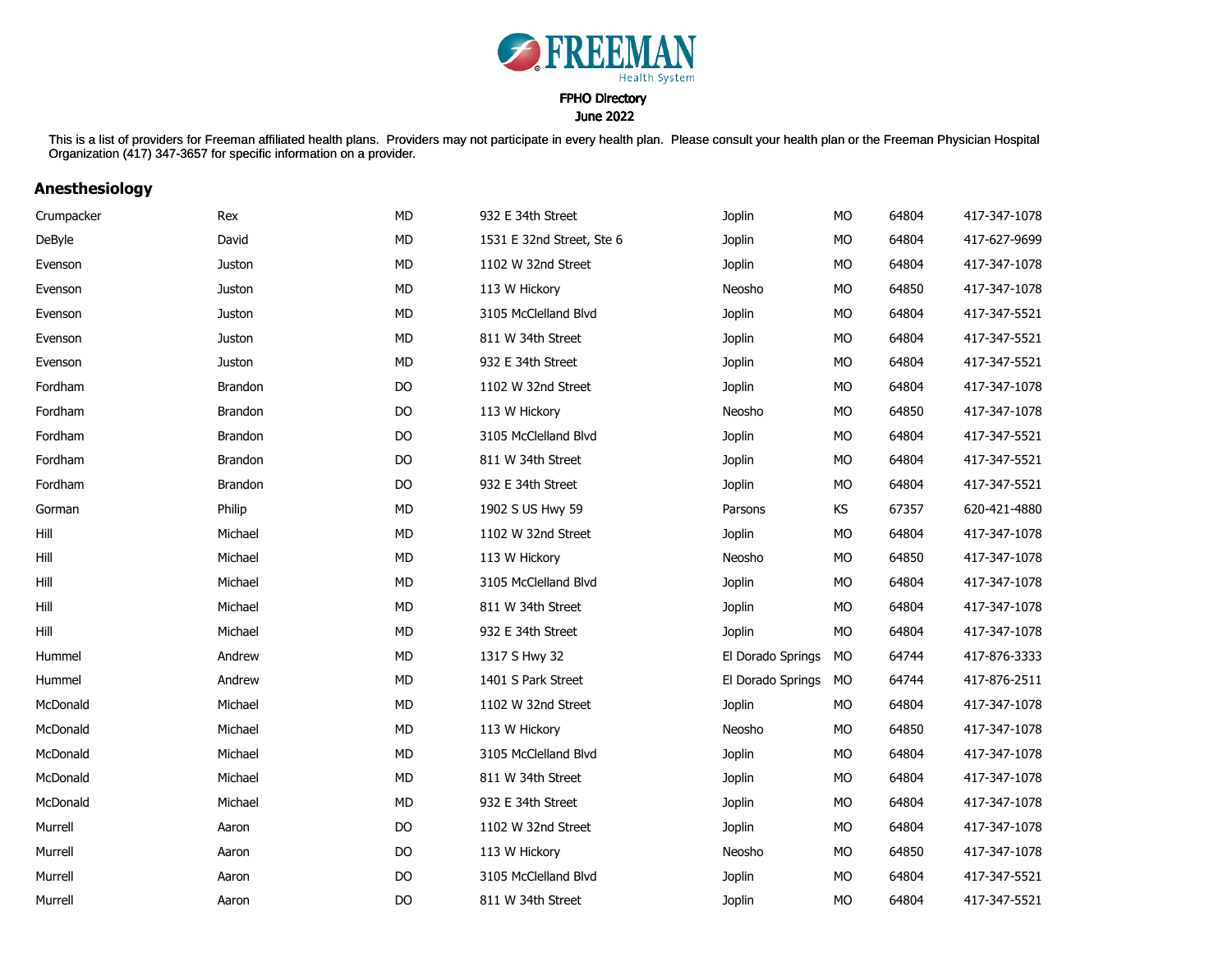

### June 2022

This is a list of providers for Freeman affiliated health plans. Providers may not participate in every health plan. Please consult your health plan or the Freeman Physician Hospital<br>Organization (417) 347-3657 for specifi

# Anesthesiology

| Murrell                               | Aaron   | DO          | 932 E 34th Street         | <b>Joplin</b> | <b>MO</b> | 64804 | 417-347-5521 |
|---------------------------------------|---------|-------------|---------------------------|---------------|-----------|-------|--------------|
| Walters                               | Emily   | MD          | 1102 W 32nd Street        | Joplin        | <b>MO</b> | 64804 | 417-347-1078 |
| Walters                               | Emily   | MD          | 113 W Hickory             | Neosho        | МO        | 64850 | 417-347-1078 |
| Walters                               | Emily   | MD          | 3105 McClelland Blvd      | <b>Joplin</b> | MO        | 64804 | 417-347-1078 |
| Walters                               | Emily   | <b>MD</b>   | 811 W 34th Street         | <b>Joplin</b> | <b>MO</b> | 64804 | 417-347-1078 |
| Walters                               | Emily   | MD          | 932 E 34th Street         | <b>Joplin</b> | MO        | 64804 | 417-347-1078 |
| <b>Anesthesiology/Pain Management</b> |         |             |                           |               |           |       |              |
| Knudsen, III                          | John    | MD          | 1515 E 32nd Street, Ste B | Joplin        | <b>MO</b> | 64804 | 417-624-4277 |
| <b>Assistant Behavior Analyst</b>     |         |             |                           |               |           |       |              |
| Stiffler                              | Melissa | <b>BCBA</b> | 214 Washington Street     | Neosho        | МO        | 64850 | 417-347-7840 |
| Stiffler                              | Melissa | <b>BCBA</b> | 2808 Picher               | <b>Joplin</b> | <b>MO</b> | 64804 | 417-347-7850 |
| Stiffler                              | Melissa | <b>BCBA</b> | 530 E 34th Street         | <b>Joplin</b> | MO        | 64804 | 417-347-7630 |
| <b>Audiology</b>                      |         |             |                           |               |           |       |              |
| Anthony                               | David   | AuD         | 1331 W 32nd Street        | <b>Joplin</b> | МO        | 64804 | 417-347-6767 |
| Gidman                                | Beth    | AuD         | 1331 W 32nd Street        | <b>Joplin</b> | <b>MO</b> | 64804 | 417-347-6767 |
| Long                                  | Suzanne | AuD         | 1920 E 32nd Street        | <b>Joplin</b> | MO        | 64804 | 417-781-4613 |
| Mikhail                               | Hany    | AuD         | 2311 S Jackson            | <b>Joplin</b> | <b>MO</b> | 64804 | 417-781-2311 |
| <b>Behavior Analyst</b>               |         |             |                           |               |           |       |              |
| Fredrickson                           | John    | ABA         | 2808 Picher               | <b>Joplin</b> | <b>MO</b> | 64804 | 417-347-7850 |
| Gollubske                             | Erin    | BA          | 2808 Picher               | Joplin        | MO        | 64804 | 417-347-7850 |
| McClendon                             | Erykah  | <b>BCBA</b> | 2808 Picher               | <b>Joplin</b> | <b>MO</b> | 64804 | 417-347-7850 |
| Rosebrough-Sneed                      | Teresa  | BA          | 214 Washington Street     | Neosho        | <b>MO</b> | 64850 | 417-347-7840 |
| Rosebrough-Sneed                      | Teresa  | BA          | 2808 Picher               | Joplin        | <b>MO</b> | 64804 | 417-347-7850 |
| Spera                                 | Edyth   | BA          | 214 Washington Street     | Neosho        | <b>MO</b> | 64850 | 417-347-7840 |
| Spera                                 | Edyth   | BA          | 2808 Picher               | <b>Joplin</b> | <b>MO</b> | 64804 | 417-347-7850 |
| Stiffler                              | Melissa | <b>BCBA</b> | 214 Washington Street     | Neosho        | <b>MO</b> | 64850 | 417-347-7840 |
| Stiffler                              | Melissa | <b>BCBA</b> | 2808 Picher               | Joplin        | <b>MO</b> | 64804 | 417-347-7850 |
| Stiffler                              | Melissa | <b>BCBA</b> | 530 E 34th Street         | Joplin        | <b>MO</b> | 64804 | 417-347-7630 |
|                                       |         |             |                           |               |           |       |              |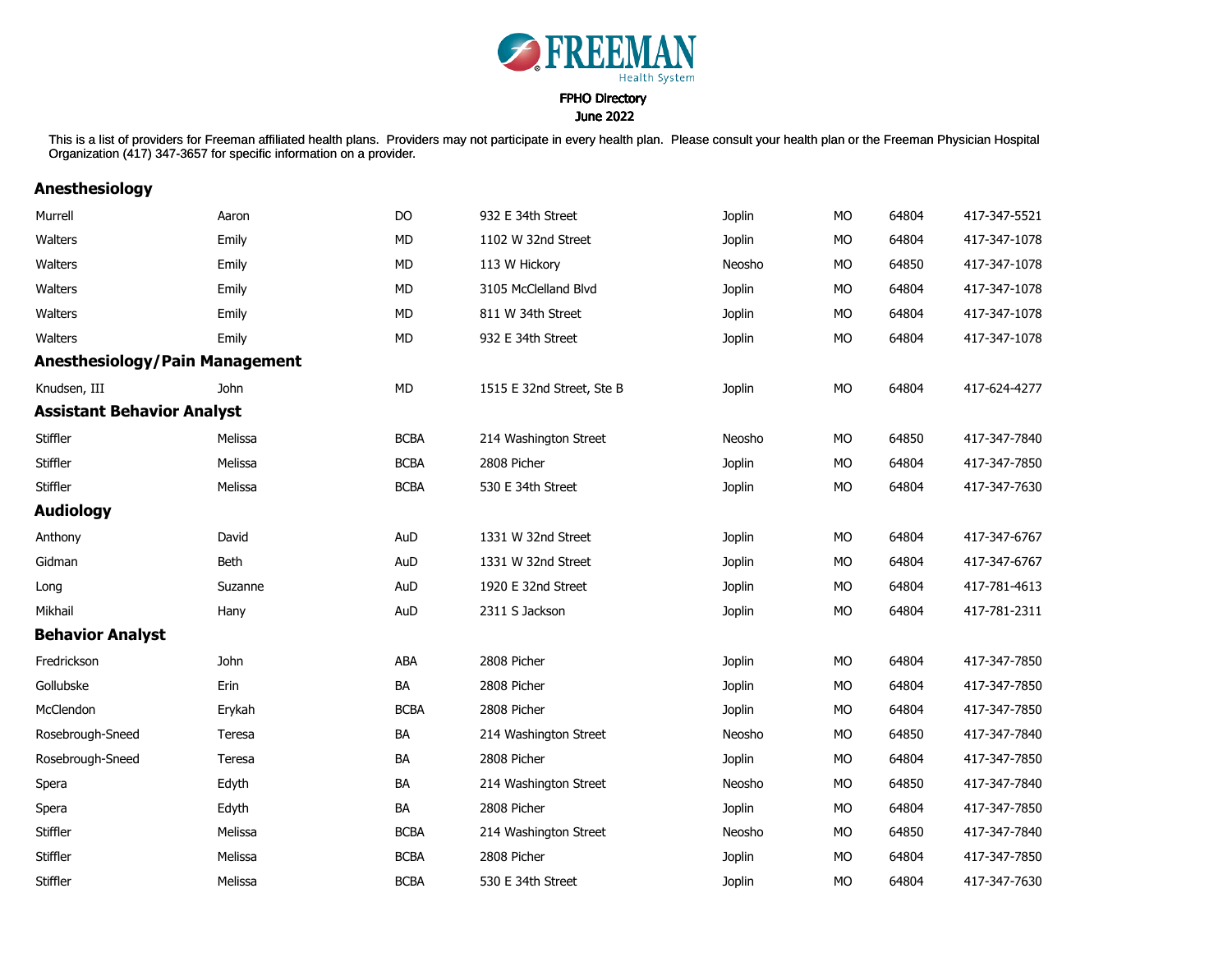

#### June 2022

This is a list of providers for Freeman affiliated health plans. Providers may not participate in every health plan. Please consult your health plan or the Freeman Physician Hospital<br>Organization (417) 347-3657 for specifi

# **Cardiology**

| <b>Bissing</b> | <b>Jeffrey</b> | DO        | 800 S Ash Street               | Nevada        | MO        | 64772 | 417-667-3355 |
|----------------|----------------|-----------|--------------------------------|---------------|-----------|-------|--------------|
| Cox            | John           | DO        | 1102 W 32nd Street             | Joplin        | <b>MO</b> | 64804 | 417-347-2273 |
| Cox            | John           | DO        | 1102 W 32nd Street, Ste 200    | Joplin        | <b>MO</b> | 64804 | 417-347-5001 |
| Cox            | John           | DO        | 29 NW 1st Lane                 | Lamar         | <b>MO</b> | 64759 | 417-682-6081 |
| Cox            | John           | DO        | 800 S Ash Street               | Nevada        | MO        | 64772 | 417-347-8405 |
| Kim            | Frank          | <b>MD</b> | 1102 W 32nd Street             | Joplin        | <b>MO</b> | 64804 | 417-347-2273 |
| Kim            | Frank          | <b>MD</b> | 113 W Hickory                  | Neosho        | <b>MO</b> | 64850 | 417-451-1234 |
| Kim            | Frank          | <b>MD</b> | 1902 S Hwy 59, Bldg E, Ste 200 | Parsons       | KS        | 67357 | 417-347-5000 |
| Kim            | Frank          | <b>MD</b> | 30 B Street SW                 | Miami         | OK        | 74354 | 918-542-2273 |
| Kim            | Frank          | <b>MD</b> | 307 N Hospital Drive           | Girard        | KS        | 66743 | 620-724-4178 |
| Kim            | Frank          | <b>MD</b> | 3333 McIntosh Circle, Ste 4    | Joplin        | <b>MO</b> | 64804 | 417-347-5000 |
| Longnecker     | Christopher    | <b>MD</b> | 1102 W 32nd Street             | <b>Joplin</b> | <b>MO</b> | 64804 | 417-347-2273 |
| Longnecker     | Christopher    | <b>MD</b> | 1102 W 32nd Street, Ste 200    | <b>Joplin</b> | MO        | 64804 | 417-347-5001 |
| Longnecker     | Christopher    | <b>MD</b> | 113 W Hickory                  | Neosho        | <b>MO</b> | 64850 | 417-451-1234 |
| Longnecker     | Christopher    | <b>MD</b> | 1500 Case Street               | Carthage      | MO        | 64836 | 4173584916   |
| Longnecker     | Christopher    | <b>MD</b> | 800 S Ash Street               | Nevada        | <b>MO</b> | 64772 | 417-347-8405 |
| Nicholas       | William        | <b>MD</b> | 1102 W 32nd Street             | Joplin        | MO        | 64804 | 417-347-2273 |
| Nicholas       | William        | <b>MD</b> | 1902 S US Hwy 59               | Parsons       | KS        | 67357 | 620-820-5800 |
| Nicholas       | William        | <b>MD</b> | 3333 McIntosh Circle, Ste 4    | Joplin        | <b>MO</b> | 64804 | 417-347-5000 |
| Stauffer       | Robert         | <b>MD</b> | 1102 W 32nd Street             | <b>Joplin</b> | <b>MO</b> | 64804 | 417-347-2273 |
| Stauffer       | Robert         | <b>MD</b> | 1102 W 32nd Street, Ste 200    | <b>Joplin</b> | MO        | 64804 | 417-347-5001 |
| Stauffer       | Robert         | MD        | 113 W Hickory                  | Neosho        | MO        | 64850 | 417-451-1234 |
| Stauffer       | Robert         | <b>MD</b> | 336 S Jefferson                | Neosho        | <b>MO</b> | 64850 | 417-455-4200 |
| Swartz         | John           | <b>MD</b> | 1102 W 32nd Street             | <b>Joplin</b> | <b>MO</b> | 64804 | 417-347-2273 |
| Swartz         | John           | <b>MD</b> | 1102 W 32nd Street, Ste 200    | <b>Joplin</b> | MO        | 64804 | 417-347-5001 |
| Swartz         | John           | <b>MD</b> | 30 B Street SW                 | Miami         | OK        | 74354 | 918-542-2273 |
| Zuehlke        | David          | MD        | 1102 W 32nd Street             | <b>Joplin</b> | MO        | 64804 | 417-347-2273 |
| Zuehlke        | David          | <b>MD</b> | 1102 W 32nd Street, Ste 200    | Joplin        | MO        | 64804 | 417-347-5001 |
| Zuehlke        | David          | <b>MD</b> | 800 S Ash Street               | Nevada        | MO        | 64772 | 417-347-8405 |
|                |                |           |                                |               |           |       |              |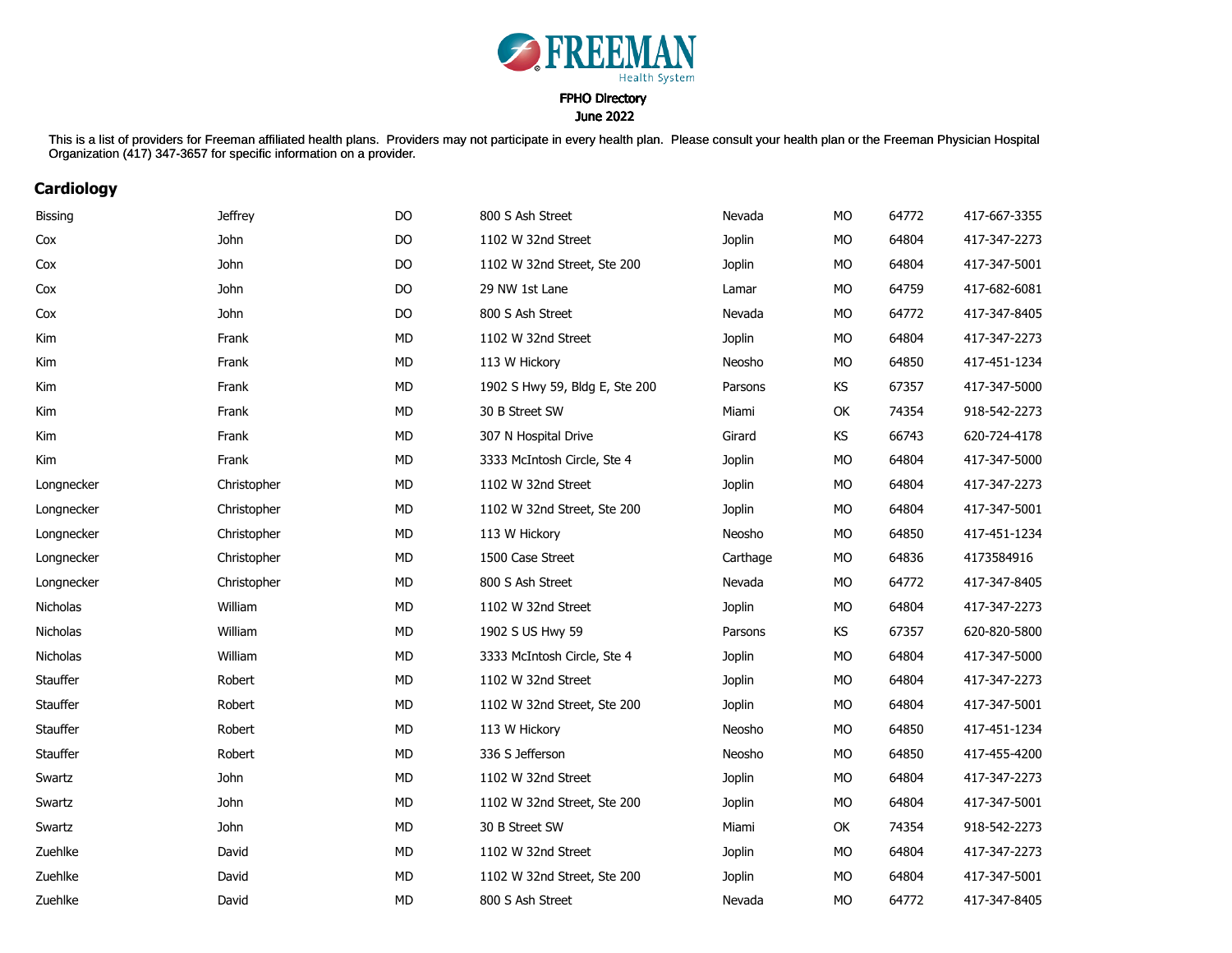

#### June 2022

This is a list of providers for Freeman affiliated health plans. Providers may not participate in every health plan. Please consult your health plan or the Freeman Physician Hospital<br>Organization (417) 347-3657 for specifi

# **Cardiology**

| Zuehlke                        | David          | <b>MD</b>  | 800 S Ash Street            | Nevada            | <b>MO</b> | 64772 | 417-667-3355 |
|--------------------------------|----------------|------------|-----------------------------|-------------------|-----------|-------|--------------|
| <b>Cardiothoracic Surgery</b>  |                |            |                             |                   |           |       |              |
| Lee                            | <b>Jeffrey</b> | <b>MD</b>  | 1102 W 32nd Street, Ste 200 | <b>Joplin</b>     | <b>MO</b> | 64804 | 417-347-5001 |
| Vetsch                         | Raymond        | <b>MD</b>  | 1102 W 32nd Street          | <b>Joplin</b>     | <b>MO</b> | 64804 | 417-347-2273 |
| Vetsch                         | Raymond        | <b>MD</b>  | 1102 W 32nd Street, Ste 200 | Joplin            | <b>MO</b> | 64804 | 417-347-5001 |
| Vetsch                         | Raymond        | <b>MD</b>  | 1201 E Centennial           | Pittsburg         | KS        | 66762 | 417-347-5001 |
| Vetsch                         | Raymond        | <b>MD</b>  | 608 Willard Street          | Frontenac         | KS        | 66763 | 620-231-8849 |
| <b>Cardiovascular Disease</b>  |                |            |                             |                   |           |       |              |
| De Hoyos                       | Jose           | <b>MD</b>  | 1401 S Park Street          | El Dorado Springs | <b>MO</b> | 64744 | 417-876-2511 |
| Jeyaraj                        | Darwin         | <b>MD</b>  | 1101 E 13th Street          | Grove             | OK        | 74344 | 918-786-8888 |
| Jeyaraj                        | Darwin         | MD         | 1102 W 32nd Street          | <b>Joplin</b>     | <b>MO</b> | 64804 | 417-347-2273 |
| Jeyaraj                        | Darwin         | MD         | 30 B Street SW              | Miami             | OK        | 74354 | 918-542-2273 |
| Jeyaraj                        | Darwin         | <b>MD</b>  | 3333 McIntosh Circle, Ste 4 | Joplin            | <b>MO</b> | 64804 | 417-347-5000 |
| <b>Certified Nurse MidWife</b> |                |            |                             |                   |           |       |              |
| Copley                         | Amanda         | <b>CNM</b> | 100 Mustang Drive           | Anderson          | <b>MO</b> | 64831 | 417-451-9450 |
| Copley                         | Amanda         | <b>CNM</b> | 116 McCall                  | Wheaton           | <b>MO</b> | 64874 | 417-451-9450 |
| Copley                         | Amanda         | <b>CNM</b> | 119 White Rock Road         | Pineville         | <b>MO</b> | 64856 | 417-451-9450 |
| Copley                         | Amanda         | <b>CNM</b> | 135 Mustang Drive           | Anderson          | <b>MO</b> | 64831 | 417-451-9450 |
| Copley                         | Amanda         | <b>CNM</b> | 14762 State Hwy 90          | Noel              | <b>MO</b> | 64854 | 417-451-9450 |
| Copley                         | Amanda         | <b>CNM</b> | 14814 E State Hwy 76        | Rocky Comfort     | <b>MO</b> | 64861 | 417-451-9450 |
| Copley                         | Amanda         | <b>CNM</b> | 1504 N Bus 71 Hwy           | Neosho            | <b>MO</b> | 64850 | 417-451-4447 |
| Copley                         | Amanda         | <b>CNM</b> | 1532 W 32nd Street, Ste 301 | <b>Joplin</b>     | <b>MO</b> | 64804 | 417-347-2525 |
| Copley                         | Amanda         | <b>CNM</b> | 1810 S Carnation Drive      | Aurora            | <b>MO</b> | 65605 | 417-678-1260 |
| Copley                         | Amanda         | <b>CNM</b> | 202 8th Street              | Pineville         | <b>MO</b> | 64856 | 417-451-9450 |
| Copley                         | Amanda         | <b>CNM</b> | 210 W 10th Street           | Lamar             | <b>MO</b> | 64759 | 417-681-0027 |
| Copley                         | Amanda         | <b>CNM</b> | 318 Sulphur Street          | Noel              | <b>MO</b> | 64854 | 417-451-9450 |
| Copley                         | Amanda         | <b>CNM</b> | 340 Pleasant Ridge Road     | Anderson          | <b>MO</b> | 64831 | 417-451-9450 |
| Copley                         | Amanda         | <b>CNM</b> | 4016 Main Street            | Cassville         | <b>MO</b> | 65625 | 417-847-0057 |
| Copley                         | Amanda         | <b>CNM</b> | 411 Academy Street          | South West City   | <b>MO</b> | 64863 | 417-451-9450 |
|                                |                |            |                             |                   |           |       |              |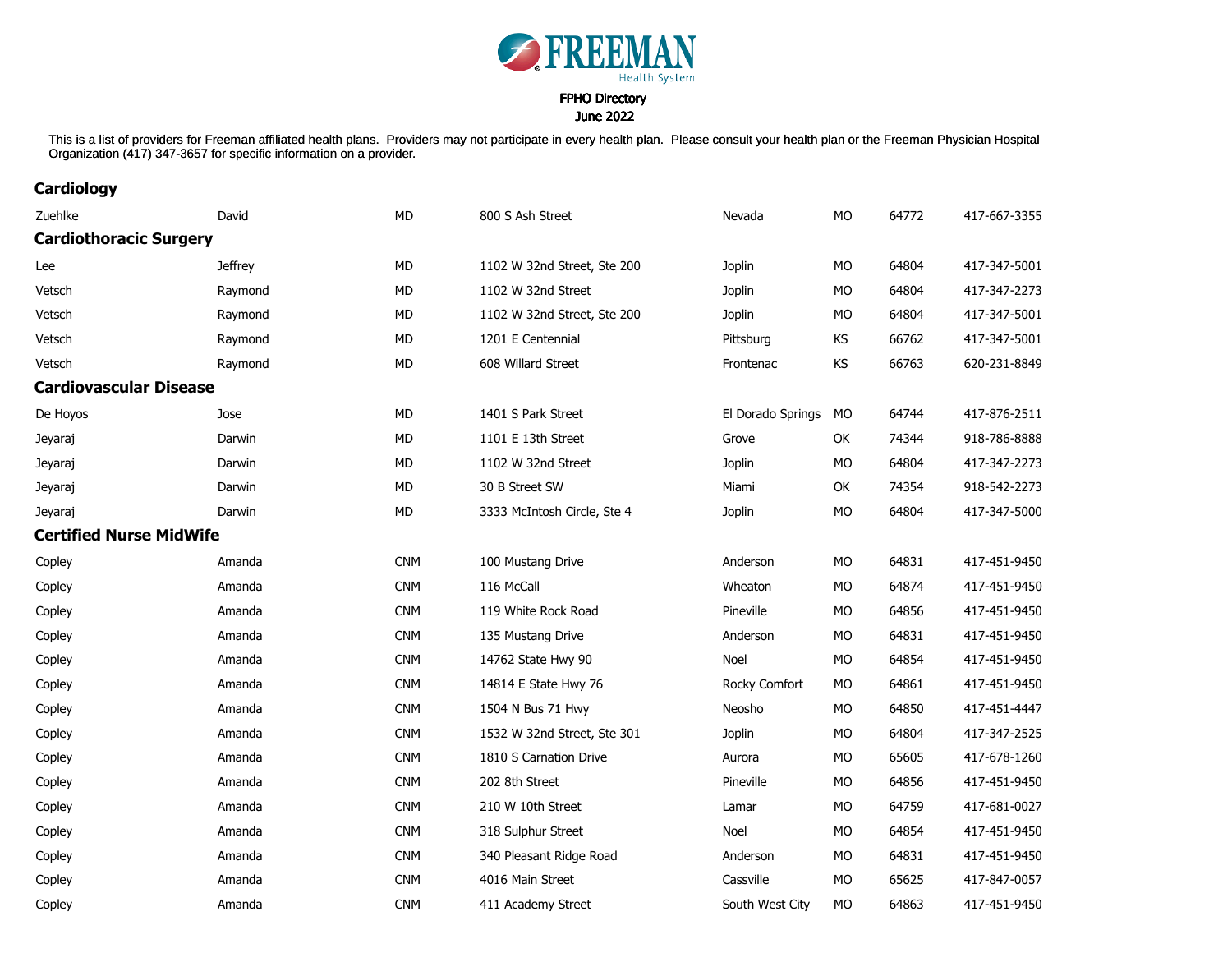

#### June 2022

This is a list of providers for Freeman affiliated health plans. Providers may not participate in every health plan. Please consult your health plan or the Freeman Physician Hospital<br>Organization (417) 347-3657 for specifi

### Certified Nurse MidWife

| Copley  | Amanda  | <b>CNM</b> | 512 N Chapman Street        | Anderson        | <b>MO</b> | 64831 | 417-451-9450 |
|---------|---------|------------|-----------------------------|-----------------|-----------|-------|--------------|
| Copley  | Amanda  | <b>CNM</b> | 530 S Maiden Lane           | Joplin          | <b>MO</b> | 64801 | 417-782-6200 |
| Copley  | Amanda  | <b>CNM</b> | 724 Industrial Park Drive   | Anderson        | MO        | 64831 | 417-451-9450 |
| Copley  | Amanda  | <b>CNM</b> | 927 71 Business Hwy         | Anderson        | <b>MO</b> | 64831 | 417-845-8300 |
| Howe    | Nichole | <b>CNM</b> | 100 Mustang Drive           | Anderson        | <b>MO</b> | 64831 | 417-451-9450 |
| Howe    | Nichole | <b>CNM</b> | 116 McCall                  | Wheaton         | <b>MO</b> | 64874 | 417-451-9450 |
| Howe    | Nichole | <b>CNM</b> | 119 White Rock Road         | Pineville       | MO        | 64856 | 417-451-9450 |
| Howe    | Nichole | <b>CNM</b> | 135 Mustang Drive           | Anderson        | <b>MO</b> | 64831 | 417-451-9450 |
| Howe    | Nichole | <b>CNM</b> | 14762 State Hwy 90          | Noel            | MO        | 64854 | 417-451-9450 |
| Howe    | Nichole | <b>CNM</b> | 14814 E State Hwy 76        | Rocky Comfort   | <b>MO</b> | 64861 | 417-451-9450 |
| Howe    | Nichole | <b>CNM</b> | 1504 N Bus 71 Hwy           | Neosho          | <b>MO</b> | 64850 | 417-451-4447 |
| Howe    | Nichole | <b>CNM</b> | 1532 W 32nd Street, Ste 301 | <b>Joplin</b>   | MO        | 64804 | 417-347-2525 |
| Howe    | Nichole | <b>CNM</b> | 1810 S Carnation Drive      | Aurora          | <b>MO</b> | 65605 | 417-678-1260 |
| Howe    | Nichole | <b>CNM</b> | 202 8th Street              | Pineville       | <b>MO</b> | 64856 | 417-451-9450 |
| Howe    | Nichole | <b>CNM</b> | 210 W 10th Street           | Lamar           | MO        | 64759 | 417-681-0027 |
| Howe    | Nichole | <b>CNM</b> | 318 Sulphur Street          | Noel            | <b>MO</b> | 64854 | 417-451-9450 |
| Howe    | Nichole | <b>CNM</b> | 336 S Jefferson             | Neosho          | <b>MO</b> | 64850 | 417-455-4200 |
| Howe    | Nichole | <b>CNM</b> | 340 Pleasant Ridge Road     | Anderson        | <b>MO</b> | 64831 | 417-451-9450 |
| Howe    | Nichole | <b>CNM</b> | 4016 Main Street            | Cassville       | MO        | 65625 | 417-847-0057 |
| Howe    | Nichole | <b>CNM</b> | 411 Academy Street          | South West City | MO        | 64863 | 417-451-9450 |
| Howe    | Nichole | <b>CNM</b> | 512 N Chapman Street        | Anderson        | MO        | 64831 | 417-451-9450 |
| Howe    | Nichole | <b>CNM</b> | 530 S Maiden Lane           | <b>Joplin</b>   | MO        | 64801 | 417-782-6200 |
| Howe    | Nichole | <b>CNM</b> | 724 Industrial Park Drive   | Anderson        | <b>MO</b> | 64831 | 417-451-9450 |
| Howe    | Nichole | <b>CNM</b> | 927 71 Business Hwy         | Anderson        | MO        | 64831 | 417-845-8300 |
| Lazarus | Sue     | <b>CNM</b> | 100 Mustang Drive           | Anderson        | <b>MO</b> | 64831 | 417-451-9450 |
| Lazarus | Sue     | <b>CNM</b> | 101 W Sycamore Street       | Columbus        | KS        | 66725 | 620-429-2101 |
| Lazarus | Sue     | <b>CNM</b> | 116 McCall                  | Wheaton         | <b>MO</b> | 64874 | 417-451-9450 |
| Lazarus | Sue     | <b>CNM</b> | 119 White Rock Road         | Pineville       | MO        | 64856 | 417-451-9450 |
| Lazarus | Sue     | <b>CNM</b> | 135 Mustang Drive           | Anderson        | MO        | 64831 | 417-451-9450 |
|         |         |            |                             |                 |           |       |              |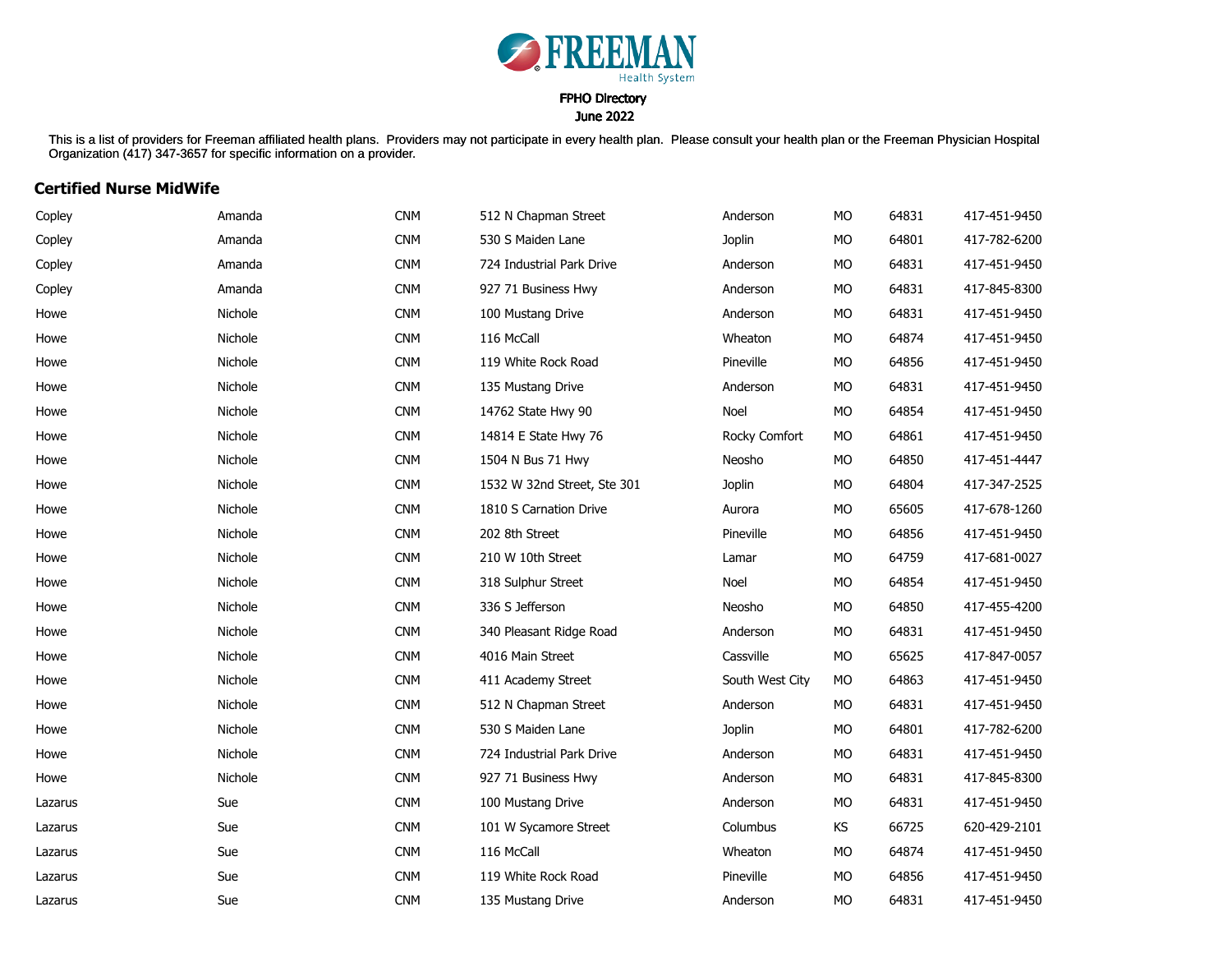

#### June 2022

This is a list of providers for Freeman affiliated health plans. Providers may not participate in every health plan. Please consult your health plan or the Freeman Physician Hospital<br>Organization (417) 347-3657 for specifi

### Certified Nurse MidWife

| Lazarus        | Sue    | <b>CNM</b> | 14762 State Hwy 90          | Noel                  | <b>MO</b> | 64854 | 417-451-9450 |
|----------------|--------|------------|-----------------------------|-----------------------|-----------|-------|--------------|
| Lazarus        | Sue    | <b>CNM</b> | 14814 E State Hwy 76        | Rocky Comfort         | <b>MO</b> | 64861 | 417-451-9450 |
| Lazarus        | Sue    | <b>CNM</b> | 1504 N Bus 71 Hwy           | Neosho                | <b>MO</b> | 64850 | 417-451-4447 |
| Lazarus        | Sue    | <b>CNM</b> | 1532 W 32nd Street, Ste 201 | <b>Joplin</b>         | <b>MO</b> | 64804 | 417-347-8660 |
| Lazarus        | Sue    | <b>CNM</b> | 1810 S Carnation Drive      | Aurora                | <b>MO</b> | 65605 | 417-678-1260 |
| Lazarus        | Sue    | <b>CNM</b> | 202 8th Street              | Pineville             | <b>MO</b> | 64856 | 417-451-9450 |
| Lazarus        | Sue    | <b>CNM</b> | 210 W 10th Street           | Lamar                 | <b>MO</b> | 64759 | 417-681-0027 |
| Lazarus        | Sue    | <b>CNM</b> | 2990 Military Ave           | <b>Baxter Springs</b> | KS        | 66713 | 620-856-2900 |
| Lazarus        | Sue    | <b>CNM</b> | 3011 N Michigan             | Pittsburg             | KS        | 66762 | 620-231-9873 |
| Lazarus        | Sue    | <b>CNM</b> | 318 Sulphur Street          | Noel                  | <b>MO</b> | 64854 | 417-451-9450 |
| Lazarus        | Sue    | <b>CNM</b> | 340 Pleasant Ridge Road     | Anderson              | <b>MO</b> | 64831 | 417-451-9450 |
| Lazarus        | Sue    | <b>CNM</b> | 4016 Main Street            | Cassville             | MO        | 65625 | 417-847-0057 |
| Lazarus        | Sue    | <b>CNM</b> | 411 Academy Street          | South West City       | <b>MO</b> | 64863 | 417-451-9450 |
| Lazarus        | Sue    | <b>CNM</b> | 512 N Chapman Street        | Anderson              | <b>MO</b> | 64831 | 417-451-9450 |
| Lazarus        | Sue    | <b>CNM</b> | 530 S Maiden Lane           | <b>Joplin</b>         | <b>MO</b> | 64801 | 417-782-6200 |
| Lazarus        | Sue    | <b>CNM</b> | 724 Industrial Park Drive   | Anderson              | <b>MO</b> | 64831 | 417-451-9450 |
| Lazarus        | Sue    | <b>CNM</b> | 927 71 Business Hwy         | Anderson              | <b>MO</b> | 64831 | 417-845-8300 |
| Myers          | Susan  | CNM, WHNP  | 1504 N Bus 71 Hwy           | Neosho                | <b>MO</b> | 64850 | 417-451-4447 |
| Myers          | Susan  | CNM, WHNP  | 1532 W 32nd Street, Ste 201 | Joplin                | MO        | 64804 | 417-347-8660 |
| <b>Myers</b>   | Susan  | CNM, WHNP  | 1810 S Carnation Drive      | Aurora                | <b>MO</b> | 65605 | 417-678-1260 |
| Myers          | Susan  | CNM, WHNP  | 210 W 10th Street           | Lamar                 | <b>MO</b> | 64759 | 417-681-0027 |
| <b>Myers</b>   | Susan  | CNM, WHNP  | 4016 Main Street            | Cassville             | <b>MO</b> | 65625 | 417-847-0057 |
| Myers          | Susan  | CNM, WHNP  | 530 S Maiden Lane           | <b>Joplin</b>         | <b>MO</b> | 64801 | 417-782-6200 |
| Myers          | Susan  | CNM, WHNP  | 927 71 Business Hwy         | Anderson              | <b>MO</b> | 64831 | 417-845-8300 |
| Silvers        | Karlin | <b>CNM</b> | 100 Mustang Drive           | Anderson              | <b>MO</b> | 64831 | 417-451-9450 |
| Silvers        | Karlin | <b>CNM</b> | 116 McCall                  | Wheaton               | <b>MO</b> | 64874 | 417-451-9450 |
| <b>Silvers</b> | Karlin | <b>CNM</b> | 119 White Rock Road         | Pineville             | <b>MO</b> | 64856 | 417-451-9450 |
| <b>Silvers</b> | Karlin | <b>CNM</b> | 135 Mustang Drive           | Anderson              | <b>MO</b> | 64831 | 417-451-9450 |
| Silvers        | Karlin | <b>CNM</b> | 14762 State Hwy 90          | Noel                  | <b>MO</b> | 64854 | 417-451-9450 |
|                |        |            |                             |                       |           |       |              |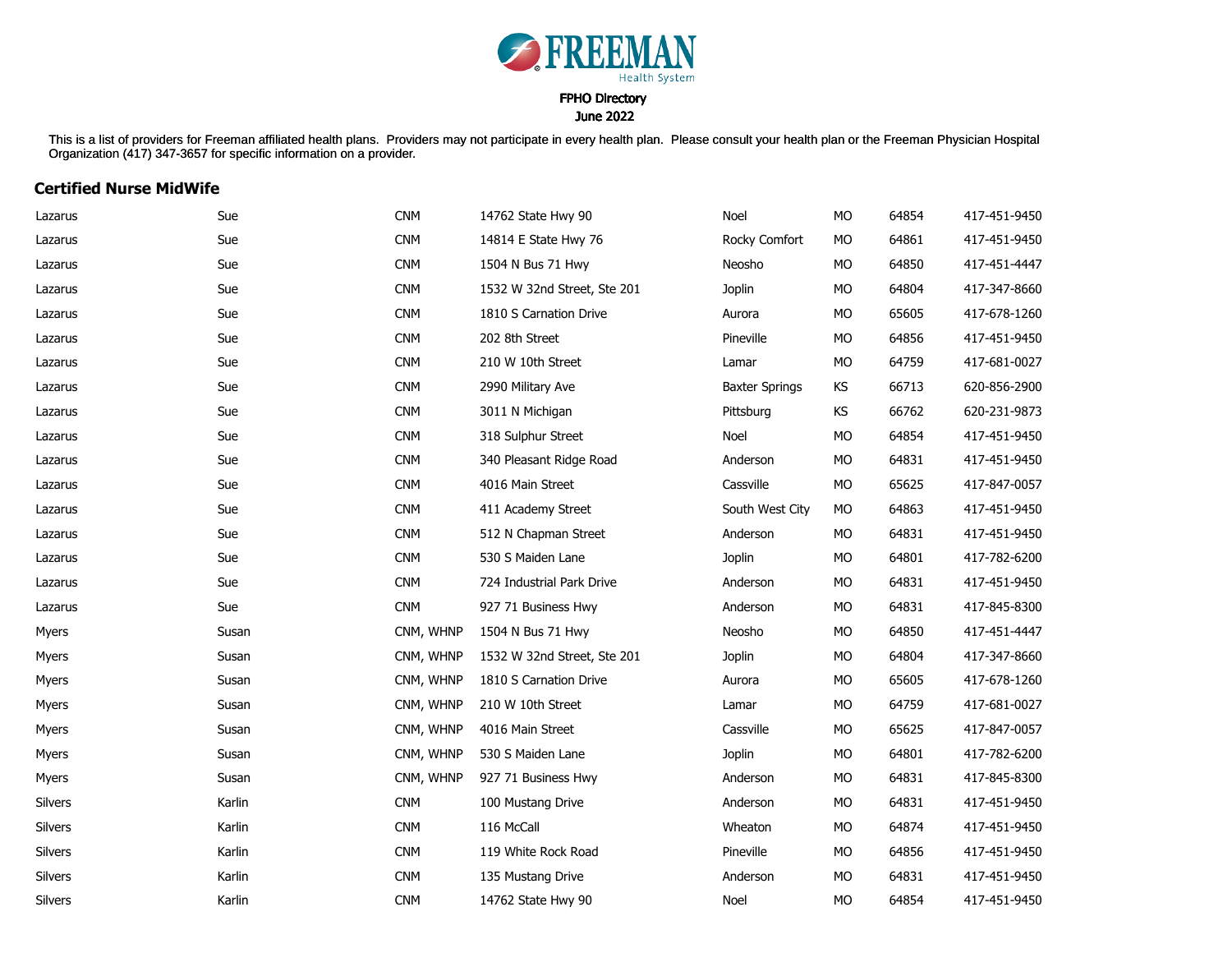

#### June 2022

This is a list of providers for Freeman affiliated health plans. Providers may not participate in every health plan. Please consult your health plan or the Freeman Physician Hospital<br>Organization (417) 347-3657 for specifi

### Certified Nurse MidWife

| <b>Silvers</b>       | Karlin   | <b>CNM</b> | 14814 E State Hwy 76        | Rocky Comfort   | MO        | 64861 | 417-451-9450 |
|----------------------|----------|------------|-----------------------------|-----------------|-----------|-------|--------------|
| Silvers              | Karlin   | <b>CNM</b> | 1504 N Bus 71 Hwy           | Neosho          | <b>MO</b> | 64850 | 417-451-4447 |
| Silvers              | Karlin   | <b>CNM</b> | 1532 W 32nd Street, Ste 401 | <b>Joplin</b>   | MO        | 64804 | 417-347-7009 |
| Silvers              | Karlin   | <b>CNM</b> | 1810 S Carnation Drive      | Aurora          | MO        | 65605 | 417-678-1260 |
| Silvers              | Karlin   | <b>CNM</b> | 202 8th Street              | Pineville       | MO        | 64856 | 417-451-9450 |
| Silvers              | Karlin   | <b>CNM</b> | 210 W 10th Street           | Lamar           | MO        | 64759 | 417-681-0027 |
| Silvers              | Karlin   | <b>CNM</b> | 318 Sulphur Street          | Noel            | MO        | 64854 | 417-451-9450 |
| Silvers              | Karlin   | <b>CNM</b> | 336 S Jefferson             | Neosho          | <b>MO</b> | 64850 | 417-455-4200 |
| Silvers              | Karlin   | <b>CNM</b> | 340 Pleasant Ridge Road     | Anderson        | <b>MO</b> | 64831 | 417-451-9450 |
| Silvers              | Karlin   | <b>CNM</b> | 4016 Main Street            | Cassville       | <b>MO</b> | 65625 | 417-847-0057 |
| Silvers              | Karlin   | <b>CNM</b> | 411 Academy Street          | South West City | MO        | 64863 | 417-451-9450 |
| Silvers              | Karlin   | <b>CNM</b> | 512 N Chapman Street        | Anderson        | <b>MO</b> | 64831 | 417-451-9450 |
| Silvers              | Karlin   | <b>CNM</b> | 530 S Maiden Lane           | Joplin          | <b>MO</b> | 64801 | 417-782-6200 |
| Silvers              | Karlin   | <b>CNM</b> | 724 Industrial Park Drive   | Anderson        | <b>MO</b> | 64831 | 417-451-9450 |
| Silvers              | Karlin   | <b>CNM</b> | 927 71 Business Hwy         | Anderson        | MO        | 64831 | 417-845-8300 |
| <b>Critical Care</b> |          |            |                             |                 |           |       |              |
| Al-Hamed             | Mohammad | <b>MD</b>  | 1102 W 32nd Street          | Joplin          | MO        | 64804 | 417-347-1111 |
| Kodwani              | Naresh   | <b>MD</b>  | 1102 W 32nd Street          | <b>Joplin</b>   | MO        | 64804 | 417-347-1111 |
| Mokhtar              | Yasser   | <b>MD</b>  | 1102 W 32nd Street          | Joplin          | MO        | 64804 | 417-347-1111 |
| Pierson              | Grant    | DO         | 1002 McIntosh Circle, Ste 4 | Joplin          | MO        | 64804 | 417-347-8315 |
| Pierson              | Grant    | DO         | 1102 W 32nd Street          | Joplin          | <b>MO</b> | 64804 | 417-347-1111 |
| Pierson              | Grant    | DO         | 1102 W 32nd Street          | Joplin          | <b>MO</b> | 64804 | 417-347-2273 |
| Pierson              | Grant    | DO         | 1201 E Centennial           | Pittsburg       | KS        | 66762 | 417-347-5001 |
| Pierson              | Grant    | DO         | 1606 N Broadway             | Pittsburg       | KS        | 66762 | 620-231-0958 |
| Pierson              | Grant    | DO         | 1902 S US Hwy 59            | Parsons         | KS        | 67357 | 620-820-5800 |
| Pierson              | Grant    | DO         | 608 Willard Street          | Frontenac       | KS        | 66763 | 620-231-8849 |
| Pierson              | Grant    | DO         | 800 S Ash Street            | Nevada          | MO        | 64772 | 417-667-3355 |
| Pierson              | Grant    | DO         | 800 S Ash Street, Ste 210   | Nevada          | MO        | 64772 | 417-448-2121 |
|                      |          |            |                             |                 |           |       |              |
| Pierson              | Grant    | DO         | 800 S Ash Street, Ste 220   | Nevada          | MO        | 64772 | 417-448-2121 |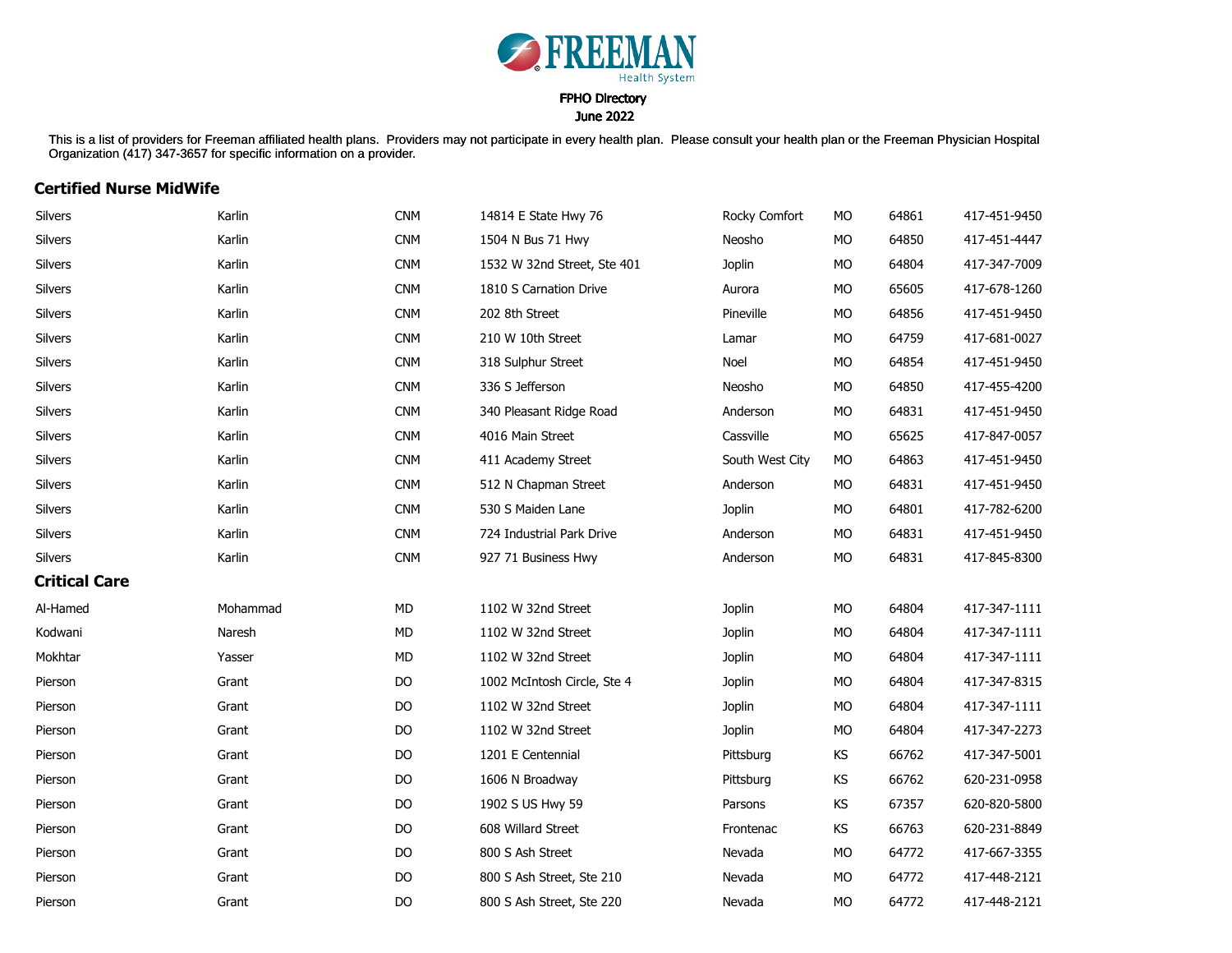

### June 2022

This is a list of providers for Freeman affiliated health plans. Providers may not participate in every health plan. Please consult your health plan or the Freeman Physician Hospital<br>Organization (417) 347-3657 for specifi

# Critical Care

| Yerramalla                | Yashwanth | <b>MD</b> | 1002 McIntosh Circle, Ste 4   | <b>Joplin</b> | <b>MO</b> | 64804 | 417-347-8315 |
|---------------------------|-----------|-----------|-------------------------------|---------------|-----------|-------|--------------|
| Yerramalla                | Yashwanth | <b>MD</b> | 1102 W 32nd Street            | Joplin        | MO        | 64804 | 417-347-1111 |
| <b>Dermatology</b>        |           |           |                               |               |           |       |              |
| Badawi                    | Ahmed     | MD        | 3202 McIntosh Circle, Ste 103 | <b>Joplin</b> | MO        | 64804 | 417-347-8066 |
| Phelan                    | Nathaniel | <b>MD</b> | 2431 E 32nd Street, Ste B     | Joplin        | <b>MO</b> | 64804 | 417-622-0293 |
| Towery                    | Derek     | MD        | 2829 S Jackson Ave            | <b>Joplin</b> | <b>MO</b> | 64804 | 417-624-0440 |
| Towery                    | Derek     | MD        | 900 E 13th Street, Ste 101    | Grove         | OK        | 74344 | 417-624-0440 |
| Electrophysiology         |           |           |                               |               |           |       |              |
| Swartz                    | John      | MD        | 1102 W 32nd Street            | <b>Joplin</b> | MO        | 64804 | 417-347-2273 |
| Swartz                    | John      | MD        | 1102 W 32nd Street, Ste 200   | <b>Joplin</b> | <b>MO</b> | 64804 | 417-347-5001 |
| Swartz                    | John      | MD        | 30 B Street SW                | Miami         | OK        | 74354 | 918-542-2273 |
| <b>Emergency Medicine</b> |           |           |                               |               |           |       |              |
| Arnce                     | Robert    | <b>MD</b> | 1102 W 32nd Street            | <b>Joplin</b> | MO        | 64804 | 417-347-2273 |
| Arnce                     | Robert    | <b>MD</b> | 113 W Hickory                 | Neosho        | <b>MO</b> | 64850 | 417-451-1234 |
| <b>Boulware</b>           | Chad      | DO        | 1102 W 32nd Street            | <b>Joplin</b> | MO        | 64804 | 417-347-2273 |
| Boulware                  | Chad      | DO        | 113 W Hickory                 | Neosho        | <b>MO</b> | 64850 | 417-451-1234 |
| Brown                     | Mark      | DO        | 1102 W 32nd Street            | <b>Joplin</b> | MO        | 64804 | 417-347-2273 |
| <b>Brown</b>              | Mark      | DO        | 113 W Hickory                 | Neosho        | MO        | 64850 | 417-451-1234 |
| Cesarz                    | Benjamin  | DO        | 1102 W 32nd Street            | Joplin        | <b>MO</b> | 64804 | 417-347-2273 |
| Cesarz                    | Benjamin  | DO        | 113 W Hickory                 | Neosho        | <b>MO</b> | 64850 | 417-451-1234 |
| Edwards                   | Marjorie  | <b>MD</b> | 1102 W 32nd Street            | Joplin        | MO        | 64804 | 417-347-2273 |
| Edwards                   | Marjorie  | MD        | 113 W Hickory                 | Neosho        | <b>MO</b> | 64850 | 417-451-1234 |
| Egbert                    | Samantha  | DO        | 1102 W 32nd Street            | <b>Joplin</b> | <b>MO</b> | 64804 | 417-347-2273 |
| Egbert                    | Samantha  | DO        | 113 W Hickory                 | Neosho        | <b>MO</b> | 64850 | 417-451-1234 |
| Gadd                      | Nichole   | DO        | 1102 W 32nd Street            | <b>Joplin</b> | MO        | 64804 | 417-347-2273 |
| Gadd                      | Nichole   | DO        | 113 W Hickory                 | Neosho        | <b>MO</b> | 64850 | 417-451-1234 |
| Grounds                   | Matthew   | DO        | 1102 W 32nd Street            | Joplin        | MO        | 64804 | 417-347-2273 |
| Grounds                   | Matthew   | DO        | 113 W Hickory                 | Neosho        | <b>MO</b> | 64850 | 417-451-1234 |
| Mahurin                   | Brandon   | DO        | 1102 W 32nd Street            | <b>Joplin</b> | <b>MO</b> | 64804 | 417-347-2273 |
|                           |           |           |                               |               |           |       |              |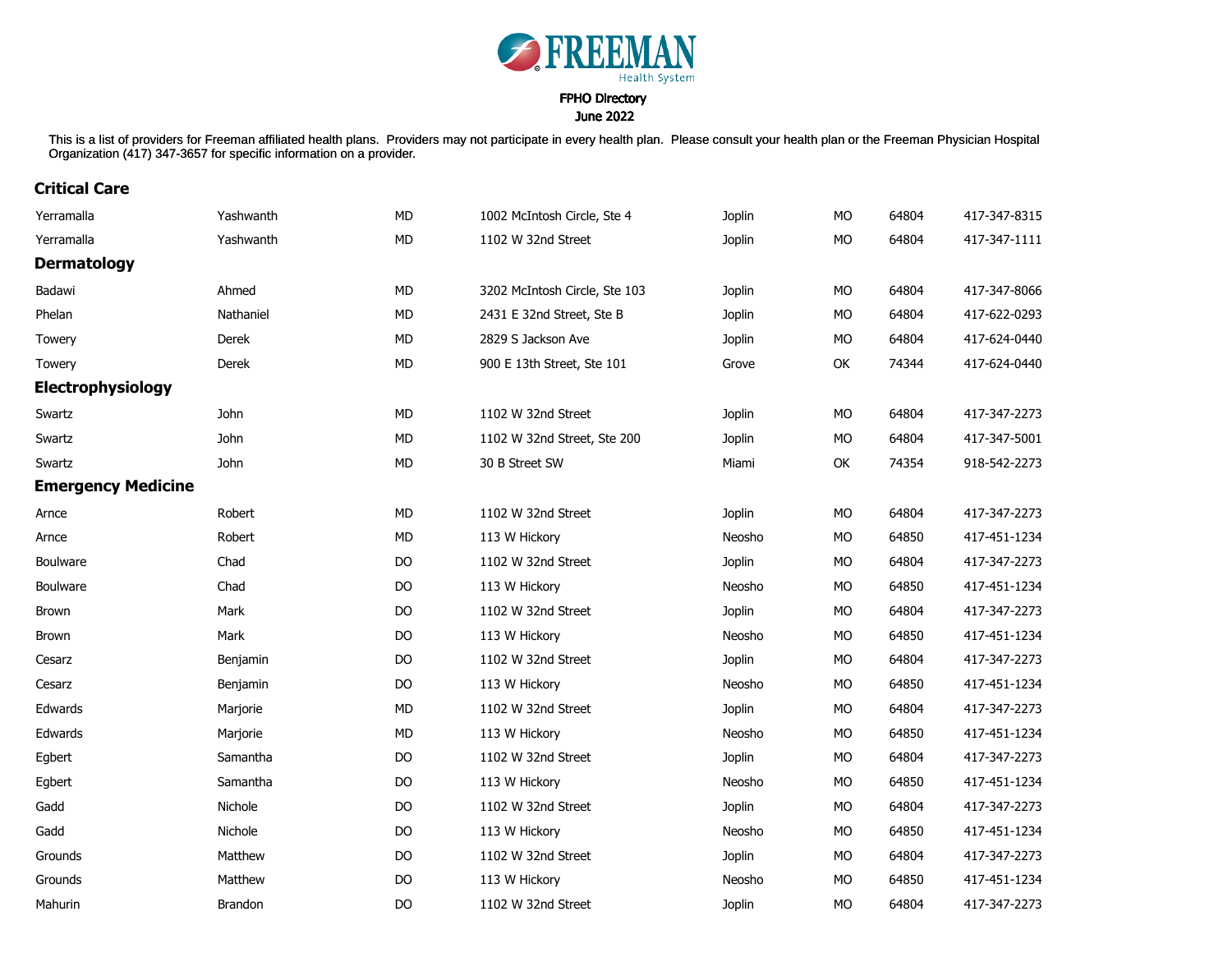

#### June 2022

This is a list of providers for Freeman affiliated health plans. Providers may not participate in every health plan. Please consult your health plan or the Freeman Physician Hospital<br>Organization (417) 347-3657 for specifi

# Emergency Medicine

| Mahurin                               | Brandon  | DO        | 113 W Hickory         | Neosho        | MO        | 64850 | 417-451-1234 |
|---------------------------------------|----------|-----------|-----------------------|---------------|-----------|-------|--------------|
| Mahurin                               | Brandon  | DO        | 3315 McIntosh Circle  | Joplin        | <b>MO</b> | 64804 | 417-347-4800 |
| Masena                                | Jacob    | DO        | 1102 W 32nd Street    | Joplin        | MO        | 64804 | 417-347-2273 |
| Masena                                | Jacob    | <b>DO</b> | 113 W Hickory         | Neosho        | MO        | 64850 | 417-451-1234 |
| McDonald                              | Douglas  | DO        | 1102 W 32nd Street    | Joplin        | MO        | 64804 | 417-347-2273 |
| McDonald                              | Douglas  | <b>DO</b> | 113 W Hickory         | Neosho        | MO        | 64850 | 417-451-1234 |
| McMillan                              | Cody     | DO        | 1102 W 32nd Street    | <b>Joplin</b> | MO        | 64804 | 417-347-2273 |
| McMillan                              | Cody     | DO        | 113 W Hickory         | Neosho        | MO        | 64850 | 417-451-1234 |
| McMillan                              | Erica    | DO        | 1102 W 32nd Street    | <b>Joplin</b> | MO        | 64804 | 417-347-2273 |
| McMillan                              | Erica    | DO        | 113 W Hickory         | Neosho        | MO        | 64850 | 417-451-1234 |
| Nuehring                              | Shantra  | DO        | 1102 W 32nd Street    | <b>Joplin</b> | MO        | 64804 | 417-347-2273 |
| Nuehring                              | Shantra  | DO        | 113 W Hickory         | Neosho        | MO        | 64850 | 417-451-1234 |
| Offutt                                | Kenneth  | <b>DO</b> | 1102 W 32nd Street    | <b>Joplin</b> | MO        | 64804 | 417-347-2273 |
| Pace                                  | Michael  | DO        | 113 W Hickory         | Neosho        | MO        | 64850 | 417-451-1234 |
| Swinney                               | Richard  | <b>MD</b> | 1102 W 32nd Street    | <b>Joplin</b> | MO        | 64804 | 417-347-2273 |
| Swinney                               | Richard  | <b>MD</b> | 113 W Hickory         | Neosho        | MO        | 64850 | 417-451-1234 |
| Sze                                   | Kevin    | DO        | 1102 W 32nd Street    | Joplin        | MO        | 64804 | 417-347-2273 |
| Sze                                   | Kevin    | <b>DO</b> | 113 W Hickory         | Neosho        | MO        | 64850 | 417-451-1234 |
| Veer                                  | Franklin | DO        | 1102 W 32nd Street    | <b>Joplin</b> | MO        | 64804 | 417-347-2273 |
| Veer                                  | Franklin | <b>DO</b> | 113 W Hickory         | Neosho        | <b>MO</b> | 64850 | 417-451-1234 |
| Wright                                | Alisha   | DO        | 1102 W 32nd Street    | Joplin        | MO        | 64804 | 417-347-2273 |
| Wright                                | Alisha   | DO        | 113 W Hickory         | Neosho        | MO        | 64850 | 417-451-1234 |
| <b>Emergency Medicine-Urgent Care</b> |          |           |                       |               |           |       |              |
| Kennedy                               | Kyle     | DO        | 1102 W 32nd Street    | <b>Joplin</b> | MO        | 64804 | 417-347-2273 |
| Kennedy                               | Kyle     | <b>DO</b> | 113 W Hickory         | Neosho        | MO        | 64850 | 417-451-1234 |
| Kennedy                               | Kyle     | DO        | 1130 E 32nd Street    | Joplin        | MO        | 64804 | 417-347-2273 |
| Kennedy                               | Kyle     | <b>DO</b> | 1636 S Madison Street | Webb City     | MO        | 64870 | 417-347-7380 |
| Kennedy                               | Kyle     | DO        | 3201 McClelland Blvd  | Joplin        | MO        | 64804 | 417-347-6625 |
|                                       |          |           |                       |               |           |       |              |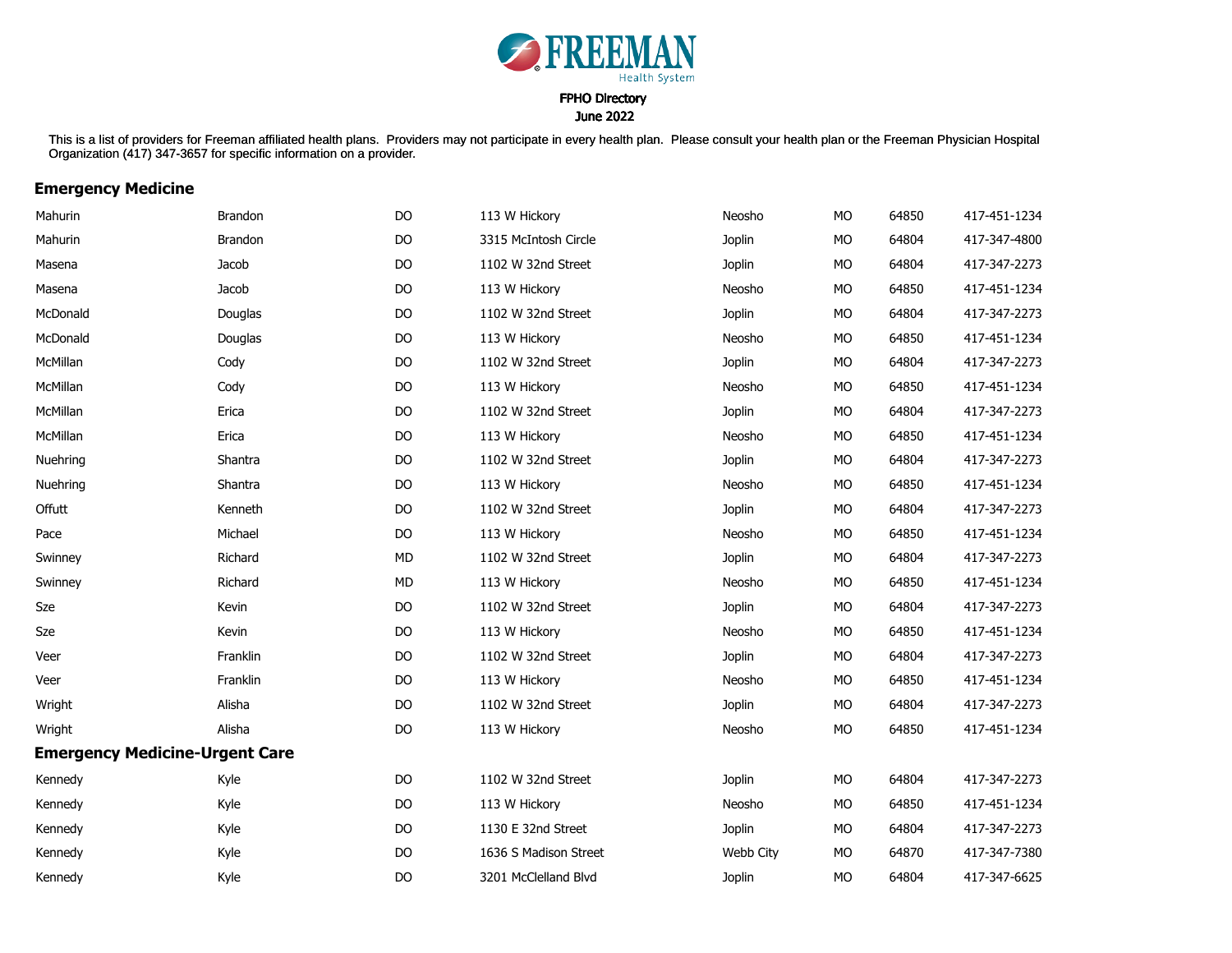

#### June 2022

This is a list of providers for Freeman affiliated health plans. Providers may not participate in every health plan. Please consult your health plan or the Freeman Physician Hospital<br>Organization (417) 347-3657 for specifi

# Endocrinology

| Galloway               | Allison | DO        | 1201 E Centennial           | Pittsburg       | KS        | 66762 | 417-347-5001 |
|------------------------|---------|-----------|-----------------------------|-----------------|-----------|-------|--------------|
| Galloway               | Allison | <b>DO</b> | 1532 W 32nd Street, Ste 402 | <b>Joplin</b>   | MO        | 64804 | 417-347-8730 |
| Galloway               | Allison | DO        | 1902 S US Hwy 59            | Parsons         | KS        | 67357 | 620-820-5800 |
| Galloway               | Allison | DO        | 336 S Jefferson             | Neosho          | <b>MO</b> | 64850 | 417-455-4200 |
| Galloway               | Allison | DO        | 510 Park Street             | Anderson        | <b>MO</b> | 64831 | 417-845-0545 |
| Hamlett                | Sean    | DO        | 1532 W 32nd Street, Ste 402 | <b>Joplin</b>   | <b>MO</b> | 64804 | 417-347-8730 |
| <b>Family Medicine</b> |         |           |                             |                 |           |       |              |
| Bradshaw               | Sarah   | MD        | 1624 S National Ave         | Fort Scott      | KS        | 66701 | 620-223-8428 |
| Bradshaw               | Sarah   | <b>MD</b> | 2051 N State Street         | Iola            | KS        | 66749 | 620-365-6400 |
| Bradshaw               | Sarah   | <b>MD</b> | 401 Woodland Hills Blvd     | Fort Scott      | KS        | 66701 | 620-223-8070 |
| <b>Triplett</b>        | William | <b>MD</b> | 100 Mustang Drive           | Anderson        | <b>MO</b> | 64831 | 417-451-9450 |
| Triplett               | William | MD        | 116 McCall                  | Wheaton         | MO        | 64874 | 417-451-9450 |
| <b>Triplett</b>        | William | MD        | 119 White Rock Road         | Pineville       | <b>MO</b> | 64856 | 417-451-9450 |
| <b>Triplett</b>        | William | <b>MD</b> | 135 Mustang Drive           | Anderson        | <b>MO</b> | 64831 | 417-451-9450 |
| <b>Triplett</b>        | William | MD        | 14762 State Hwy 90          | Noel            | MO        | 64854 | 417-451-9450 |
| <b>Triplett</b>        | William | <b>MD</b> | 14814 E State Hwy 76        | Rocky Comfort   | <b>MO</b> | 64861 | 417-451-9450 |
| <b>Triplett</b>        | William | <b>MD</b> | 1504 N Bus 71 Hwy           | Neosho          | <b>MO</b> | 64850 | 417-451-4447 |
| <b>Triplett</b>        | William | <b>MD</b> | 1810 S Carnation Drive      | Aurora          | MO        | 65605 | 417-678-1260 |
| Triplett               | William | <b>MD</b> | 202 8th Street              | Pineville       | <b>MO</b> | 64856 | 417-451-9450 |
| <b>Triplett</b>        | William | MD        | 210 W 10th Street           | Lamar           | <b>MO</b> | 64759 | 417-681-0027 |
| <b>Triplett</b>        | William | <b>MD</b> | 318 Sulphur Street          | Noel            | <b>MO</b> | 64854 | 417-451-9450 |
| Triplett               | William | MD        | 340 Pleasant Ridge Road     | Anderson        | MO        | 64831 | 417-451-9450 |
| <b>Triplett</b>        | William | <b>MD</b> | 4016 Main Street            | Cassville       | <b>MO</b> | 65625 | 417-847-0057 |
| Triplett               | William | <b>MD</b> | 411 Academy Street          | South West City | <b>MO</b> | 64863 | 417-451-9450 |
| <b>Triplett</b>        | William | <b>MD</b> | 512 N Chapman Street        | Anderson        | MO        | 64831 | 417-451-9450 |
| Triplett               | William | <b>MD</b> | 530 S Maiden Lane           | <b>Joplin</b>   | MO        | 64801 | 417-782-6200 |
| <b>Triplett</b>        | William | MD        | 724 Industrial Park Drive   | Anderson        | <b>MO</b> | 64831 | 417-451-9450 |
| <b>Triplett</b>        | William | <b>MD</b> | 927 71 Business Hwy         | Anderson        | MO        | 64831 | 417-845-8300 |
| Williams               | Joshua  | DO        | 29 NW 1st Lane              | Lamar           | MO        | 64759 | 417-681-5266 |
|                        |         |           |                             |                 |           |       |              |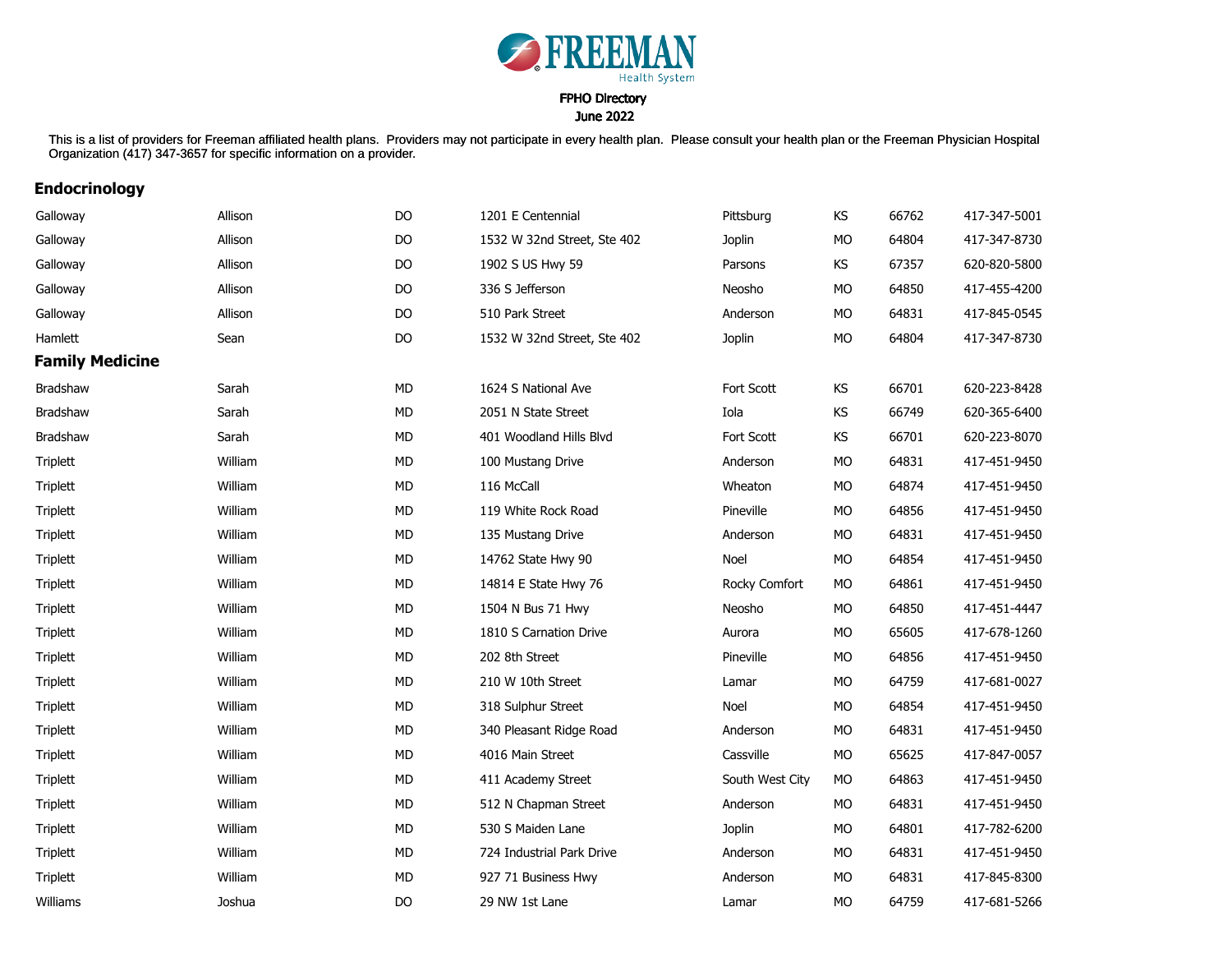

### June 2022

This is a list of providers for Freeman affiliated health plans. Providers may not participate in every health plan. Please consult your health plan or the Freeman Physician Hospital<br>Organization (417) 347-3657 for specifi

| Akhtar | Mariam       | <b>MD</b> | 100 Mustang Drive         | Anderson        | <b>MO</b> | 64831 | 417-451-9450 |
|--------|--------------|-----------|---------------------------|-----------------|-----------|-------|--------------|
| Akhtar | Mariam       | <b>MD</b> | 116 McCall                | Wheaton         | <b>MO</b> | 64874 | 417-451-9450 |
| Akhtar | Mariam       | <b>MD</b> | 119 White Rock Road       | Pineville       | MO        | 64856 | 417-451-9450 |
| Akhtar | Mariam       | MD        | 135 Mustang Drive         | Anderson        | MO        | 64831 | 417-451-9450 |
| Akhtar | Mariam       | MD        | 14762 State Hwy 90        | Noel            | <b>MO</b> | 64854 | 417-451-9450 |
| Akhtar | Mariam       | MD        | 14814 E State Hwy 76      | Rocky Comfort   | MO        | 64861 | 417-451-9450 |
| Akhtar | Mariam       | MD        | 1504 N Bus 71 Hwy         | Neosho          | <b>MO</b> | 64850 | 417-451-4447 |
| Akhtar | Mariam       | MD        | 1810 S Carnation Drive    | Aurora          | MO        | 65605 | 417-678-1260 |
| Akhtar | Mariam       | MD        | 202 8th Street            | Pineville       | <b>MO</b> | 64856 | 417-451-9450 |
| Akhtar | Mariam       | <b>MD</b> | 210 W 10th Street         | Lamar           | MO        | 64759 | 417-681-0027 |
| Akhtar | Mariam       | MD        | 318 Sulphur Street        | Noel            | <b>MO</b> | 64854 | 417-451-9450 |
| Akhtar | Mariam       | MD        | 340 Pleasant Ridge Road   | Anderson        | MO        | 64831 | 417-451-9450 |
| Akhtar | Mariam       | MD        | 4016 Main Street          | Cassville       | MO        | 65625 | 417-847-0057 |
| Akhtar | Mariam       | MD        | 411 Academy Street        | South West City | MO        | 64863 | 417-451-9450 |
| Akhtar | Mariam       | MD        | 512 N Chapman Street      | Anderson        | MO        | 64831 | 417-451-9450 |
| Akhtar | Mariam       | MD        | 530 S Maiden Lane         | Joplin          | <b>MO</b> | 64801 | 417-782-6200 |
| Akhtar | Mariam       | MD        | 724 Industrial Park Drive | Anderson        | <b>MO</b> | 64831 | 417-451-9450 |
| Akhtar | Mariam       | MD        | 927 71 Business Hwy       | Anderson        | MO        | 64831 | 417-845-8300 |
| Akuna  | Bruce        | DO        | 100 Mustang Drive         | Anderson        | MO        | 64831 | 417-451-9450 |
| Akuna  | <b>Bruce</b> | DO        | 1102 W 32nd Street        | <b>Joplin</b>   | MO        | 64804 | 417-347-1111 |
| Akuna  | <b>Bruce</b> | DO        | 116 McCall                | Wheaton         | MO        | 64874 | 417-451-9450 |
| Akuna  | <b>Bruce</b> | DO        | 119 White Rock Road       | Pineville       | MO        | 64856 | 417-451-9450 |
| Akuna  | <b>Bruce</b> | DO        | 135 Mustang Drive         | Anderson        | MO        | 64831 | 417-451-9450 |
| Akuna  | <b>Bruce</b> | DO        | 14762 State Hwy 90        | Noel            | MO        | 64854 | 417-451-9450 |
| Akuna  | <b>Bruce</b> | DO        | 14814 E State Hwy 76      | Rocky Comfort   | MO        | 64861 | 417-451-9450 |
| Akuna  | <b>Bruce</b> | DO        | 1504 N Bus 71 Hwy         | Neosho          | MO        | 64850 | 417-451-4447 |
| Akuna  | <b>Bruce</b> | DO        | 1810 S Carnation Drive    | Aurora          | <b>MO</b> | 65605 | 417-678-1260 |
| Akuna  | <b>Bruce</b> | DO        | 202 8th Street            | Pineville       | MO        | 64856 | 417-451-9450 |
| Akuna  | <b>Bruce</b> | DO        | 210 W 10th Street         | Lamar           | MO        | 64759 | 417-681-0027 |
|        |              |           |                           |                 |           |       |              |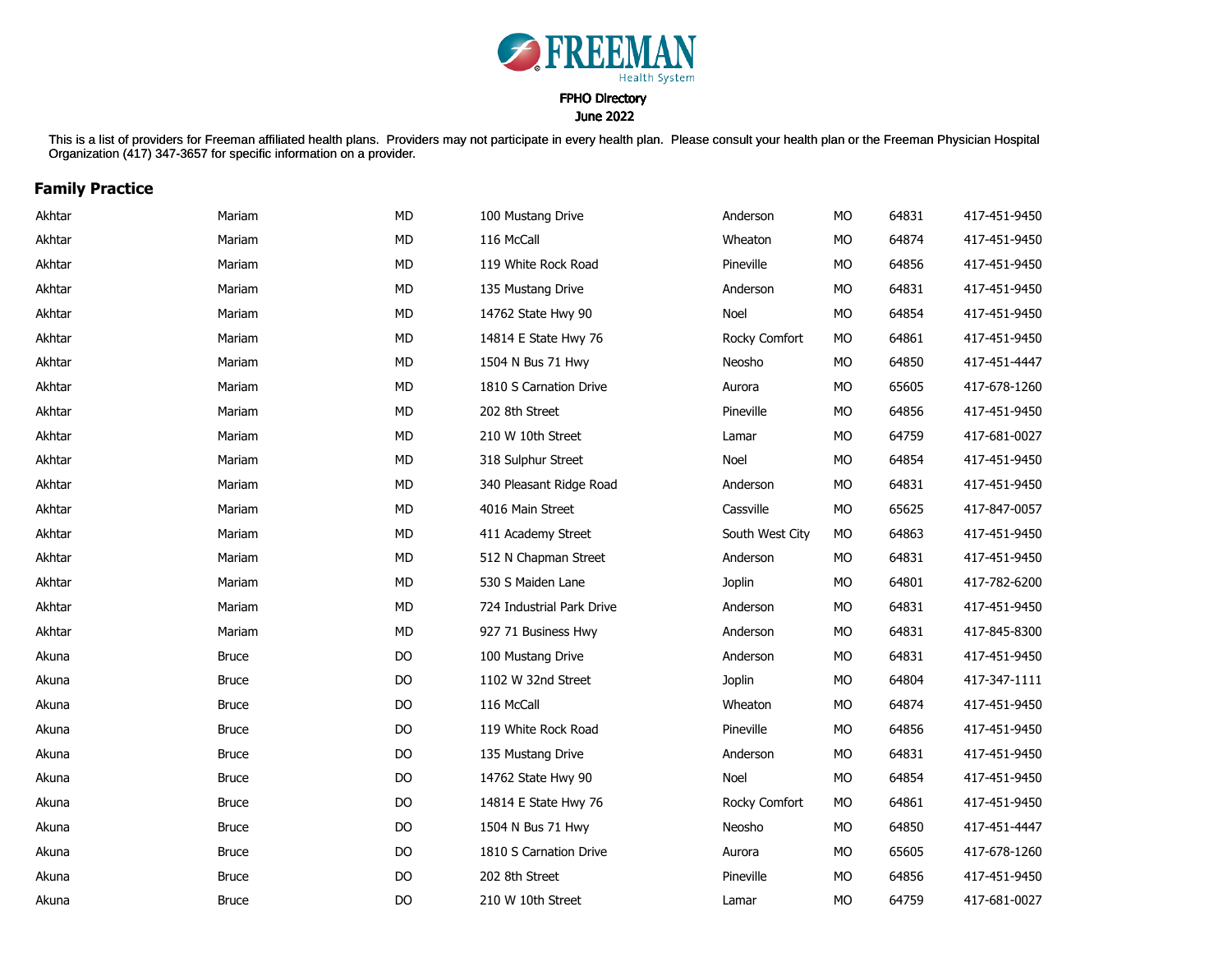

#### June 2022

This is a list of providers for Freeman affiliated health plans. Providers may not participate in every health plan. Please consult your health plan or the Freeman Physician Hospital<br>Organization (417) 347-3657 for specifi

| Akuna   | <b>Bruce</b> | DO        | 318 Sulphur Street                | Noel            | <b>MO</b> | 64854 | 417-451-9450 |
|---------|--------------|-----------|-----------------------------------|-----------------|-----------|-------|--------------|
| Akuna   | <b>Bruce</b> | DO        | 3202 McIntosh Circle, Ste 301     | <b>Joplin</b>   | <b>MO</b> | 64804 | 417-347-8430 |
| Akuna   | <b>Bruce</b> | DO        | 340 Pleasant Ridge Road           | Anderson        | <b>MO</b> | 64831 | 417-451-9450 |
|         |              |           |                                   |                 |           |       |              |
| Akuna   | <b>Bruce</b> | DO        | 4016 Main Street                  | Cassville       | <b>MO</b> | 65625 | 417-847-0057 |
| Akuna   | <b>Bruce</b> | DO        | 411 Academy Street                | South West City | MO        | 64863 | 417-451-9450 |
| Akuna   | <b>Bruce</b> | DO        | 512 N Chapman Street              | Anderson        | <b>MO</b> | 64831 | 417-451-9450 |
| Akuna   | <b>Bruce</b> | DO        | 530 S Maiden Lane                 | <b>Joplin</b>   | <b>MO</b> | 64801 | 417-782-6200 |
| Akuna   | <b>Bruce</b> | DO        | 724 Industrial Park Drive         | Anderson        | MO        | 64831 | 417-451-9450 |
| Akuna   | <b>Bruce</b> | DO        | 927 71 Business Hwy               | Anderson        | <b>MO</b> | 64831 | 417-845-8300 |
| Allen   | Jay          | <b>MD</b> | 1017 E Market Street              | La Cygne        | KS        | 66040 | 913-757-4575 |
| Allen   | Jay          | <b>MD</b> | 11155 Tucker Road                 | Pleasanton      | KS        | 66075 | 913-352-8379 |
| Allen   | Jay          | <b>MD</b> | 1624 S National Ave               | Fort Scott      | KS        | 66701 | 620-223-8428 |
| Allen   | Jay          | <b>MD</b> | 3011 N Michigan                   | Pittsburg       | KS        | 66762 | 620-231-9873 |
| Allen   | Jay          | <b>MD</b> | 302 N 1st Street                  | Mound City      | KS        | 66056 | 913-795-8302 |
| Allen   | Jay          | <b>MD</b> | 401 Woodland Hills Blvd           | Fort Scott      | KS        | 66701 | 620-223-8070 |
| Allen   | Jay          | <b>MD</b> | 601 E Washington Street           | Arma            | KS        | 66712 | 620-347-4033 |
| Allen   | Melinda      | <b>MD</b> | 1902 S US Hwy 59, Bldg E, Ste 101 | Parsons         | KS        | 67357 | 620-820-5800 |
| Allen   | Melinda      | <b>MD</b> | 209 E Laurel                      | Independence    | KS        | 67301 | 620-577-4310 |
| Andelin | Scott        | <b>MD</b> | 100 Mustang Drive                 | Anderson        | <b>MO</b> | 64831 | 417-451-9450 |
| Andelin | Scott        | <b>MD</b> | 116 McCall                        | Wheaton         | <b>MO</b> | 64874 | 417-451-9450 |
| Andelin | Scott        | <b>MD</b> | 119 White Rock Road               | Pineville       | <b>MO</b> | 64856 | 417-451-9450 |
| Andelin | Scott        | <b>MD</b> | 135 Mustang Drive                 | Anderson        | MO        | 64831 | 417-451-9450 |
| Andelin | Scott        | <b>MD</b> | 14762 State Hwy 90                | Noel            | <b>MO</b> | 64854 | 417-451-9450 |
| Andelin | Scott        | <b>MD</b> | 14814 E State Hwy 76              | Rocky Comfort   | <b>MO</b> | 64861 | 417-451-9450 |
| Andelin | Scott        | MD        | 1504 N Bus 71 Hwy                 | Neosho          | MO        | 64850 | 417-451-4447 |
| Andelin | Scott        | <b>MD</b> | 1810 S Carnation Drive            | Aurora          | MO        | 65605 | 417-678-1260 |
| Andelin | Scott        | <b>MD</b> | 202 8th Street                    | Pineville       | <b>MO</b> | 64856 | 417-451-9450 |
| Andelin | Scott        | MD        | 210 W 10th Street                 | Lamar           | MO        | 64759 | 417-681-0027 |
| Andelin | Scott        | <b>MD</b> | 318 Sulphur Street                | Noel            | <b>MO</b> | 64854 | 417-451-9450 |
|         |              |           |                                   |                 |           |       |              |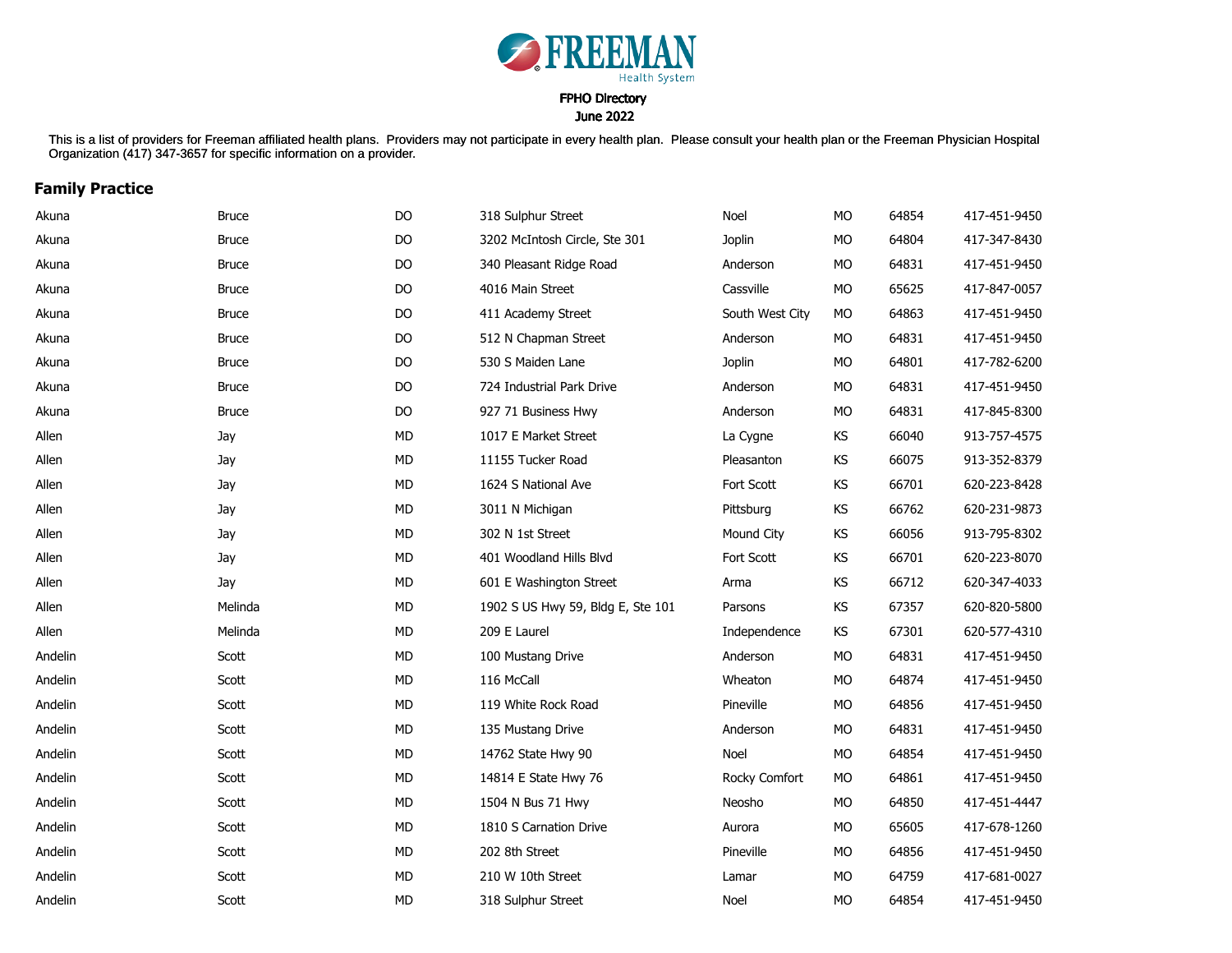

#### June 2022

This is a list of providers for Freeman affiliated health plans. Providers may not participate in every health plan. Please consult your health plan or the Freeman Physician Hospital<br>Organization (417) 347-3657 for specifi

| Andelin       | Scott        | <b>MD</b> | 340 Pleasant Ridge Road   | Anderson        | <b>MO</b> | 64831 | 417-451-9450 |
|---------------|--------------|-----------|---------------------------|-----------------|-----------|-------|--------------|
| Andelin       | Scott        | <b>MD</b> | 4016 Main Street          | Cassville       | <b>MO</b> | 65625 | 417-847-0057 |
| Andelin       | Scott        | <b>MD</b> | 411 Academy Street        | South West City | MO        | 64863 | 417-451-9450 |
| Andelin       | Scott        | <b>MD</b> | 512 N Chapman Street      | Anderson        | MO        | 64831 | 417-451-9450 |
| Andelin       | Scott        | <b>MD</b> | 530 S Maiden Lane         | <b>Joplin</b>   | <b>MO</b> | 64801 | 417-782-6200 |
| Andelin       | Scott        | <b>MD</b> | 724 Industrial Park Drive | Anderson        | <b>MO</b> | 64831 | 417-451-9450 |
| Andelin       | Scott        | <b>MD</b> | 927 71 Business Hwy       | Anderson        | MO        | 64831 | 417-845-8300 |
| <b>Barnes</b> | Bryan        | DO        | 1901 E 32nd Street, Ste 4 | Joplin          | MO        | 64804 | 417-781-0250 |
| Barnes        | Bryan        | DO        | 501 S Madison, Ste S      | Webb City       | <b>MO</b> | 64870 | 417-781-0250 |
| Basham        | <b>Brian</b> | <b>MD</b> | 100 Mustang Drive         | Anderson        | MO        | 64831 | 417-451-9450 |
| Basham        | Brian        | <b>MD</b> | 116 McCall                | Wheaton         | <b>MO</b> | 64874 | 417-451-9450 |
| Basham        | <b>Brian</b> | <b>MD</b> | 119 White Rock Road       | Pineville       | MO        | 64856 | 417-451-9450 |
| Basham        | <b>Brian</b> | <b>MD</b> | 135 Mustang Drive         | Anderson        | MO        | 64831 | 417-451-9450 |
| Basham        | <b>Brian</b> | <b>MD</b> | 14762 State Hwy 90        | Noel            | MO        | 64854 | 417-451-9450 |
| Basham        | <b>Brian</b> | <b>MD</b> | 14814 E State Hwy 76      | Rocky Comfort   | MO        | 64861 | 417-451-9450 |
| Basham        | <b>Brian</b> | <b>MD</b> | 1504 N Bus 71 Hwy         | Neosho          | <b>MO</b> | 64850 | 417-451-4447 |
| Basham        | <b>Brian</b> | <b>MD</b> | 1810 S Carnation Drive    | Aurora          | <b>MO</b> | 65605 | 417-678-1260 |
| Basham        | Brian        | <b>MD</b> | 202 8th Street            | Pineville       | <b>MO</b> | 64856 | 417-451-9450 |
| Basham        | <b>Brian</b> | <b>MD</b> | 210 W 10th Street         | Lamar           | MO        | 64759 | 417-681-0027 |
| Basham        | <b>Brian</b> | <b>MD</b> | 318 Sulphur Street        | Noel            | MO        | 64854 | 417-451-9450 |
| Basham        | <b>Brian</b> | MD        | 340 Pleasant Ridge Road   | Anderson        | MO        | 64831 | 417-451-9450 |
| Basham        | <b>Brian</b> | <b>MD</b> | 4016 Main Street          | Cassville       | MO        | 65625 | 417-847-0057 |
| Basham        | <b>Brian</b> | <b>MD</b> | 411 Academy Street        | South West City | <b>MO</b> | 64863 | 417-451-9450 |
| Basham        | <b>Brian</b> | <b>MD</b> | 512 N Chapman Street      | Anderson        | <b>MO</b> | 64831 | 417-451-9450 |
| Basham        | <b>Brian</b> | <b>MD</b> | 530 S Maiden Lane         | <b>Joplin</b>   | MO        | 64801 | 417-782-6200 |
| Basham        | <b>Brian</b> | <b>MD</b> | 724 Industrial Park Drive | Anderson        | MO        | 64831 | 417-451-9450 |
| Basham        | <b>Brian</b> | <b>MD</b> | 927 71 Business Hwy       | Anderson        | MO        | 64831 | 417-845-8300 |
| Bean          | Linda        | <b>DO</b> | 101 W Sycamore Street     | Columbus        | KS        | 66725 | 620-429-2101 |
| Bean          | Linda        | <b>DO</b> | 1011 S Mount Carmel Place | Pittsburg       | KS        | 66762 | 620-670-6710 |
|               |              |           |                           |                 |           |       |              |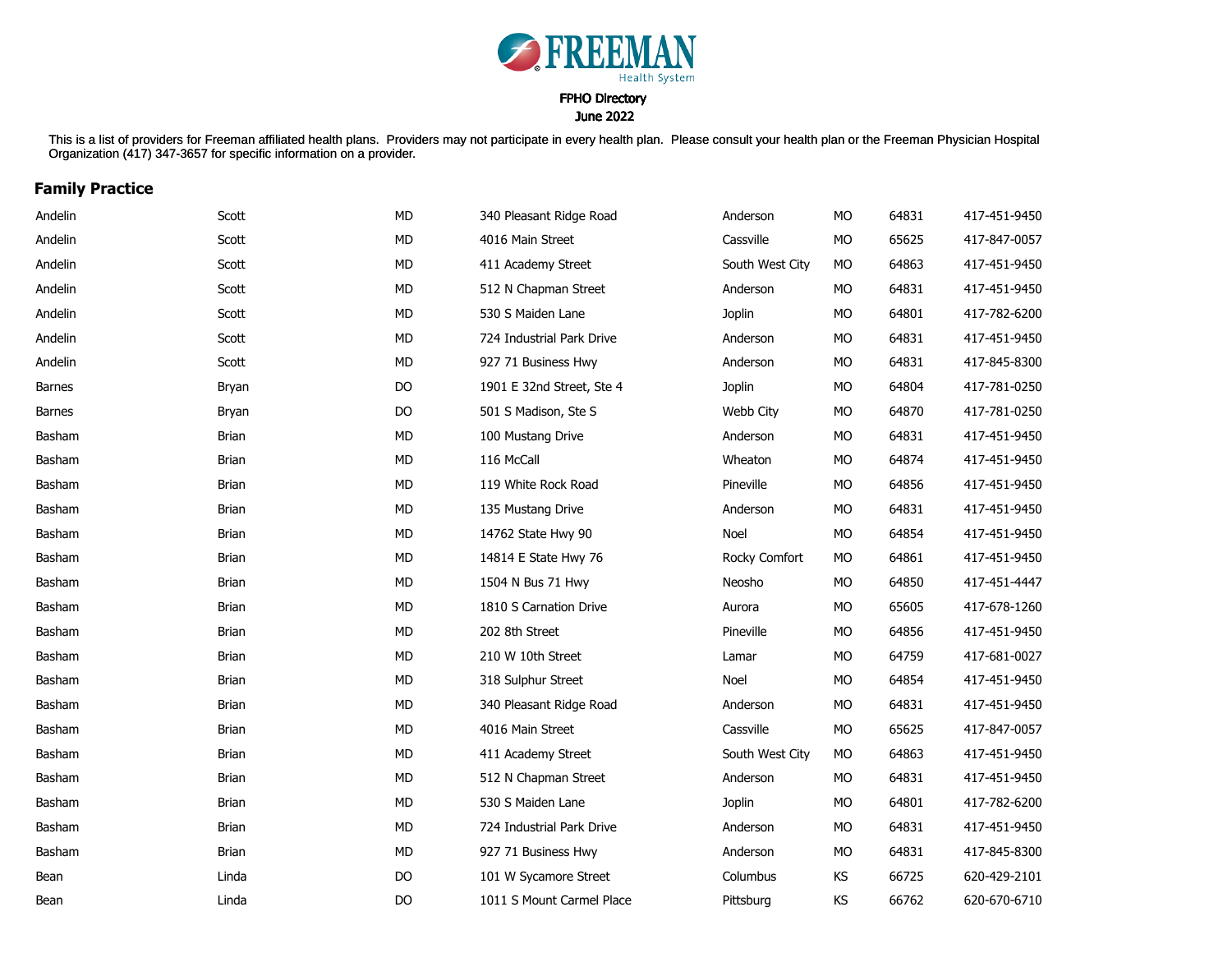

#### June 2022

This is a list of providers for Freeman affiliated health plans. Providers may not participate in every health plan. Please consult your health plan or the Freeman Physician Hospital<br>Organization (417) 347-3657 for specifi

| Bean           | Linda           | DO        | 102 S Cline                         | Coffeyville           | KS        | 66737 | 620-252-6989 |
|----------------|-----------------|-----------|-------------------------------------|-----------------------|-----------|-------|--------------|
| Bean           | Linda           | DO        | 106 NW Veterans Blvd                | Miami                 | OK        | 74354 | 918-238-3074 |
| Bean           | Linda           | DO        | 1110 W 8th St                       | Coffeyville           | KS        | 67337 | 620-252-1798 |
| Bean           | Linda           | DO        | 11155 Tucker Road                   | Pleasanton            | KS        | 66075 | 913-352-8379 |
| Bean           | Linda           | DO        | 1624 S National Ave                 | Fort Scott            | KS        | 66701 | 620-223-8428 |
| Bean           | Linda           | DO.       | 1978 E 4th Street                   | Pittsburg             | KS        | 66762 | 620-670-3896 |
| Bean           | Linda           | DO        | 2051 N State Street                 | Iola                  | KS        | 66749 | 620-365-6400 |
| Bean           | Linda           | DO        | 2100 Commerce Drive                 | Parsons               | KS        | 67357 | 620-717-4450 |
| Bean           | Linda           | DO        | 2990 Military Ave                   | <b>Baxter Springs</b> | KS        | 66713 | 620-856-2900 |
| Bean           | Linda           | DO        | 3011 N Michigan                     | Pittsburg             | KS        | 66762 | 620-231-9873 |
| Bean           | Linda           | DO        | 3354 Hwy 160                        | Independence          | KS        | 67301 | 620-577-2131 |
| Bean           | Linda           | DO        | 401 Woodland Hills Blvd             | Fort Scott            | KS        | 66701 | 620-223-8070 |
| Bean           | Linda           | DO.       | 601 E Washington Street             | Arma                  | KS        | 66712 | 620-347-4033 |
| Bean           | Linda           | DO        | 7 S 1st Street                      | Wyandotte             | OK        | 74370 | 888-521-6005 |
| Bean           | Linda           | DO        | 801 W 8th Street                    | Coffeyville           | KS        | 67337 | 620-251-4300 |
| Bentlage       | Charles         | <b>MD</b> | 3230 Wisconsin                      | <b>Joplin</b>         | MO        | 64804 | 417-347-7800 |
| Boice          | <b>Brett</b>    | DO        | 29 NW 1st Lane                      | Lamar                 | MO        | 64759 | 417-681-5266 |
| Boice          | <b>Brett</b>    | DO        | 403 Main Street                     | Golden City           | MO        | 64748 | 417-537-4311 |
| <b>Bortmes</b> | Phillip         | DO        | 1902 S US Hwy 59                    | Parsons               | KS        | 67357 | 620-820-5800 |
| Conley         | <b>Jennifer</b> | MD        | 800 S Ash Street                    | Nevada                | <b>MO</b> | 64772 | 417-667-3355 |
| Conley         | <b>Jennifer</b> | MD        | 900 S Adams                         | Nevada                | <b>MO</b> | 64772 | 417-667-6015 |
| Couchenour     | Coral           | DO        | 104 E Main Street                   | Anderson              | MO        | 64831 | 417-845-6984 |
| Couchenour     | Coral           | DO        | 109 N Broadway                      | Southwest City        | MO        | 64863 | 417-762-3287 |
| Couchenour     | Coral           | DO        | 125 Main Street                     | Noel                  | MO        | 64854 | 417-475-6151 |
| Couchenour     | Coral           | DO        | 5265 S Business Hwy 71, Ste J       | Pineville             | MO        | 64856 | 417-223-4290 |
| Couchenour     | Coral           | DO        | 912 Ste B Hwy 59                    | Goodman               | MO        | 64843 | 417-837-2000 |
| D'Amour        | Troy            | DO        | 1801 W 32nd Street, Bldg B, Ste 102 | <b>Joplin</b>         | MO        | 64804 | 417-782-4100 |
| Daniels        | Kayla           | MD        | 1902 S US Hwy 59                    | Parsons               | KS        | 67357 | 620-820-5800 |
| Dillingham     | Justin          | DO        | 510 Park Street                     | Anderson              | MO        | 64831 | 417-845-0545 |
|                |                 |           |                                     |                       |           |       |              |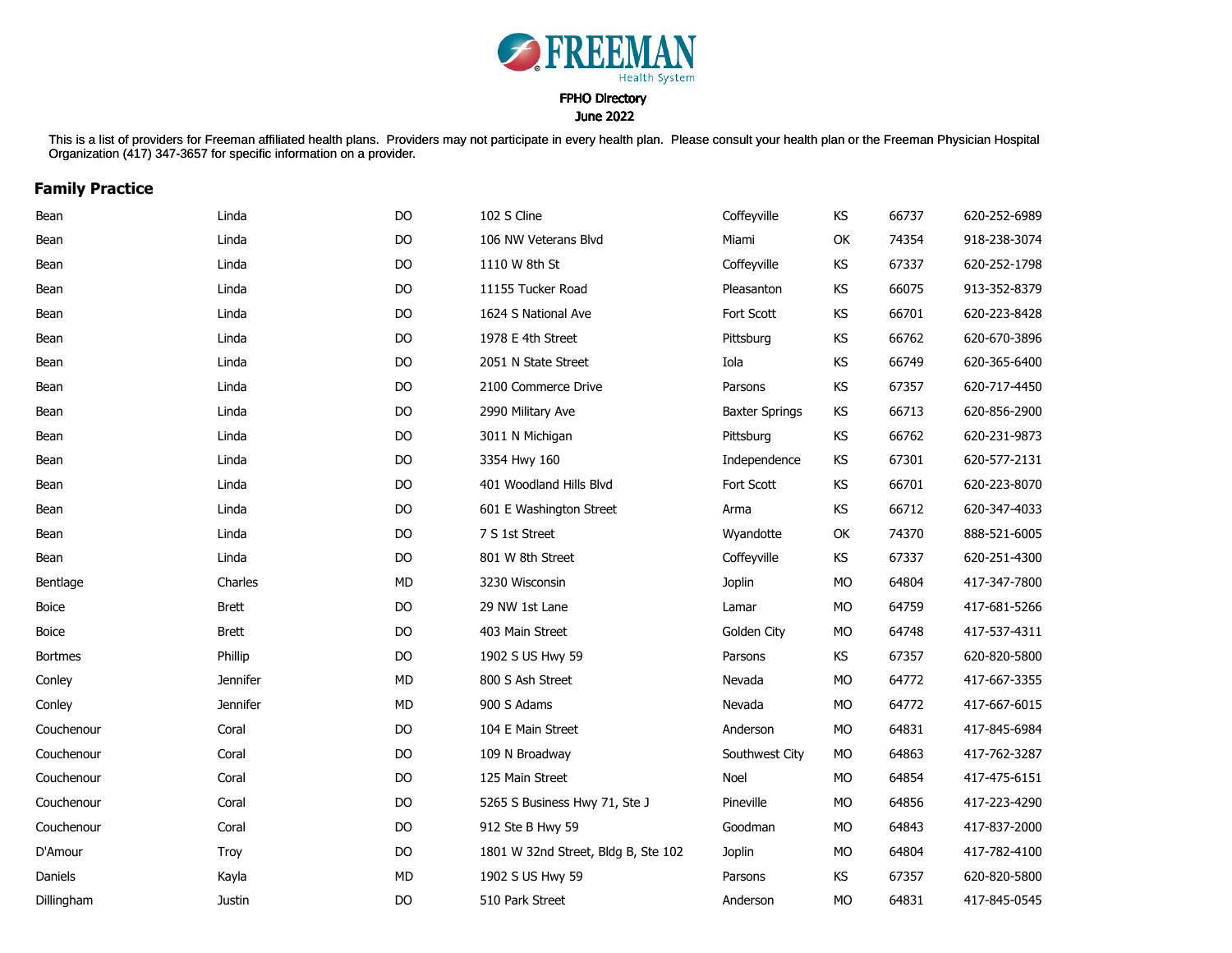

### June 2022

This is a list of providers for Freeman affiliated health plans. Providers may not participate in every health plan. Please consult your health plan or the Freeman Physician Hospital<br>Organization (417) 347-3657 for specifi

| Eichelberger | Troy        | DO        | 104 S Main Street         | Carl Junction         | <b>MO</b> | 64834 | 417-347-8656 |
|--------------|-------------|-----------|---------------------------|-----------------------|-----------|-------|--------------|
| Eichelberger | Troy        | DO        | 1102 W 32nd Street        | <b>Joplin</b>         | <b>MO</b> | 64804 | 417-347-2273 |
| Eichelberger | <b>Troy</b> | DO        | 1130 E 32nd Street        | <b>Joplin</b>         | <b>MO</b> | 64804 | 417-347-2273 |
| Eichelberger | <b>Troy</b> | DO        | 1636 S Madison Street     | Webb City             | MO        | 64870 | 417-347-7380 |
| Eichelberger | Troy        | DO        | 322 E 11th Street         | <b>Baxter Springs</b> | KS        | 66713 | 620-856-2182 |
| Enoch        | Bethany     | <b>MD</b> | 101 W Sycamore Street     | Columbus              | KS        | 66725 | 620-429-2101 |
| Enoch        | Bethany     | <b>MD</b> | 1011 S Mount Carmel Place | Pittsburg             | KS        | 66762 | 620-670-6710 |
| Enoch        | Bethany     | <b>MD</b> | 102 S Cline               | Coffeyville           | KS        | 66737 | 620-252-6989 |
| Enoch        | Bethany     | <b>MD</b> | 11155 Tucker Road         | Pleasanton            | KS        | 66075 | 913-352-8379 |
| Enoch        | Bethany     | <b>MD</b> | 1624 S National Ave       | Fort Scott            | KS        | 66701 | 620-223-8428 |
| Enoch        | Bethany     | <b>MD</b> | 2051 N State Street       | Iola                  | KS        | 66749 | 620-365-6400 |
| Enoch        | Bethany     | <b>MD</b> | 2100 Commerce Drive       | Parsons               | KS        | 67357 | 620-717-4450 |
| Enoch        | Bethany     | <b>MD</b> | 2990 Military Ave         | <b>Baxter Springs</b> | KS        | 66713 | 620-856-2900 |
| Enoch        | Bethany     | <b>MD</b> | 3011 N Michigan           | Pittsburg             | KS        | 66762 | 620-231-9873 |
| Enoch        | Bethany     | <b>MD</b> | 302 N 1st Street          | Mound City            | KS        | 66056 | 913-795-8302 |
| Enoch        | Bethany     | <b>MD</b> | 401 Woodland Hills Blvd   | Fort Scott            | KS        | 66701 | 620-223-8070 |
| Enoch        | Bethany     | <b>MD</b> | 601 E Washington Street   | Arma                  | KS        | 66712 | 620-347-4033 |
| Enoch        | Bethany     | <b>MD</b> | 801 W 8th Street          | Coffeyville           | KS        | 67337 | 620-251-4300 |
| Gault        | Holly       | <b>MD</b> | 101 W Sycamore Street     | Columbus              | KS        | 66725 | 620-429-2101 |
| Gault        | Holly       | <b>MD</b> | 1011 S Mount Carmel Place | Pittsburg             | KS        | 66762 | 620-670-6710 |
| Gault        | Holly       | MD        | 102 S Cline               | Coffeyville           | KS        | 66737 | 620-252-6989 |
| Gault        | Holly       | <b>MD</b> | 1110 W 8th St             | Coffeyville           | KS        | 67337 | 620-252-1798 |
| Gault        | Holly       | <b>MD</b> | 11155 Tucker Road         | Pleasanton            | KS        | 66075 | 913-352-8379 |
| Gault        | Holly       | <b>MD</b> | 1624 S National Ave       | Fort Scott            | KS        | 66701 | 620-223-8428 |
| Gault        | Holly       | <b>MD</b> | 2051 N State Street       | Iola                  | KS        | 66749 | 620-365-6400 |
| Gault        | Holly       | <b>MD</b> | 2100 Commerce Drive       | Parsons               | KS        | 67357 | 620-717-4450 |
| Gault        | Holly       | <b>MD</b> | 2990 Military Ave         | <b>Baxter Springs</b> | KS        | 66713 | 620-856-2900 |
| Gault        | Holly       | <b>MD</b> | 3011 N Michigan           | Pittsburg             | KS        | 66762 | 620-231-9873 |
| Gault        | Holly       | <b>MD</b> | 302 N 1st Street          | Mound City            | KS        | 66056 | 913-795-8302 |
|              |             |           |                           |                       |           |       |              |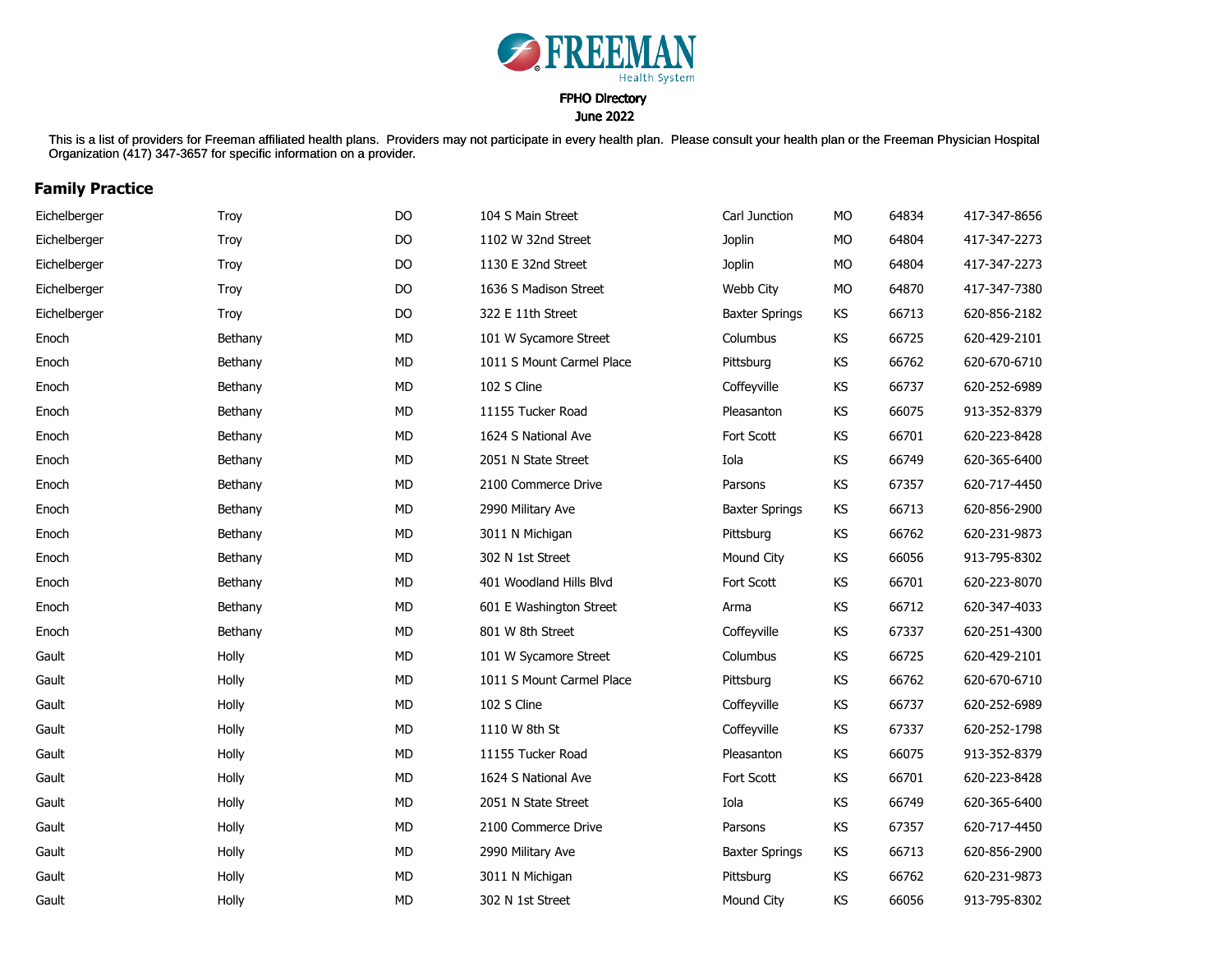

#### June 2022

This is a list of providers for Freeman affiliated health plans. Providers may not participate in every health plan. Please consult your health plan or the Freeman Physician Hospital<br>Organization (417) 347-3657 for specifi

| Gault    | Holly        | <b>MD</b> | 401 Woodland Hills Blvd   | Fort Scott      | KS        | 66701 | 620-223-8070 |
|----------|--------------|-----------|---------------------------|-----------------|-----------|-------|--------------|
|          |              |           |                           |                 |           |       |              |
| Gault    | Holly        | <b>MD</b> | 601 E Washington Street   | Arma            | KS        | 66712 | 620-347-4033 |
| Gault    | Holly        | <b>MD</b> | 801 W 8th Street          | Coffeyville     | KS        | 67337 | 620-251-4300 |
| Godfrey  | <b>Tracy</b> | <b>MD</b> | 100 Mustang Drive         | Anderson        | MO        | 64831 | 417-451-9450 |
| Godfrey  | <b>Tracy</b> | <b>MD</b> | 116 McCall                | Wheaton         | MO        | 64874 | 417-451-9450 |
| Godfrey  | <b>Tracy</b> | <b>MD</b> | 119 White Rock Road       | Pineville       | MO        | 64856 | 417-451-9450 |
| Godfrey  | Tracy        | <b>MD</b> | 135 Mustang Drive         | Anderson        | MO        | 64831 | 417-451-9450 |
| Godfrey  | Tracy        | <b>MD</b> | 14762 State Hwy 90        | Noel            | <b>MO</b> | 64854 | 417-451-9450 |
| Godfrey  | Tracy        | <b>MD</b> | 14814 E State Hwy 76      | Rocky Comfort   | <b>MO</b> | 64861 | 417-451-9450 |
| Godfrey  | <b>Tracy</b> | <b>MD</b> | 1504 N Bus 71 Hwy         | Neosho          | <b>MO</b> | 64850 | 417-451-4447 |
| Godfrey  | <b>Tracy</b> | <b>MD</b> | 1810 S Carnation Drive    | Aurora          | MO        | 65605 | 417-678-1260 |
| Godfrey  | Tracy        | <b>MD</b> | 202 8th Street            | Pineville       | MO        | 64856 | 417-451-9450 |
| Godfrey  | <b>Tracy</b> | <b>MD</b> | 210 W 10th Street         | Lamar           | MO        | 64759 | 417-681-0027 |
| Godfrey  | <b>Tracy</b> | <b>MD</b> | 318 Sulphur Street        | Noel            | MO        | 64854 | 417-451-9450 |
| Godfrey  | <b>Tracy</b> | <b>MD</b> | 340 Pleasant Ridge Road   | Anderson        | MO        | 64831 | 417-451-9450 |
| Godfrey  | <b>Tracy</b> | <b>MD</b> | 4016 Main Street          | Cassville       | MO        | 65625 | 417-847-0057 |
| Godfrey  | Tracy        | <b>MD</b> | 411 Academy Street        | South West City | <b>MO</b> | 64863 | 417-451-9450 |
| Godfrey  | <b>Tracy</b> | <b>MD</b> | 512 N Chapman Street      | Anderson        | <b>MO</b> | 64831 | 417-451-9450 |
| Godfrey  | <b>Tracy</b> | <b>MD</b> | 530 S Maiden Lane         | <b>Joplin</b>   | MO        | 64801 | 417-782-6200 |
| Godfrey  | Tracy        | <b>MD</b> | 724 Industrial Park Drive | Anderson        | MO        | 64831 | 417-451-9450 |
| Godfrey  | <b>Tracy</b> | <b>MD</b> | 927 71 Business Hwy       | Anderson        | MO        | 64831 | 417-845-8300 |
| Grotheer | Martin       | <b>MD</b> | 120 S Treaty Road         | Miami           | OK        | 74354 | 918-542-6644 |
| Gugnani  | Pankaj       | <b>MD</b> | 106 NW Veterans Blvd      | Miami           | OK        | 74354 | 918-238-3074 |
| Gugnani  | Pankaj       | <b>MD</b> | 11155 Tucker Road         | Pleasanton      | KS        | 66075 | 913-352-8379 |
| Gugnani  | Pankaj       | MD        | 1624 S National Ave       | Fort Scott      | KS        | 66701 | 620-223-8428 |
| Gugnani  | Pankaj       | <b>MD</b> | 3011 N Michigan           | Pittsburg       | KS        | 66762 | 620-231-9873 |
| Gugnani  | Pankaj       | <b>MD</b> | 302 N 1st Street          | Mound City      | KS        | 66056 | 913-795-8302 |
| Gugnani  | Pankaj       | <b>MD</b> | 401 Woodland Hills Blvd   | Fort Scott      | KS        | 66701 | 620-223-8070 |
| Gugnani  | Pankaj       | <b>MD</b> | 601 E Washington Street   | Arma            | KS        | 66712 | 620-347-4033 |
|          |              |           |                           |                 |           |       |              |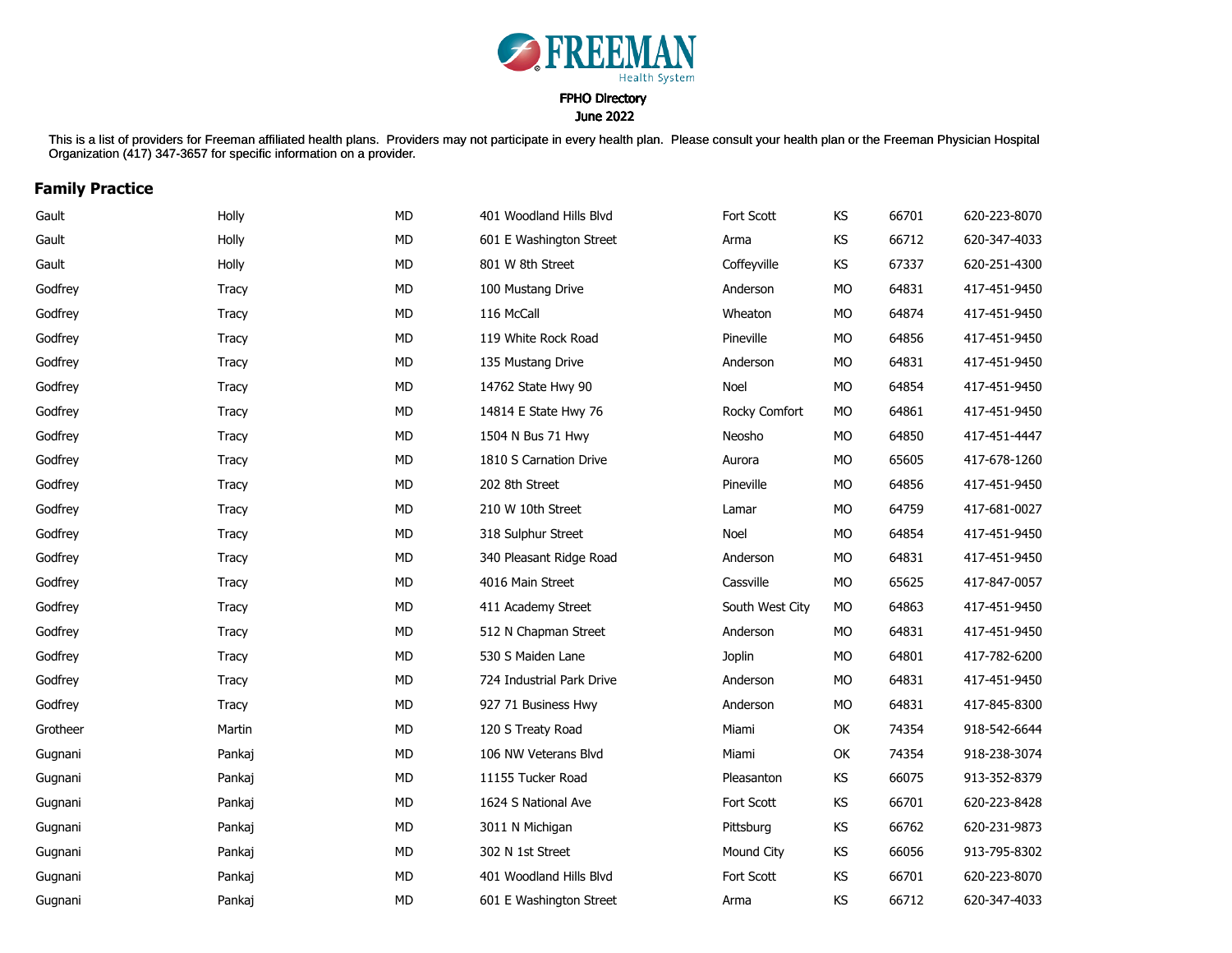

#### June 2022

This is a list of providers for Freeman affiliated health plans. Providers may not participate in every health plan. Please consult your health plan or the Freeman Physician Hospital<br>Organization (417) 347-3657 for specifi

| Haffner      | Jonathan  | <b>MD</b> | 3116 Medical Park Drive           | Carthage        | <b>MO</b> | 64836 | 417-358-7574 |
|--------------|-----------|-----------|-----------------------------------|-----------------|-----------|-------|--------------|
| Hetlinger    | John      | MD        | 1902 S US Hwy 59, Bldg E, Ste 101 | Parsons         | KS        | 67357 | 620-820-5800 |
| Hill         | R. David  | DO        | 104 E Main Street                 | Anderson        | MO        | 64831 | 417-845-6984 |
| Hill         | R. David  | DO        | 109 N Broadway                    | Southwest City  | MO        | 64863 | 417-762-3287 |
| Hill         | R. David  | DO        | 125 Main Street                   | Noel            | <b>MO</b> | 64854 | 417-475-6151 |
| Hill         | R. David  | DO        | 5265 S Business Hwy 71, Ste J     | Pineville       | <b>MO</b> | 64856 | 417-223-4290 |
| Hill         | R. David  | DO        | 912 Ste B Hwy 59                  | Goodman         | MO        | 64843 | 417-837-2000 |
| Hughes       | William   | DO        | 702 E 34th, Ste 202               | <b>Joplin</b>   | MO        | 64804 | 417-347-2526 |
| Joustra      | C. Tucker | DO        | 805 Gulf Street                   | Lamar           | MO        | 64759 | 417-682-5508 |
| Joy          | Kelley    | DO.       | 100 Mustang Drive                 | Anderson        | MO        | 64831 | 417-451-9450 |
| Joy          | Kelley    | DO        | 116 McCall                        | Wheaton         | <b>MO</b> | 64874 | 417-451-9450 |
| Joy          | Kelley    | DO        | 119 White Rock Road               | Pineville       | MO        | 64856 | 417-451-9450 |
| Joy          | Kelley    | DO        | 135 Mustang Drive                 | Anderson        | МO        | 64831 | 417-451-9450 |
| Joy          | Kelley    | DO        | 14762 State Hwy 90                | Noel            | MO        | 64854 | 417-451-9450 |
| Joy          | Kelley    | DO        | 14814 E State Hwy 76              | Rocky Comfort   | MO        | 64861 | 417-451-9450 |
| Joy          | Kelley    | DO        | 1504 N Bus 71 Hwy                 | Neosho          | <b>MO</b> | 64850 | 417-451-4447 |
| Joy          | Kelley    | DO        | 1810 S Carnation Drive            | Aurora          | <b>MO</b> | 65605 | 417-678-1260 |
| Joy          | Kelley    | DO        | 202 8th Street                    | Pineville       | <b>MO</b> | 64856 | 417-451-9450 |
| Joy          | Kelley    | DO        | 210 W 10th Street                 | Lamar           | MO        | 64759 | 417-681-0027 |
| Joy          | Kelley    | DO        | 318 Sulphur Street                | Noel            | MO        | 64854 | 417-451-9450 |
| Joy          | Kelley    | DO        | 340 Pleasant Ridge Road           | Anderson        | MO        | 64831 | 417-451-9450 |
| Joy          | Kelley    | DO        | 4016 Main Street                  | Cassville       | MO        | 65625 | 417-847-0057 |
| Joy          | Kelley    | DO        | 411 Academy Street                | South West City | <b>MO</b> | 64863 | 417-451-9450 |
| Joy          | Kelley    | DO        | 512 N Chapman Street              | Anderson        | <b>MO</b> | 64831 | 417-451-9450 |
| Joy          | Kelley    | DO        | 530 S Maiden Lane                 | <b>Joplin</b>   | MO        | 64801 | 417-782-6200 |
| Joy          | Kelley    | DO        | 724 Industrial Park Drive         | Anderson        | MO        | 64831 | 417-451-9450 |
| Joy          | Kelley    | DO.       | 927 71 Business Hwy               | Anderson        | <b>MO</b> | 64831 | 417-845-8300 |
| Kataria      | Natasha   | MD        | 1636 S Madison                    | Webb City       | MO        | 64870 | 417-347-8212 |
| Kellenberger | Ricky     | DO        | 202 State Street, Ste A           | Ft Scott        | KS        | 66701 | 620-223-1302 |
|              |           |           |                                   |                 |           |       |              |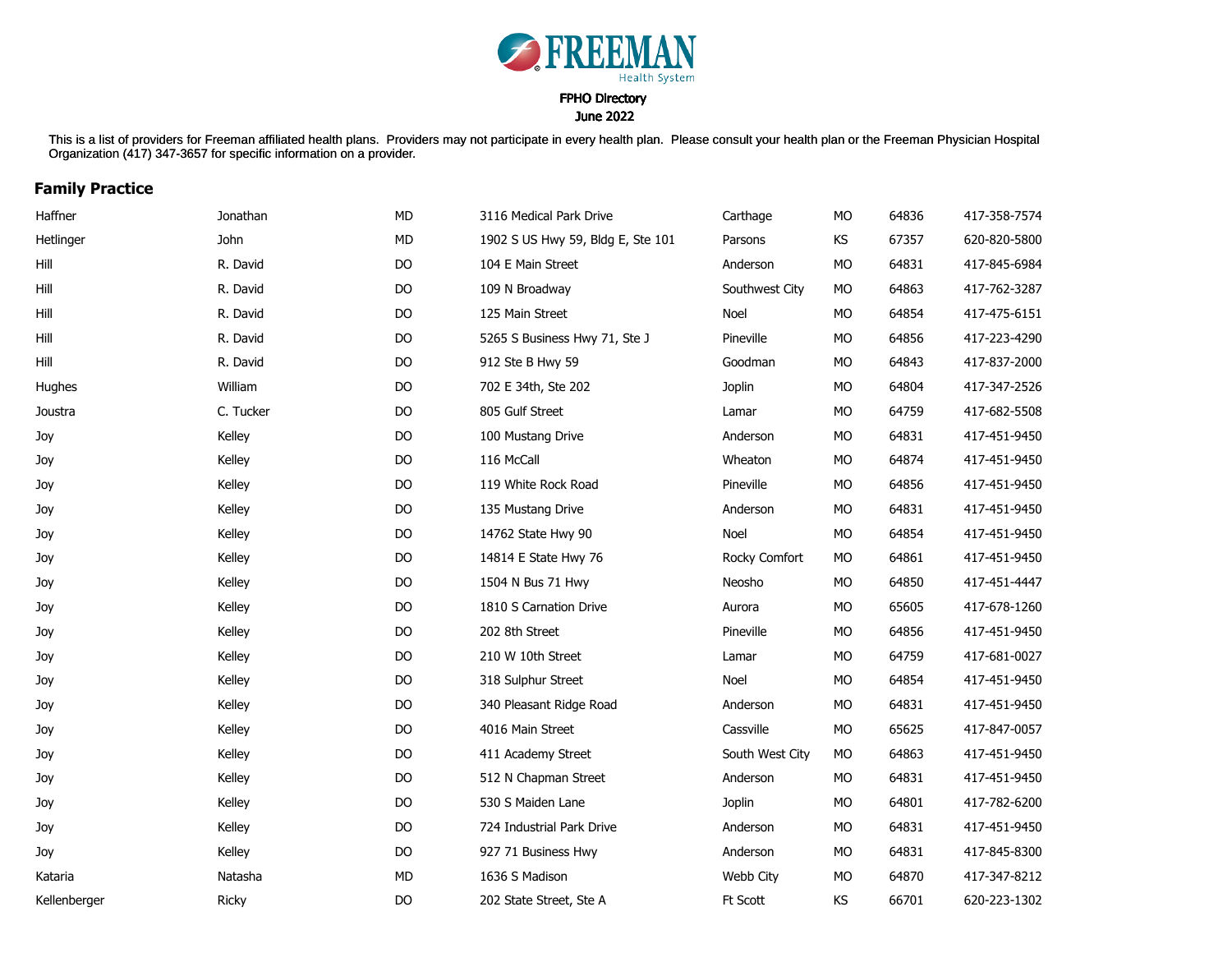

#### June 2022

This is a list of providers for Freeman affiliated health plans. Providers may not participate in every health plan. Please consult your health plan or the Freeman Physician Hospital<br>Organization (417) 347-3657 for specifi

| Kellenberger | <b>Ricky</b> | DO        | 900 S Adams                    | Nevada          | <b>MO</b> | 64772 | 417-667-6015 |
|--------------|--------------|-----------|--------------------------------|-----------------|-----------|-------|--------------|
| Kemm         | Russell      | DO        | 216 N Main                     | Nevada          | <b>MO</b> | 64772 | 417-667-3831 |
| Knapp        | Michael      | DO        | 601 S Schifferdecker Ave       | Joplin          | MO        | 64801 | 417-781-1929 |
| Koehn        | Daniel       | <b>MD</b> | 3011 N Michigan                | Pittsburg       | KS        | 66762 | 620-231-9873 |
| Manzer       | Jonathan     | <b>MD</b> | 1605 K66, Ste A                | Galena          | KS        | 66739 | 417-310-9286 |
| Manzer       | Jonathan     | <b>MD</b> | 3071 S Grand Ave               | Carthage        | MO        | 64836 | 417-358-4811 |
| Manzer       | Jonathan     | <b>MD</b> | 915 W Maple                    | Columbus        | KS        | 66725 | 417-553-1385 |
| Miller       | Barbara      | <b>MD</b> | 100 Mustang Drive              | Anderson        | MO        | 64831 | 417-451-9450 |
| Miller       | Barbara      | <b>MD</b> | 116 McCall                     | Wheaton         | MO        | 64874 | 417-451-9450 |
| Miller       | Barbara      | <b>MD</b> | 119 White Rock Road            | Pineville       | MO        | 64856 | 417-451-9450 |
| Miller       | Barbara      | <b>MD</b> | 135 Mustang Drive              | Anderson        | <b>MO</b> | 64831 | 417-451-9450 |
| Miller       | Barbara      | <b>MD</b> | 14762 State Hwy 90             | Noel            | MO        | 64854 | 417-451-9450 |
| Miller       | Barbara      | <b>MD</b> | 14814 E State Hwy 76           | Rocky Comfort   | MO        | 64861 | 417-451-9450 |
| Miller       | Barbara      | <b>MD</b> | 1504 N Bus 71 Hwy              | Neosho          | MO        | 64850 | 417-451-4447 |
| Miller       | Barbara      | <b>MD</b> | 1606 Olive                     | Seneca          | MO        | 64865 | 417-776-5900 |
| Miller       | Barbara      | <b>MD</b> | 1810 S Carnation Drive         | Aurora          | <b>MO</b> | 65605 | 417-678-1260 |
| Miller       | Barbara      | <b>MD</b> | 202 8th Street                 | Pineville       | <b>MO</b> | 64856 | 417-451-9450 |
| Miller       | Barbara      | <b>MD</b> | 210 W 10th Street              | Lamar           | <b>MO</b> | 64759 | 417-681-0027 |
| Miller       | Barbara      | <b>MD</b> | 318 Sulphur Street             | Noel            | MO        | 64854 | 417-451-9450 |
| Miller       | Barbara      | <b>MD</b> | 3202 McIntosh Circle, Ste 301  | <b>Joplin</b>   | MO        | 64804 | 417-347-8430 |
| Miller       | Barbara      | <b>MD</b> | 3202 McIntosh Circle, Ste LL03 | <b>Joplin</b>   | <b>MO</b> | 64804 | 417-347-1095 |
| Miller       | Barbara      | <b>MD</b> | 336 S Jefferson                | Neosho          | <b>MO</b> | 64850 | 417-455-4200 |
| Miller       | Barbara      | <b>MD</b> | 340 Pleasant Ridge Road        | Anderson        | MO        | 64831 | 417-451-9450 |
| Miller       | Barbara      | MD        | 4016 Main Street               | Cassville       | <b>MO</b> | 65625 | 417-847-0057 |
| Miller       | Barbara      | <b>MD</b> | 411 Academy Street             | South West City | <b>MO</b> | 64863 | 417-451-9450 |
| Miller       | Barbara      | <b>MD</b> | 512 N Chapman Street           | Anderson        | MO        | 64831 | 417-451-9450 |
| Miller       | Barbara      | <b>MD</b> | 530 S Maiden Lane              | Joplin          | <b>MO</b> | 64801 | 417-782-6200 |
| Miller       | Barbara      | MD        | 724 Industrial Park Drive      | Anderson        | MO        | 64831 | 417-451-9450 |
| Miller       | Barbara      | MD        | 927 71 Business Hwy            | Anderson        | <b>MO</b> | 64831 | 417-845-8300 |
|              |              |           |                                |                 |           |       |              |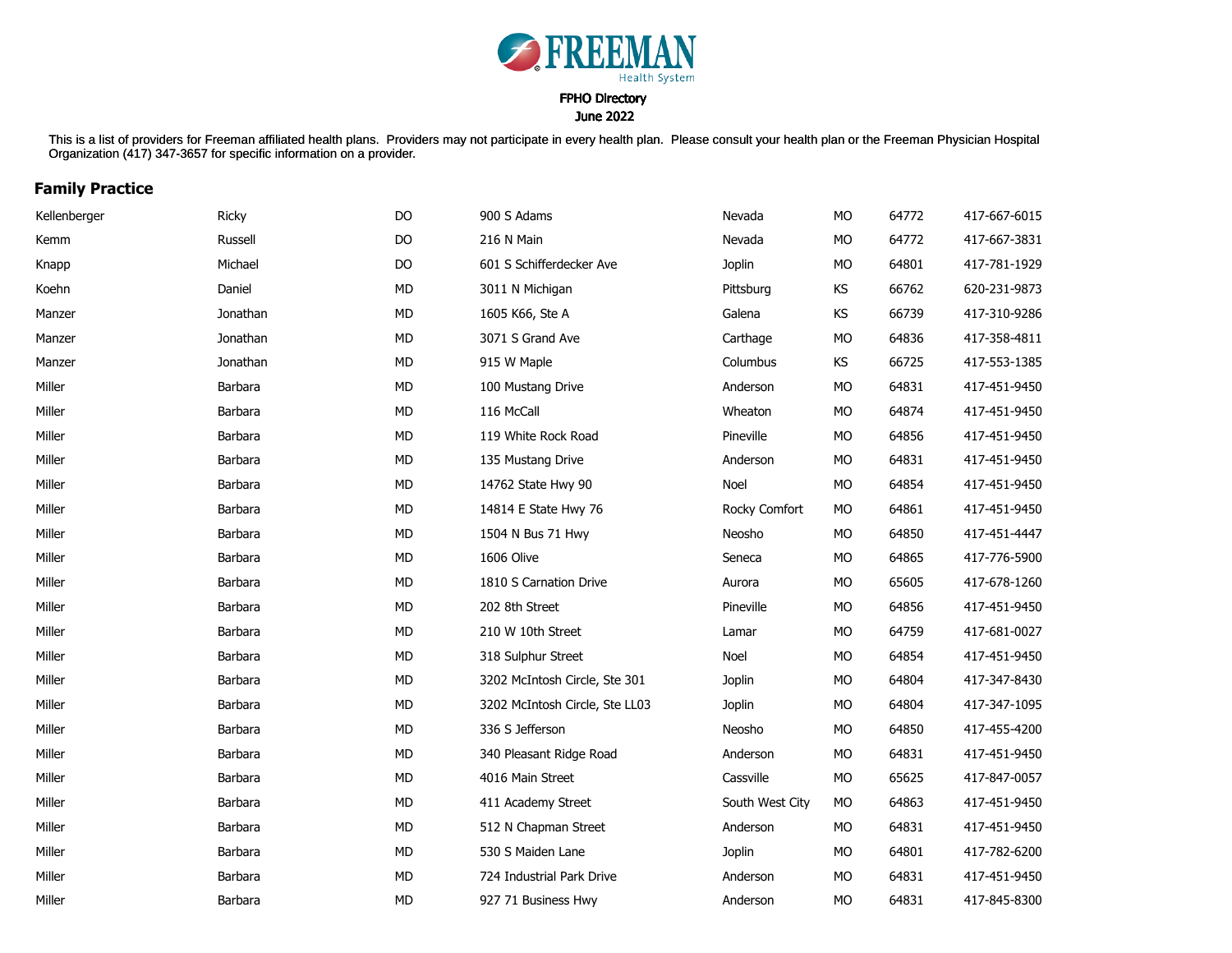

### June 2022

This is a list of providers for Freeman affiliated health plans. Providers may not participate in every health plan. Please consult your health plan or the Freeman Physician Hospital<br>Organization (417) 347-3657 for specifi

| Nichols | Jared      | DO        | 100 Mustang Drive           | Anderson        | MO        | 64831 | 417-451-9450 |
|---------|------------|-----------|-----------------------------|-----------------|-----------|-------|--------------|
| Nichols | Jared      | <b>DO</b> | 116 McCall                  | Wheaton         | MO        | 64874 | 417-451-9450 |
| Nichols | Jared      | DO        | 119 White Rock Road         | Pineville       | MO        | 64856 | 417-451-9450 |
| Nichols | Jared      | DO        | 135 Mustang Drive           | Anderson        | MO        | 64831 | 417-451-9450 |
| Nichols | Jared      | DO        | 14762 State Hwy 90          | Noel            | MO        | 64854 | 417-451-9450 |
| Nichols | Jared      | <b>DO</b> | 14814 E State Hwy 76        | Rocky Comfort   | MO        | 64861 | 417-451-9450 |
| Nichols | Jared      | <b>DO</b> | 1504 N Bus 71 Hwy           | Neosho          | <b>MO</b> | 64850 | 417-451-4447 |
| Nichols | Jared      | <b>DO</b> | 1810 S Carnation Drive      | Aurora          | MO        | 65605 | 417-678-1260 |
| Nichols | Jared      | <b>DO</b> | 202 8th Street              | Pineville       | MO        | 64856 | 417-451-9450 |
| Nichols | Jared      | DO        | 210 W 10th Street           | Lamar           | MO        | 64759 | 417-681-0027 |
| Nichols | Jared      | DO        | 318 Sulphur Street          | Noel            | MO        | 64854 | 417-451-9450 |
| Nichols | Jared      | DO        | 340 Pleasant Ridge Road     | Anderson        | MO        | 64831 | 417-451-9450 |
| Nichols | Jared      | DO        | 4016 Main Street            | Cassville       | MO        | 65625 | 417-847-0057 |
| Nichols | Jared      | DO        | 411 Academy Street          | South West City | <b>MO</b> | 64863 | 417-451-9450 |
| Nichols | Jared      | <b>DO</b> | 512 N Chapman Street        | Anderson        | MO        | 64831 | 417-451-9450 |
| Nichols | Jared      | <b>DO</b> | 530 S Maiden Lane           | <b>Joplin</b>   | MO        | 64801 | 417-782-6200 |
| Nichols | Jared      | DO        | 724 Industrial Park Drive   | Anderson        | MO        | 64831 | 417-451-9450 |
| Nichols | Jared      | DO        | 927 71 Business Hwy         | Anderson        | MO        | 64831 | 417-845-8300 |
| Orender | Jacqueline | DO        | 2305 S Tucker Terrace       | Pittsburg       | KS        | 66762 | 620-231-3132 |
| Paoni   | Adam       | DO        | 307 N Hospital Drive, Ste 5 | Girard          | KS        | 66743 | 620-724-4659 |
| Parham  | Verdon     | <b>MD</b> | 1902 S US Hwy 59            | Parsons         | KS        | 67357 | 620-820-5800 |
| Parton  | Judy       | <b>MD</b> | 148 S Main Street           | Liberal         | MO        | 64762 | 573-569-2046 |
| Paulson | John       | <b>DO</b> | 100 Mustang Drive           | Anderson        | MO        | 64831 | 417-451-9450 |
| Paulson | John       | DO        | 116 McCall                  | Wheaton         | MO        | 64874 | 417-451-9450 |
| Paulson | John       | DO        | 119 White Rock Road         | Pineville       | MO        | 64856 | 417-451-9450 |
| Paulson | John       | DO        | 135 Mustang Drive           | Anderson        | <b>MO</b> | 64831 | 417-451-9450 |
| Paulson | John       | DO        | 14762 State Hwy 90          | Noel            | <b>MO</b> | 64854 | 417-451-9450 |
| Paulson | John       | DO        | 14814 E State Hwy 76        | Rocky Comfort   | MO        | 64861 | 417-451-9450 |
| Paulson | John       | <b>DO</b> | 1504 N Bus 71 Hwy           | Neosho          | MO        | 64850 | 417-451-4447 |
|         |            |           |                             |                 |           |       |              |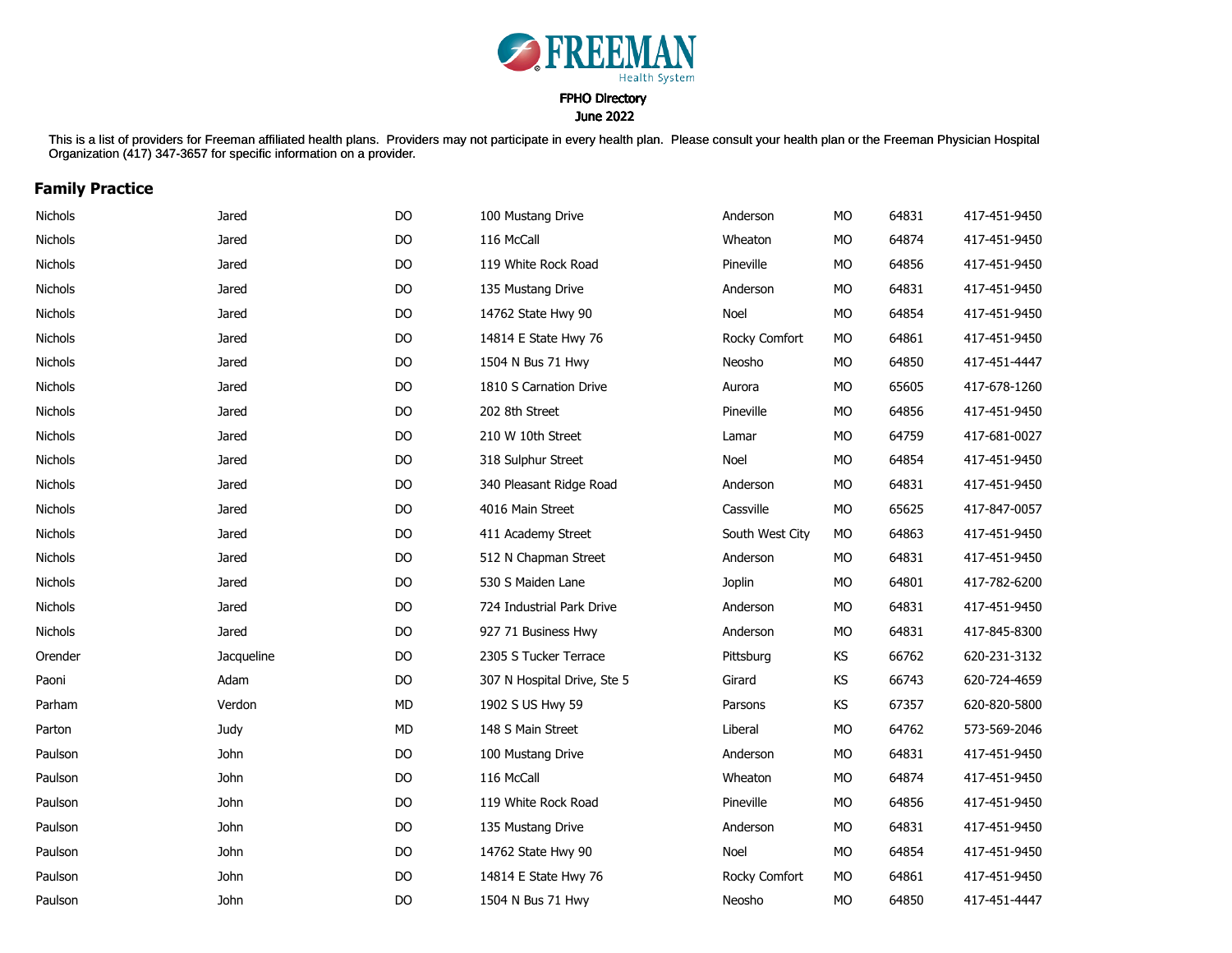

#### June 2022

This is a list of providers for Freeman affiliated health plans. Providers may not participate in every health plan. Please consult your health plan or the Freeman Physician Hospital<br>Organization (417) 347-3657 for specifi

| Paulson     | John        | DO        | 1810 S Carnation Drive      | Aurora          | MO        | 65605 | 417-678-1260 |
|-------------|-------------|-----------|-----------------------------|-----------------|-----------|-------|--------------|
| Paulson     | John        | <b>DO</b> | 202 8th Street              | Pineville       | <b>MO</b> | 64856 | 417-451-9450 |
| Paulson     | John        | DO        | 210 W 10th Street           | Lamar           | MO        | 64759 | 417-681-0027 |
| Paulson     | John        | DO        | 318 Sulphur Street          | Noel            | <b>MO</b> | 64854 | 417-451-9450 |
| Paulson     | John        | DO        | 340 Pleasant Ridge Road     | Anderson        | <b>MO</b> | 64831 | 417-451-9450 |
| Paulson     | John        | <b>DO</b> | 4016 Main Street            | Cassville       | MO        | 65625 | 417-847-0057 |
| Paulson     | John        | <b>DO</b> | 411 Academy Street          | South West City | MO        | 64863 | 417-451-9450 |
| Paulson     | John        | DO        | 512 N Chapman Street        | Anderson        | <b>MO</b> | 64831 | 417-451-9450 |
| Paulson     | John        | DO        | 530 S Maiden Lane           | Joplin          | MO        | 64801 | 417-782-6200 |
| Paulson     | <b>John</b> | <b>DO</b> | 724 Industrial Park Drive   | Anderson        | <b>MO</b> | 64831 | 417-451-9450 |
| Paulson     | John        | DO        | 927 71 Business Hwy         | Anderson        | MO        | 64831 | 417-845-8300 |
| Pendergrass | Craig       | <b>DO</b> | 117 E Hickory Street        | Neosho          | MO        | 64850 | 417-451-4545 |
| Petry       | Henry       | <b>DO</b> | 931 E 32nd Street           | <b>Joplin</b>   | MO        | 64804 | 417-347-4374 |
| Pfeffer     | Sean        | <b>MD</b> | 3130 Wisconsin Ave, Ste 6   | Joplin          | <b>MO</b> | 64804 | 417-206-9300 |
| Russell     | Heather     | <b>MD</b> | 800 S Ash Street            | Nevada          | MO        | 64772 | 417-667-3355 |
| Russell     | Heather     | <b>MD</b> | 900 S Adams                 | Nevada          | <b>MO</b> | 64772 | 417-667-6015 |
| Sacry       | Roger       | MD        | 433 S Garrison Ave          | Carthage        | MO        | 64836 | 417-359-8646 |
| Salvador    | Lisa        | MD        | 307 N Hospital Drive, Ste 5 | Girard          | KS        | 66743 | 620-724-4659 |
| Self        | Maxwell     | MD        | 106 NW Veterans Blvd        | Miami           | OK        | 74354 | 918-238-3074 |
| Self        | Maxwell     | MD        | 11155 Tucker Road           | Pleasanton      | KS        | 66075 | 913-352-8379 |
| Self        | Maxwell     | MD        | 1624 S National Ave         | Fort Scott      | KS        | 66701 | 620-223-8428 |
| Self        | Maxwell     | MD        | 3011 N Michigan             | Pittsburg       | KS        | 66762 | 620-231-9873 |
| Self        | Maxwell     | <b>MD</b> | 302 N 1st Street            | Mound City      | KS        | 66056 | 913-795-8302 |
| Self        | Maxwell     | MD        | 401 Woodland Hills Blvd     | Fort Scott      | KS        | 66701 | 620-223-8070 |
| Self        | Maxwell     | <b>MD</b> | 601 E Washington Street     | Arma            | KS        | 66712 | 620-347-4033 |
| Sheppard    | Joseph      | DO        | 113 W Hickory               | Neosho          | <b>MO</b> | 64850 | 417-451-1234 |
| Sheppard    | Joseph      | DO        | 317 S Wood Street           | Neosho          | <b>MO</b> | 64850 | 417-283-4953 |
| Smart       | Harold      | <b>DO</b> | 307 W 11th Street           | Lamar           | MO        | 64759 | 417-682-3300 |
| Smart       | Harold      | DO        | 719 W Centennial            | Carthage        | MO        | 64836 | 417-359-9502 |
|             |             |           |                             |                 |           |       |              |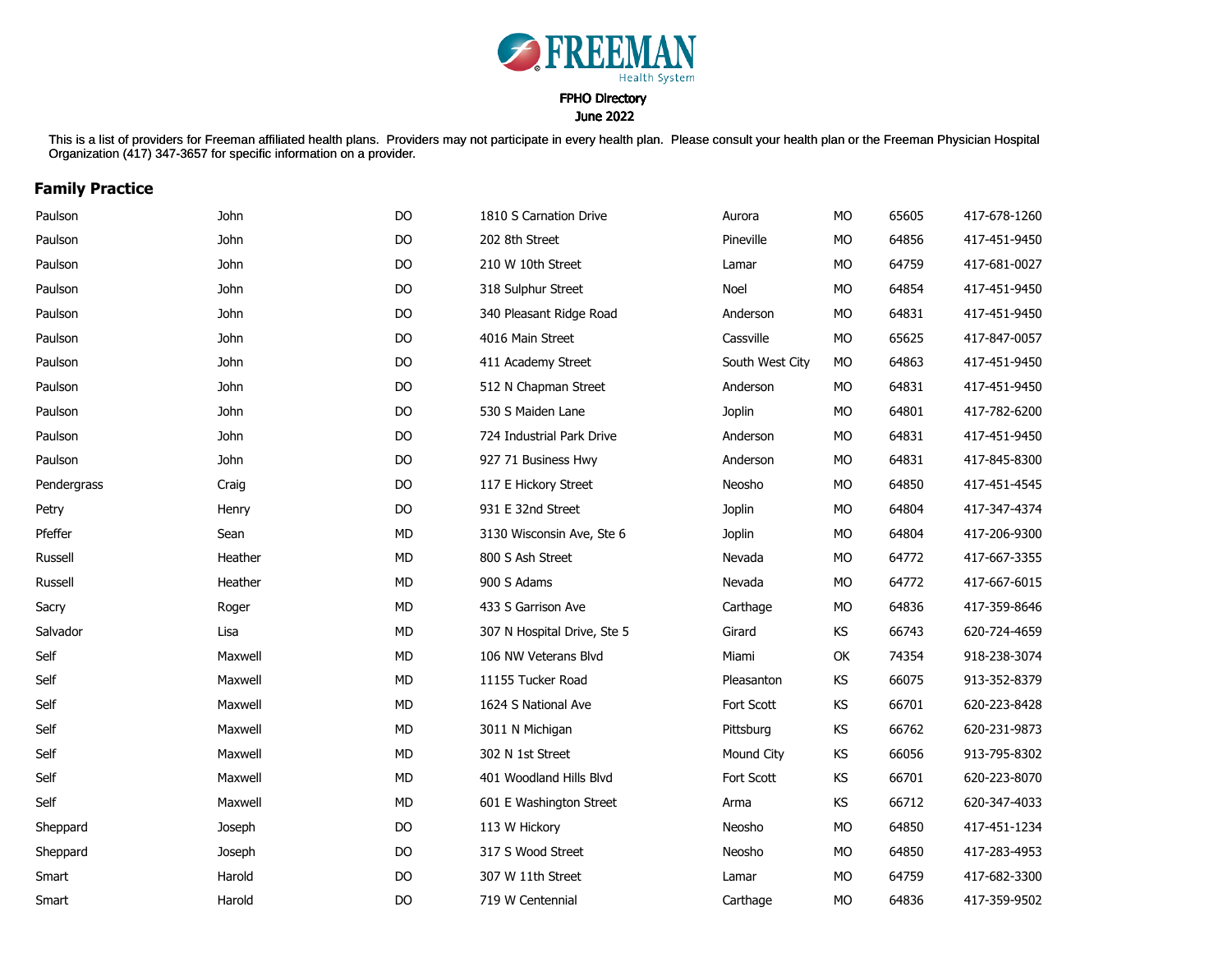

### June 2022

This is a list of providers for Freeman affiliated health plans. Providers may not participate in every health plan. Please consult your health plan or the Freeman Physician Hospital<br>Organization (417) 347-3657 for specifi

| Sorell         | Ryan    | <b>MD</b> | 100 N Pine                    | Pittsburg         | KS        | 66762 | 620-231-3750 |
|----------------|---------|-----------|-------------------------------|-------------------|-----------|-------|--------------|
| Sorell         | Ryan    | <b>MD</b> | 1201 E Centennial             | Pittsburg         | KS        | 66762 | 417-347-5001 |
| Sorell         | Ryan    | <b>MD</b> | 608 Willard Street            | Frontenac         | KS        | 66763 | 620-231-8849 |
| Spangler       | Jill    | DO        | 900 S Adams                   | Nevada            | MO        | 64772 | 417-667-6015 |
| Taveras        | Luis    | <b>MD</b> | 100 Mustang Drive             | Anderson          | MO        | 64831 | 417-451-9450 |
| Taveras        | Luis    | <b>MD</b> | 116 McCall                    | Wheaton           | <b>MO</b> | 64874 | 417-451-9450 |
| Taveras        | Luis    | MD        | 119 White Rock Road           | Pineville         | <b>MO</b> | 64856 | 417-451-9450 |
| Taveras        | Luis    | <b>MD</b> | 135 Mustang Drive             | Anderson          | MO        | 64831 | 417-451-9450 |
| Taveras        | Luis    | <b>MD</b> | 14762 State Hwy 90            | Noel              | <b>MO</b> | 64854 | 417-451-9450 |
| Taveras        | Luis    | <b>MD</b> | 14814 E State Hwy 76          | Rocky Comfort     | MO        | 64861 | 417-451-9450 |
| Taveras        | Luis    | <b>MD</b> | 1504 N Bus 71 Hwy             | Neosho            | MO        | 64850 | 417-451-4447 |
| Taveras        | Luis    | <b>MD</b> | 1810 S Carnation Drive        | Aurora            | MO        | 65605 | 417-678-1260 |
| Taveras        | Luis    | <b>MD</b> | 202 8th Street                | Pineville         | <b>MO</b> | 64856 | 417-451-9450 |
| Taveras        | Luis    | <b>MD</b> | 210 W 10th Street             | Lamar             | <b>MO</b> | 64759 | 417-681-0027 |
| Taveras        | Luis    | <b>MD</b> | 318 Sulphur Street            | Noel              | MO        | 64854 | 417-451-9450 |
| Taveras        | Luis    | <b>MD</b> | 340 Pleasant Ridge Road       | Anderson          | MO        | 64831 | 417-451-9450 |
| Taveras        | Luis    | <b>MD</b> | 4016 Main Street              | Cassville         | MO        | 65625 | 417-847-0057 |
| Taveras        | Luis    | <b>MD</b> | 411 Academy Street            | South West City   | MO        | 64863 | 417-451-9450 |
| Taveras        | Luis    | <b>MD</b> | 512 N Chapman Street          | Anderson          | MO        | 64831 | 417-451-9450 |
| Taveras        | Luis    | <b>MD</b> | 530 S Maiden Lane             | <b>Joplin</b>     | <b>MO</b> | 64801 | 417-782-6200 |
| <b>Taveras</b> | Luis    | MD        | 724 Industrial Park Drive     | Anderson          | <b>MO</b> | 64831 | 417-451-9450 |
| Taveras        | Luis    | <b>MD</b> | 927 71 Business Hwy           | Anderson          | MO        | 64831 | 417-845-8300 |
| Thomas         | Stephen | <b>DO</b> | 3202 McIntosh Circle, Ste 302 | <b>Joplin</b>     | <b>MO</b> | 64804 | 417-347-8525 |
| Tipping        | Craig   | DO        | 3202 McIntosh Circle, Ste 302 | <b>Joplin</b>     | MO        | 64804 | 417-347-8525 |
| Wagoner        | Chad    | <b>MD</b> | 1615 Hazel Ave                | Carthage          | MO        | 64836 | 417-359-8803 |
| Wamsley        | Craig   | <b>MD</b> | 1317 S Hwy 32                 | El Dorado Springs | МO        | 64744 | 417-876-3333 |
| Wamsley        | Craig   | <b>MD</b> | 1401 S Park Street            | El Dorado Springs | MO        | 64744 | 417-876-2511 |
| Wanker         | Charles | MD        | 101 W Sycamore Street         | Columbus          | KS        | 66725 | 620-429-2101 |
| Wanker         | Charles | <b>MD</b> | 102 S Cline                   | Coffeyville       | KS        | 66737 | 620-252-6989 |
|                |         |           |                               |                   |           |       |              |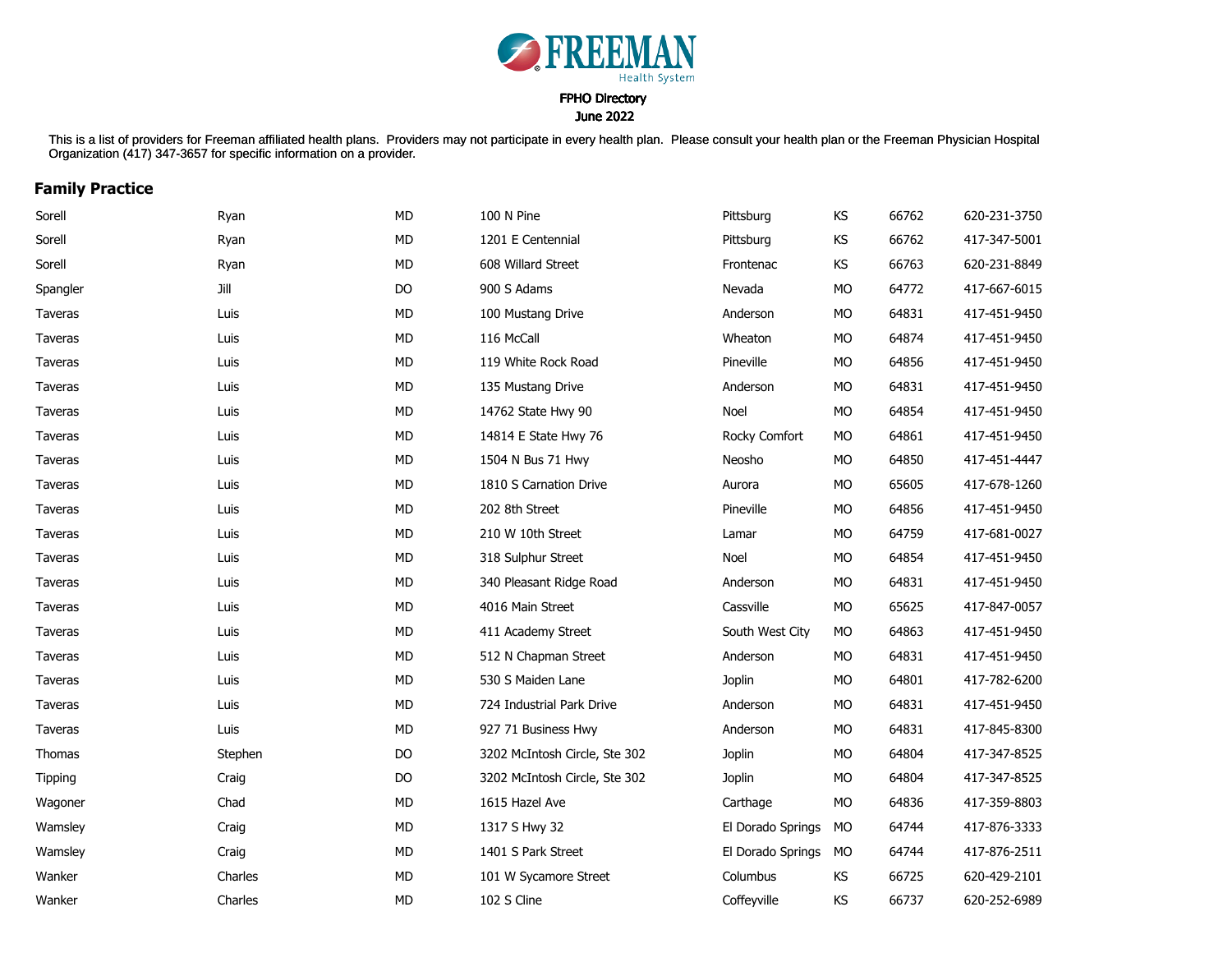

#### June 2022

This is a list of providers for Freeman affiliated health plans. Providers may not participate in every health plan. Please consult your health plan or the Freeman Physician Hospital<br>Organization (417) 347-3657 for specifi

| Wanker   | Charles      | MD        | 1110 W 8th St                     | Coffeyville           | KS        | 67337 | 620-252-1798 |
|----------|--------------|-----------|-----------------------------------|-----------------------|-----------|-------|--------------|
| Wanker   | Charles      | MD        | 2051 N State Street               | Iola                  | KS        | 66749 | 620-365-6400 |
| Wanker   | Charles      | MD        | 2100 Commerce Drive               | Parsons               | KS        | 67357 | 620-717-4450 |
| Wanker   | Charles      | MD        | 2990 Military Ave                 | <b>Baxter Springs</b> | KS        | 66713 | 620-856-2900 |
| Wanker   | Charles      | MD        | 3011 N Michigan                   | Pittsburg             | KS        | 66762 | 620-231-9873 |
| Wanker   | Charles      | <b>MD</b> | 3354 Hwy 160                      | Independence          | KS        | 67301 | 620-577-2131 |
| Wanker   | Charles      | MD        | 801 W 8th Street                  | Coffeyville           | KS        | 67337 | 620-251-4300 |
| Willhite | Andrea       | DO        | 1902 S US Hwy 59, Bldg E, Ste 101 | Parsons               | KS        | 67357 | 620-820-5800 |
| Williams | Benjamen     | <b>MD</b> | 101 W Sycamore Street             | Columbus              | KS        | 66725 | 620-429-2101 |
| Williams | Benjamen     | MD        | 106 NW Veterans Blvd              | Miami                 | OK        | 74354 | 918-238-3074 |
| Williams | Benjamen     | <b>MD</b> | 2990 Military Ave                 | <b>Baxter Springs</b> | KS        | 66713 | 620-856-2900 |
| Williams | Benjamen     | MD        | 3011 N Michigan                   | Pittsburg             | KS        | 66762 | 620-231-9873 |
| Wilson   | Benjamin     | <b>MD</b> | 320 N 14th Street                 | Rich Hill             | <b>MO</b> | 64779 | 417-395-2150 |
| Wilson   | Benjamin     | MD        | 345 S Barrett, Ste 2              | Nevada                | <b>MO</b> | 64772 | 417-448-2439 |
| Wilson   | Benjamin     | MD        | 627 S Ash Street, Ste B           | Nevada                | MO        | 64772 | 417-667-6800 |
| Wilson   | Benjamin     | <b>MD</b> | 800 S Ash Street                  | Nevada                | <b>MO</b> | 64772 | 417-667-3355 |
| Wilson   | Joseph       | DO        | 29 NW 1st Lane                    | Lamar                 | <b>MO</b> | 64759 | 417-681-5266 |
| Wilson   | Joseph       | DO        | 403 Main Street                   | Golden City           | <b>MO</b> | 64748 | 417-537-4311 |
| Wolfe    | Brian        | MD        | 101 W Sycamore Street             | Columbus              | KS        | 66725 | 620-429-2101 |
| Wolfe    | <b>Brian</b> | MD        | 102 S Cline                       | Coffeyville           | KS        | 66737 | 620-252-6989 |
| Wolfe    | <b>Brian</b> | MD        | 1110 W 8th St                     | Coffeyville           | KS        | 67337 | 620-252-1798 |
| Wolfe    | <b>Brian</b> | MD        | 2051 N State Street               | Iola                  | KS        | 66749 | 620-365-6400 |
| Wolfe    | Brian        | <b>MD</b> | 2100 Commerce Drive               | Parsons               | KS        | 67357 | 620-717-4450 |
| Wolfe    | <b>Brian</b> | MD        | 2990 Military Ave                 | <b>Baxter Springs</b> | KS        | 66713 | 620-856-2900 |
| Wolfe    | Brian        | <b>MD</b> | 3011 N Michigan                   | Pittsburg             | KS        | 66762 | 620-231-9873 |
| Wolfe    | <b>Brian</b> | MD        | 3354 Hwy 160                      | Independence          | KS        | 67301 | 620-577-2131 |
| Wolfe    | <b>Brian</b> | MD        | 801 W 8th Street                  | Coffeyville           | KS        | 67337 | 620-251-4300 |
| Wyant    | Andrew       | MD        | 1317 S Hwy 32                     | El Dorado Springs     | MO        | 64744 | 417-876-3333 |
| Wyant    | Andrew       | MD        | 1401 S Park Street                | El Dorado Springs MO  |           | 64744 | 417-876-2511 |
|          |              |           |                                   |                       |           |       |              |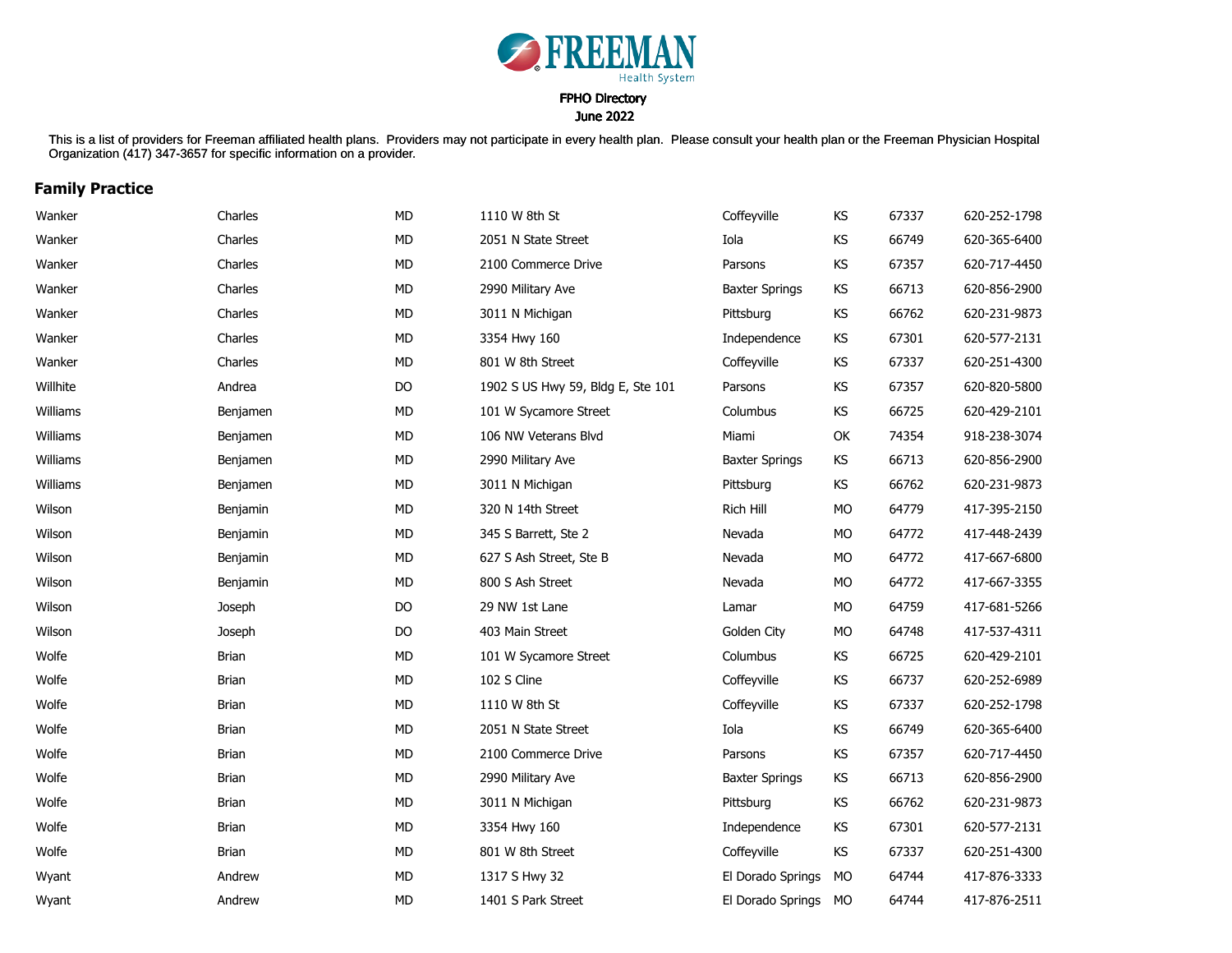

#### June 2022

This is a list of providers for Freeman affiliated health plans. Providers may not participate in every health plan. Please consult your health plan or the Freeman Physician Hospital<br>Organization (417) 347-3657 for specifi

| Youtsos | Jacqueline                                                      | <b>MD</b>    | 2425 Bradshaw Way           | Pittsburg       | KS        | 66762  | 620-308-6123 |
|---------|-----------------------------------------------------------------|--------------|-----------------------------|-----------------|-----------|--------|--------------|
| Youtsos | Jacqueline                                                      | <b>MD</b>    | 3066 N Kentucky Street      | Iola            | KS        | 66749  | 620-308-6123 |
| Youtsos | Jacqueline                                                      | <b>MD</b>    | 307 N Hospital Drive, Ste 2 | Girard          | KS        | 666743 | 620-308-6123 |
| Youtsos | Jacqueline                                                      | <b>MD</b>    | 629 S Plummer Ave           | Chanute         | KS        | 66720  | 620-308-6123 |
| Youtsos | Jacqueline                                                      | <b>MD</b>    | 800 S Ash Street            | Nevada          | MO        | 64772  | 417-667-3355 |
| Youtsos | Jacqueline                                                      | <b>MD</b>    | 800 S Ash Street, Ste 210   | Nevada          | <b>MO</b> | 64772  | 417-448-2121 |
|         | <b>Family Psychiatric Mental Health Nurse Practitioner/Spec</b> |              |                             |                 |           |        |              |
| Beckham | Melanie                                                         | <b>PMHNP</b> | 100 Mustang Drive           | Anderson        | MO        | 64831  | 417-451-9450 |
| Beckham | Melanie                                                         | <b>PMHNP</b> | 116 McCall                  | Wheaton         | <b>MO</b> | 64874  | 417-451-9450 |
| Beckham | Melanie                                                         | <b>PMHNP</b> | 119 White Rock Road         | Pineville       | MO        | 64856  | 417-451-9450 |
| Beckham | Melanie                                                         | <b>PMHNP</b> | 135 Mustang Drive           | Anderson        | MO        | 64831  | 417-451-9450 |
| Beckham | Melanie                                                         | <b>PMHNP</b> | 14762 State Hwy 90          | Noel            | MO        | 64854  | 417-451-9450 |
| Beckham | Melanie                                                         | <b>PMHNP</b> | 14814 E State Hwy 76        | Rocky Comfort   | <b>MO</b> | 64861  | 417-451-9450 |
| Beckham | Melanie                                                         | <b>PMHNP</b> | 1504 N Bus 71 Hwy           | Neosho          | <b>MO</b> | 64850  | 417-451-4447 |
| Beckham | Melanie                                                         | <b>PMHNP</b> | 1810 S Carnation Drive      | Aurora          | <b>MO</b> | 65605  | 417-678-1260 |
| Beckham | Melanie                                                         | <b>PMHNP</b> | 202 8th Street              | Pineville       | <b>MO</b> | 64856  | 417-451-9450 |
| Beckham | Melanie                                                         | <b>PMHNP</b> | 210 W 10th Street           | Lamar           | <b>MO</b> | 64759  | 417-681-0027 |
| Beckham | Melanie                                                         | <b>PMHNP</b> | 318 Sulphur Street          | Noel            | <b>MO</b> | 64854  | 417-451-9450 |
| Beckham | Melanie                                                         | <b>PMHNP</b> | 340 Pleasant Ridge Road     | Anderson        | MO        | 64831  | 417-451-9450 |
| Beckham | Melanie                                                         | <b>PMHNP</b> | 4016 Main Street            | Cassville       | <b>MO</b> | 65625  | 417-847-0057 |
| Beckham | Melanie                                                         | <b>PMHNP</b> | 411 Academy Street          | South West City | <b>MO</b> | 64863  | 417-451-9450 |
| Beckham | Melanie                                                         | <b>PMHNP</b> | 512 N Chapman Street        | Anderson        | <b>MO</b> | 64831  | 417-451-9450 |
| Beckham | Melanie                                                         | <b>PMHNP</b> | 530 S Maiden Lane           | <b>Joplin</b>   | <b>MO</b> | 64801  | 417-782-6200 |
| Beckham | Melanie                                                         | <b>PMHNP</b> | 724 Industrial Park Drive   | Anderson        | <b>MO</b> | 64831  | 417-451-9450 |
| Beckham | Melanie                                                         | <b>PMHNP</b> | 927 71 Business Hwy         | Anderson        | MO        | 64831  | 417-845-8300 |
| Henley  | Christy                                                         | PMHNP-BC     | 100 Mustang Drive           | Anderson        | MO        | 64831  | 417-451-9450 |
| Henley  | Christy                                                         | PMHNP-BC     | 116 McCall                  | Wheaton         | МO        | 64874  | 417-451-9450 |
| Henley  | Christy                                                         | PMHNP-BC     | 119 White Rock Road         | Pineville       | MO        | 64856  | 417-451-9450 |
| Henley  | Christy                                                         | PMHNP-BC     | 135 Mustang Drive           | Anderson        | <b>MO</b> | 64831  | 417-451-9450 |
|         |                                                                 |              |                             |                 |           |        |              |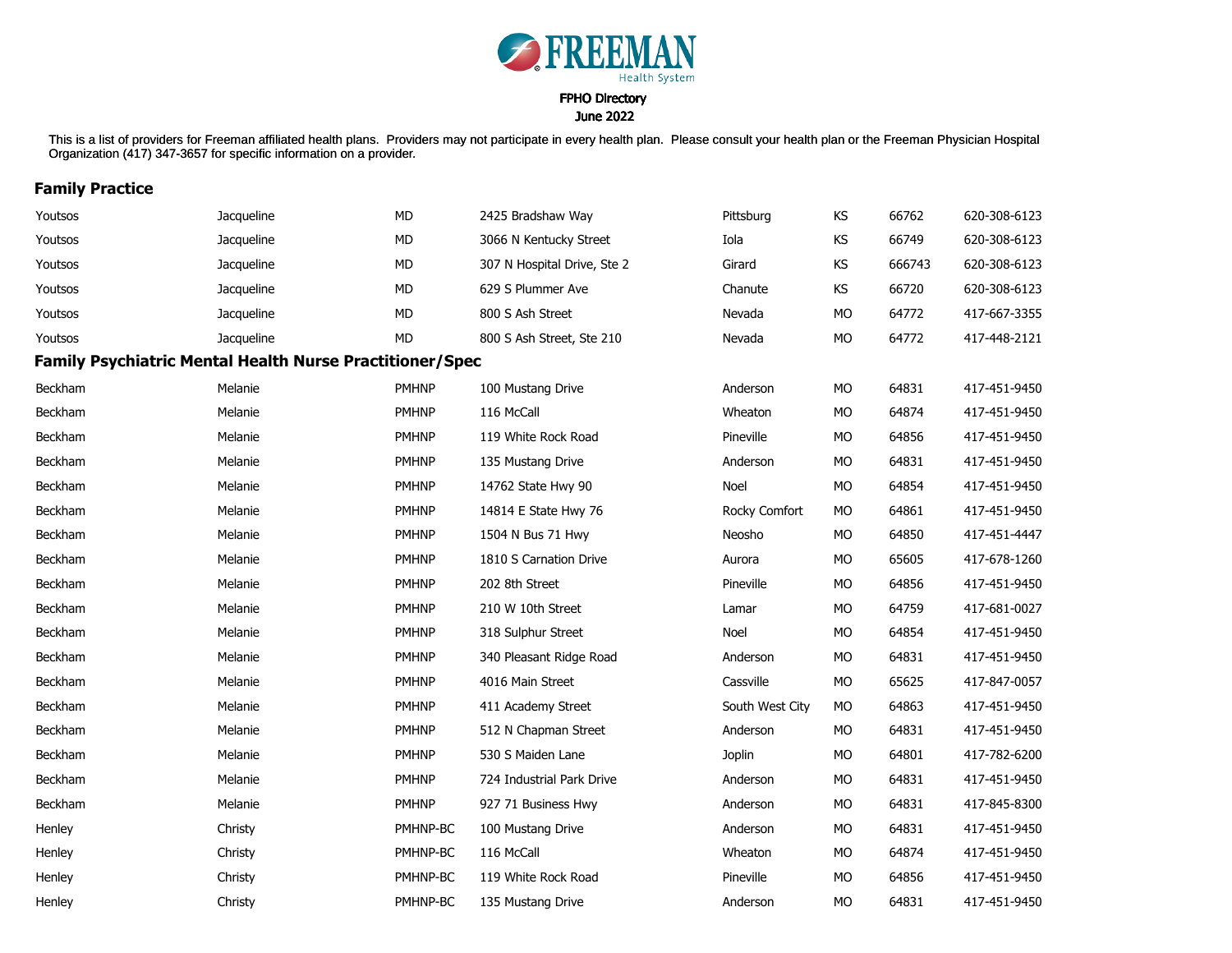

### June 2022

This is a list of providers for Freeman affiliated health plans. Providers may not participate in every health plan. Please consult your health plan or the Freeman Physician Hospital<br>Organization (417) 347-3657 for specifi

# Family Psychiatric Mental Health Nurse Practitioner/Spec

| Henley | Christy   | PMHNP-BC      | 14762 State Hwy 90        | Noel            | MO        | 64854 | 417-451-9450 |
|--------|-----------|---------------|---------------------------|-----------------|-----------|-------|--------------|
| Henley | Christy   | PMHNP-BC      | 14814 E State Hwy 76      | Rocky Comfort   | <b>MO</b> | 64861 | 417-451-9450 |
| Henley | Christy   | PMHNP-BC      | 1504 N Bus 71 Hwy         | Neosho          | <b>MO</b> | 64850 | 417-451-4447 |
| Henley | Christy   | PMHNP-BC      | 1810 S Carnation Drive    | Aurora          | <b>MO</b> | 65605 | 417-678-1260 |
| Henley | Christy   | PMHNP-BC      | 202 8th Street            | Pineville       | MO        | 64856 | 417-451-9450 |
| Henley | Christy   | PMHNP-BC      | 210 W 10th Street         | Lamar           | <b>MO</b> | 64759 | 417-681-0027 |
| Henley | Christy   | PMHNP-BC      | 318 Sulphur Street        | Noel            | <b>MO</b> | 64854 | 417-451-9450 |
| Henley | Christy   | PMHNP-BC      | 340 Pleasant Ridge Road   | Anderson        | MO        | 64831 | 417-451-9450 |
| Henley | Christy   | PMHNP-BC      | 4016 Main Street          | Cassville       | <b>MO</b> | 65625 | 417-847-0057 |
| Henley | Christy   | PMHNP-BC      | 411 Academy Street        | South West City | <b>MO</b> | 64863 | 417-451-9450 |
| Henley | Christy   | PMHNP-BC      | 512 N Chapman Street      | Anderson        | <b>MO</b> | 64831 | 417-451-9450 |
| Henley | Christy   | PMHNP-BC      | 530 S Maiden Lane         | <b>Joplin</b>   | MO        | 64801 | 417-782-6200 |
| Henley | Christy   | PMHNP-BC      | 724 Industrial Park Drive | Anderson        | <b>MO</b> | 64831 | 417-451-9450 |
| Henley | Christy   | PMHNP-BC      | 927 71 Business Hwy       | Anderson        | <b>MO</b> | 64831 | 417-845-8300 |
| King   | Tami      | <b>APMHNP</b> | 1905 W 32nd Street        | <b>Joplin</b>   | MO        | 64804 | 417-347-7450 |
| King   | Tami      | <b>APMHNP</b> | 1949 S Snowberry Lane     | Joplin          | <b>MO</b> | 64804 | 417-347-7860 |
| King   | Tami      | <b>APMHNP</b> | 214 Washington Street     | Neosho          | <b>MO</b> | 64850 | 417-347-7840 |
| King   | Tami      | <b>APMHNP</b> | 2800 W 13th Street        | <b>Joplin</b>   | <b>MO</b> | 64804 | 417-781-1025 |
| King   | Tami      | <b>APMHNP</b> | 3401 S Schifferdecker     | Joplin          | MO        | 64804 | 417-347-7780 |
| King   | Tami      | <b>APMHNP</b> | 3901 E 32nd Street        | Joplin          | <b>MO</b> | 64804 | 417-347-7567 |
| King   | Tami      | <b>APMHNP</b> | 932 E 34th Street         | <b>Joplin</b>   | <b>MO</b> | 64804 | 417-347-7603 |
| Moore  | Elizabeth | <b>PMHNP</b>  | 1800 W 30th Street        | Joplin          | MO        | 64804 | 417-347-7580 |
| Moore  | Elizabeth | <b>PMHNP</b>  | 1905 W 32nd Street        | Joplin          | <b>MO</b> | 64804 | 417-347-7450 |
| Moore  | Elizabeth | <b>PMHNP</b>  | 1949 S Snowberry Lane     | Joplin          | <b>MO</b> | 64804 | 417-347-7860 |
| Moore  | Elizabeth | <b>PMHNP</b>  | 2800 W 13th Street        | <b>Joplin</b>   | <b>MO</b> | 64804 | 417-781-1025 |
| Moore  | Elizabeth | <b>PMHNP</b>  | 3401 S Schifferdecker     | <b>Joplin</b>   | MO        | 64804 | 417-347-7780 |
| Moore  | Elizabeth | <b>PMHNP</b>  | 3901 E 32nd Street        | Joplin          | <b>MO</b> | 64804 | 417-347-7567 |
| Moore  | Elizabeth | <b>PMHNP</b>  | 932 E 34th Street         | <b>Joplin</b>   | MO        | 64804 | 417-347-7603 |
| Nguyen | Tien      | <b>PMHNP</b>  | 102 S Cline               | Coffeyville     | KS        | 66737 | 620-252-6989 |
|        |           |               |                           |                 |           |       |              |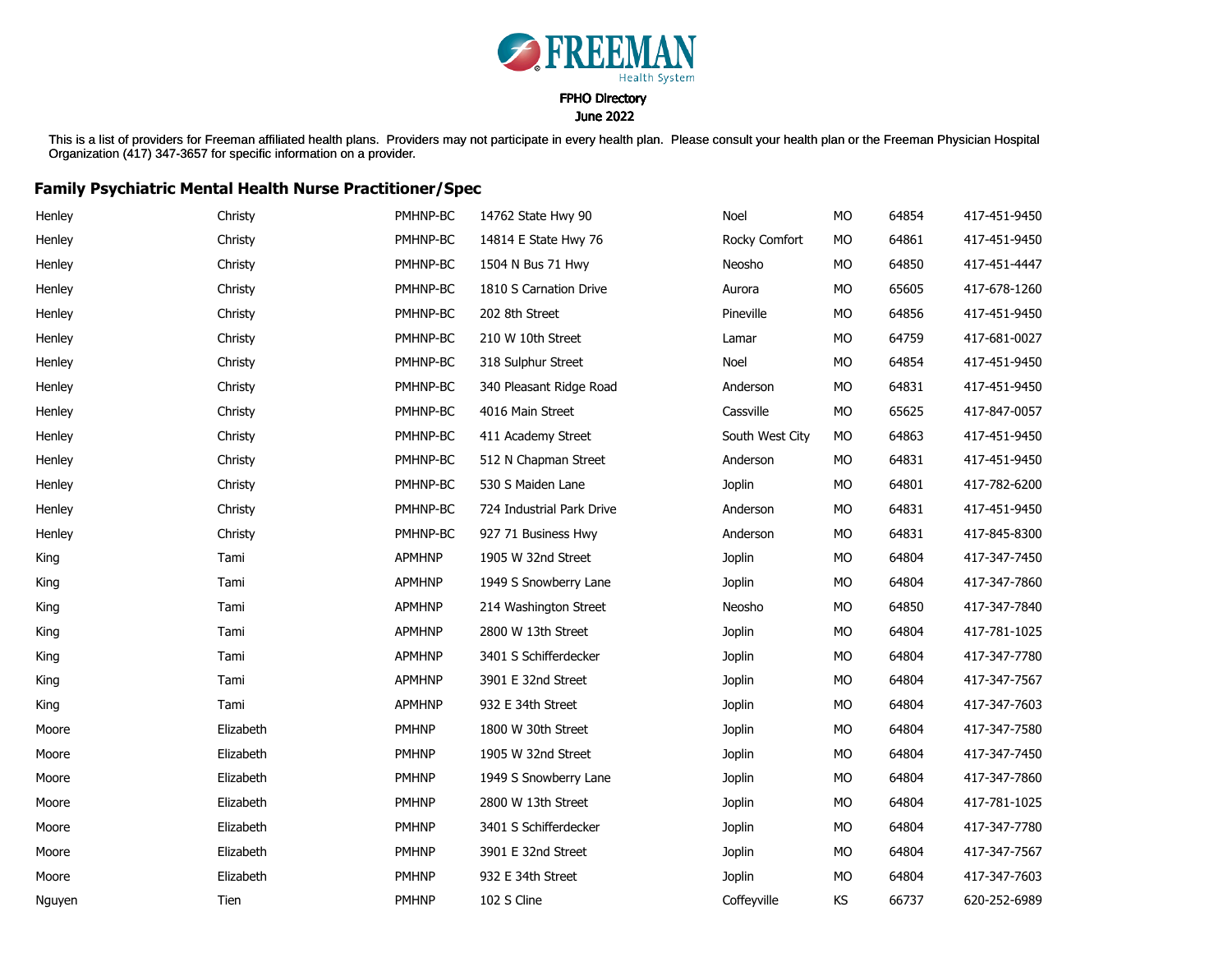

### June 2022

This is a list of providers for Freeman affiliated health plans. Providers may not participate in every health plan. Please consult your health plan or the Freeman Physician Hospital<br>Organization (417) 347-3657 for specifi

# Family Psychiatric Mental Health Nurse Practitioner/Spec

| Nguyen  | Tien   | <b>PMHNP</b>  | 1110 W 8th St           | Coffeyville           | KS        | 67337 | 620-252-1798 |
|---------|--------|---------------|-------------------------|-----------------------|-----------|-------|--------------|
| Nguyen  | Tien   | <b>PMHNP</b>  | 11155 Tucker Road       | Pleasanton            | KS        | 66075 | 913-352-8379 |
| Nguyen  | Tien   | <b>PMHNP</b>  | 1624 S National Ave     | Fort Scott            | KS        | 66701 | 620-223-8428 |
| Nguyen  | Tien   | <b>PMHNP</b>  | 2051 N State Street     | Iola                  | KS        | 66749 | 620-365-6400 |
| Nguyen  | Tien   | <b>PMHNP</b>  | 2100 Commerce Drive     | Parsons               | KS        | 67357 | 620-717-4450 |
| Nguyen  | Tien   | <b>PMHNP</b>  | 2990 Military Ave       | <b>Baxter Springs</b> | KS        | 66713 | 620-856-2900 |
| Nguyen  | Tien   | <b>PMHNP</b>  | 3011 N Michigan         | Pittsburg             | KS        | 66762 | 620-231-9873 |
| Nguyen  | Tien   | <b>PMHNP</b>  | 302 N 1st Street        | Mound City            | KS        | 66056 | 913-795-8302 |
| Nguyen  | Tien   | <b>PMHNP</b>  | 3354 Hwy 160            | Independence          | KS        | 67301 | 620-577-2131 |
| Nguyen  | Tien   | <b>PMHNP</b>  | 401 Woodland Hills Blvd | Fort Scott            | KS        | 66701 | 620-223-8070 |
| Nguyen  | Tien   | <b>PMHNP</b>  | 601 E Washington Street | Arma                  | KS        | 66712 | 620-347-4033 |
| Nguyen  | Tien   | <b>PMHNP</b>  | 801 W 8th Street        | Coffeyville           | KS        | 67337 | 620-251-4300 |
| Roecker | Kayla  | <b>PMHNP</b>  | 101 W Sycamore Street   | Columbus              | KS        | 66725 | 620-429-2101 |
| Roecker | Kayla  | <b>PMHNP</b>  | 102 S Cline             | Coffeyville           | KS        | 66737 | 620-252-6989 |
| Roecker | Kayla  | <b>PMHNP</b>  | 1110 W 8th St           | Coffeyville           | KS        | 67337 | 620-252-1798 |
| Roecker | Kayla  | <b>PMHNP</b>  | 2051 N State Street     | Iola                  | KS        | 66749 | 620-365-6400 |
| Roecker | Kayla  | <b>PMHNP</b>  | 2100 Commerce Drive     | Parsons               | KS        | 67357 | 620-717-4450 |
| Roecker | Kayla  | <b>PMHNP</b>  | 2990 Military Ave       | <b>Baxter Springs</b> | KS        | 66713 | 620-856-2900 |
| Roecker | Kayla  | <b>PMHNP</b>  | 3011 N Michigan         | Pittsburg             | KS        | 66762 | 620-231-9873 |
| Roecker | Kayla  | <b>PMHNP</b>  | 801 W 8th Street        | Coffeyville           | KS        | 67337 | 620-251-4300 |
| Stammer | Karl   | <b>FPMHNP</b> | 214 Washington Street   | Neosho                | MO        | 64850 | 417-347-7840 |
| Stammer | Karl   | <b>FPMHNP</b> | 3901 E 32nd Street      | <b>Joplin</b>         | MO        | 64804 | 417-347-7567 |
| Swink   | Amanda | <b>FPMHNP</b> | 100 Mustang Drive       | Anderson              | MO        | 64831 | 417-451-9450 |
| Swink   | Amanda | <b>FPMHNP</b> | 116 McCall              | Wheaton               | MO        | 64874 | 417-451-9450 |
| Swink   | Amanda | <b>FPMHNP</b> | 119 White Rock Road     | Pineville             | <b>MO</b> | 64856 | 417-451-9450 |
| Swink   | Amanda | <b>FPMHNP</b> | 135 Mustang Drive       | Anderson              | MO        | 64831 | 417-451-9450 |
| Swink   | Amanda | <b>FPMHNP</b> | 14762 State Hwy 90      | Noel                  | MO        | 64854 | 417-451-9450 |
| Swink   | Amanda | <b>FPMHNP</b> | 14814 E State Hwy 76    | Rocky Comfort         | MO        | 64861 | 417-451-9450 |
| Swink   | Amanda | <b>FPMHNP</b> | 1504 N Bus 71 Hwy       | Neosho                | <b>MO</b> | 64850 | 417-451-4447 |
|         |        |               |                         |                       |           |       |              |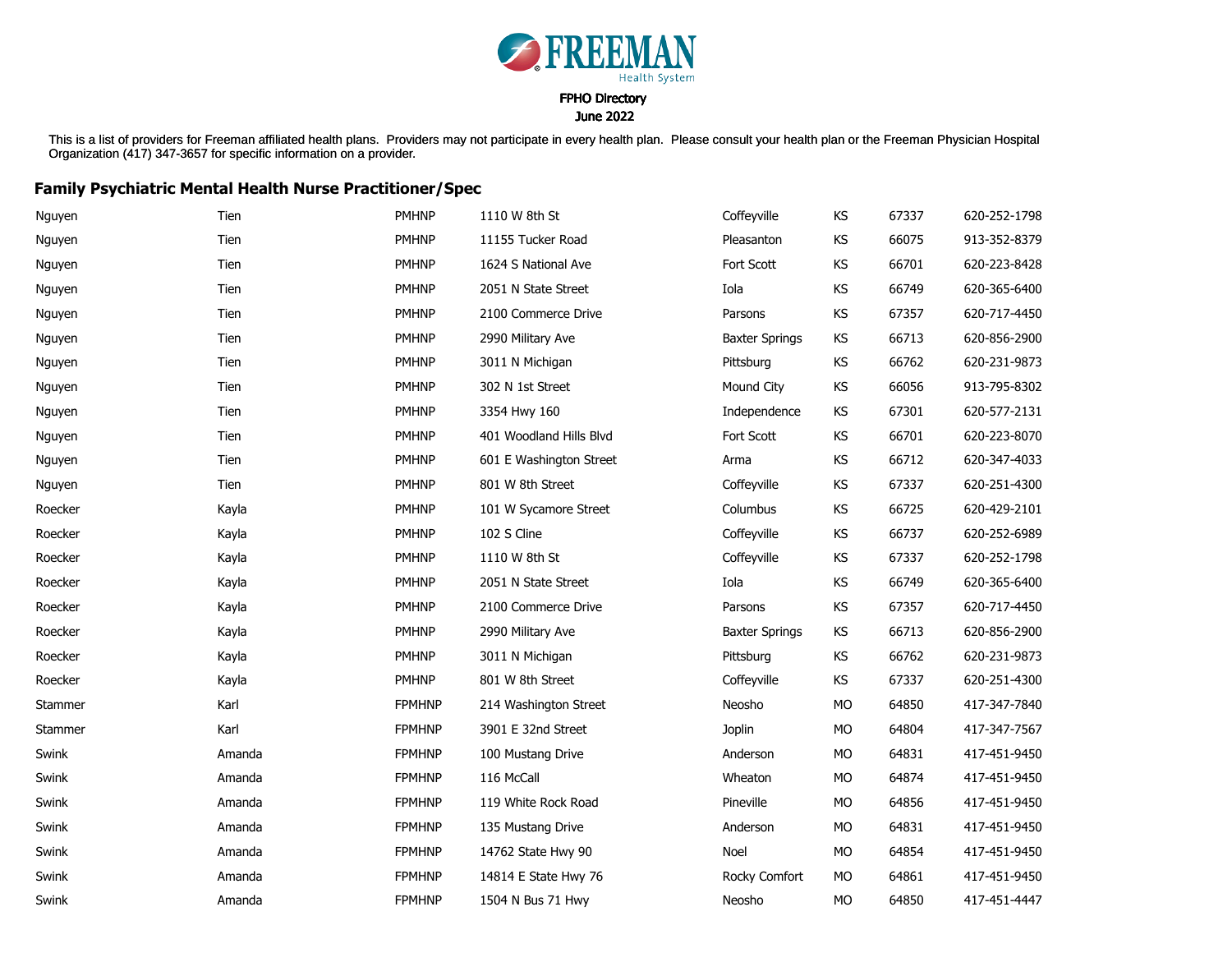

### June 2022

This is a list of providers for Freeman affiliated health plans. Providers may not participate in every health plan. Please consult your health plan or the Freeman Physician Hospital<br>Organization (417) 347-3657 for specifi

# Family Psychiatric Mental Health Nurse Practitioner/Spec

| Swink            | Amanda   | <b>FPMHNP</b> | 1810 S Carnation Drive      | Aurora                | MO        | 65605 | 417-678-1260 |
|------------------|----------|---------------|-----------------------------|-----------------------|-----------|-------|--------------|
| Swink            | Amanda   | <b>FPMHNP</b> | 202 8th Street              | Pineville             | <b>MO</b> | 64856 | 417-451-9450 |
| Swink            | Amanda   | <b>FPMHNP</b> | 210 W 10th Street           | Lamar                 | <b>MO</b> | 64759 | 417-681-0027 |
| Swink            | Amanda   | <b>FPMHNP</b> | 318 Sulphur Street          | Noel                  | <b>MO</b> | 64854 | 417-451-9450 |
| Swink            | Amanda   | <b>FPMHNP</b> | 340 Pleasant Ridge Road     | Anderson              | <b>MO</b> | 64831 | 417-451-9450 |
| Swink            | Amanda   | <b>FPMHNP</b> | 4016 Main Street            | Cassville             | <b>MO</b> | 65625 | 417-847-0057 |
| Swink            | Amanda   | <b>FPMHNP</b> | 411 Academy Street          | South West City       | <b>MO</b> | 64863 | 417-451-9450 |
| Swink            | Amanda   | <b>FPMHNP</b> | 512 N Chapman Street        | Anderson              | MO        | 64831 | 417-451-9450 |
| Swink            | Amanda   | <b>FPMHNP</b> | 530 S Maiden Lane           | <b>Joplin</b>         | <b>MO</b> | 64801 | 417-782-6200 |
| Swink            | Amanda   | <b>FPMHNP</b> | 724 Industrial Park Drive   | Anderson              | <b>MO</b> | 64831 | 417-451-9450 |
| Swink            | Amanda   | <b>FPMHNP</b> | 927 71 Business Hwy         | Anderson              | <b>MO</b> | 64831 | 417-845-8300 |
| Thomason         | Eric     | <b>FPMHNP</b> | 101 W Sycamore Street       | Columbus              | КS        | 66725 | 620-429-2101 |
| Thomason         | Eric     | <b>FPMHNP</b> | 106 NW Veterans Blvd        | Miami                 | OK        | 74354 | 918-238-3074 |
| Thomason         | Eric     | <b>FPMHNP</b> | 1624 S National Ave         | Fort Scott            | KS        | 66701 | 620-223-8428 |
| Thomason         | Eric     | <b>FPMHNP</b> | 2051 N State Street         | Iola                  | KS        | 66749 | 620-365-6400 |
| Thomason         | Eric     | <b>FPMHNP</b> | 2100 Commerce Drive         | Parsons               | KS        | 67357 | 620-717-4450 |
| Thomason         | Eric     | <b>FPMHNP</b> | 2990 Military Ave           | <b>Baxter Springs</b> | KS        | 66713 | 620-856-2900 |
| Thomason         | Eric     | <b>FPMHNP</b> | 3011 N Michigan             | Pittsburg             | KS        | 66762 | 620-231-9873 |
| Thomason         | Eric     | <b>FPMHNP</b> | 3354 Hwy 160                | Independence          | KS        | 67301 | 620-577-2131 |
| Thomason         | Eric     | <b>FPMHNP</b> | 401 Woodland Hills Blvd     | Fort Scott            | KS        | 66701 | 620-223-8070 |
| Willis           | Michelle | PMHNP-BC      | 1800 W 30th Street          | <b>Joplin</b>         | <b>MO</b> | 64804 | 417-347-7580 |
| Willis           | Michelle | PMHNP-BC      | 204 N Lincoln Street        | Neosho                | MO        | 64850 | 417-451-4565 |
| Willis           | Michelle | PMHNP-BC      | 214 Washington Street       | Neosho                | <b>MO</b> | 64850 | 417-347-7840 |
| Willis           | Michelle | PMHNP-BC      | 3901 E 32nd Street          | <b>Joplin</b>         | MO        | 64804 | 417-347-7567 |
| Gastroenterology |          |               |                             |                       |           |       |              |
| Ancha            | Sudhakar | <b>MD</b>     | 2216 E 32nd Street, Ste 103 | <b>Joplin</b>         | MO        | 64804 | 417-623-0718 |
| Graham           | Geoffrey | DO            | 2024 S Maiden Lane, Ste 204 | Joplin                | <b>MO</b> | 64804 | 417-222-3434 |
| Maksoud          | Charbel  | <b>MD</b>     | 3333 McIntosh Circle, Ste 3 | <b>Joplin</b>         | <b>MO</b> | 64804 | 417-347-8636 |
| Maksoud          | Charbel  | <b>MD</b>     | 336 S Jefferson             | Neosho                | <b>MO</b> | 64850 | 417-455-4200 |
|                  |          |               |                             |                       |           |       |              |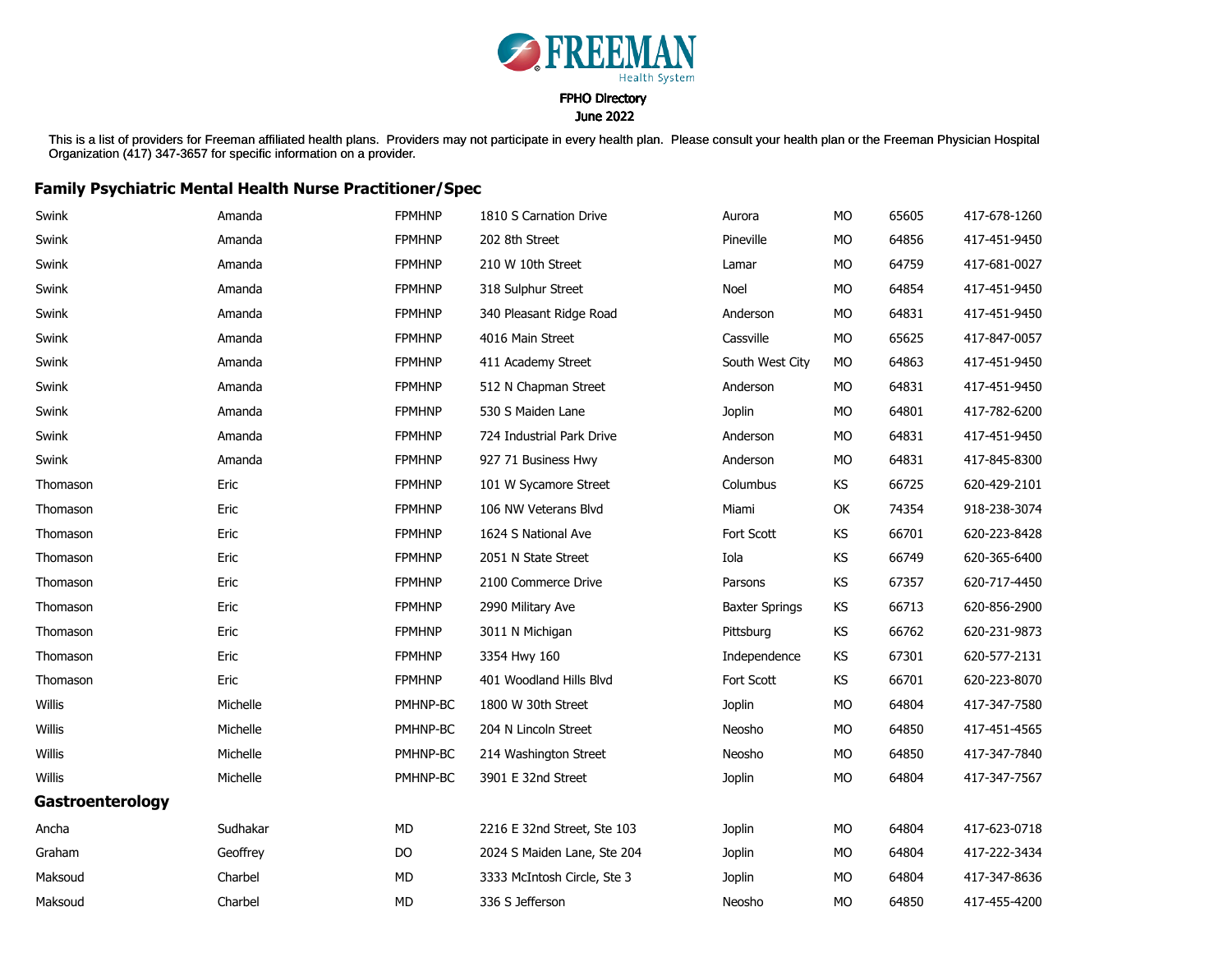

#### June 2022

This is a list of providers for Freeman affiliated health plans. Providers may not participate in every health plan. Please consult your health plan or the Freeman Physician Hospital<br>Organization (417) 347-3657 for specifi

### Gastroenterology

| Seidl                  | David        | <b>MD</b> | 1020 McIntosh Circle, Ste 203   | <b>Joplin</b>     | <b>MO</b> | 64804 | 417-781-7110 |
|------------------------|--------------|-----------|---------------------------------|-------------------|-----------|-------|--------------|
| Seidl                  | David        | <b>MD</b> | 113 W Hickory                   | Neosho            | <b>MO</b> | 64850 | 417-451-1234 |
| Weston                 | Allan        | <b>MD</b> | 198 Four States Drive, Ste 6    | Galena            | KS        | 66739 | 620-783-1650 |
| <b>General Surgery</b> |              |           |                                 |                   |           |       |              |
| Baker                  | David        | DO        | 1102 W 32nd Street              | Joplin            | <b>MO</b> | 64804 | 417-347-2273 |
| Baker                  | David        | DO        | 3302 McIntosh Circle, Ste 1     | <b>Joplin</b>     | MO        | 64804 | 417-347-7272 |
| Baker                  | David        | <b>DO</b> | 336 S Jefferson                 | Neosho            | <b>MO</b> | 64850 | 417-455-4200 |
| Bouman                 | <b>Jerry</b> | <b>DO</b> | 1902 S US Hwy 59, Bldg D, Ste 4 | Parsons           | KS        | 67357 | 620-423-1606 |
| Brown                  | Todd         | <b>MD</b> | 1401 S Park Street              | El Dorado Springs | MO        | 64744 | 417-876-2511 |
| Carney                 | <b>Brock</b> | <b>MD</b> | 1020 McIntosh Circle, Ste 102   | <b>Joplin</b>     | <b>MO</b> | 64804 | 417-781-6844 |
| Carney                 | <b>Brock</b> | <b>MD</b> | 1532 W 32nd Street              | Joplin            | MO        | 64804 | 417-347-4177 |
| Christian              | Kevin        | DO        | 113 W Hickory                   | Neosho            | <b>MO</b> | 64850 | 417-451-1234 |
| Christian              | Kevin        | DO        | 3302 McIntosh Circle, Ste 1     | Joplin            | <b>MO</b> | 64804 | 417-347-7272 |
| Christian              | Kevin        | DO        | 336 S Jefferson                 | Neosho            | <b>MO</b> | 64850 | 417-455-4200 |
| Coates                 | Scott        | <b>MD</b> | 1902 S US Hwy 59                | Parsons           | KS        | 67357 | 620-820-5800 |
| Costner                | Walter       | <b>MD</b> | 800 S Ash Street                | Nevada            | <b>MO</b> | 64772 | 417-667-3355 |
| Cox                    | Kurtis       | <b>MD</b> | 1020 McIntosh Circle, Ste 102   | Joplin            | <b>MO</b> | 64804 | 417-781-6844 |
| Cox                    | Kurtis       | <b>MD</b> | 1532 W 32nd Street              | Joplin            | MO        | 64804 | 417-347-4177 |
| Cox                    | Kurtis       | <b>MD</b> | 800 S Ash Street                | Nevada            | <b>MO</b> | 64772 | 417-667-3355 |
| Cox                    | Kurtis       | <b>MD</b> | 800 S Ash Street, Ste 210       | Nevada            | <b>MO</b> | 64772 | 417-448-2121 |
| Cox                    | Kurtis       | <b>MD</b> | 800 S Ash Street, Ste 220       | Nevada            | <b>MO</b> | 64772 | 417-448-2121 |
| Coy                    | Thomas       | DO        | 1102 W 32nd Street              | <b>Joplin</b>     | <b>MO</b> | 64804 | 417-347-2273 |
| Coy                    | Thomas       | DO        | 1500 Case Street                | Carthage          | <b>MO</b> | 64836 | 417-359-5948 |
| Coy                    | Thomas       | <b>DO</b> | 1619 K 66                       | Galena            | KS        | 66739 | 417-347-7272 |
| Coy                    | Thomas       | DO        | 3302 McIntosh Circle, Ste 1     | <b>Joplin</b>     | <b>MO</b> | 64804 | 417-347-7272 |
| Dodd                   | Joseph       | MD        | 1401 S Park Street              | El Dorado Springs | МO        | 64744 | 417-876-2511 |
| Dodd                   | Joseph       | <b>MD</b> | 800 S Ash Street                | Nevada            | MO        | 64772 | 417-667-3355 |
| Dodd                   | Joseph       | <b>MD</b> | 800 S Ash Street                | Nevada            | MO        | 64772 | 417-667-6800 |
| Dodd                   | Joseph       | <b>MD</b> | 800 S Ash Street, Ste 220       | Nevada            | <b>MO</b> | 64772 | 417-448-2121 |
|                        |              |           |                                 |                   |           |       |              |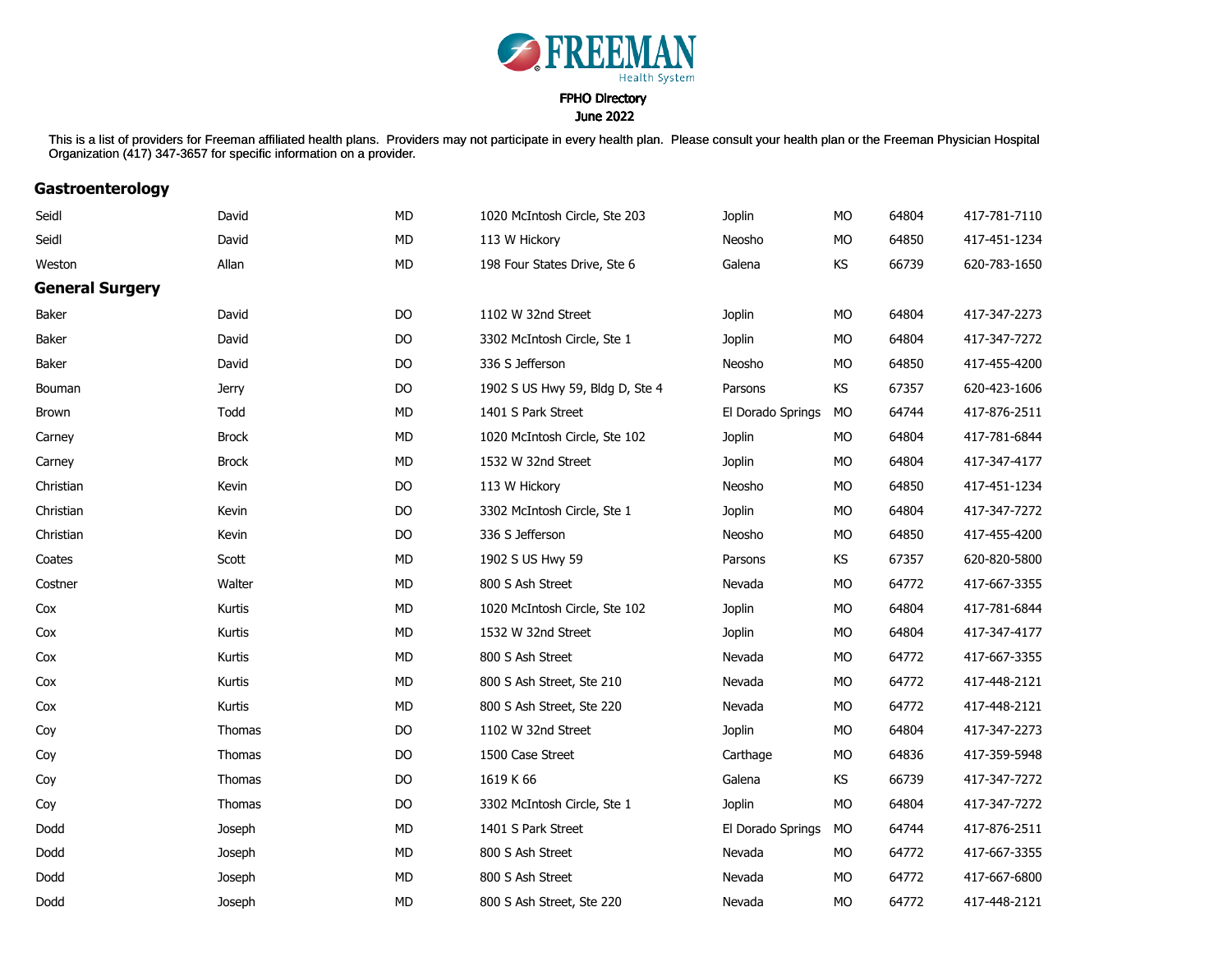

#### June 2022

This is a list of providers for Freeman affiliated health plans. Providers may not participate in every health plan. Please consult your health plan or the Freeman Physician Hospital<br>Organization (417) 347-3657 for specifi

### General Surgery

| Harrington                  | John        | <b>MD</b> | 800 S Ash Street            | Nevada        | <b>MO</b> | 64772 | 417-667-3355 |
|-----------------------------|-------------|-----------|-----------------------------|---------------|-----------|-------|--------------|
| Harrington                  | <b>John</b> | MD        | 800 S Ash Street            | Nevada        | <b>MO</b> | 64772 | 417-667-6800 |
| Harrington                  | John        | MD        | 800 S Ash Street, Ste 220   | Nevada        | <b>MO</b> | 64772 | 417-448-2121 |
| Hunn                        | Eric        | MD        | 1902 S US Hwy 59            | Parsons       | KS        | 67357 | 620-820-5800 |
| Kamyab                      | Armin       | MD        | 29 NW 1st Lane              | Lamar         | <b>MO</b> | 64759 | 417-681-5266 |
| <b>Geriatric Medicine</b>   |             |           |                             |               |           |       |              |
| Kellenberger                | Ricky       | DO        | 202 State Street, Ste A     | Ft Scott      | KS        | 66701 | 620-223-1302 |
| Kellenberger                | Ricky       | DO        | 900 S Adams                 | Nevada        | <b>MO</b> | 64772 | 417-667-6015 |
| Petry                       | Henry       | DO        | 931 E 32nd Street           | <b>Joplin</b> | <b>MO</b> | 64804 | 417-347-4374 |
| <b>Gynecologic Oncology</b> |             |           |                             |               |           |       |              |
| Ivy                         | Joseph      | <b>MD</b> | 1102 W 32nd Street          | <b>Joplin</b> | MO        | 64804 | 479-443-4500 |
| Gynecology                  |             |           |                             |               |           |       |              |
| Adcock                      | Jack        | DO        | 2531 E 32nd Street          | <b>Joplin</b> | <b>MO</b> | 64804 | 417-623-1222 |
| Allison                     | Jana        | MD        | 1532 W 32nd Street, Ste 401 | <b>Joplin</b> | MO        | 64804 | 417-347-7009 |
| Allison                     | Jana        | <b>MD</b> | 336 S Jefferson             | Neosho        | <b>MO</b> | 64850 | 417-455-4200 |
| Boice                       | Michelle    | <b>MD</b> | 29 NW 1st Lane              | Lamar         | <b>MO</b> | 64759 | 417-681-5266 |
| Englund                     | Gerald      | DO        | 100 Mustang Drive           | Anderson      | <b>MO</b> | 64831 | 417-451-9450 |
| Englund                     | Gerald      | DO        | 1102 W 32nd Street          | <b>Joplin</b> | MO        | 64804 | 417-347-1111 |
| Englund                     | Gerald      | DO        | 116 McCall                  | Wheaton       | <b>MO</b> | 64874 | 417-451-9450 |
| Englund                     | Gerald      | DO        | 119 White Rock Road         | Pineville     | MO        | 64856 | 417-451-9450 |
| Englund                     | Gerald      | DO        | 135 Mustang Drive           | Anderson      | MO        | 64831 | 417-451-9450 |
| Englund                     | Gerald      | DO        | 14762 State Hwy 90          | Noel          | <b>MO</b> | 64854 | 417-451-9450 |
| Englund                     | Gerald      | DO        | 14814 E State Hwy 76        | Rocky Comfort | <b>MO</b> | 64861 | 417-451-9450 |
| Englund                     | Gerald      | DO        | 1504 N Bus 71 Hwy           | Neosho        | MO        | 64850 | 417-451-4447 |
| Englund                     | Gerald      | DO        | 1810 S Carnation Drive      | Aurora        | MO        | 65605 | 417-678-1260 |
| Englund                     | Gerald      | DO        | 202 8th Street              | Pineville     | MO        | 64856 | 417-451-9450 |
| Englund                     | Gerald      | DO        | 210 W 10th Street           | Lamar         | MO        | 64759 | 417-681-0027 |
| Englund                     | Gerald      | DO        | 318 Sulphur Street          | Noel          | MO        | 64854 | 417-451-9450 |
| Englund                     | Gerald      | DO        | 336 S Jefferson             | Neosho        | <b>MO</b> | 64850 | 417-455-4200 |
|                             |             |           |                             |               |           |       |              |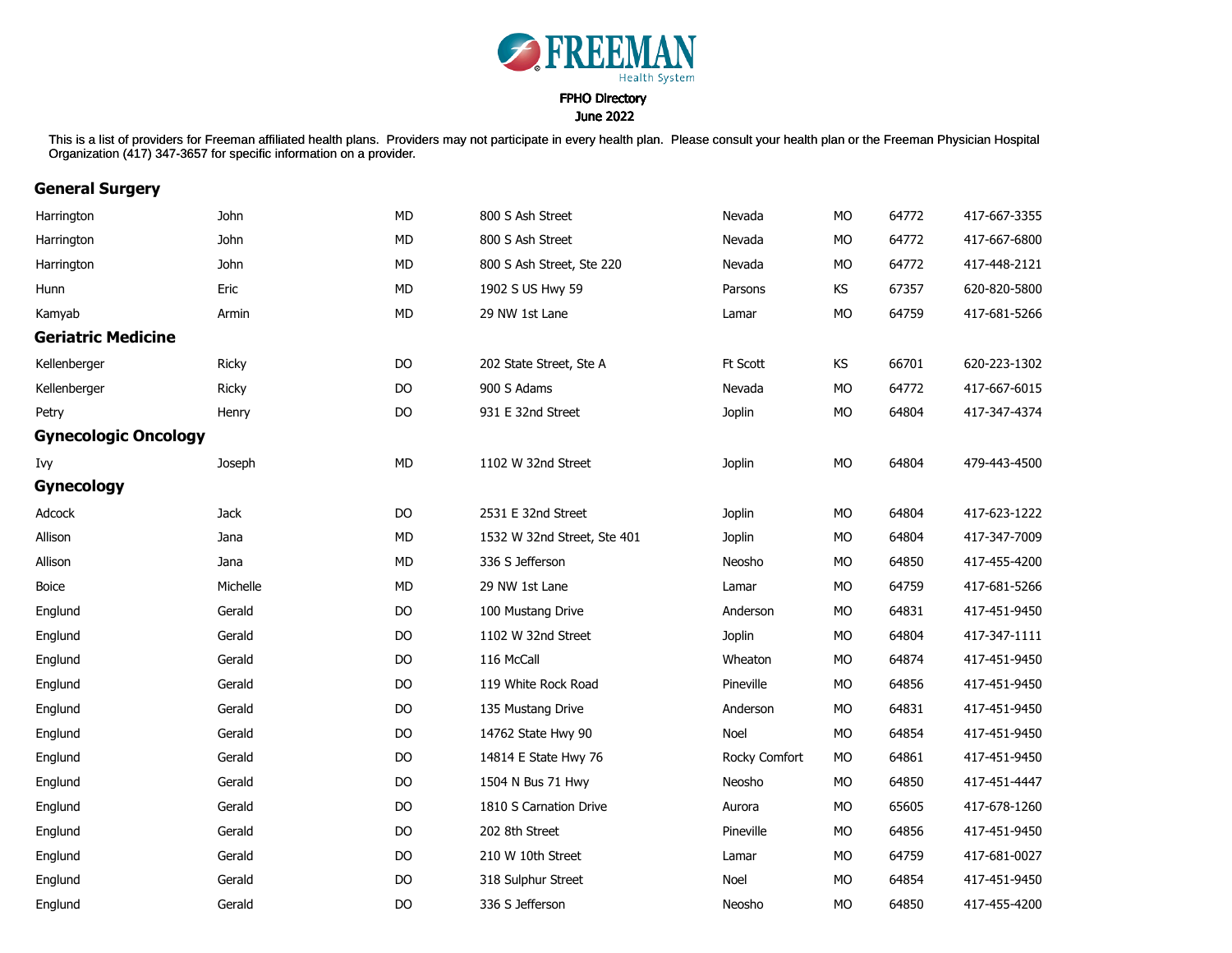

#### June 2022

This is a list of providers for Freeman affiliated health plans. Providers may not participate in every health plan. Please consult your health plan or the Freeman Physician Hospital<br>Organization (417) 347-3657 for specifi

# Gynecology

| Englund                        | Gerald       | DO        | 340 Pleasant Ridge Road       | Anderson      | MO        | 64831 | 417-451-9450 |
|--------------------------------|--------------|-----------|-------------------------------|---------------|-----------|-------|--------------|
| Englund                        | Gerald       | DO        | 4016 Main Street              | Cassville     | <b>MO</b> | 65625 | 417-847-0057 |
| Englund                        | Gerald       | DO        | 512 N Chapman Street          | Anderson      | MO        | 64831 | 417-451-9450 |
| Englund                        | Gerald       | DO        | 530 S Maiden Lane             | Joplin        | <b>MO</b> | 64801 | 417-782-6200 |
| Englund                        | Gerald       | DO.       | 724 Industrial Park Drive     | Anderson      | <b>MO</b> | 64831 | 417-451-9450 |
| Englund                        | Gerald       | DO.       | 927 71 Business Hwy           | Anderson      | <b>MO</b> | 64831 | 417-845-8300 |
| Roberts                        | Christopher  | <b>MD</b> | 198 Four States Drive         | Galena        | KS        | 66739 | 620-783-2356 |
| Roberts                        | Christopher  | MD        | 21088 Hwy 71, Ste 1           | Jane          | MO        | 64856 | 620-783-2356 |
| Roberts                        | Christopher  | <b>MD</b> | 2216 E 32nd Street, Ste 101   | Joplin        | <b>MO</b> | 64804 | 417-622-0911 |
| <b>Hematology</b>              |              |           |                               |               |           |       |              |
| Mathew                         | Boban        | <b>MD</b> | 1201 E Centennial             | Pittsburg     | KS        | 66762 | 620-231-0958 |
| <b>Hematology and Oncology</b> |              |           |                               |               |           |       |              |
| Leconte                        | Regine       | MD        | 1102 West 32nd Street         | Joplin        | MO        | 64804 | 417-347-6671 |
| Leconte                        | Regine       | <b>MD</b> | 3415 McIntosh Circle          | Joplin        | <b>MO</b> | 64804 | 417-347-4000 |
| <b>Hospitalist</b>             |              |           |                               |               |           |       |              |
| Ahmed                          | Ali          | <b>MD</b> | 1102 W 32nd Street            | <b>Joplin</b> | MO        | 64804 | 417-347-4570 |
| Akuna                          | <b>Bruce</b> | DO        | 100 Mustang Drive             | Anderson      | MO        | 64831 | 417-451-9450 |
| Akuna                          | <b>Bruce</b> | DO        | 1102 W 32nd Street            | Joplin        | MO        | 64804 | 417-347-1111 |
| Akuna                          | <b>Bruce</b> | DO        | 116 McCall                    | Wheaton       | MO        | 64874 | 417-451-9450 |
| Akuna                          | <b>Bruce</b> | DO.       | 119 White Rock Road           | Pineville     | MO        | 64856 | 417-451-9450 |
| Akuna                          | <b>Bruce</b> | DO        | 135 Mustang Drive             | Anderson      | <b>MO</b> | 64831 | 417-451-9450 |
| Akuna                          | <b>Bruce</b> | DO        | 14762 State Hwy 90            | Noel          | MO        | 64854 | 417-451-9450 |
| Akuna                          | <b>Bruce</b> | DO        | 14814 E State Hwy 76          | Rocky Comfort | <b>MO</b> | 64861 | 417-451-9450 |
| Akuna                          | <b>Bruce</b> | DO        | 1504 N Bus 71 Hwy             | Neosho        | <b>MO</b> | 64850 | 417-451-4447 |
| Akuna                          | <b>Bruce</b> | DO.       | 1810 S Carnation Drive        | Aurora        | <b>MO</b> | 65605 | 417-678-1260 |
| Akuna                          | <b>Bruce</b> | DO        | 202 8th Street                | Pineville     | MO        | 64856 | 417-451-9450 |
| Akuna                          | <b>Bruce</b> | DO        | 210 W 10th Street             | Lamar         | MO        | 64759 | 417-681-0027 |
| Akuna                          | <b>Bruce</b> | DO        | 318 Sulphur Street            | Noel          | MO        | 64854 | 417-451-9450 |
| Akuna                          | <b>Bruce</b> | DO        | 3202 McIntosh Circle, Ste 301 | <b>Joplin</b> | <b>MO</b> | 64804 | 417-347-8430 |
|                                |              |           |                               |               |           |       |              |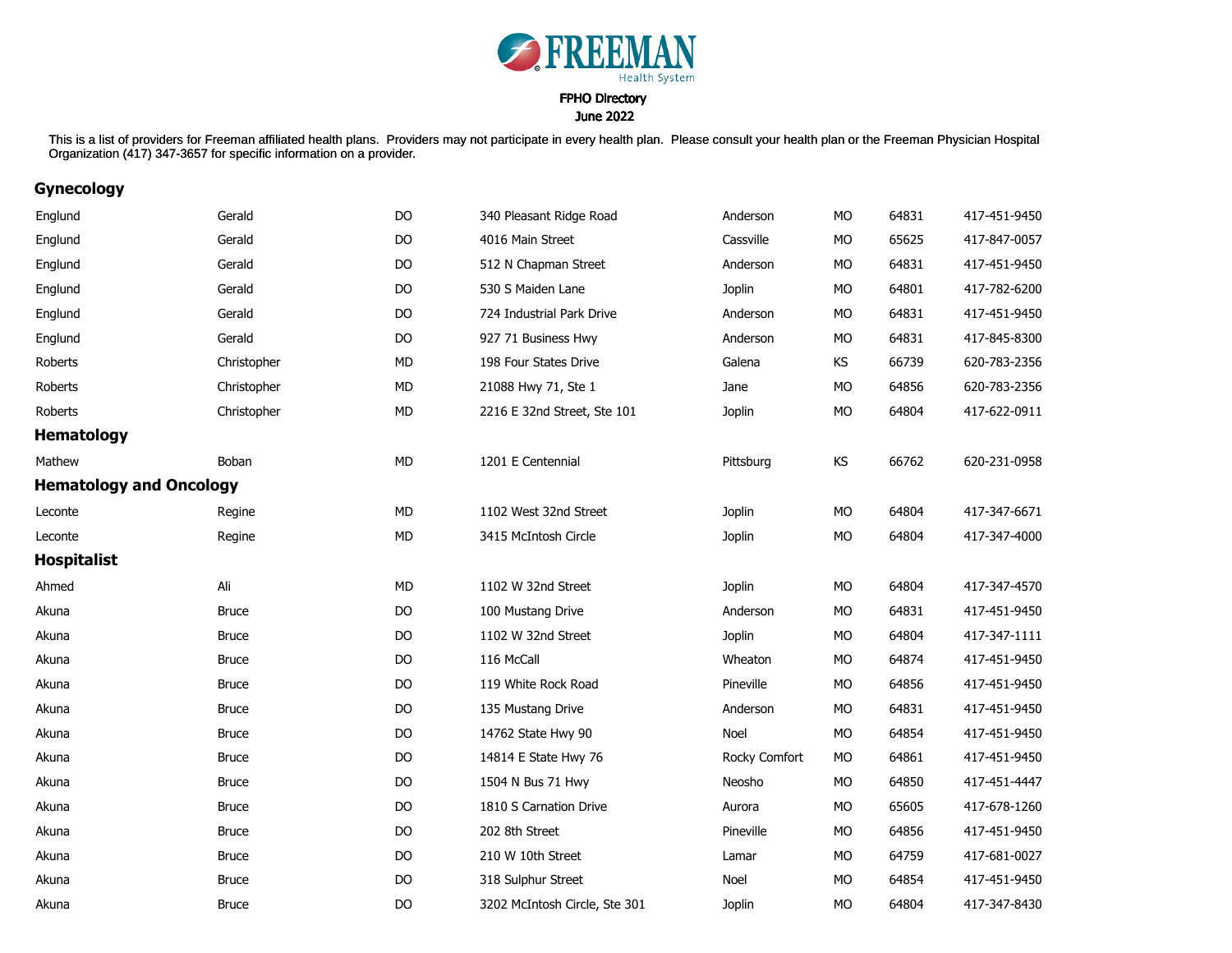

### June 2022

This is a list of providers for Freeman affiliated health plans. Providers may not participate in every health plan. Please consult your health plan or the Freeman Physician Hospital<br>Organization (417) 347-3657 for specifi

# Hospitalist

| Akuna       | <b>Bruce</b>    | DO        | 340 Pleasant Ridge Road   | Anderson        | MO        | 64831 | 417-451-9450 |
|-------------|-----------------|-----------|---------------------------|-----------------|-----------|-------|--------------|
| Akuna       | <b>Bruce</b>    | DO        | 4016 Main Street          | Cassville       | <b>MO</b> | 65625 | 417-847-0057 |
| Akuna       | <b>Bruce</b>    | DO        | 411 Academy Street        | South West City | <b>MO</b> | 64863 | 417-451-9450 |
| Akuna       | <b>Bruce</b>    | DO        | 512 N Chapman Street      | Anderson        | <b>MO</b> | 64831 | 417-451-9450 |
| Akuna       | <b>Bruce</b>    | DO        | 530 S Maiden Lane         | <b>Joplin</b>   | <b>MO</b> | 64801 | 417-782-6200 |
| Akuna       | <b>Bruce</b>    | DO        | 724 Industrial Park Drive | Anderson        | <b>MO</b> | 64831 | 417-451-9450 |
| Akuna       | <b>Bruce</b>    | DO        | 927 71 Business Hwy       | Anderson        | MO        | 64831 | 417-845-8300 |
| Ali         | Muhammad        | <b>MD</b> | 1102 W 32nd Street        | Joplin          | MO        | 64804 | 417-347-4570 |
| Buvat       | David           | <b>MD</b> | 1102 W 32nd Street        | Joplin          | MO        | 64804 | 417-347-4570 |
| Caniglia    | Michael         | DO        | 1102 W 32nd Street        | Joplin          | MO        | 64804 | 417-347-4570 |
| Conley      | <b>Jennifer</b> | <b>MD</b> | 800 S Ash Street          | Nevada          | <b>MO</b> | 64772 | 417-667-3355 |
| Conley      | <b>Jennifer</b> | <b>MD</b> | 900 S Adams               | Nevada          | MO        | 64772 | 417-667-6015 |
| Dasari      | Chandra         | <b>MD</b> | 1102 W 32nd Street        | <b>Joplin</b>   | MO        | 64804 | 417-347-4570 |
| Davis       | Robin           | DO        | 1102 W 32nd Street        | Joplin          | MO        | 64804 | 417-347-4570 |
| Dawson      | David           | DO        | 1102 W 32nd Street        | Joplin          | MO        | 64804 | 417-347-4570 |
| Donham      | Rodney          | DO        | 1102 W 32nd Street        | <b>Joplin</b>   | <b>MO</b> | 64804 | 417-347-4570 |
| Fahrenholtz | Adam            | DO        | 1102 W 32nd Street        | <b>Joplin</b>   | <b>MO</b> | 64804 | 417-347-4570 |
| Fahrenholtz | Adam            | DO        | 113 W Hickory             | Neosho          | MO        | 64850 | 417-455-4200 |
| Fahrenholtz | Adam            | <b>DO</b> | 800 S Ash Street          | Nevada          | MO        | 64772 | 417-667-3355 |
| Field       | Adam            | DO        | 1102 W 32nd Street        | Joplin          | MO        | 64804 | 417-347-4570 |
| Field       | Adam            | DO        | 113 W Hickory             | Neosho          | <b>MO</b> | 64850 | 417-455-4200 |
| Goins       | Jeremy          | DO        | 1102 W 32nd Street        | <b>Joplin</b>   | MO        | 64804 | 417-347-4570 |
| Goins       | Jeremy          | DO        | 1221 McIntosh Circle      | <b>Joplin</b>   | MO        | 64804 | 417-347-6444 |
| Habib       | Shazia          | MD        | 1102 W 32nd Street        | Joplin          | MO        | 64804 | 417-347-4570 |
| Hesington   | Brady           | <b>MD</b> | 1102 W 32nd Street        | Joplin          | MO        | 64804 | 417-347-4570 |
| Hesington   | <b>Brady</b>    | <b>MD</b> | 113 W Hickory             | Neosho          | <b>MO</b> | 64850 | 417-455-4200 |
| Hudson      | Bert            | DO        | 1102 W 32nd Street        | Joplin          | <b>MO</b> | 64804 | 417-347-4570 |
| Keeslar     | Emily           | DO        | 1102 W 32nd Street        | <b>Joplin</b>   | MO        | 64804 | 417-347-1111 |
| Klatt       | Heather         | <b>DO</b> | 1102 W 32nd Street        | <b>Joplin</b>   | <b>MO</b> | 64804 | 417-347-4570 |
|             |                 |           |                           |                 |           |       |              |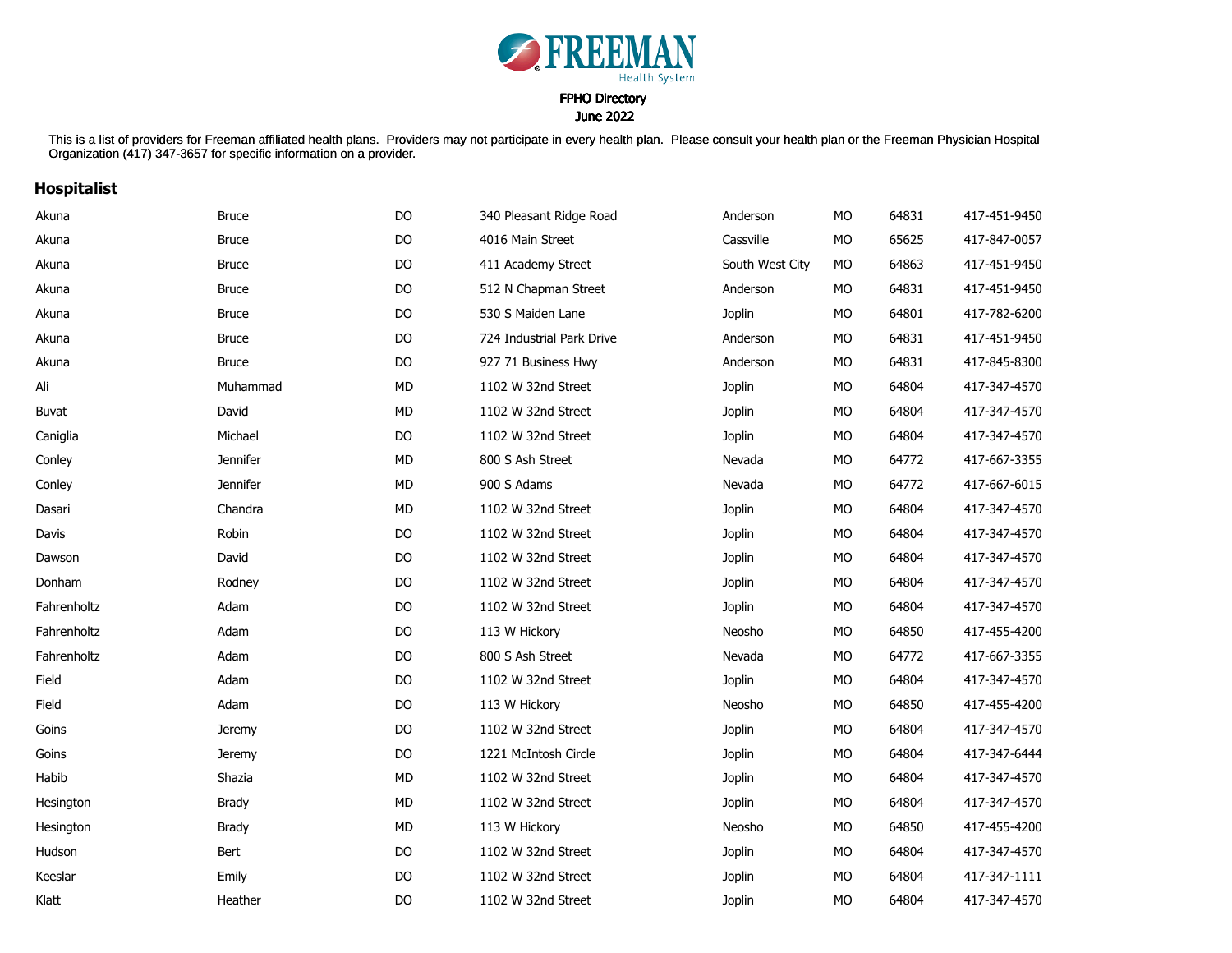

#### June 2022

This is a list of providers for Freeman affiliated health plans. Providers may not participate in every health plan. Please consult your health plan or the Freeman Physician Hospital<br>Organization (417) 347-3657 for specifi

# Hospitalist

| Liu                       | Joshua   | <b>MD</b> | 1102 W 32nd Street             | <b>Joplin</b> | MO        | 64804 | 417-347-4570 |
|---------------------------|----------|-----------|--------------------------------|---------------|-----------|-------|--------------|
| Manning                   | Zachary  | <b>MD</b> | 1102 W 32nd Street             | <b>Joplin</b> | <b>MO</b> | 64804 | 417-347-4570 |
| McNab                     | Robert   | DO        | 1102 W 32nd Street             | Joplin        | MO        | 64804 | 417-347-1111 |
| McNab                     | Robert   | DO        | 3202 McIntosh Circle, Ste LL03 | <b>Joplin</b> | MO        | 64804 | 417-347-1095 |
| Miller                    | Nathan   | DO        | 1102 W 32nd Street             | Joplin        | MO        | 64804 | 417-347-4570 |
| Miller                    | Nathan   | DO        | 3202 McIntosh Circle, Ste LL03 | <b>Joplin</b> | MO        | 64804 | 417-347-1095 |
| Naik                      | Sandip   | <b>MD</b> | 1102 W 32nd Street             | Joplin        | <b>MO</b> | 64804 | 417-347-4570 |
| Naseem                    | Shazia   | <b>MD</b> | 1102 W 32nd Street             | Joplin        | <b>MO</b> | 64804 | 417-347-4570 |
| Rice                      | Logan    | <b>MD</b> | 1102 W 32nd Street             | Joplin        | <b>MO</b> | 64804 | 417-347-4570 |
| Russell                   | Heather  | <b>MD</b> | 800 S Ash Street               | Nevada        | MO        | 64772 | 417-667-3355 |
| Russell                   | Heather  | <b>MD</b> | 900 S Adams                    | Nevada        | <b>MO</b> | 64772 | 417-667-6015 |
| Sheppard                  | Joseph   | DO        | 113 W Hickory                  | Neosho        | <b>MO</b> | 64850 | 417-451-1234 |
| Sheppard                  | Joseph   | DO        | 317 S Wood Street              | Neosho        | <b>MO</b> | 64850 | 417-283-4953 |
| Smith                     | Ian      | DO        | 1102 W 32nd Street             | Joplin        | MO        | 64804 | 417-347-4570 |
| Smith                     | Ian      | DO        | 113 W Hickory                  | Neosho        | MO        | 64850 | 417-455-4200 |
| Vonholten                 | Eric     | DO.       | 1102 W 32nd Street             | Joplin        | <b>MO</b> | 64804 | 417-347-1111 |
| Vonholten                 | Eric     | DO.       | 3202 McIntosh Circle, Ste 201  | Joplin        | MO        | 64804 | 417-347-8318 |
| Wilberding                | Justin   | DO        | 1102 W 32nd Street             | Joplin        | <b>MO</b> | 64804 | 417-347-4570 |
| <b>Infectious Disease</b> |          |           |                                |               |           |       |              |
| Esguerra                  | Eden     | MD        | 100 Mercy Way #470             | <b>Joplin</b> | MO        | 64804 | 417-556-6813 |
| Goodloe                   | Neil     | <b>MD</b> | 1902 S US Hwy 59               | Parsons       | KS        | 67357 | 620-820-5800 |
| Schmidt                   | Uwe      | <b>MD</b> | 1221 McIntosh Circle           | <b>Joplin</b> | MO        | 64804 | 417-347-6444 |
| Schmidt                   | Uwe      | <b>MD</b> | 3333 McIntosh Circle, Ste 6    | <b>Joplin</b> | MO        | 64804 | 417-347-8322 |
| Schmidt                   | Uwe      | <b>MD</b> | 336 S Jefferson                | Neosho        | MO        | 64850 | 417-455-4200 |
| <b>Internal Medicine</b>  |          |           |                                |               |           |       |              |
| Ali                       | Iftikhar | <b>MD</b> | 2613 S Main Street             | Joplin        | MO        | 64804 | 417-624-8730 |
| <b>Barnes</b>             | Larry    | <b>MD</b> | 113 W Hickory                  | Neosho        | <b>MO</b> | 64850 | 417-451-1234 |
| <b>Barnes</b>             | Larry    | <b>MD</b> | 336 S Jefferson                | Neosho        | MO        | 64850 | 417-455-4200 |
| <b>Barnes</b>             | Larry    | <b>MD</b> | 510 Park Street                | Anderson      | MO        | 64831 | 417-845-0545 |
|                           |          |           |                                |               |           |       |              |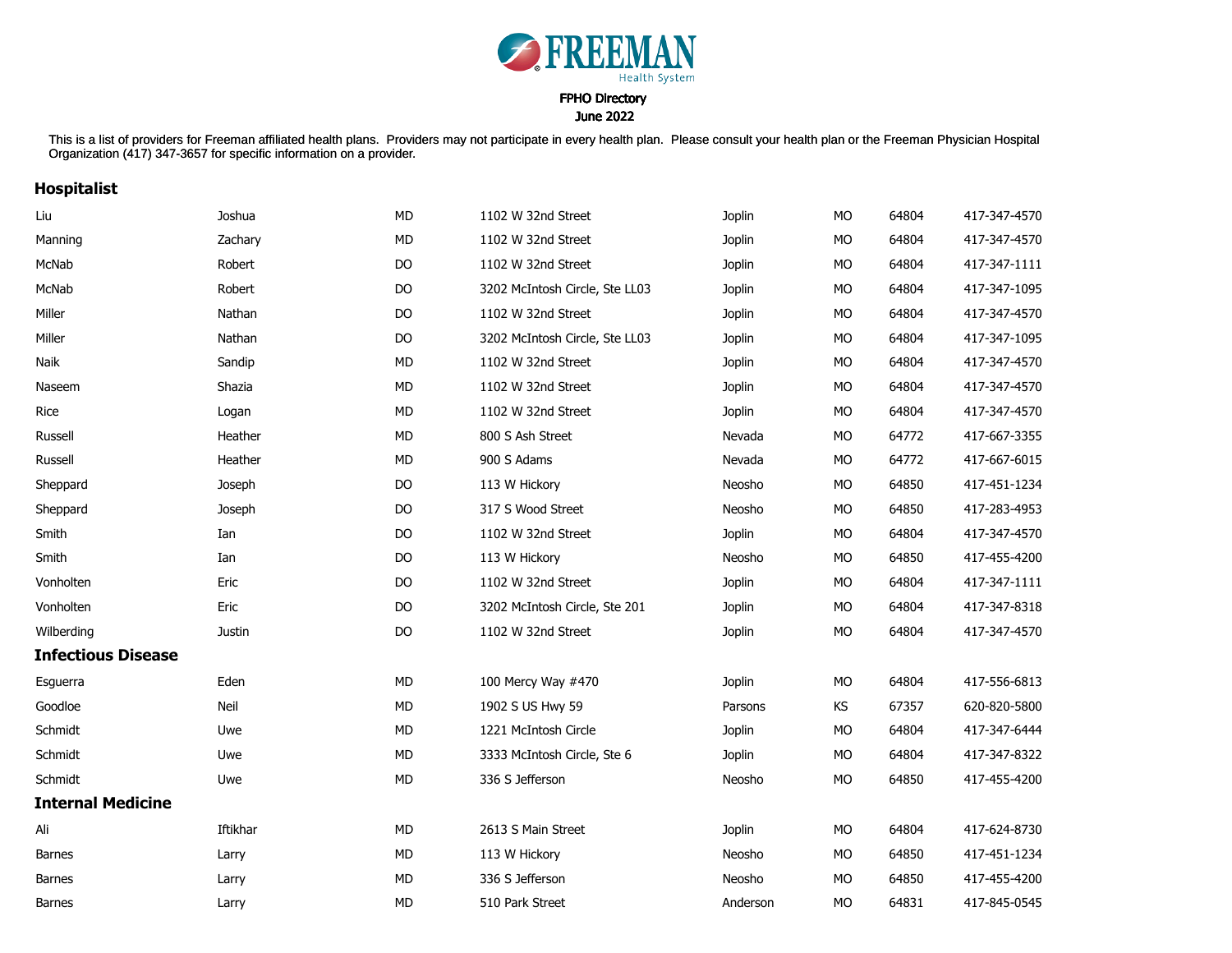

#### June 2022

This is a list of providers for Freeman affiliated health plans. Providers may not participate in every health plan. Please consult your health plan or the Freeman Physician Hospital<br>Organization (417) 347-3657 for specifi

### Internal Medicine

| Bettasso      | Bernard | <b>MD</b> | 3202 McIntosh Circle, Ste 201  | <b>Joplin</b> | MO        | 64804 | 417-347-8711 |
|---------------|---------|-----------|--------------------------------|---------------|-----------|-------|--------------|
| <b>Bowles</b> | Randy   | <b>MD</b> | 1002 McIntosh Circle, Ste 1    | <b>Joplin</b> | <b>MO</b> | 64804 | 417-781-0224 |
| <b>Broce</b>  | Ashley  | DO        | 1636 S Madison                 | Webb City     | MO        | 64870 | 417-347-8212 |
| <b>Broce</b>  | Ashley  | DO        | 3202 McIntosh Circle, Ste LL03 | Joplin        | MO        | 64804 | 417-347-1095 |
| Browning      | Ronald  | <b>MD</b> | 3202 McIntosh Circle, Ste 101  | Joplin        | <b>MO</b> | 64804 | 417-347-4660 |
| Carter        | Samuel  | <b>MD</b> | 2024 Maiden Lane, Ste 203      | <b>Joplin</b> | <b>MO</b> | 64804 | 417-659-4661 |
| Conrad IV     | Edgar   | <b>DO</b> | 2727 E 32nd Street, Ste 1      | <b>Joplin</b> | MO        | 64804 | 417-782-3292 |
| Dunkle        | Clinton | DO        | 3202 McIntosh Circle, Ste 201  | <b>Joplin</b> | MO        | 64804 | 417-347-8318 |
| Edge          | Jacob   | DO        | 1102 West 32nd Street          | <b>Joplin</b> | MO        | 64804 | 417-347-1078 |
| Edge          | Jacob   | DO.       | 1606 Olive                     | Seneca        | MO        | 64865 | 417-776-5900 |
| Edge          | Jacob   | <b>DO</b> | 336 S Jefferson                | Neosho        | <b>MO</b> | 64850 | 417-455-4200 |
| Fahrenholtz   | Adam    | <b>DO</b> | 1102 W 32nd Street             | Joplin        | MO        | 64804 | 417-347-4570 |
| Fahrenholtz   | Adam    | <b>DO</b> | 113 W Hickory                  | Neosho        | MO        | 64850 | 417-455-4200 |
| Fahrenholtz   | Adam    | DO        | 800 S Ash Street               | Nevada        | MO        | 64772 | 417-667-3355 |
| Fox           | John    | <b>MD</b> | 320 N 14th Street              | Rich Hill     | MO        | 64779 | 417-395-2150 |
| Fox           | John    | <b>MD</b> | 345 S Barrett, Ste 2           | Nevada        | <b>MO</b> | 64772 | 417-448-2439 |
| Fox           | John    | <b>MD</b> | 627 S Ash Street, Ste B        | Nevada        | <b>MO</b> | 64772 | 417-667-6800 |
| Fox           | John    | <b>MD</b> | 800 S Ash Street               | Nevada        | <b>MO</b> | 64772 | 417-667-3355 |
| Fox           | John    | <b>MD</b> | 800 S Ash Street, Ste 220      | Nevada        | MO        | 64772 | 417-448-2121 |
| Gibson        | Brandon | DO        | 3202 McIntosh Circle, Ste 201  | <b>Joplin</b> | MO        | 64804 | 417-347-8318 |
| Goins         | Jeremy  | DO        | 1102 W 32nd Street             | <b>Joplin</b> | MO        | 64804 | 417-347-4570 |
| Goins         | Jeremy  | <b>DO</b> | 1221 McIntosh Circle           | <b>Joplin</b> | MO        | 64804 | 417-347-6444 |
| Goodloe       | Neil    | <b>MD</b> | 1902 S US Hwy 59               | Parsons       | KS        | 67357 | 620-820-5800 |
| Hamilton      | Thomas  | <b>DO</b> | 1027 S Main Street, Ste 3      | <b>Joplin</b> | MO        | 64801 | 417-781-6722 |
| Harrell       | Amanda  | DO        | 3202 McIntosh Circle, Ste 201  | <b>Joplin</b> | MO        | 64804 | 417-347-8318 |
| Hogsett       | Anne    | <b>MD</b> | 1902 S US Hwy 59               | Parsons       | KS        | 67357 | 620-820-5800 |
| Hogsett       | Anne    | <b>MD</b> | 510 Peter Pan Road             | Independence  | KS        | 67301 | 620-820-5800 |
| Hudson        | Casey   | DO.       | 3011 N Michigan                | Pittsburg     | KS        | 66762 | 620-231-9873 |
| Hudson        | Casey   | <b>DO</b> | 601 E Washington Street        | Arma          | KS        | 66712 | 620-347-4033 |
|               |         |           |                                |               |           |       |              |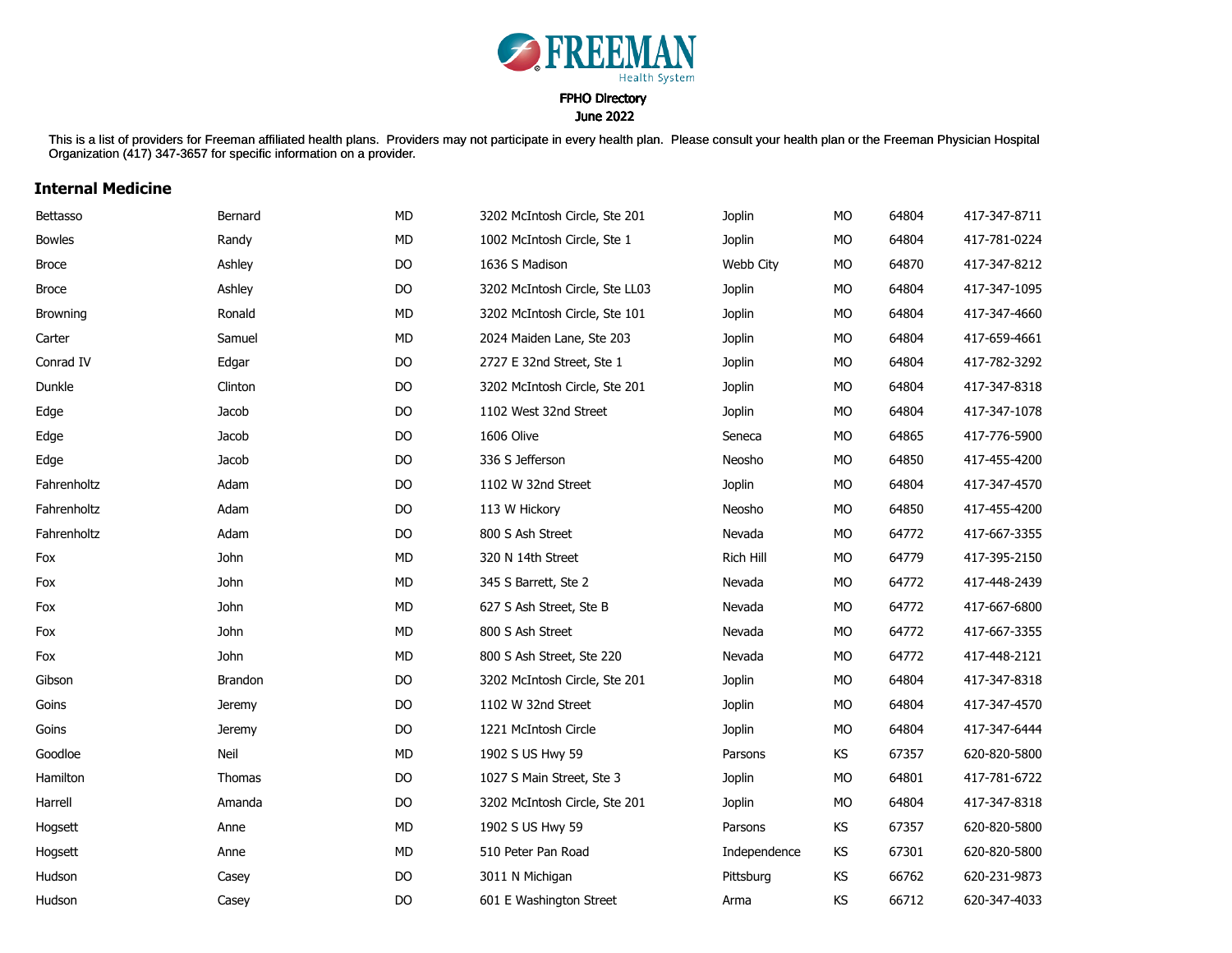

#### June 2022

This is a list of providers for Freeman affiliated health plans. Providers may not participate in every health plan. Please consult your health plan or the Freeman Physician Hospital<br>Organization (417) 347-3657 for specifi

### Internal Medicine

| Kern     | Erin          | DO        | 1636 S Madison                 | Webb City     | MO        | 64870 | 417-347-8212            |
|----------|---------------|-----------|--------------------------------|---------------|-----------|-------|-------------------------|
| Leconte  | Regine        | <b>MD</b> | 1102 West 32nd Street          | Joplin        | MO        | 64804 | 417-347-6671            |
| Leconte  | Regine        | <b>MD</b> | 3415 McIntosh Circle           | <b>Joplin</b> | MO        | 64804 | 417-347-4000            |
| Lovinger | Daniel        | <b>MD</b> | 800 S Ash Street               | Nevada        | <b>MO</b> | 64772 | 417-667-3355            |
| McIntosh | Melissa       | MD        | 510 N Peter Pan Road           | Independence  | KS        | 67301 | 620-820-5800            |
| McNab    | Robert        | <b>DO</b> | 1102 W 32nd Street             | <b>Joplin</b> | MO        | 64804 | 417-347-1111            |
| McNab    | Robert        | DO        | 3202 McIntosh Circle, Ste LL03 | <b>Joplin</b> | MO        | 64804 | 417-347-1095            |
| Miller   | Nathan        | DO        | 1102 W 32nd Street             | Joplin        | MO        | 64804 | 417-347-4570            |
| Miller   | Nathan        | <b>DO</b> | 3202 McIntosh Circle, Ste LL03 | <b>Joplin</b> | <b>MO</b> | 64804 | 417-347-1095            |
| Nagaria  | Abdul         | MD        | 1102 W 32nd Street             | <b>Joplin</b> | MO        | 64804 | 417-347-2273            |
| Nagaria  | Abdul         | MD        | 1606 N Broadway                | Pittsburg     | KS        | 66762 | 620-231-0958            |
| Nagaria  | Abdul         | <b>MD</b> | 1902 S US Hwy 59, Bldg B       | Parsons       | KS        | 67357 | 620-421-1081            |
| Nagaria  | Abdul         | <b>MD</b> | 2040 West 32nd Street          | Joplin        | MO        | 64804 | 417-627-1300            |
| Nagaria  | Abdul         | MD        | 2111 Denver Harner Drive       | Miami         | OK        | 74354 | 918-540-2700            |
| Nagaria  | Abdul         | MD        | 2425 S Rouse Street            | Pittsburg     | KS        | 66762 | 620-231-0656            |
| Nagaria  | Abdul         | <b>MD</b> | 2526 S Main                    | Ft Scott      | KS        | 66701 | 620-223-1666            |
| Nagaria  | Abdul         | <b>MD</b> | 2824 N Broadway                | Pittsburg     | KS        | 66762 | 620-231-0045            |
| Nagaria  | Abdul         | MD        | 2828 S Grand Avenue            | Carthage      | <b>MO</b> |       | 64836-7905 417-358-5510 |
| Nagaria  | Abdul         | MD        | 324 Centennial Blvd            | Nevada        | MO        | 64772 | 417-448-0333            |
| Nagaria  | Abdul         | MD        | 608 Willard Street             | Frontenac     | KS        | 66763 | 620-231-8849            |
| Nagaria  | Abdul         | <b>MD</b> | 833 N Business 49              | Neosho        | <b>MO</b> | 64850 | 417-455-9255            |
| Nagaria  | Abdul         | <b>MD</b> | 932 E 34th Street, Ste 1       | Joplin        | MO        | 64804 | 417-347-8570            |
| Oreck    | Rachel        | <b>MD</b> | 1902 S US Hwy 59               | Parsons       | KS        | 67357 | 620-820-5800            |
| Patel    | Rajendrakumar | MD        | 1206 W Fountain Road           | Webb City     | MO        | 64870 | 417-673-2448            |
| Patel    | Yash          | MD        | 1902 S US Hwy 59               | Parsons       | KS        | 67357 | 620-820-5800            |
| Radadiya | Shashank      | <b>MD</b> | 800 S Ash Street               | Nevada        | MO        | 64772 | 417-667-3355            |
| Radadiya | Shashank      | MD        | 800 S Ash Street, Ste 210      | Nevada        | MO        | 64772 | 417-448-2121            |
| Schmidt  | Uwe           | MD        | 1221 McIntosh Circle           | <b>Joplin</b> | MO        | 64804 | 417-347-6444            |
| Schmidt  | Uwe           | MD        | 3333 McIntosh Circle, Ste 6    | <b>Joplin</b> | <b>MO</b> | 64804 | 417-347-8322            |
|          |               |           |                                |               |           |       |                         |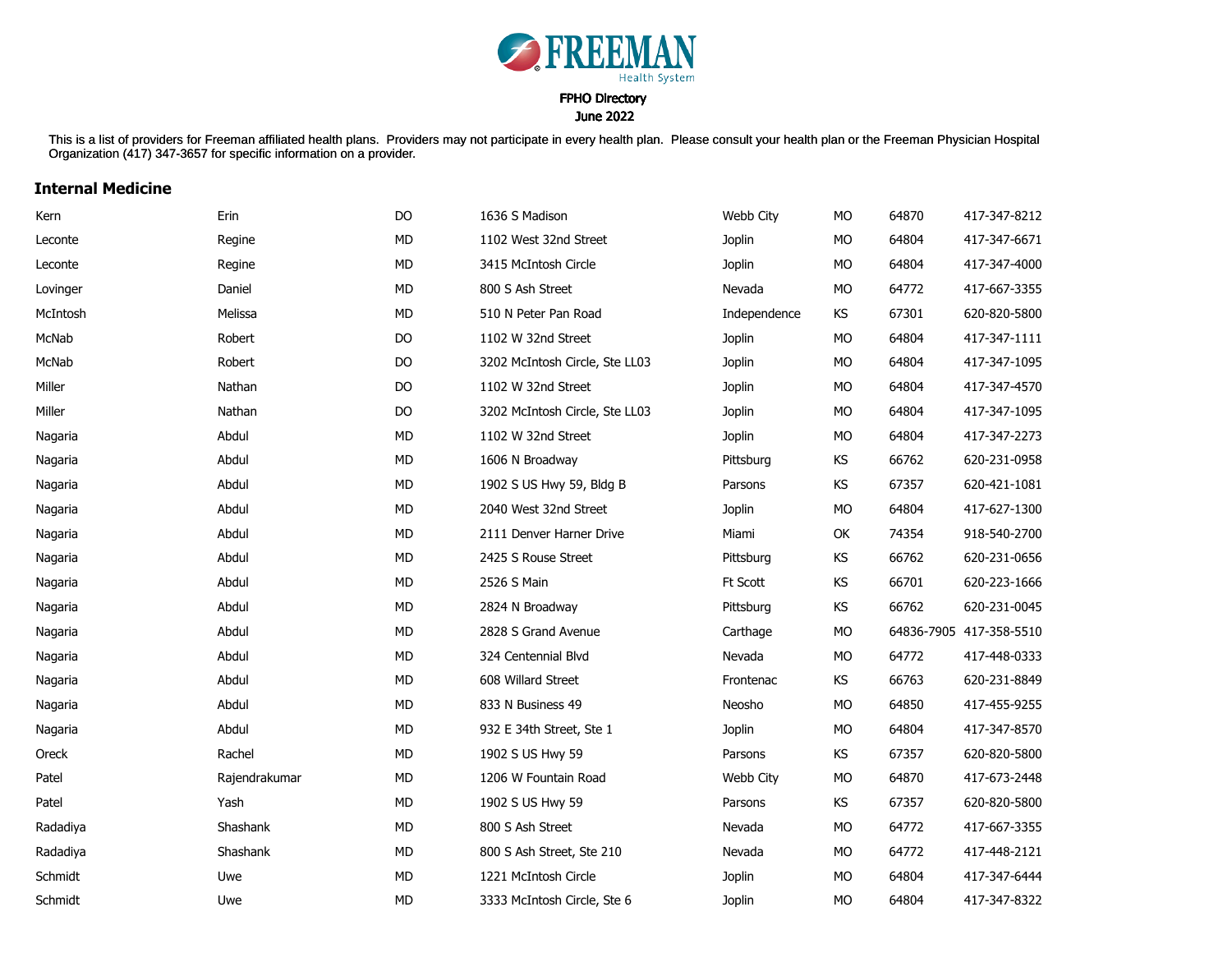

#### June 2022

This is a list of providers for Freeman affiliated health plans. Providers may not participate in every health plan. Please consult your health plan or the Freeman Physician Hospital<br>Organization (417) 347-3657 for specifi

### Internal Medicine

| Schmidt        | Uwe       | <b>MD</b> | 336 S Jefferson               | Neosho                | <b>MO</b> | 64850 | 417-455-4200 |
|----------------|-----------|-----------|-------------------------------|-----------------------|-----------|-------|--------------|
| Stewart        | Julie     | <b>MD</b> | 101 W Sycamore Street         | Columbus              | KS        | 66725 | 620-429-2101 |
| Stewart        | Julie     | <b>MD</b> | 102 S Cline                   | Coffeyville           | KS        | 66737 | 620-252-6989 |
| Stewart        | Julie     | <b>MD</b> | 106 NW Veterans Blvd          | Miami                 | OK        | 74354 | 918-238-3074 |
| Stewart        | Julie     | MD        | 1110 W 8th St                 | Coffeyville           | KS        | 67337 | 620-252-1798 |
| Stewart        | Julie     | <b>MD</b> | 11155 Tucker Road             | Pleasanton            | KS        | 66075 | 913-352-8379 |
| Stewart        | Julie     | MD        | 1624 S National Ave           | Fort Scott            | KS        | 66701 | 620-223-8428 |
| Stewart        | Julie     | <b>MD</b> | 1978 E 4th Street             | Pittsburg             | KS        | 66762 | 620-670-3896 |
| Stewart        | Julie     | <b>MD</b> | 2051 N State Street           | Iola                  | KS        | 66749 | 620-365-6400 |
| Stewart        | Julie     | <b>MD</b> | 2100 Commerce Drive           | Parsons               | KS        | 67357 | 620-717-4450 |
| Stewart        | Julie     | <b>MD</b> | 2990 Military Ave             | <b>Baxter Springs</b> | KS        | 66713 | 620-856-2900 |
| Stewart        | Julie     | MD        | 3011 N Michigan               | Pittsburg             | KS        | 66762 | 620-231-9873 |
| Stewart        | Julie     | <b>MD</b> | 302 N 1st Street              | Mound City            | KS        | 66056 | 913-795-8302 |
| Stewart        | Julie     | <b>MD</b> | 3354 Hwy 160                  | Independence          | KS        | 67301 | 620-577-2131 |
| <b>Stewart</b> | Julie     | <b>MD</b> | 401 Woodland Hills Blvd       | Fort Scott            | KS        | 66701 | 620-223-8070 |
| Stewart        | Julie     | <b>MD</b> | 601 E Washington Street       | Arma                  | KS        | 66712 | 620-347-4033 |
| Stewart        | Julie     | <b>MD</b> | 801 W 8th Street              | Coffeyville           | KS        | 67337 | 620-251-4300 |
| Sullivan       | Willliam  | DO, FACOI | 608 Willard Street            | Frontenac             | KS        | 66763 | 620-231-8849 |
| Susarla        | Namrata   | <b>MD</b> | 702 E 34th Street, Ste 202    | <b>Joplin</b>         | <b>MO</b> | 64804 | 417-347-2526 |
| Sweeten        | Robert    | <b>MD</b> | 1355 Rocketdyne Rd            | Neosho                | <b>MO</b> | 64850 | 417-451-7425 |
| Sweeten        | Robert    | <b>MD</b> | 1355 Rocketdyne Road          | Neosho                | <b>MO</b> | 65850 | 417-451-7425 |
| Turner         | Samuel    | <b>DO</b> | 702 E 34th Street, Ste 101    | <b>Joplin</b>         | MO        | 64804 | 417-782-3032 |
| Vonholten      | Eric      | <b>DO</b> | 1102 W 32nd Street            | <b>Joplin</b>         | MO        | 64804 | 417-347-1111 |
| Vonholten      | Eric      | DO        | 3202 McIntosh Circle, Ste 201 | Joplin                | MO        | 64804 | 417-347-8318 |
| Wood           | Kimberly  | <b>MD</b> | 1102 W 32nd Street            | Joplin                | MO        | 64804 | 417-347-2273 |
| Wood           | Kimberly  | <b>MD</b> | 2615 E 20th Street            | Joplin                | MO        | 64804 | 417-624-4701 |
| Yerramalla     | Yashwanth | <b>MD</b> | 1002 McIntosh Circle, Ste 4   | Joplin                | <b>MO</b> | 64804 | 417-347-8315 |
| Yerramalla     | Yashwanth | <b>MD</b> | 1102 W 32nd Street            | Joplin                | MO        | 64804 | 417-347-1111 |
| Zaidi          | Navid     | <b>MD</b> | 100 N Pine                    | Pittsburg             | KS        | 66762 | 620-231-3750 |
|                |           |           |                               |                       |           |       |              |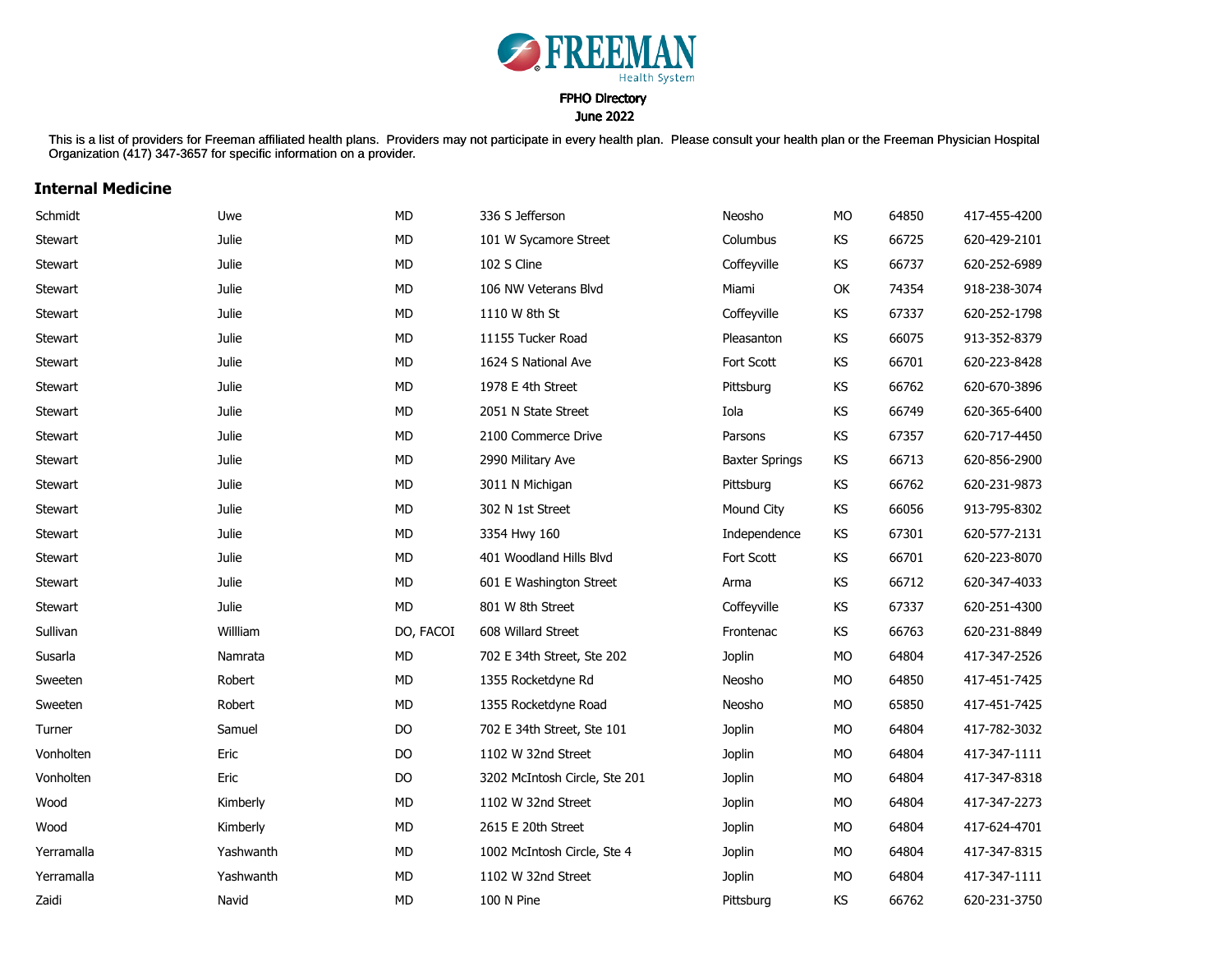

#### June 2022

This is a list of providers for Freeman affiliated health plans. Providers may not participate in every health plan. Please consult your health plan or the Freeman Physician Hospital<br>Organization (417) 347-3657 for specifi

### Internal Medicine

| Zaidi                                  | Navid    | <b>MD</b>   | 1002 McIntosh Circle, Ste 4 | <b>Joplin</b>        | <b>MO</b> | 64804 | 417-347-8315 |
|----------------------------------------|----------|-------------|-----------------------------|----------------------|-----------|-------|--------------|
| Zaidi                                  | Navid    | <b>MD</b>   | 1102 W 32nd Street          | <b>Joplin</b>        | <b>MO</b> | 64804 | 417-347-1111 |
| Zaidi                                  | Navid    | <b>MD</b>   | 1201 E Centennial           | Pittsburg            | KS        | 66762 | 417-347-5001 |
| Zaidi                                  | Navid    | <b>MD</b>   | 1606 N Broadway             | Pittsburg            | KS        | 66762 | 620-231-0958 |
| Zaidi                                  | Navid    | <b>MD</b>   | 608 Willard Street          | Frontenac            | KS        | 66763 | 620-231-8849 |
| Zaidi                                  | Navid    | <b>MD</b>   | 800 S Ash Street            | Nevada               | <b>MO</b> | 64772 | 417-347-8405 |
| Zaidi                                  | Navid    | <b>MD</b>   | 800 S Ash Street            | Nevada               | MO        | 64772 | 417-667-3355 |
| <b>Interventional Cardiology</b>       |          |             |                             |                      |           |       |              |
| De Hoyos                               | Jose     | <b>MD</b>   | 1401 S Park Street          | El Dorado Springs MO |           | 64744 | 417-876-2511 |
| <b>Licensed Clinical Social Worker</b> |          |             |                             |                      |           |       |              |
| Dillard                                | Steven   | <b>LCSW</b> | 1632 Missouri Ave           | Carthage             | MO        | 64836 | 417-358-7728 |
| Dillard                                | Steven   | <b>LCSW</b> | 3901 E 32nd Street          | Joplin               | MO        | 64804 | 417-347-7567 |
| Dillard                                | Steven   | <b>LCSW</b> | 932 E 34th Street           | <b>Joplin</b>        | MO        | 64804 | 417-347-7603 |
| George                                 | Haley    | <b>LCSW</b> | 1632 Missouri Ave           | Carthage             | MO        | 64836 | 417-358-7728 |
| George                                 | Haley    | <b>LCSW</b> | 1800 W 30th Street          | <b>Joplin</b>        | MO        | 64804 | 417-347-7580 |
| George                                 | Haley    | <b>LCSW</b> | 1949 S Snowberry Lane       | <b>Joplin</b>        | MO        | 64804 | 417-347-7860 |
| Hentschel                              | Virginia | <b>LCSW</b> | 100 Mustang Drive           | Anderson             | MO        | 64831 | 417-451-9450 |
| Hentschel                              | Virginia | <b>LCSW</b> | 116 McCall                  | Wheaton              | MO        | 64874 | 417-451-9450 |
| Hentschel                              | Virginia | <b>LCSW</b> | 119 White Rock Road         | Pineville            | MO        | 64856 | 417-451-9450 |
| Hentschel                              | Virginia | <b>LCSW</b> | 135 Mustang Drive           | Anderson             | MO        | 64831 | 417-451-9450 |
| Hentschel                              | Virginia | <b>LCSW</b> | 14762 State Hwy 90          | Noel                 | MO        | 64854 | 417-451-9450 |
| Hentschel                              | Virginia | <b>LCSW</b> | 14814 E State Hwy 76        | Rocky Comfort        | MO        | 64861 | 417-451-9450 |
| Hentschel                              | Virginia | <b>LCSW</b> | 1504 N Bus 71 Hwy           | Neosho               | <b>MO</b> | 64850 | 417-451-4447 |
| Hentschel                              | Virginia | <b>LCSW</b> | 1810 S Carnation Drive      | Aurora               | MO        | 65605 | 417-678-1260 |
| Hentschel                              | Virginia | <b>LCSW</b> | 202 8th Street              | Pineville            | MO        | 64856 | 417-451-9450 |
| Hentschel                              | Virginia | <b>LCSW</b> | 210 W 10th Street           | Lamar                | MO        | 64759 | 417-681-0027 |
| Hentschel                              | Virginia | <b>LCSW</b> | 318 Sulphur Street          | Noel                 | МO        | 64854 | 417-451-9450 |
| Hentschel                              | Virginia | <b>LCSW</b> | 340 Pleasant Ridge Road     | Anderson             | MO        | 64831 | 417-451-9450 |
| Hentschel                              | Virginia | <b>LCSW</b> | 4016 Main Street            | Cassville            | MO        | 65625 | 417-847-0057 |
|                                        |          |             |                             |                      |           |       |              |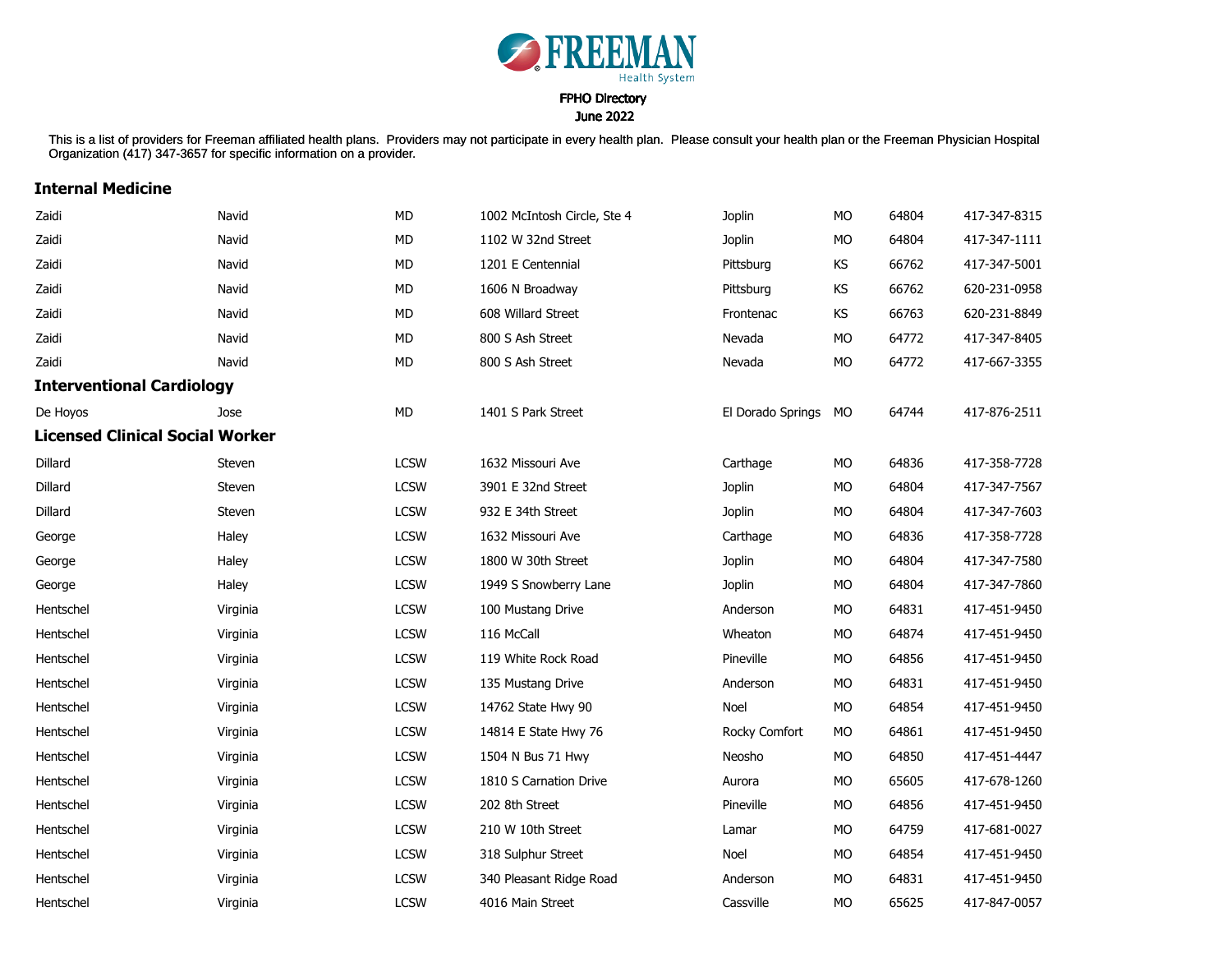

#### June 2022

This is a list of providers for Freeman affiliated health plans. Providers may not participate in every health plan. Please consult your health plan or the Freeman Physician Hospital<br>Organization (417) 347-3657 for specifi

### Licensed Clinical Social Worker

| Hentschel   | Virginia | <b>LCSW</b>  | 411 Academy Street        | South West City | MO        | 64863 | 417-451-9450 |
|-------------|----------|--------------|---------------------------|-----------------|-----------|-------|--------------|
| Hentschel   | Virginia | <b>LCSW</b>  | 512 N Chapman Street      | Anderson        | MO        | 64831 | 417-451-9450 |
| Hentschel   | Virginia | <b>LCSW</b>  | 530 S Maiden Lane         | <b>Joplin</b>   | MO        | 64801 | 417-782-6200 |
| Hentschel   | Virginia | <b>LCSW</b>  | 724 Industrial Park Drive | Anderson        | <b>MO</b> | 64831 | 417-451-9450 |
| Hentschel   | Virginia | <b>LCSW</b>  | 927 71 Business Hwy       | Anderson        | MO        | 64831 | 417-845-8300 |
| LeBlanc     | Julie    | <b>LCSW</b>  | 101 W Sycamore Street     | Columbus        | KS        | 66725 | 620-429-2101 |
| Lemon       | April    | <b>LSCSW</b> | 3011 N Michigan           | Pittsburg       | KS        | 66762 | 620-231-9873 |
| Lemon       | April    | <b>LSCSW</b> | 401 Woodland Hills Blvd   | Fort Scott      | KS        | 66701 | 620-223-8070 |
| Logsdon     | Jacob    | <b>LCSW</b>  | 1632 Missouri Ave         | Carthage        | MO        | 64836 | 417-358-7728 |
| Logsdon     | Jacob    | <b>LCSW</b>  | 1800 W 30th Street        | Joplin          | <b>MO</b> | 64804 | 417-347-7580 |
| Logsdon     | Jacob    | <b>LCSW</b>  | 1949 S Snowberry Lane     | <b>Joplin</b>   | MO        | 64804 | 417-347-7860 |
| Logsdon     | Jacob    | <b>LCSW</b>  | 201 S Broadway            | Carl Junction   | MO        | 64834 | 417-347-7999 |
| Logsdon     | Jacob    | <b>LCSW</b>  | 204 N Lincoln Street      | Neosho          | <b>MO</b> | 64850 | 417-451-4565 |
| Logsdon     | Jacob    | <b>LCSW</b>  | 307 W 11th Street         | Lamar           | <b>MO</b> | 64759 | 417-347-8010 |
| Logsdon     | Jacob    | <b>LCSW</b>  | 3230 Wisconsin            | <b>Joplin</b>   | MO        | 64804 | 417-347-7800 |
| Quackenbush | Sherry   | <b>LCSW</b>  | 530 E 34th Street         | <b>Joplin</b>   | MO        | 64804 | 417-347-7630 |
| Smith       | Evelyn   | <b>LCSW</b>  | 102 S Cline               | Coffeyville     | KS        | 66737 | 620-252-6989 |
| Smith       | Evelyn   | <b>LCSW</b>  | 1110 W 8th St             | Coffeyville     | KS        | 67337 | 620-252-1798 |
| Smith       | Evelyn   | <b>LCSW</b>  | 2100 Commerce Drive       | Parsons         | KS        | 67357 | 620-717-4450 |
| Smith       | Evelyn   | <b>LCSW</b>  | 3354 Hwy 160              | Independence    | KS        | 67301 | 620-577-2131 |
| Smith       | Evelyn   | <b>LCSW</b>  | 801 W 8th Street          | Coffeyville     | KS        | 67337 | 620-251-4300 |
| Stanton     | Makayla  | <b>LCSW</b>  | 100 Mustang Drive         | Anderson        | MO        | 64831 | 417-451-9450 |
| Stanton     | Makayla  | <b>LCSW</b>  | 116 McCall                | Wheaton         | MO        | 64874 | 417-451-9450 |
| Stanton     | Makayla  | <b>LCSW</b>  | 119 White Rock Road       | Pineville       | <b>MO</b> | 64856 | 417-451-9450 |
| Stanton     | Makayla  | <b>LCSW</b>  | 135 Mustang Drive         | Anderson        | <b>MO</b> | 64831 | 417-451-9450 |
| Stanton     | Makayla  | <b>LCSW</b>  | 14762 State Hwy 90        | Noel            | MO        | 64854 | 417-451-9450 |
| Stanton     | Makayla  | <b>LCSW</b>  | 14814 E State Hwy 76      | Rocky Comfort   | MO        | 64861 | 417-451-9450 |
| Stanton     | Makayla  | <b>LCSW</b>  | 1504 N Bus 71 Hwy         | Neosho          | MO        | 64850 | 417-451-4447 |
| Stanton     | Makayla  | <b>LCSW</b>  | 1810 S Carnation Drive    | Aurora          | <b>MO</b> | 65605 | 417-678-1260 |
|             |          |              |                           |                 |           |       |              |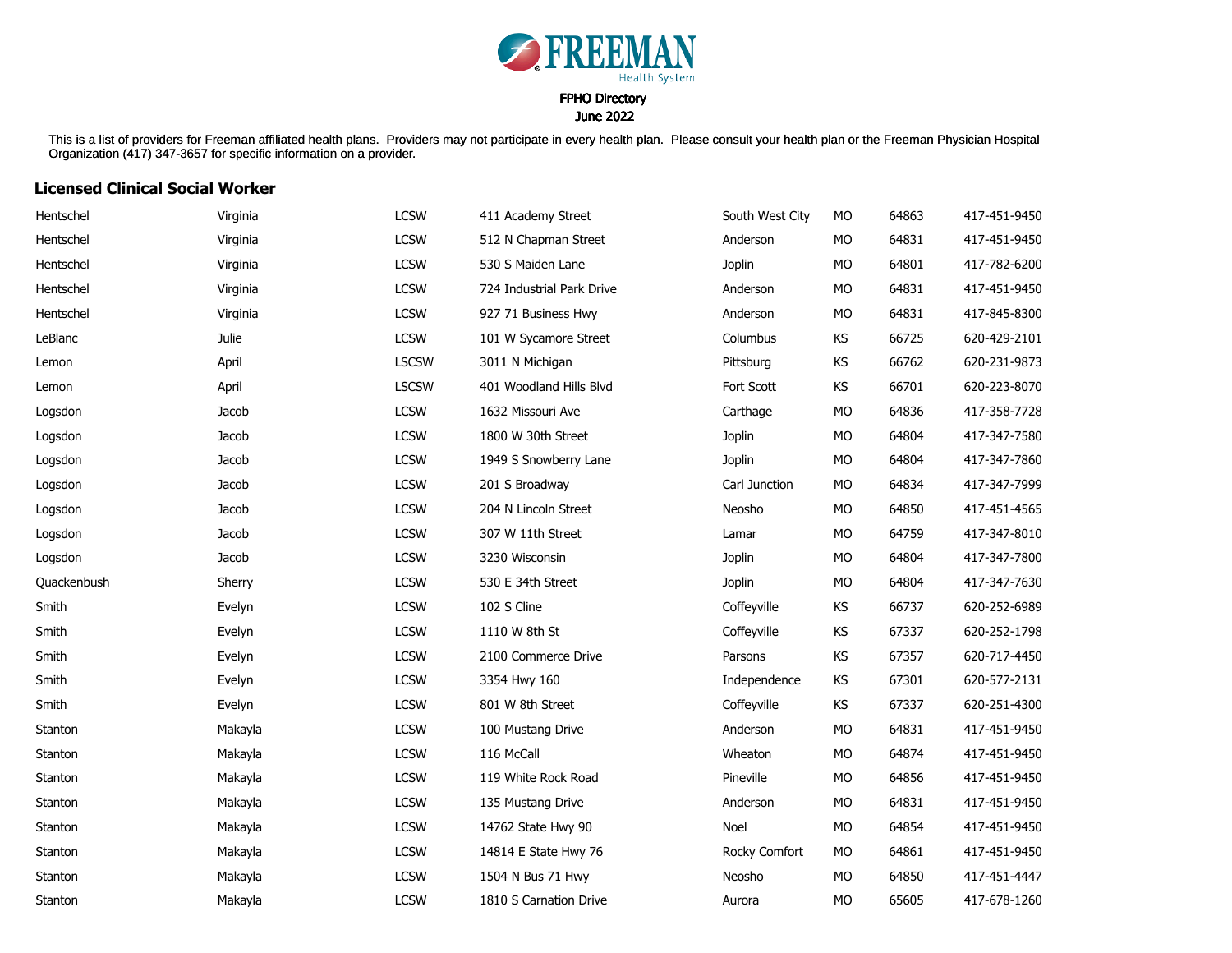

#### June 2022

This is a list of providers for Freeman affiliated health plans. Providers may not participate in every health plan. Please consult your health plan or the Freeman Physician Hospital<br>Organization (417) 347-3657 for specifi

### Licensed Clinical Social Worker

| Stanton                               | Makayla        | <b>LCSW</b> | 202 8th Street            | Pineville             | <b>MO</b> | 64856 | 417-451-9450 |
|---------------------------------------|----------------|-------------|---------------------------|-----------------------|-----------|-------|--------------|
| Stanton                               | Makayla        | <b>LCSW</b> | 210 W 10th Street         | Lamar                 | <b>MO</b> | 64759 | 417-681-0027 |
| Stanton                               | Makayla        | <b>LCSW</b> | 318 Sulphur Street        | Noel                  | MO        | 64854 | 417-451-9450 |
| Stanton                               | Makayla        | <b>LCSW</b> | 340 Pleasant Ridge Road   | Anderson              | <b>MO</b> | 64831 | 417-451-9450 |
| Stanton                               | Makayla        | <b>LCSW</b> | 4016 Main Street          | Cassville             | <b>MO</b> | 65625 | 417-847-0057 |
| Stanton                               | Makayla        | <b>LCSW</b> | 411 Academy Street        | South West City       | <b>MO</b> | 64863 | 417-451-9450 |
| Stanton                               | Makayla        | <b>LCSW</b> | 512 N Chapman Street      | Anderson              | MO        | 64831 | 417-451-9450 |
| Stanton                               | Makayla        | <b>LCSW</b> | 530 S Maiden Lane         | <b>Joplin</b>         | МO        | 64801 | 417-782-6200 |
| Stanton                               | Makayla        | <b>LCSW</b> | 724 Industrial Park Drive | Anderson              | <b>MO</b> | 64831 | 417-451-9450 |
| Stanton                               | Makayla        | <b>LCSW</b> | 927 71 Business Hwy       | Anderson              | <b>MO</b> | 64831 | 417-845-8300 |
| <b>Licensed Masters Social Worker</b> |                |             |                           |                       |           |       |              |
| Bence                                 | Allyson        | <b>LCSW</b> | 3011 N Michigan           | Pittsburg             | KS        | 66762 | 620-231-9873 |
| Bence                                 | Allyson        | <b>LCSW</b> | 601 E Washington Street   | Arma                  | KS        | 66712 | 620-347-4033 |
| De Luna                               | Vanessa        | <b>LMSW</b> | 3011 N Michigan           | Pittsburg             | KS        | 66762 | 620-231-9873 |
| De Luna                               | Vanessa        | <b>LMSW</b> | 601 E Washington Street   | Arma                  | KS        | 66712 | 620-347-4033 |
| Simpson                               | Jenny          | <b>LMSW</b> | 101 W Sycamore Street     | Columbus              | KS        | 66725 | 620-429-2101 |
| Simpson                               | Jenny          | <b>LMSW</b> | 106 NW Veterans Blvd      | Miami                 | OK        | 74354 | 918-238-3074 |
| Simpson                               | Jenny          | <b>LMSW</b> | 2990 Military Ave         | <b>Baxter Springs</b> | KS        | 66713 | 620-856-2900 |
| Simpson                               | Jenny          | <b>LMSW</b> | 3011 N Michigan           | Pittsburg             | KS        | 66762 | 620-231-9873 |
| Unrau                                 | <b>Brianna</b> | <b>LMSW</b> | 101 W Sycamore Street     | Columbus              | KS        | 66725 | 620-429-2101 |
| Unrau                                 | <b>Brianna</b> | <b>LMSW</b> | 1978 E 4th Street         | Pittsburg             | KS        | 66762 | 620-670-3896 |
| Unrau                                 | Brianna        | <b>LMSW</b> | 2990 Military Ave         | <b>Baxter Springs</b> | KS        | 66713 | 620-856-2900 |
| Unrau                                 | <b>Brianna</b> | <b>LMSW</b> | 3011 N Michigan           | Pittsburg             | KS        | 66762 | 620-231-9873 |
| Westbay                               | Christina      | <b>LMSW</b> | 2100 Commerce Drive       | Parsons               | KS        | 67357 | 620-717-4450 |
| Westbay                               | Christina      | <b>LMSW</b> | 3354 Hwy 160              | Independence          | KS        | 67301 | 620-577-2131 |
| Westbay                               | Christina      | <b>LMSW</b> | 801 W 8th Street          | Coffeyville           | KS        | 67337 | 620-251-4300 |
| <b>Licensed Psychologist</b>          |                |             |                           |                       |           |       |              |
| Middleton                             | Jay            | PhD         | 101 W Sycamore Street     | Columbus              | KS        | 66725 | 620-429-2101 |
| Middleton                             | Jay            | PhD         | 102 S Cline               | Coffeyville           | KS        | 66737 | 620-252-6989 |
|                                       |                |             |                           |                       |           |       |              |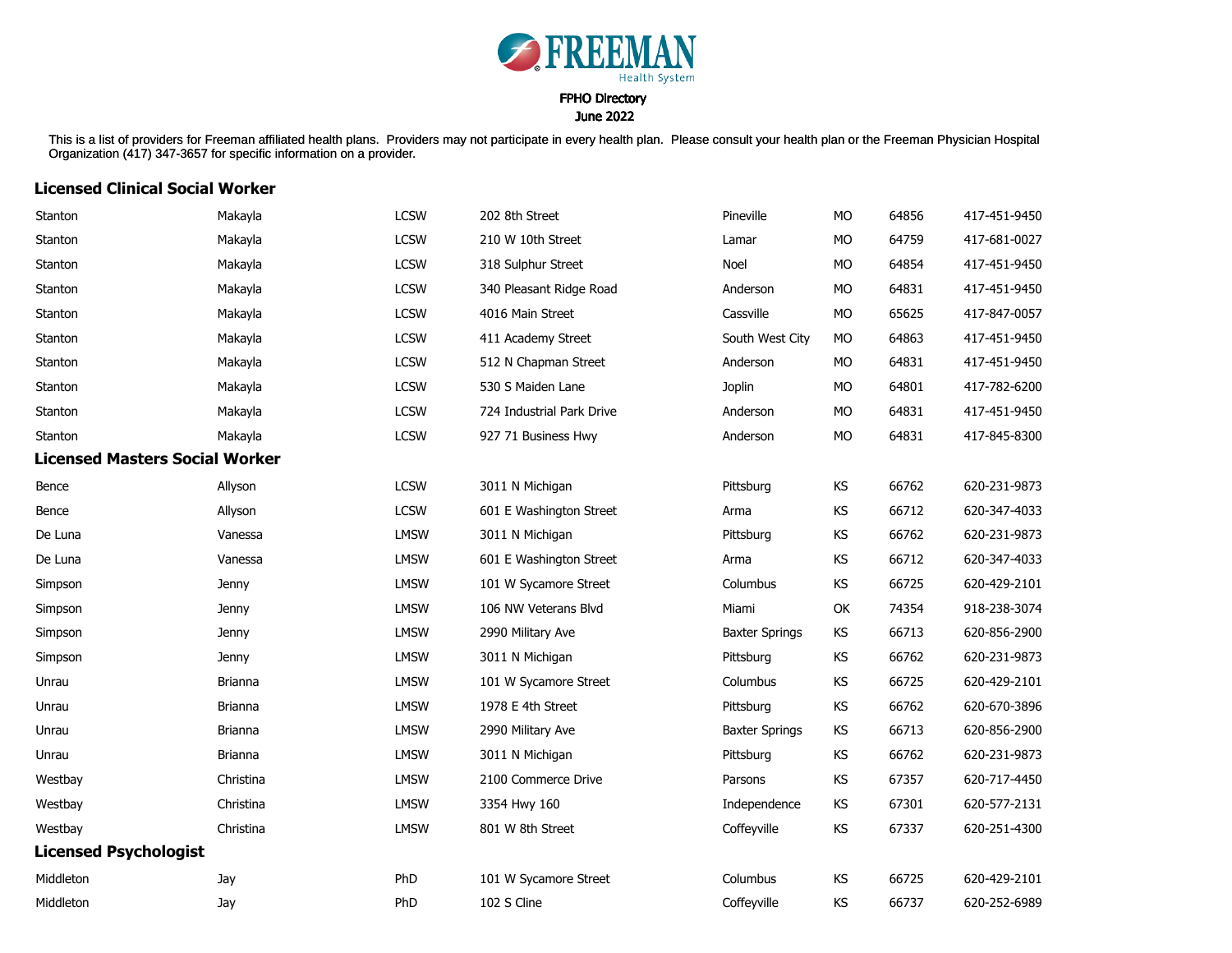

#### June 2022

This is a list of providers for Freeman affiliated health plans. Providers may not participate in every health plan. Please consult your health plan or the Freeman Physician Hospital<br>Organization (417) 347-3657 for specifi

# Licensed Psychologist

| Middleton                                         | Jay             | PhD          | 1110 W 8th St            | Coffeyville           | KS        | 67337 | 620-252-1798 |
|---------------------------------------------------|-----------------|--------------|--------------------------|-----------------------|-----------|-------|--------------|
| Middleton                                         | Jay             | PhD          | 2051 N State Street      | Iola                  | KS        | 66749 | 620-365-6400 |
| Middleton                                         | Jay             | PhD          | 2100 Commerce Drive      | Parsons               | KS        | 67357 | 620-717-4450 |
| Middleton                                         | Jay             | PhD          | 2990 Military Ave        | <b>Baxter Springs</b> | KS        | 66713 | 620-856-2900 |
| Middleton                                         | Jay             | PhD          | 3011 N Michigan          | Pittsburg             | KS        | 66762 | 620-231-9873 |
| Middleton                                         | Jay             | PhD          | 3354 Hwy 160             | Independence          | KS        | 67301 | 620-577-2131 |
| Middleton                                         | Jay             | PhD          | 801 W 8th Street         | Coffeyville           | KS        | 67337 | 620-251-4300 |
| Rehmert                                           | Amanda          | PsyD         | 2808 Picher              | <b>Joplin</b>         | MO        | 64804 | 417-347-7850 |
| Rehmert                                           | Amanda          | PsyD         | 3901 E 32nd Street       | <b>Joplin</b>         | MO        | 64804 | 417-347-7567 |
| <b>Licensed Specialist Clinical Social Worker</b> |                 |              |                          |                       |           |       |              |
| Giefer                                            | Kayla           | <b>LSCSW</b> | 101 W Sycamore Street    | Columbus              | KS        | 66725 | 620-429-2101 |
| Giefer                                            | Kayla           | <b>LSCSW</b> | 102 S Cline              | Coffeyville           | KS        | 66737 | 620-252-6989 |
| Giefer                                            | Kayla           | <b>LSCSW</b> | 1110 W 8th St            | Coffeyville           | KS        | 67337 | 620-252-1798 |
| Giefer                                            | Kayla           | <b>LSCSW</b> | 2051 N State Street      | Iola                  | KS        | 66749 | 620-365-6400 |
| Giefer                                            | Kayla           | <b>LSCSW</b> | 2100 Commerce Drive      | Parsons               | KS        | 67357 | 620-717-4450 |
| Giefer                                            | Kayla           | <b>LSCSW</b> | 2990 Military Ave        | <b>Baxter Springs</b> | KS        | 66713 | 620-856-2900 |
| Giefer                                            | Kayla           | <b>LSCSW</b> | 3011 N Michigan          | Pittsburg             | KS        | 66762 | 620-231-9873 |
| Giefer                                            | Kayla           | <b>LSCSW</b> | 801 W 8th Street         | Coffeyville           | KS        | 67337 | 620-251-4300 |
| Ward                                              | <b>Breanna</b>  | <b>LSCSW</b> | 1978 E 4th Street        | Pittsburg             | KS        | 66762 | 620-670-3896 |
| Ward                                              | Breanna         | <b>LSCSW</b> | 3011 N Michigan          | Pittsburg             | KS        | 66762 | 620-231-9873 |
| Ward                                              | Breanna         | <b>LSCSW</b> | 601 E Washington Street  | Arma                  | KS        | 66712 | 620-347-4033 |
| <b>Neonatology</b>                                |                 |              |                          |                       |           |       |              |
| Gurung                                            | Kamal           | <b>MD</b>    | 1102 W 32nd Street       | <b>Joplin</b>         | <b>MO</b> | 64804 | 417-347-1111 |
| Oberoi                                            | Rahul           | <b>MD</b>    | 1102 W 32nd Street       | <b>Joplin</b>         | <b>MO</b> | 64804 | 417-347-1111 |
| <b>Nephrology</b>                                 |                 |              |                          |                       |           |       |              |
| Aboul-Magd                                        | Ahmed           | <b>MD</b>    | 522 W 32nd Street, Ste 1 | <b>Joplin</b>         | <b>MO</b> | 64804 | 417-782-5000 |
| Aboul-Magd                                        | Nadine          | MD           | 522 W 32nd Street, Ste 1 | <b>Joplin</b>         | МO        | 64804 | 417-782-5000 |
| Al-Rawashdeh                                      | Asad            | MD           | 522 W 32nd Street, Ste 1 | <b>Joplin</b>         | МO        | 64804 | 417-782-5000 |
| Challapalli Sri                                   | Rama Mohana Rao | <b>MD</b>    | 1102 W 32nd Street       | <b>Joplin</b>         | MO        | 64804 | 417-347-1111 |
|                                                   |                 |              |                          |                       |           |       |              |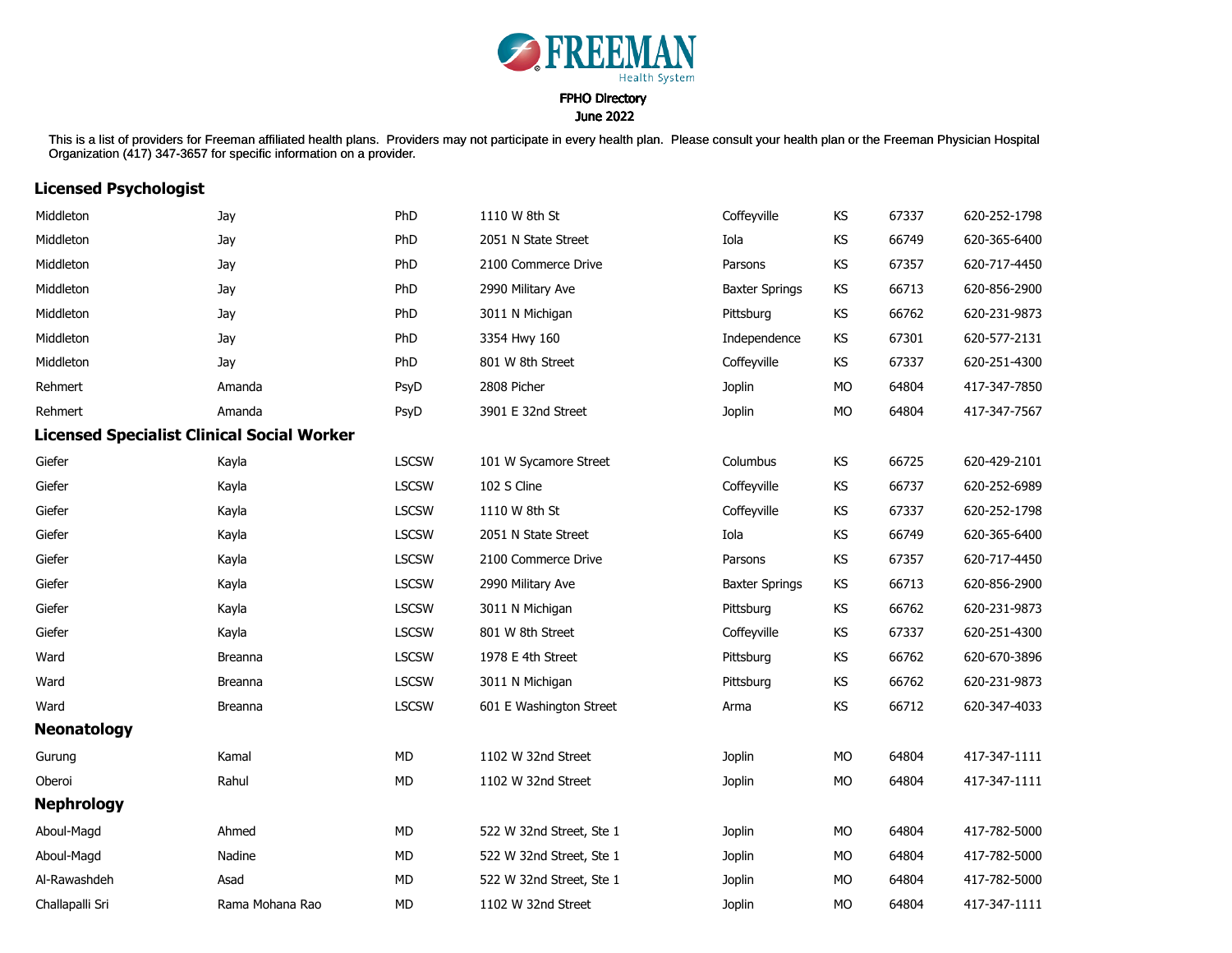

#### June 2022

This is a list of providers for Freeman affiliated health plans. Providers may not participate in every health plan. Please consult your health plan or the Freeman Physician Hospital<br>Organization (417) 347-3657 for specifi

# Nephrology

| Challapalli Sri | Rama Mohana Rao | MD        | 1201 E Centennial        | Pittsburg     | KS        | 66762 | 417-347-5001 |
|-----------------|-----------------|-----------|--------------------------|---------------|-----------|-------|--------------|
| Challapalli Sri | Rama Mohana Rao | MD        | 1606 N Broadway          | Pittsburg     | KS        | 66762 | 620-231-0958 |
| Challapalli Sri | Rama Mohana Rao | <b>MD</b> | 608 Willard Street       | Frontenac     | KS        | 66763 | 620-231-8849 |
| Challapalli Sri | Rama Mohana Rao | MD        | 932 E 34th Street, Ste 1 | <b>Joplin</b> | MO        | 64804 | 417-347-8570 |
| Greathouse      | Aleta           | MD        | 1102 W 32nd Street       | <b>Joplin</b> | <b>MO</b> | 64804 | 417-347-2273 |
| Greathouse      | Aleta           | <b>MD</b> | 1111 Neo Loop            | Grove         | OK        | 74354 | 918-786-4840 |
| Greathouse      | Aleta           | <b>MD</b> | 1200 Neo Loop            | Grove         | OK        | 74344 | 417-787-2903 |
| Greathouse      | Aleta           | MD        | 2040 West 32nd Street    | <b>Joplin</b> | MO        | 64804 | 417-627-1300 |
| Greathouse      | Aleta           | MD        | 2111 Denver Harner Drive | Miami         | OK        | 74354 | 918-540-2700 |
| Greathouse      | Aleta           | <b>MD</b> | 2510 N Main Street       | Miami         | OK        | 74354 | 918-540-1827 |
| Greathouse      | Aleta           | <b>MD</b> | 2828 S Grand Avenue      | Carthage      | <b>MO</b> | 64836 | 417-358-5510 |
| Greathouse      | Aleta           | <b>MD</b> | 324 Centennial Blvd      | Nevada        | MO        | 64772 | 417-448-0333 |
| Greathouse      | Aleta           | <b>MD</b> | 833 N Business 49        | Neosho        | <b>MO</b> | 64850 | 417-455-9255 |
| Greathouse      | Aleta           | MD        | 932 E 34th Street, Ste 1 | <b>Joplin</b> | MO        | 64804 | 417-347-8570 |
| Hamlett         | Leslie          | DO        | 1102 W 32nd Street       | <b>Joplin</b> | MO        | 64804 | 417-347-2273 |
| Hamlett         | Leslie          | DO        | 2040 West 32nd Street    | <b>Joplin</b> | MO        | 64804 | 417-627-1300 |
| Hamlett         | Leslie          | DO        | 2111 Denver Harner Drive | Miami         | OK        | 74354 | 918-540-2700 |
| Hamlett         | Leslie          | DO        | 2828 S Grand Ave         | Carthage      | <b>MO</b> | 64836 | 417-358-5510 |
| Hamlett         | Leslie          | DO        | 324 Centennial Blvd      | Nevada        | <b>MO</b> | 64772 | 417-448-0333 |
| Hamlett         | Leslie          | DO        | 522 W 32nd Street        | <b>Joplin</b> | MO        | 64804 | 866-434-2597 |
| Hamlett         | Leslie          | DO        | 833 N Business 49        | Neosho        | <b>MO</b> | 64850 | 417-455-9255 |
| Hamlett         | Leslie          | DO        | 932 E 34th Street, Ste 1 | <b>Joplin</b> | MO        | 64804 | 417-347-8570 |
| Kaiser          | Ian             | <b>MD</b> | 932 E 34th Street, Ste 1 | <b>Joplin</b> | MO        | 64804 | 417-347-8570 |
| Muneeb          | Muhammad        | MD        | 1102 W 32nd Street       | <b>Joplin</b> | <b>MO</b> | 64804 | 417-347-2273 |
| Muneeb          | Muhammad        | <b>MD</b> | 1200 Neo Loop            | Grove         | OK        | 74344 | 417-787-2903 |
| Muneeb          | Muhammad        | MD        | 1201 E Centennial        | Pittsburg     | KS        | 66762 | 417-347-5001 |
| Muneeb          | Muhammad        | MD        | 1606 N Broadway          | Pittsburg     | KS        | 66762 | 620-231-0958 |
| Muneeb          | Muhammad        | MD        | 2040 West 32nd Street    | Joplin        | MO        | 64804 | 417-627-1300 |
| Muneeb          | Muhammad        | MD        | 2111 Denver Harner Drive | Miami         | OK        | 74354 | 918-540-2700 |
|                 |                 |           |                          |               |           |       |              |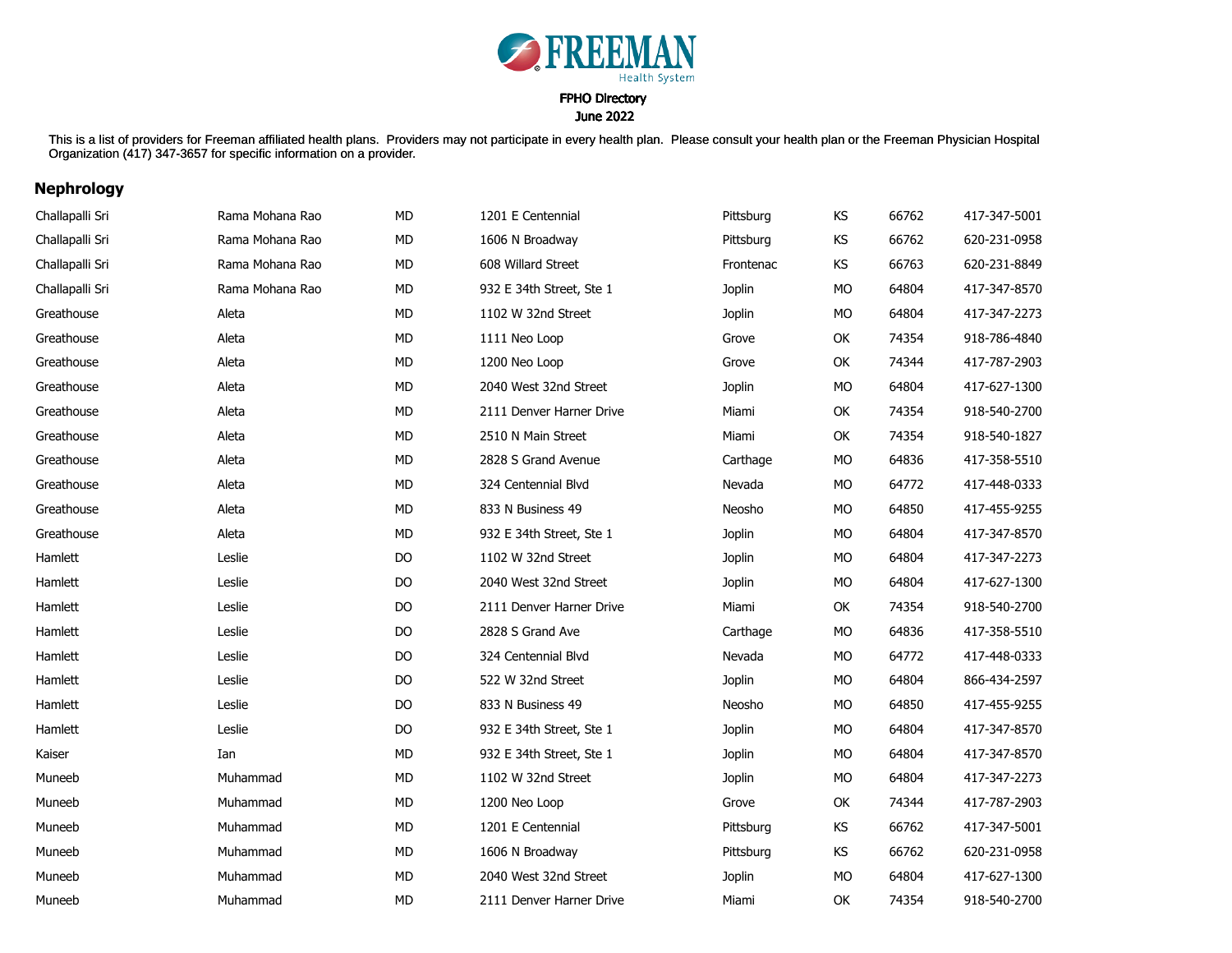

#### June 2022

This is a list of providers for Freeman affiliated health plans. Providers may not participate in every health plan. Please consult your health plan or the Freeman Physician Hospital<br>Organization (417) 347-3657 for specifi

# Nephrology

| Muneeb                      | Muhammad     | <b>MD</b> | 2425 S Rouse Street         | Pittsburg         | KS        | 66762 | 620-231-0656            |
|-----------------------------|--------------|-----------|-----------------------------|-------------------|-----------|-------|-------------------------|
| Muneeb                      | Muhammad     | <b>MD</b> | 2510 N Main Street          | Miami             | OK        | 74354 | 918-540-1827            |
| Muneeb                      | Muhammad     | <b>MD</b> | 2824 N Broadway             | Pittsburg         | KS        | 66762 | 620-231-0045            |
| Muneeb                      | Muhammad     | <b>MD</b> | 608 Willard Street          | Frontenac         | KS        | 66763 | 620-231-8849            |
| Muneeb                      | Muhammad     | <b>MD</b> | 932 E 34th Street, Ste 1    | <b>Joplin</b>     | <b>MO</b> | 64804 | 417-347-8570            |
| Nagaria                     | Abdul        | MD        | 1102 W 32nd Street          | <b>Joplin</b>     | MO        | 64804 | 417-347-2273            |
| Nagaria                     | Abdul        | <b>MD</b> | 1606 N Broadway             | Pittsburg         | KS        | 66762 | 620-231-0958            |
| Nagaria                     | Abdul        | <b>MD</b> | 1902 S US Hwy 59, Bldg B    | Parsons           | КS        | 67357 | 620-421-1081            |
| Nagaria                     | Abdul        | <b>MD</b> | 2040 West 32nd Street       | Joplin            | MO        | 64804 | 417-627-1300            |
| Nagaria                     | Abdul        | <b>MD</b> | 2111 Denver Harner Drive    | Miami             | OK        | 74354 | 918-540-2700            |
| Nagaria                     | Abdul        | <b>MD</b> | 2425 S Rouse Street         | Pittsburg         | KS        | 66762 | 620-231-0656            |
| Nagaria                     | Abdul        | <b>MD</b> | 2526 S Main                 | <b>Ft Scott</b>   | KS        | 66701 | 620-223-1666            |
| Nagaria                     | Abdul        | <b>MD</b> | 2824 N Broadway             | Pittsburg         | KS        | 66762 | 620-231-0045            |
| Nagaria                     | Abdul        | <b>MD</b> | 2828 S Grand Avenue         | Carthage          | <b>MO</b> |       | 64836-7905 417-358-5510 |
| Nagaria                     | Abdul        | <b>MD</b> | 324 Centennial Blvd         | Nevada            | MO        | 64772 | 417-448-0333            |
| Nagaria                     | Abdul        | <b>MD</b> | 608 Willard Street          | Frontenac         | KS        | 66763 | 620-231-8849            |
| Nagaria                     | Abdul        | <b>MD</b> | 833 N Business 49           | Neosho            | <b>MO</b> | 64850 | 417-455-9255            |
| Nagaria                     | Abdul        | <b>MD</b> | 932 E 34th Street, Ste 1    | <b>Joplin</b>     | <b>MO</b> | 64804 | 417-347-8570            |
| Reuben                      | Sharon       | <b>MD</b> | 932 E 34th Street, Ste 1    | <b>Joplin</b>     | MO        | 64804 | 417-347-8570            |
| <b>Neurological Surgery</b> |              |           |                             |                   |           |       |                         |
| Curtis                      | <b>Brian</b> | <b>MD</b> | 1905 W 32nd Street, Ste 403 | <b>Joplin</b>     | MO        | 64804 | 417-347-7200            |
| Nichols                     | Margaret     | <b>MD</b> | 1905 W 32nd Street, Ste 403 | <b>Joplin</b>     | MO        | 64804 | 417-347-7200            |
| Sweaney                     | Joshua       | DO        | 1905 W 32nd Street, Ste 403 | <b>Joplin</b>     | <b>MO</b> | 64804 | 417-347-7200            |
| Yarosh                      | Cherylon     | <b>MD</b> | 1905 W 32nd Street, Ste 403 | Joplin            | <b>MO</b> | 64804 | 417-347-7200            |
| Yarosh                      | Cherylon     | <b>MD</b> | 510 Park Street             | Anderson          | <b>MO</b> | 64831 | 417-845-0545            |
| <b>Neurology</b>            |              |           |                             |                   |           |       |                         |
| Andrew                      | Christopher  | <b>MD</b> | 1401 S Park Street          | El Dorado Springs | МO        | 64744 | 417-876-2511            |
| Andrew                      | Christopher  | <b>MD</b> | 29 NW 1st Lane              | Lamar             | <b>MO</b> | 64759 | 417-681-5266            |
| Andrew                      | Christopher  | <b>MD</b> | 3125 Dr Russell Smith Way   | Carthage          | <b>MO</b> | 64836 | 417-359-2675            |
|                             |              |           |                             |                   |           |       |                         |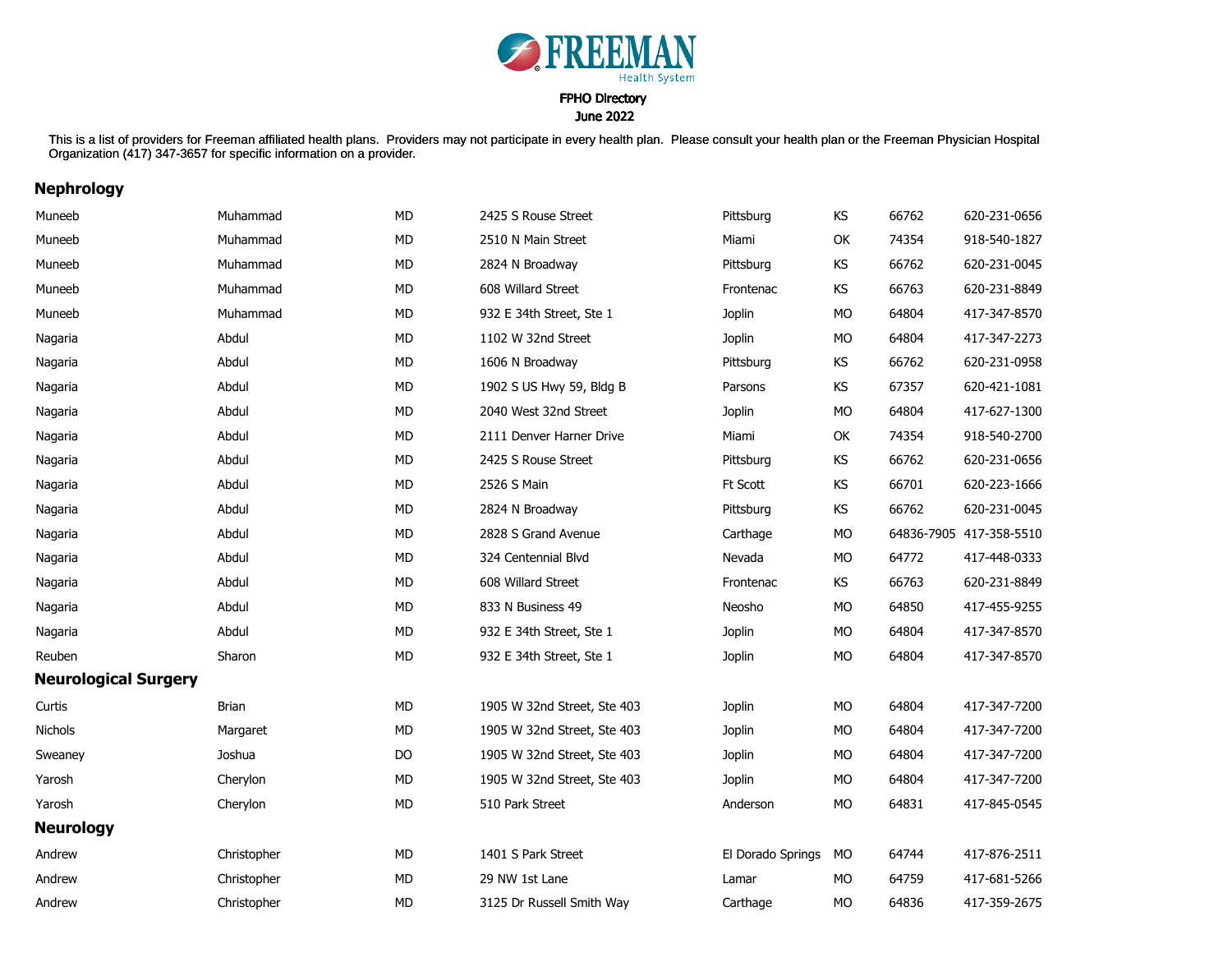

#### June 2022

This is a list of providers for Freeman affiliated health plans. Providers may not participate in every health plan. Please consult your health plan or the Freeman Physician Hospital<br>Organization (417) 347-3657 for specifi

# Neurology

| Andrew                            | Christopher                                | <b>MD</b> | 800 S Ash Street            | Nevada        | <b>MO</b>      | 64772 | 417-667-3355 |
|-----------------------------------|--------------------------------------------|-----------|-----------------------------|---------------|----------------|-------|--------------|
| Andrew                            | Christopher                                | <b>MD</b> | 800 S Ash Street, Ste 210   | Nevada        | M <sub>O</sub> | 64772 | 417-448-2121 |
| Cooper                            | Vernon                                     | <b>MD</b> | 3125 Dr Russell Smith Way   | Carthage      | <b>MO</b>      | 64836 | 417-359-2675 |
| Cooper                            | Vernon                                     | MD        | 800 S Ash Street            | Nevada        | MO             | 64772 | 417-667-3355 |
| Cooper                            | Vernon                                     | MD        | 800 S Ash Street, Ste 210   | Nevada        | MO             | 64772 | 417-448-2121 |
| Iftikhar                          | Sulaiman                                   | MD        | 1102 W 32nd Street          | Joplin        | MO             | 64804 | 417-347-4570 |
| Uppal                             | Gulshan                                    | MD        | 1102 W 32nd Street          | <b>Joplin</b> | MO             | 64804 | 417-347-2273 |
| Uppal                             | Gulshan                                    | <b>MD</b> | 1201 E Centennial           | Pittsburg     | KS             | 66762 | 417-347-5001 |
| Uppal                             | Gulshan                                    | <b>MD</b> | 1905 W 32nd Street, Ste 403 | <b>Joplin</b> | MO             | 64804 | 417-347-7300 |
| Wojcicka-Mitchell                 | Anna                                       | <b>MD</b> | 1905 W 32nd Street, Ste 403 | Joplin        | MO             | 64804 | 417-347-7300 |
| Zhao                              | Jun                                        | <b>MD</b> | 1102 W 32nd Street          | Joplin        | <b>MO</b>      | 64804 | 417-347-1111 |
|                                   | <b>Neurology, Clinical Neurophysiology</b> |           |                             |               |                |       |              |
| Zhao                              | Jun                                        | <b>MD</b> | 1102 W 32nd Street          | Joplin        | MO             | 64804 | 417-347-1111 |
| <b>Neurology-Neuro Monitoring</b> |                                            |           |                             |               |                |       |              |
| Hastings                          | Matthew                                    | MD        | 1102 W 32nd Street          | Joplin        | MO             | 64804 | 417-347-1111 |
| Jacobs                            | Marianne                                   | DO        | 1102 W 32nd Street          | <b>Joplin</b> | <b>MO</b>      | 64804 | 417-347-1111 |
| Jacobson                          | Richard                                    | <b>MD</b> | 1102 W 32nd Street          | <b>Joplin</b> | MO             | 64804 | 417-347-1111 |
| Muttal                            | Saraswati                                  | <b>MD</b> | 1102 W 32nd Street          | Joplin        | MO             | 64804 | 417-347-1111 |
| Nagaraddi                         | Venkatesh                                  | <b>MD</b> | 1102 W 32nd Street          | Joplin        | MO             | 64804 | 417-347-1111 |
| Norberg                           | Shani                                      | <b>MD</b> | 1102 W 32nd Street          | Joplin        | <b>MO</b>      | 64804 | 417-347-1111 |
| Ross                              | Mark                                       | <b>MD</b> | 1102 W 32nd Street          | Joplin        | <b>MO</b>      | 64804 | 417-347-1111 |
| Tintner                           | Ron                                        | <b>MD</b> | 1102 W 32nd Street          | <b>Joplin</b> | <b>MO</b>      | 64804 | 417-347-1111 |
| <b>Nurse Practitioner/PCP</b>     |                                            |           |                             |               |                |       |              |
| Goodale                           | Valerie                                    | FNP-BC    | 3230 Wisconsin              | Joplin        | MO             | 64804 | 417-347-7800 |
| Pryor                             | Jody                                       | FNP-BC    | 345 S Barrett, Ste 2        | Nevada        | MO             | 64772 | 417-448-2439 |
| Pryor                             | Jody                                       | FNP-BC    | 627 S Ash Street, Ste B     | Nevada        | MO             | 64772 | 417-667-6800 |
| Pryor                             | Jody                                       | FNP-BC    | 800 S Ash Street            | Nevada        | MO             | 64772 | 417-667-3355 |
| Pryor                             | Jody                                       | FNP-BC    | 800 S Ash Street            | Nevada        | MO             | 64772 | 417-667-6800 |
| Pryor                             | Jody                                       | FNP-BC    | 800 S Ash Street, Ste 220   | Nevada        | MO             | 64772 | 417-448-2121 |
|                                   |                                            |           |                             |               |                |       |              |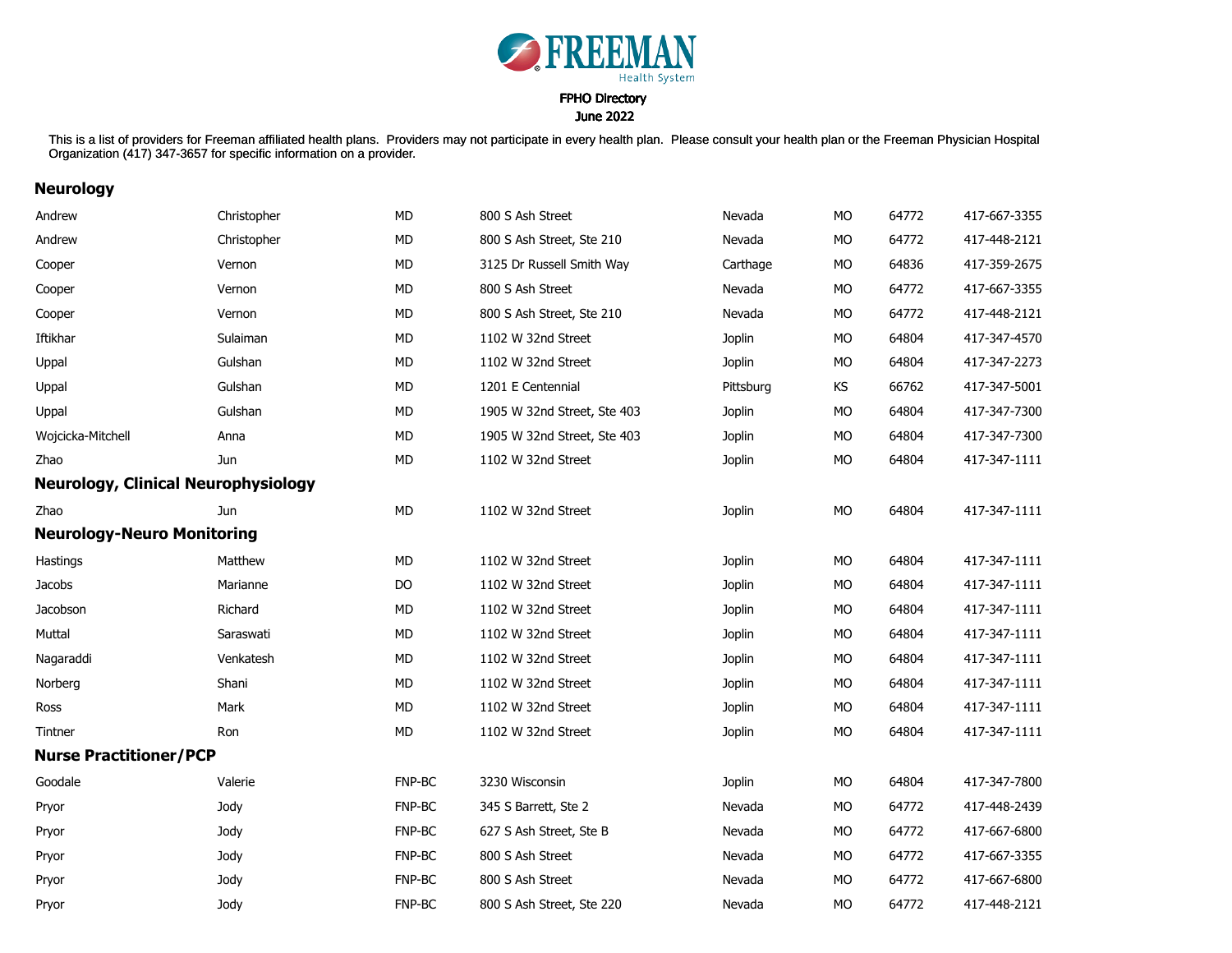

#### June 2022

This is a list of providers for Freeman affiliated health plans. Providers may not participate in every health plan. Please consult your health plan or the Freeman Physician Hospital<br>Organization (417) 347-3657 for specifi

# Nurse Practitioner/PCP

| Whitekiller                        | Katharine      | FNP-BC    | 113 W Hickory               | Neosho        | MO        | 64850 | 417-451-1234 |
|------------------------------------|----------------|-----------|-----------------------------|---------------|-----------|-------|--------------|
| Whitekiller                        | Katharine      | FNP-BC    | 1606 Olive                  | Seneca        | MO        | 64865 | 417-776-5900 |
| Whitekiller                        | Katharine      | FNP-BC    | 336 S Jefferson             | Neosho        | MO        | 64850 | 417-455-4200 |
| Whitekiller                        | Katharine      | FNP-BC    | 510 Park Street             | Anderson      | MO        | 64831 | 417-845-0545 |
| <b>Obstetrics &amp; Gynecology</b> |                |           |                             |               |           |       |              |
| <b>Boice</b>                       | <b>Brett</b>   | DO        | 29 NW 1st Lane              | Lamar         | MO        | 64759 | 417-681-5266 |
| <b>Boice</b>                       | <b>Brett</b>   | DO        | 403 Main Street             | Golden City   | <b>MO</b> | 64748 | 417-537-4311 |
| <b>Obstetrics/Gynecology</b>       |                |           |                             |               |           |       |              |
| Allison                            | Jana           | <b>MD</b> | 1532 W 32nd Street, Ste 401 | <b>Joplin</b> | <b>MO</b> | 64804 | 417-347-7009 |
| Allison                            | Jana           | <b>MD</b> | 336 S Jefferson             | Neosho        | <b>MO</b> | 64850 | 417-455-4200 |
| <b>Barlet</b>                      | Elizabeth      | MD, FACOG | 1615 Hazel Ave              | Carthage      | МO        | 64836 | 417-358-0188 |
| Carlson                            | Megan          | <b>DO</b> | 1532 W 32nd Street, Ste 401 | <b>Joplin</b> | МO        | 64804 | 417-347-7009 |
| Carlson                            | Megan          | DO        | 336 S Jefferson             | Neosho        | MO        | 64850 | 417-455-4200 |
| Chandler                           | Craig          | DO        | 1532 W 32nd Street, Ste 201 | Joplin        | MO        | 64804 | 417-347-8660 |
| Chandler                           | Craig          | DO        | 1902 S US Hwy 59            | Parsons       | KS        | 67357 | 620-820-5800 |
| Cox                                | <b>Jeffrey</b> | <b>MD</b> | 100 Mustang Drive           | Anderson      | MO        | 64831 | 417-451-9450 |
| Cox                                | <b>Jeffrey</b> | <b>MD</b> | 116 McCall                  | Wheaton       | <b>MO</b> | 64874 | 417-451-9450 |
| Cox                                | <b>Jeffrey</b> | <b>MD</b> | 119 White Rock Road         | Pineville     | <b>MO</b> | 64856 | 417-451-9450 |
| Cox                                | <b>Jeffrey</b> | <b>MD</b> | 135 Mustang Drive           | Anderson      | <b>MO</b> | 64831 | 417-451-9450 |
| Cox                                | <b>Jeffrey</b> | <b>MD</b> | 14762 State Hwy 90          | Noel          | MO        | 64854 | 417-451-9450 |
| Cox                                | <b>Jeffrey</b> | <b>MD</b> | 14814 E State Hwy 76        | Rocky Comfort | MO        | 64861 | 417-451-9450 |
| Cox                                | <b>Jeffrey</b> | <b>MD</b> | 1500 Case Street            | Carthage      | MO        | 64836 | 417-358-4916 |
| Cox                                | <b>Jeffrey</b> | <b>MD</b> | 1504 N Bus 71 Hwy           | Neosho        | MO        | 64850 | 417-451-4447 |
| Cox                                | <b>Jeffrey</b> | <b>MD</b> | 1532 W 32nd Street, Ste 201 | Joplin        | MO        | 64804 | 417-347-8660 |
| Cox                                | <b>Jeffrey</b> | MD        | 1810 S Carnation Drive      | Aurora        | MO        | 65605 | 417-678-1260 |
| Cox                                | <b>Jeffrey</b> | <b>MD</b> | 202 8th Street              | Pineville     | <b>MO</b> | 64856 | 417-451-9450 |
| Cox                                | <b>Jeffrey</b> | <b>MD</b> | 210 W 10th Street           | Lamar         | <b>MO</b> | 64759 | 417-681-0027 |
| Cox                                | <b>Jeffrey</b> | MD        | 318 Sulphur Street          | Noel          | MO        | 64854 | 417-451-9450 |
| Cox                                | <b>Jeffrey</b> | <b>MD</b> | 340 Pleasant Ridge Road     | Anderson      | MO        | 64831 | 417-451-9450 |
|                                    |                |           |                             |               |           |       |              |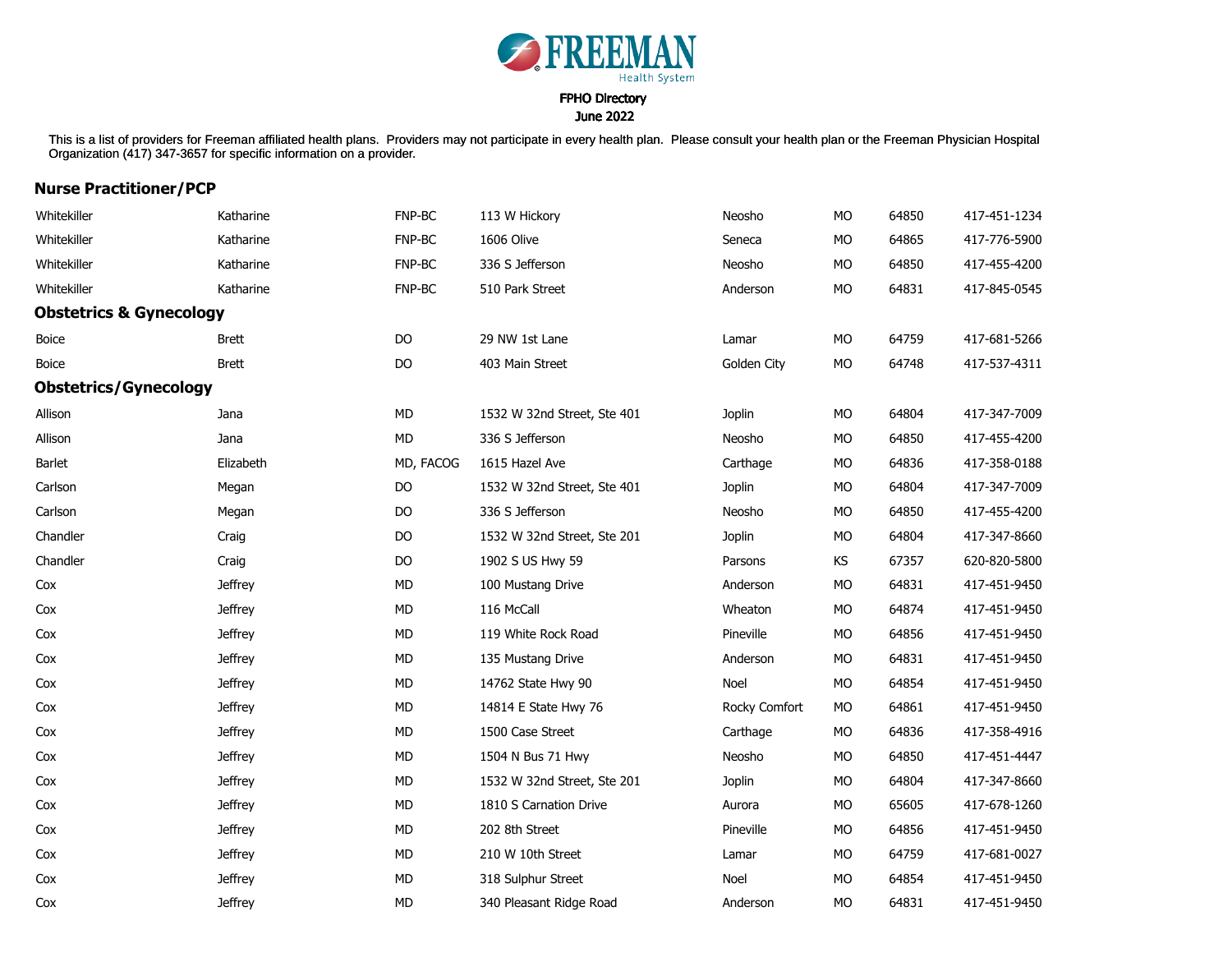

#### June 2022

This is a list of providers for Freeman affiliated health plans. Providers may not participate in every health plan. Please consult your health plan or the Freeman Physician Hospital<br>Organization (417) 347-3657 for specifi

# Obstetrics/Gynecology

| Cox        | <b>Jeffrey</b> | <b>MD</b> | 4016 Main Street            | Cassville       | MO        | 65625 | 417-847-0057 |
|------------|----------------|-----------|-----------------------------|-----------------|-----------|-------|--------------|
| Cox        | <b>Jeffrey</b> | <b>MD</b> | 411 Academy Street          | South West City | MO        | 64863 | 417-451-9450 |
| Cox        | <b>Jeffrey</b> | MD        | 512 N Chapman Street        | Anderson        | MO        | 64831 | 417-451-9450 |
| Cox        | <b>Jeffrey</b> | <b>MD</b> | 530 S Maiden Lane           | <b>Joplin</b>   | <b>MO</b> | 64801 | 417-782-6200 |
| Cox        | <b>Jeffrey</b> | <b>MD</b> | 724 Industrial Park Drive   | Anderson        | MO        | 64831 | 417-451-9450 |
| Cox        | <b>Jeffrey</b> | MD        | 927 71 Business Hwy         | Anderson        | MO        | 64831 | 417-845-8300 |
| Koehler    | Tammie         | DO        | 310 2nd SW, Ste 204         | Miami           | OK        | 74354 | 918-542-4300 |
| Lacey      | Hugh           | MD        | 1905 W 32nd Street, Ste 306 | <b>Joplin</b>   | MO        | 64804 | 417-624-2111 |
| Langer     | Angela         | MD        | 1532 W 32nd Street, Ste 301 | <b>Joplin</b>   | <b>MO</b> | 64804 | 417-347-2525 |
| Langer     | Angela         | MD        | 336 S Jefferson             | Neosho          | <b>MO</b> | 64850 | 417-455-4200 |
| Olmstead   | Roseanne       | <b>MD</b> | 1902 S US Hwy 59            | Parsons         | KS        | 67357 | 620-820-5800 |
| Seals      | Larry          | DO        | 800 S Ash Street            | Nevada          | MO        | 64772 | 417-667-3355 |
| Seals      | Larry          | DO        | 800 S Ash Street, Ste 210   | Nevada          | MO        | 64772 | 417-448-2121 |
| Seals      | Larry          | DO        | 800 S Ash Street, Ste 220   | Nevada          | <b>MO</b> | 64772 | 417-448-2121 |
| Windschitl | Jessica        | DO        | 100 Mustang Drive           | Anderson        | MO        | 64831 | 417-451-9450 |
| Windschitl | Jessica        | DO        | 116 McCall                  | Wheaton         | MO        | 64874 | 417-451-9450 |
| Windschitl | <b>Jessica</b> | DO        | 119 White Rock Road         | Pineville       | MO        | 64856 | 417-451-9450 |
| Windschitl | Jessica        | DO.       | 135 Mustang Drive           | Anderson        | <b>MO</b> | 64831 | 417-451-9450 |
| Windschitl | <b>Jessica</b> | DO        | 14762 State Hwy 90          | Noel            | MO        | 64854 | 417-451-9450 |
| Windschitl | Jessica        | DO        | 14814 E State Hwy 76        | Rocky Comfort   | MO        | 64861 | 417-451-9450 |
| Windschitl | Jessica        | DO        | 1504 N Bus 71 Hwy           | Neosho          | MO        | 64850 | 417-451-4447 |
| Windschitl | <b>Jessica</b> | DO        | 1532 W 32nd Street, Ste 301 | <b>Joplin</b>   | MO        | 64804 | 417-347-2525 |
| Windschitl | <b>Jessica</b> | DO        | 1810 S Carnation Drive      | Aurora          | <b>MO</b> | 65605 | 417-678-1260 |
| Windschitl | Jessica        | DO        | 202 8th Street              | Pineville       | <b>MO</b> | 64856 | 417-451-9450 |
| Windschitl | Jessica        | DO        | 210 W 10th Street           | Lamar           | MO        | 64759 | 417-681-0027 |
| Windschitl | <b>Jessica</b> | DO        | 318 Sulphur Street          | Noel            | MO        | 64854 | 417-451-9450 |
| Windschitl | <b>Jessica</b> | DO        | 340 Pleasant Ridge Road     | Anderson        | MO        | 64831 | 417-451-9450 |
| Windschitl | Jessica        | DO        | 4016 Main Street            | Cassville       | MO        | 65625 | 417-847-0057 |
| Windschitl | Jessica        | DO        | 411 Academy Street          | South West City | <b>MO</b> | 64863 | 417-451-9450 |
|            |                |           |                             |                 |           |       |              |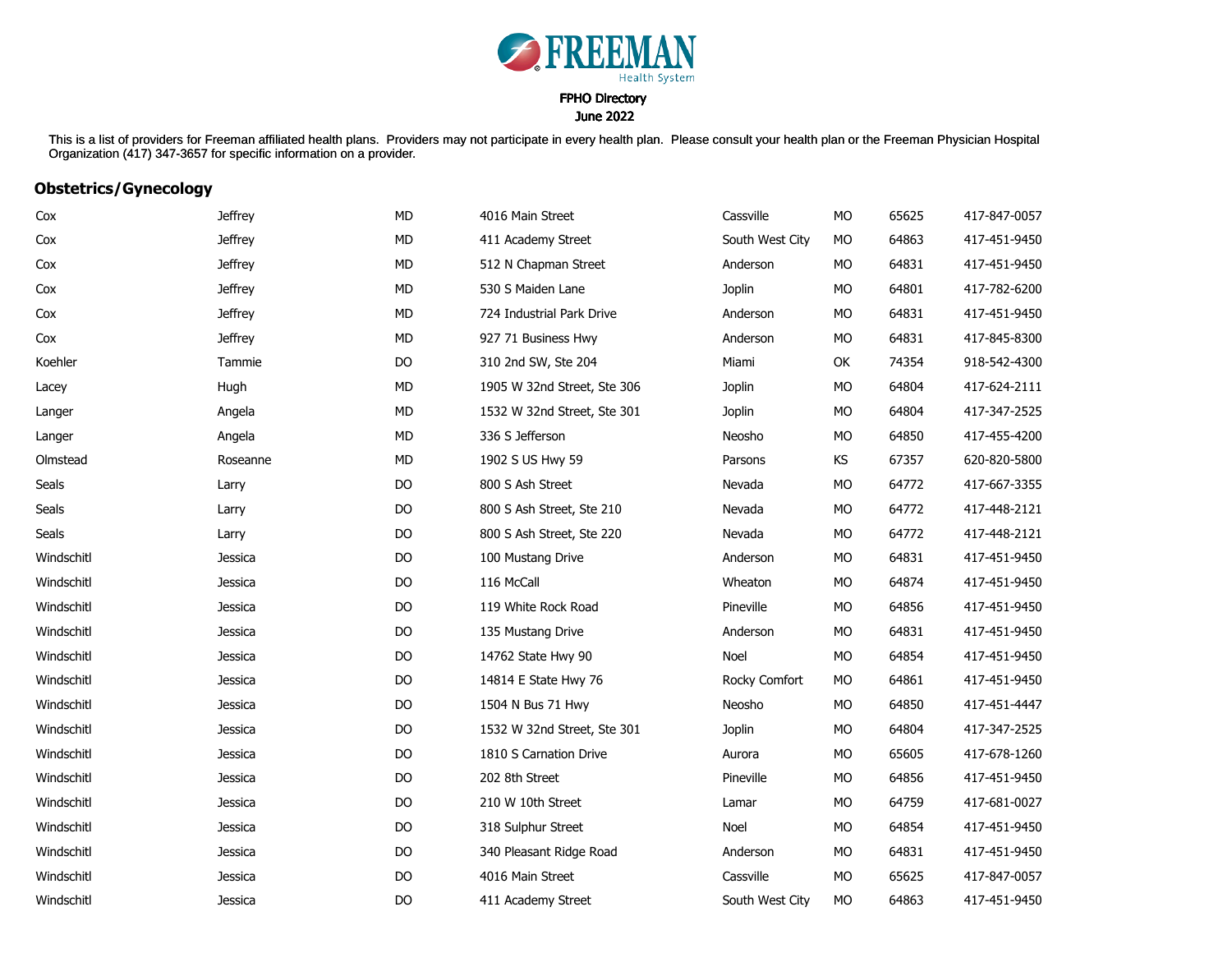

#### June 2022

This is a list of providers for Freeman affiliated health plans. Providers may not participate in every health plan. Please consult your health plan or the Freeman Physician Hospital<br>Organization (417) 347-3657 for specifi

# Obstetrics/Gynecology

| Windschitl                   | Jessica        | DO        | 512 N Chapman Street      | Anderson      | <b>MO</b> | 64831 | 417-451-9450 |
|------------------------------|----------------|-----------|---------------------------|---------------|-----------|-------|--------------|
| Windschitl                   | <b>Jessica</b> | <b>DO</b> | 530 S Maiden Lane         | <b>Joplin</b> | <b>MO</b> | 64801 | 417-782-6200 |
| Windschitl                   | <b>Jessica</b> | <b>DO</b> | 724 Industrial Park Drive | Anderson      | <b>MO</b> | 64831 | 417-451-9450 |
| Windschitl                   | <b>Jessica</b> | DO        | 927 71 Business Hwy       | Anderson      | <b>MO</b> | 64831 | 417-845-8300 |
| Zimbrunes                    | Shawn          | <b>MD</b> | 1902 S US Hwy 59          | Parsons       | KS        | 67357 | 620-820-5800 |
| Zimbrunes                    | Shawn          | <b>MD</b> | 510 N Peter Pan Rd        | Independence  | KS        | 67301 | 620-820-5800 |
| <b>Occupational Medicine</b> |                |           |                           |               |           |       |              |
| Edwards                      | Ronald         | <b>MD</b> | 1102 W 32nd Street        | <b>Joplin</b> | MO        | 64804 | 417-347-2273 |
| Edwards                      | Ronald         | <b>MD</b> | 1130 E 32nd Street        | <b>Joplin</b> | <b>MO</b> | 64804 | 417-347-2273 |
| Edwards                      | Ronald         | <b>MD</b> | 1636 S Madison Street     | Webb City     | MO        | 64870 | 417-347-7380 |
| Edwards                      | Ronald         | <b>MD</b> | 3201 McClelland Blvd      | <b>Joplin</b> | MO        | 64804 | 417-347-6625 |
| Estep                        | Dennis         | DO        | 1102 W 32nd Street        | <b>Joplin</b> | <b>MO</b> | 64804 | 417-347-1111 |
| Estep                        | Dennis         | DO        | 1221 McIntosh Circle      | Joplin        | <b>MO</b> | 64804 | 417-347-6444 |
| Estep                        | Dennis         | <b>DO</b> | 1905 W 32nd Street        | <b>Joplin</b> | <b>MO</b> | 64804 | 417-347-1111 |
| Estep                        | Dennis         | <b>DO</b> | 3201 McClelland Blvd      | <b>Joplin</b> | <b>MO</b> | 64804 | 417-347-6625 |
| Estep                        | Dennis         | DO        | 336 S Jefferson           | Neosho        | <b>MO</b> | 64850 | 417-451-2205 |
| Haggard                      | <b>Rick</b>    | DO        | 3201 McClelland Blvd      | <b>Joplin</b> | <b>MO</b> | 64804 | 417-347-6625 |
| Parks                        | Marzette       | DO        | 3201 McClelland Blvd      | <b>Joplin</b> | <b>MO</b> | 64804 | 417-347-6625 |
| Parks                        | Marzette       | <b>DO</b> | 336 S Jefferson           | Neosho        | <b>MO</b> | 64850 | 417-451-2205 |
| Williamson                   | Stephen        | <b>MD</b> | 3201 McClelland Blvd      | <b>Joplin</b> | <b>MO</b> | 64804 | 417-347-6625 |
| <b>Oncology</b>              |                |           |                           |               |           |       |              |
| Mathew                       | Boban          | <b>MD</b> | 1201 E Centennial         | Pittsburg     | KS        | 66762 | 620-231-0958 |
| <b>Oncology/Hematology</b>   |                |           |                           |               |           |       |              |
| Anis                         | Amir           | <b>MD</b> | 3415 McIntosh Circle      | <b>Joplin</b> | MO        | 64804 | 417-347-4000 |
| Hassan                       | Anisa          | <b>MD</b> | 3415 McIntosh Circle      | <b>Joplin</b> | <b>MO</b> | 64804 | 417-347-4000 |
| Landon                       | Pamela         | <b>MD</b> | 3415 McIntosh Circle      | <b>Joplin</b> | <b>MO</b> | 64804 | 417-347-4000 |
| Landon                       | Pamela         | <b>MD</b> | 800 S Ash Street          | Nevada        | MO        | 64772 | 417-667-3355 |
| Landon                       | Pamela         | MD        | 800 S Ash Street, Ste 210 | Nevada        | <b>MO</b> | 64772 | 417-448-2121 |
| Landon                       | Pamela         | <b>MD</b> | 800 S Ash Street, Ste 220 | Nevada        | <b>MO</b> | 64772 | 417-448-2121 |
|                              |                |           |                           |               |           |       |              |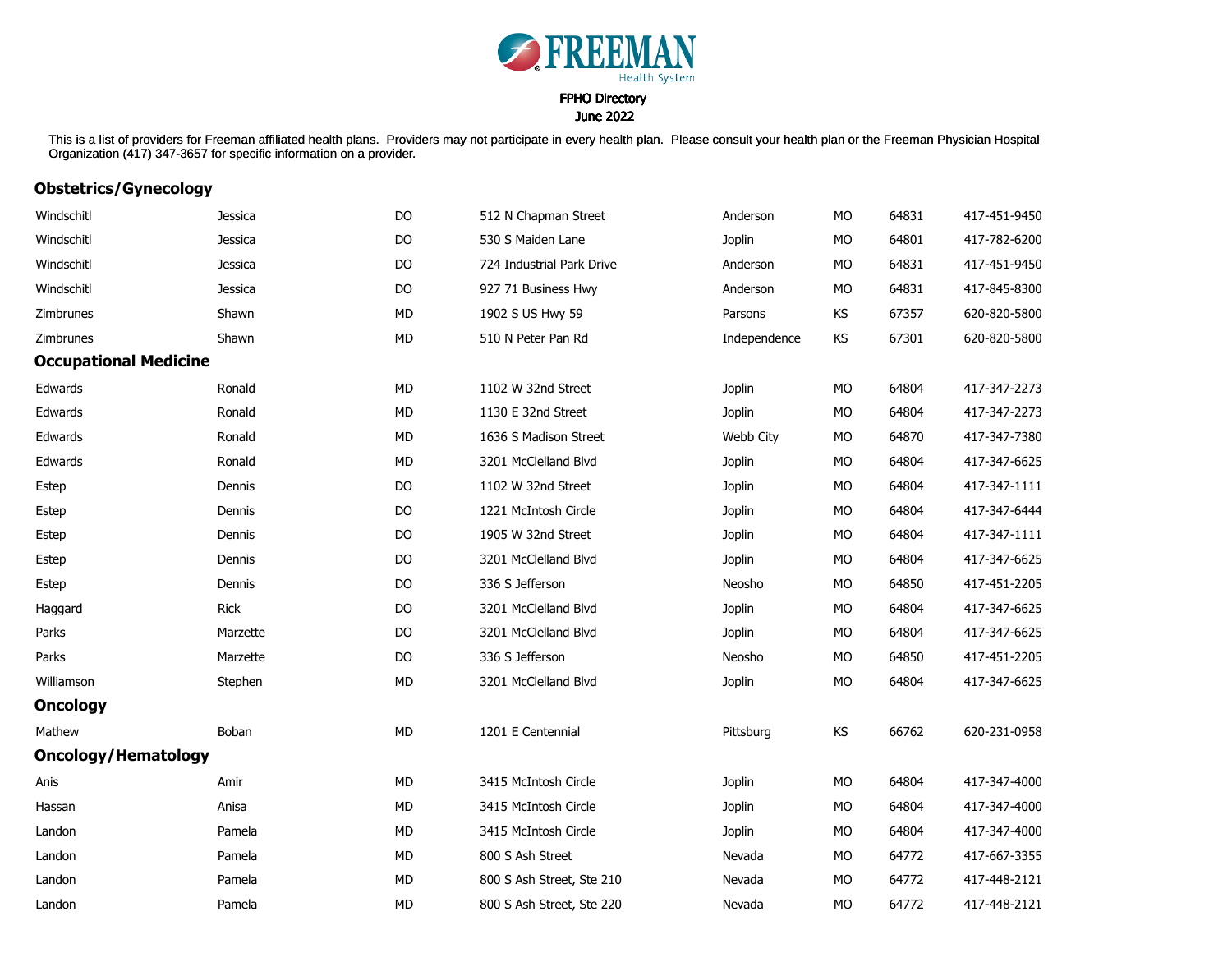

#### June 2022

This is a list of providers for Freeman affiliated health plans. Providers may not participate in every health plan. Please consult your health plan or the Freeman Physician Hospital<br>Organization (417) 347-3657 for specifi

# Oncology/Hematology

| Miller               | Matthew      | D <sub>O</sub> | 1102 W 32nd Street          | <b>Joplin</b>     | MO         | 64804 | 417-347-2273 |
|----------------------|--------------|----------------|-----------------------------|-------------------|------------|-------|--------------|
| Miller               | Matthew      | D <sub>O</sub> | 30 B Street SW              | Miami             | OK         | 74354 | 918-542-2273 |
| Miller               | Matthew      | D <sub>O</sub> | 3415 McIntosh Circle        | <b>Joplin</b>     | MO         | 64804 | 417-347-4000 |
| Shah                 | Atman        | MD             | 1102 W 32nd Street          | Joplin            | <b>MO</b>  | 64804 | 417-347-2273 |
| Shah                 | Atman        | MD             | 3415 McIntosh Circle        | <b>Joplin</b>     | <b>MO</b>  | 64804 | 417-347-4000 |
| Shah                 | Atman        | MD             | 800 S Ash Street            | Nevada            | <b>MO</b>  | 64772 | 417-667-3355 |
| Shah                 | Atman        | MD             | 800 S Ash Street, Ste 210   | Nevada            | MO         | 64772 | 417-448-2121 |
| <b>Ophthalmology</b> |              |                |                             |                   |            |       |              |
| Benedett             | Robert       | <b>MD</b>      | 1230 East Kingsley, Ste A   | Springfield       | MO         | 65804 | 417-720-4916 |
| Brown                | Curtis       | MD             | 1003 S Broadway             | Pittsburg         | KS         | 66762 | 620-231-6380 |
| Brown                | Curtis       | MD             | 104 W Spring Street         | Neosho            | <b>MO</b>  | 64850 | 417-451-0400 |
| Brown                | Curtis       | MD             | 1531 W 32nd Street, Ste 102 | Joplin            | MO         | 64804 | 417-781-3630 |
| Brown                | Lance        | MD             | 1003 S Broadway             | Pittsburg         | KS         | 66762 | 620-231-6380 |
| Brown                | Lance        | MD             | 1531 W 32nd Street, Ste 102 | <b>Joplin</b>     | MO         | 64804 | 417-781-3630 |
| <b>Butler</b>        | <b>Trey</b>  | MD             | 2431 E 32nd Street          | <b>Joplin</b>     | MO         | 64804 | 417-781-9000 |
| Napier               | Sharon       | MD             | 1102 W 32nd Street          | <b>Joplin</b>     | MO         | 64804 | 417-347-4800 |
| Rothstein            | <b>Terry</b> | <b>MD</b>      | 220 N 32nd Street           | Parsons           | KS         | 67357 | 620-421-5900 |
| Shah                 | Heeral       | MD             | 1703 W 30th Street, Ste B   | <b>Joplin</b>     | MO         | 64804 | 417-781-2616 |
| Shah                 | Ramesh       | MD             | 1515 Hazel Avenue           | Carthage          | MO         | 64836 | 417-781-2616 |
| Shah                 | Ramesh       | MD             | 1703 W 30th Street, Ste B   | <b>Joplin</b>     | MO         | 64804 | 417-781-2616 |
| Sherrod III          | Charles      | MD             | 1003 S Broadway             | Pittsburg         | KS         | 66762 | 620-231-6380 |
| Sherrod III          | Charles      | MD             | 1531 W 32nd Street, Ste 102 | <b>Joplin</b>     | MO         | 64804 | 417-781-3630 |
| Soni                 | Chetan       | MD             | 1401 S Park Street          | El Dorado Springs | MO         | 64744 | 417-876-2511 |
| Yuhas                | John         | MD             | 1531 W 32nd Street, Ste 102 | <b>Joplin</b>     | MO         | 64804 | 417-781-3630 |
| <b>Ophthamology</b>  |              |                |                             |                   |            |       |              |
| Heymann              | Hans         | <b>MD</b>      | 1531 W 32nd Street, Ste 102 | <b>Joplin</b>     | MO         | 64804 | 417-781-3630 |
| Heymann              | Hans         | MD             | 158 E Sunbridge Dr, Ste 1   | Fayetteville      | ${\sf AR}$ | 72703 | 479-220-9488 |
| <b>Optometry</b>     |              |                |                             |                   |            |       |              |
| Gardner              | Kevin        | OD             | 1701 W 26th Street          | <b>Joplin</b>     | MO         | 64804 | 417-952-2366 |
|                      |              |                |                             |                   |            |       |              |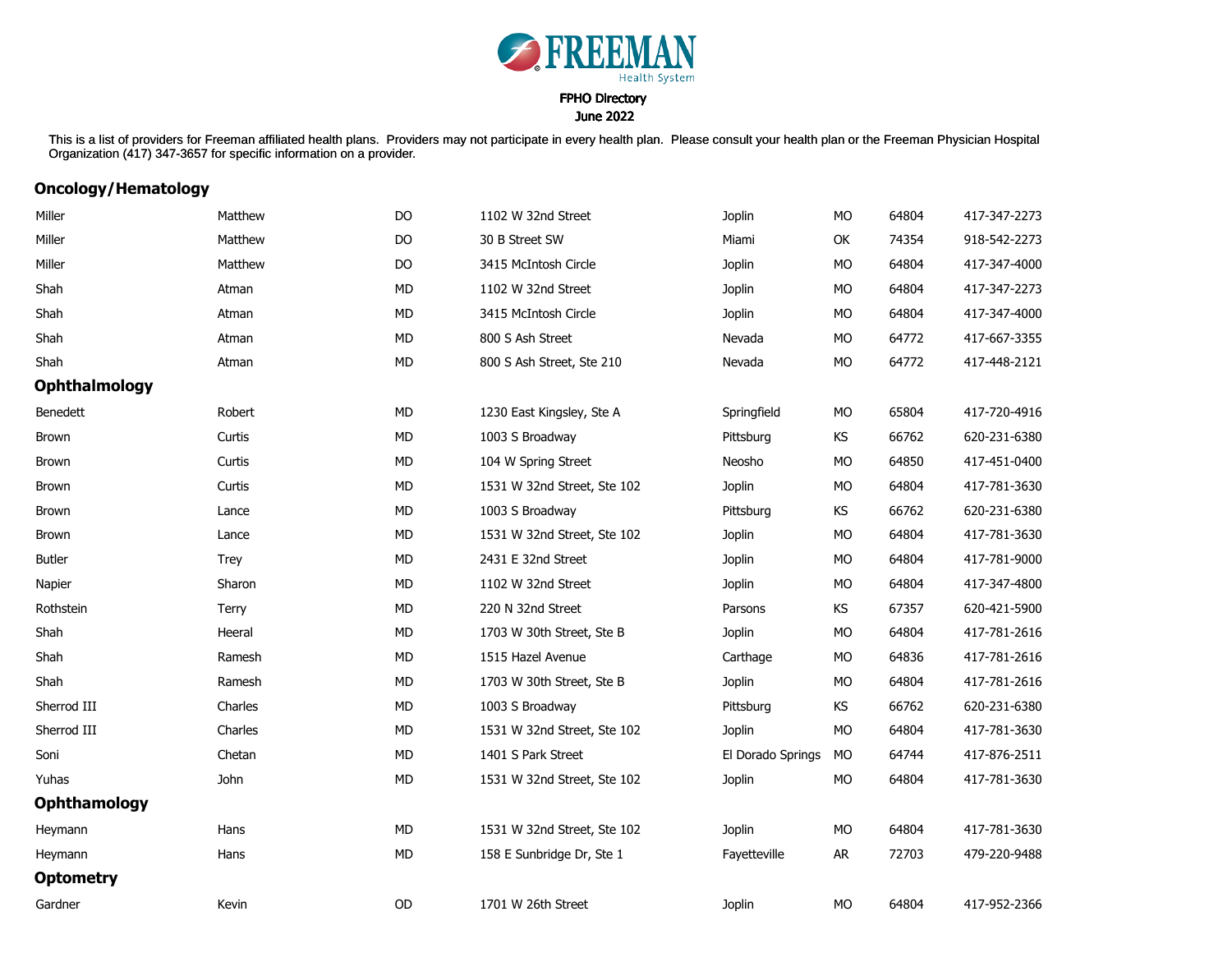

#### June 2022

This is a list of providers for Freeman affiliated health plans. Providers may not participate in every health plan. Please consult your health plan or the Freeman Physician Hospital<br>Organization (417) 347-3657 for specifi

### **Optometry**

| Hale-Conard                       | Lacie   | <b>OD</b>  | 1703 W 30th Street, Ste B  | <b>Joplin</b> | <b>MO</b> | 64804 | 417-781-2616 |
|-----------------------------------|---------|------------|----------------------------|---------------|-----------|-------|--------------|
| Lazenby                           | Lorry   | OD         | 2318 E 32nd Street, Ste A  | Joplin        | MO        | 64804 | 417-206-0399 |
| Moore                             | Chad    | OD         | 104 W Spring Street        | Neosho        | MO        | 64850 | 417-451-0400 |
| Moore                             | Chad    | OD         | 1531 W 32nd St, Ste 102    | Joplin        | MO        | 64804 | 417-781-3630 |
| Weston                            | Marion  | OD         | 104 W Spring Street        | Neosho        | MO        | 64850 | 417-451-0400 |
| <b>Oral/Maxillofacial Surgery</b> |         |            |                            |               |           |       |              |
| Sheffer                           | Matthew | <b>DDS</b> | 5227 S Main Street, Ste B  | Joplin        | MO        | 64804 | 417-625-1122 |
| <b>Orthopaedic Surgery</b>        |         |            |                            |               |           |       |              |
| <b>Black</b>                      | David   | <b>MD</b>  | 3105 McClelland Blvd       | Joplin        | MO        | 64804 | 417-347-5400 |
| Kessler                           | Adam    | DO         | 3105 McClelland Blvd       | <b>Joplin</b> | MO        | 64804 | 417-347-5400 |
| Lieurance                         | Robert  | <b>MD</b>  | 3105 McClelland Blvd       | Joplin        | MO        | 64804 | 417-347-5400 |
| Lieurance                         | Robert  | <b>MD</b>  | 3950 E Newman Road         | <b>Joplin</b> | <b>MO</b> | 64801 | 972-367-4845 |
| Miller                            | Derek   | <b>DO</b>  | 3105 McClelland Blvd       | <b>Joplin</b> | <b>MO</b> | 64804 | 417-347-5400 |
| Miller                            | Derek   | DO         | 336 S Jefferson            | Neosho        | MO        | 64850 | 417-455-4200 |
| Sanders                           | Thomas  | <b>MD</b>  | 3105 McClelland Blvd       | Joplin        | MO        | 64804 | 417-347-5400 |
| Sorell                            | Ryan    | <b>MD</b>  | 100 N Pine                 | Pittsburg     | KS        | 66762 | 620-231-3750 |
| Sorell                            | Ryan    | <b>MD</b>  | 1201 E Centennial          | Pittsburg     | KS        | 66762 | 417-347-5001 |
| Sorell                            | Ryan    | <b>MD</b>  | 608 Willard Street         | Frontenac     | KS        | 66763 | 620-231-8849 |
| <b>Twiss</b>                      | Todd    | <b>MD</b>  | 1500 Case Street           | Carthage      | MO        | 64836 | 4173584916   |
| <b>Twiss</b>                      | Todd    | <b>MD</b>  | 3105 McClelland Blvd       | Joplin        | MO        | 64804 | 417-347-5400 |
| Zafuta                            | Michael | MD         | 100 N Pine                 | Pittsburg     | KS        | 66762 | 620-231-3750 |
| Zafuta                            | Michael | <b>MD</b>  | 1621 S Main Street         | Fort Scott    | KS        | 66701 | 620-231-3750 |
| <b>Otolaryngology (ENT)</b>       |         |            |                            |               |           |       |              |
| Baker                             | Hallie  | <b>DO</b>  | 1331 W 32nd Street         | Joplin        | MO        | 64804 | 417-347-6767 |
| Baker                             | Hallie  | <b>DO</b>  | 1500 Case Street           | Carthage      | MO        | 64836 | 4173584916   |
| Box                               | Nathan  | <b>DO</b>  | 1331 W 32nd Street         | Joplin        | <b>MO</b> | 64804 | 417-347-6767 |
| Box                               | Nathan  | DO         | 702 E 34th Street, Ste 102 | Joplin        | MO        | 64804 | 417-347-8405 |
| Box                               | Nathan  | DO         | 800 S Ash                  | Nevada        | MO        | 64772 | 417-347-8315 |
| Box                               | Nathan  | DO         | 800 S Ash Street           | Nevada        | MO        | 64772 | 417-667-3355 |
|                                   |         |            |                            |               |           |       |              |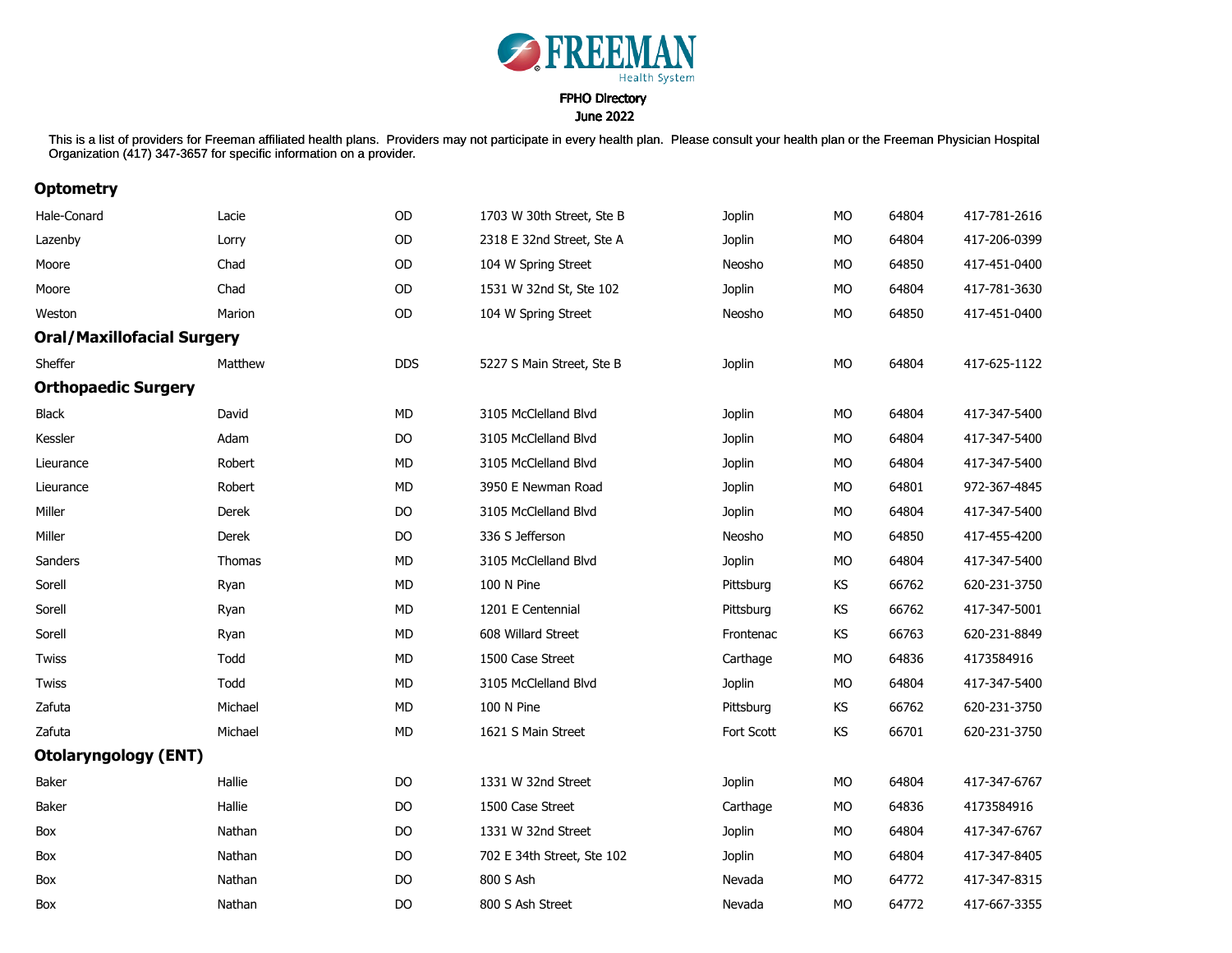

#### June 2022

This is a list of providers for Freeman affiliated health plans. Providers may not participate in every health plan. Please consult your health plan or the Freeman Physician Hospital<br>Organization (417) 347-3657 for specifi

# Otolaryngology (ENT)

| McClintick             | Scott                                            | DO        | 1331 W 32nd Street              | <b>Joplin</b> | MO        | 64804 | 417-347-6767   |
|------------------------|--------------------------------------------------|-----------|---------------------------------|---------------|-----------|-------|----------------|
| <b>McClintick</b>      | Scott                                            | DO        | 1902 S US Hwy 59                | Parsons       | KS        | 67357 | 620-820-5800   |
| McClintick             | Scott                                            | DO        | 336 S Jefferson                 | Neosho        | <b>MO</b> | 64850 | 417-455-4200   |
| McClintick             | Scott                                            | DO        | 510 Park Street                 | Anderson      | MO        | 64831 | 417-845-0545   |
| McIntire               | Larry                                            | DO        | 1331 W 32nd Street              | <b>Joplin</b> | MO        | 64804 | 417-347-6767   |
| Shagets                | Frank                                            | <b>MD</b> | 2829 S Jackson                  | <b>Joplin</b> | МO        | 64804 | 417-623-5111   |
| Shagets                | Frank                                            | <b>MD</b> | 3011 N Michigan                 | Pittsburg     | KS        | 66762 | 620-231-9873   |
| <b>Shagets</b>         | Frank                                            | <b>MD</b> | 620 W 32nd Street, Ste A        | <b>Joplin</b> | MO        | 64804 | 417-623-5111   |
| Walker                 | Renee                                            | DO        | 1920 E 32nd Street              | <b>Joplin</b> | MO        | 64804 | 417-781-4613   |
|                        | <b>Otolaryngology Oro-facial Plastic Surgery</b> |           |                                 |               |           |       |                |
| McIntire               | Kent                                             | DO        | 1331 W 32nd Street              | Joplin        | MO        | 64804 | 417-347-6767   |
|                        | <b>Otolaryngology/Head and Neck Surgery</b>      |           |                                 |               |           |       |                |
| Baker                  | Michael                                          | <b>MD</b> | 107 N Pine, Ste 3               | Pittsburg     | KS        | 66762 | 620-232-7500   |
| Baker                  | Michael                                          | <b>MD</b> | 1621 South Main                 | Fort Scott    | KS        | 66701 | (620) 223-5350 |
| Baker                  | Michael                                          | <b>MD</b> | 302 N Hospital Drive            | Girard        | KS        | 66743 | 620-724-8291   |
| <b>Pain Management</b> |                                                  |           |                                 |               |           |       |                |
| <b>Billings</b>        | Christopher                                      | DO        | 327 E Airport Drive             | Carthage      | MO        | 64836 | 417-237-0604   |
| Billings               | Christopher                                      | DO.       | 5265 S Business Hwy 71, Ste J   | Pineville     | МO        | 64856 | 417-223-4290   |
| Casanova               | Anthony                                          | <b>MD</b> | 100 N Pine                      | Pittsburg     | KS        | 66762 | 620-231-3750   |
| Casanova               | Anthony                                          | <b>MD</b> | 1201 E Centennial               | Pittsburg     | KS        | 66762 | 417-347-5001   |
| Casanova               | Anthony                                          | MD        | 3103 McClelland Blvd            | <b>Joplin</b> | MO        | 64804 | 417-347-5400   |
| Casanova               | Anthony                                          | MD        | 932 E 34th Street               | <b>Joplin</b> | МO        | 64804 | 417-347-8310   |
| Sanders                | Rebecca                                          | <b>MD</b> | 1002 McIntosh Circle, Ste 6     | <b>Joplin</b> | MO        | 64804 | 417-347-8055   |
| <b>Palliative Care</b> |                                                  |           |                                 |               |           |       |                |
| <b>Black</b>           | Christopher                                      | <b>MD</b> | 1102 W 32nd Street              | <b>Joplin</b> | MO        | 64804 | 417-347-1111   |
| <b>Black</b>           | Christopher                                      | <b>MD</b> | 931 E 32nd Street               | Joplin        | MO        | 64804 | 417-347-4374   |
| <b>Pathology</b>       |                                                  |           |                                 |               |           |       |                |
| Irlam                  | John                                             | DO        | 1801 W 32nd St, Bldg B, Ste 101 | <b>Joplin</b> | MO        | 64804 | 417-623-6330   |
| Kane                   | Michael                                          | <b>MD</b> | 1801 W 32nd St, Bldg B, Ste 101 | <b>Joplin</b> | <b>MO</b> | 64804 | 417-623-6330   |
|                        |                                                  |           |                                 |               |           |       |                |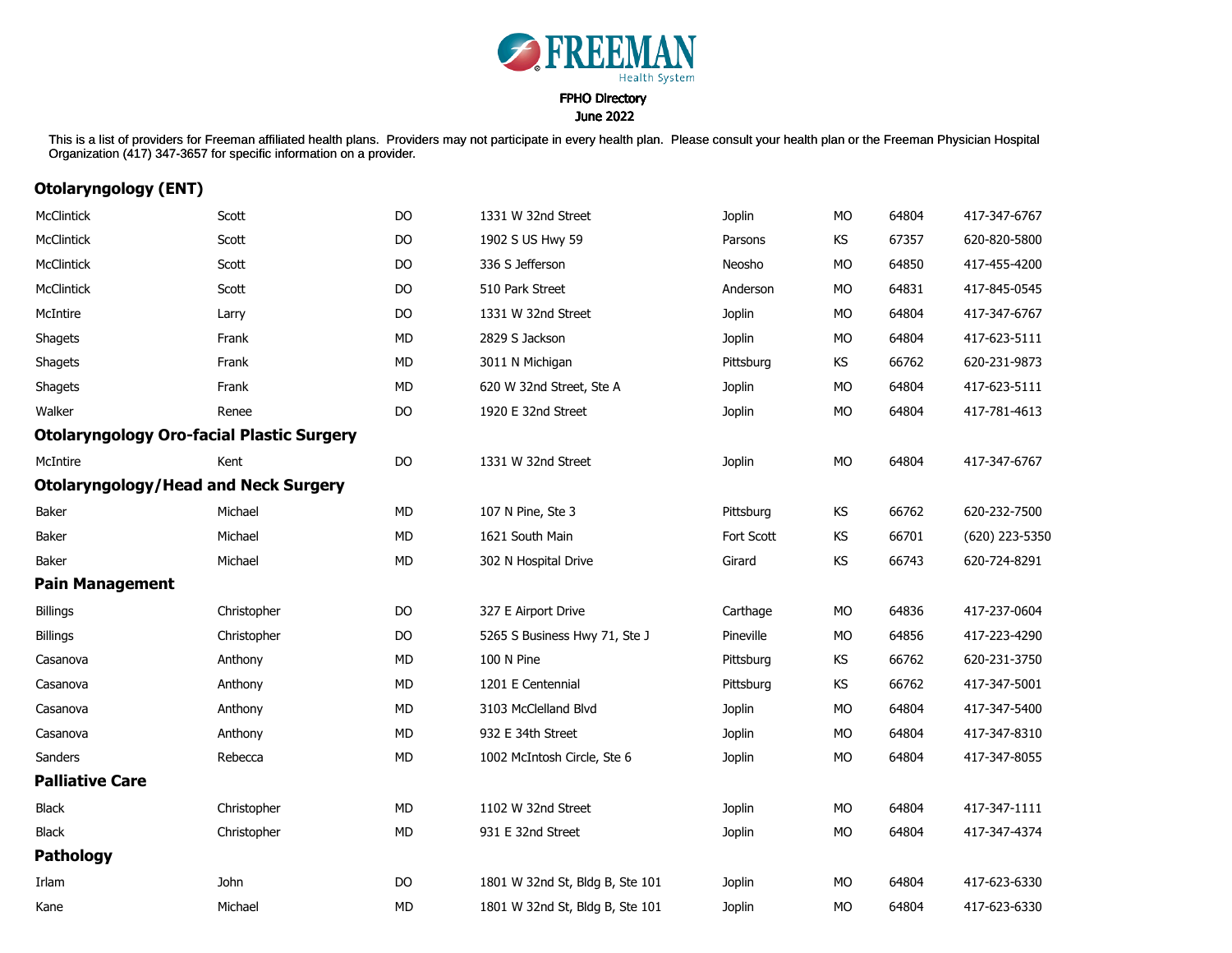

#### June 2022

This is a list of providers for Freeman affiliated health plans. Providers may not participate in every health plan. Please consult your health plan or the Freeman Physician Hospital<br>Organization (417) 347-3657 for specifi

# Pathology

| Leonard                           | Ronald    | DO        | 1201 Corporate Drive            | Parsons               | KS        | 67357 | 620-421-2424 |
|-----------------------------------|-----------|-----------|---------------------------------|-----------------------|-----------|-------|--------------|
| Patterson                         | Craig     | <b>MD</b> | 1801 W 32nd St, Bldg B, Ste 101 | Joplin                | <b>MO</b> | 64804 | 417-623-6330 |
| <b>Pediatric</b>                  |           |           |                                 |                       |           |       |              |
| Stewart                           | Julie     | <b>MD</b> | 101 W Sycamore Street           | Columbus              | KS        | 66725 | 620-429-2101 |
| Stewart                           | Julie     | <b>MD</b> | 102 S Cline                     | Coffeyville           | KS        | 66737 | 620-252-6989 |
| Stewart                           | Julie     | <b>MD</b> | 106 NW Veterans Blvd            | Miami                 | OK        | 74354 | 918-238-3074 |
| <b>Stewart</b>                    | Julie     | <b>MD</b> | 1110 W 8th St                   | Coffeyville           | KS        | 67337 | 620-252-1798 |
| <b>Stewart</b>                    | Julie     | <b>MD</b> | 11155 Tucker Road               | Pleasanton            | KS        | 66075 | 913-352-8379 |
| Stewart                           | Julie     | <b>MD</b> | 1624 S National Ave             | Fort Scott            | KS        | 66701 | 620-223-8428 |
| Stewart                           | Julie     | <b>MD</b> | 1978 E 4th Street               | Pittsburg             | KS        | 66762 | 620-670-3896 |
| Stewart                           | Julie     | <b>MD</b> | 2051 N State Street             | Iola                  | KS        | 66749 | 620-365-6400 |
| Stewart                           | Julie     | <b>MD</b> | 2100 Commerce Drive             | Parsons               | KS        | 67357 | 620-717-4450 |
| Stewart                           | Julie     | <b>MD</b> | 2990 Military Ave               | <b>Baxter Springs</b> | KS        | 66713 | 620-856-2900 |
| Stewart                           | Julie     | <b>MD</b> | 3011 N Michigan                 | Pittsburg             | KS        | 66762 | 620-231-9873 |
| <b>Stewart</b>                    | Julie     | <b>MD</b> | 302 N 1st Street                | Mound City            | KS        | 66056 | 913-795-8302 |
| Stewart                           | Julie     | <b>MD</b> | 3354 Hwy 160                    | Independence          | KS        | 67301 | 620-577-2131 |
| Stewart                           | Julie     | <b>MD</b> | 401 Woodland Hills Blvd         | Fort Scott            | KS        | 66701 | 620-223-8070 |
| Stewart                           | Julie     | <b>MD</b> | 601 E Washington Street         | Arma                  | KS        | 66712 | 620-347-4033 |
| <b>Stewart</b>                    | Julie     | <b>MD</b> | 801 W 8th Street                | Coffeyville           | KS        | 67337 | 620-251-4300 |
| <b>Pediatric Cardiology</b>       |           |           |                                 |                       |           |       |              |
| Emge                              | Frederick | <b>MD</b> | 1102 W 32nd Street              | Joplin                | <b>MO</b> | 64804 | 417-347-1111 |
| Malloy-Walton                     | Lindsey   | DO        | 1102 W 32nd Street              | <b>Joplin</b>         | <b>MO</b> | 64804 | 417-347-1111 |
| Tong                              | Alan      | <b>MD</b> | 1102 W 32nd Street              | <b>Joplin</b>         | <b>MO</b> | 64804 | 417-347-2273 |
| <b>Pediatric Endocrinology</b>    |           |           |                                 |                       |           |       |              |
| Midyett                           | Larry     | <b>MD</b> | 29 NW 1st Lane                  | Lamar                 | <b>MO</b> | 64759 | 417-681-5266 |
| <b>Pediatric Gastroenterology</b> |           |           |                                 |                       |           |       |              |
| Shaukat                           | Muhammad  | <b>MD</b> | 1030 McIntosh Circle, Suite 1   | <b>Joplin</b>         | <b>MO</b> | 64804 | 417-347-8750 |
| <b>Pediatric Neurology</b>        |           |           |                                 |                       |           |       |              |
| Khalid                            | Roha      | <b>MD</b> | 1102 W 32nd Street              | <b>Joplin</b>         | <b>MO</b> | 64804 | 417-347-1111 |
|                                   |           |           |                                 |                       |           |       |              |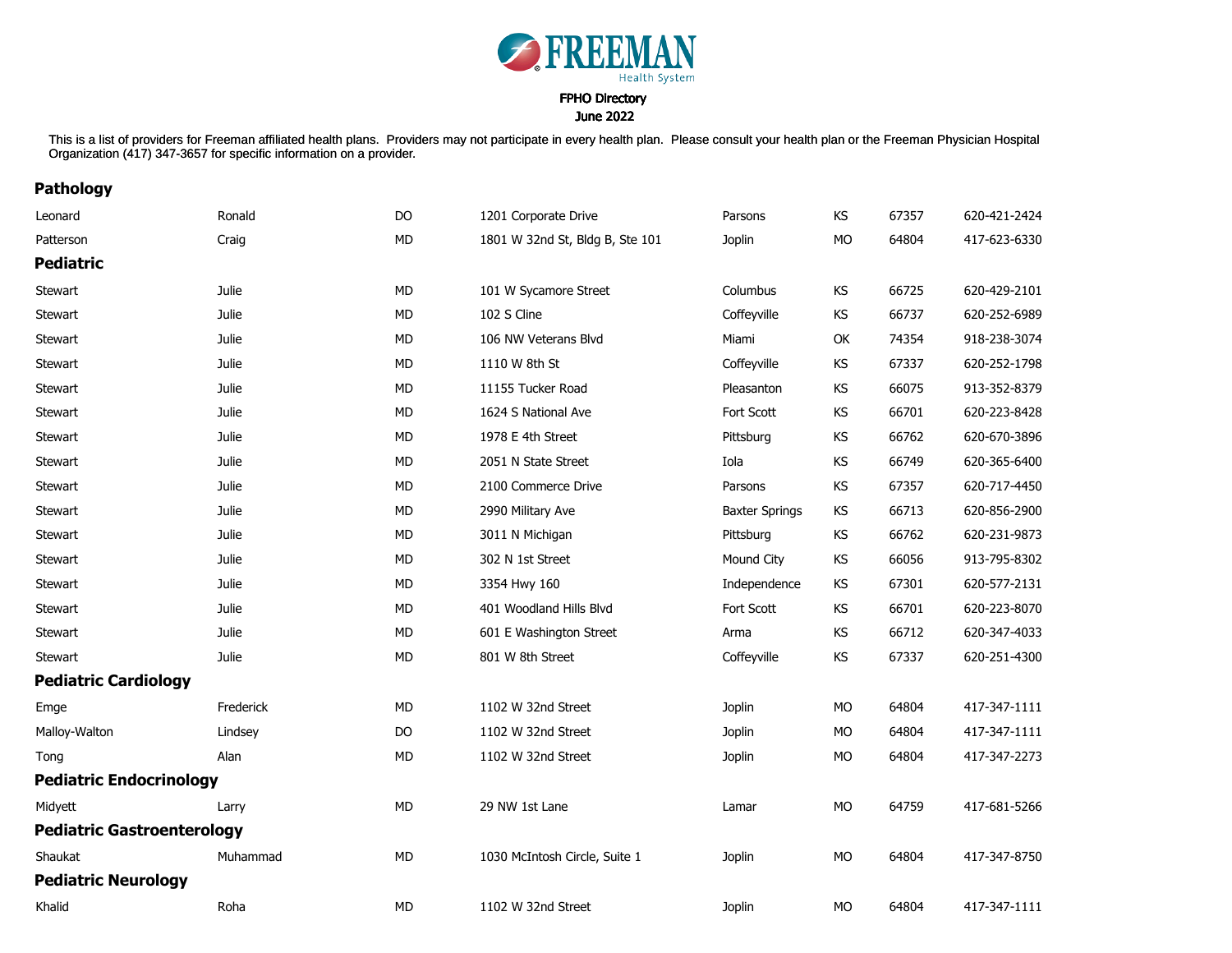

#### June 2022

This is a list of providers for Freeman affiliated health plans. Providers may not participate in every health plan. Please consult your health plan or the Freeman Physician Hospital<br>Organization (417) 347-3657 for specifi

# Pediatric Otolaryngology

| Walker            | Renee   | DO        | 1920 E 32nd Street            | <b>Joplin</b>   | <b>MO</b> | 64804 | 417-781-4613 |
|-------------------|---------|-----------|-------------------------------|-----------------|-----------|-------|--------------|
| <b>Pediatrics</b> |         |           |                               |                 |           |       |              |
| Crowe             | Teresa  | DO        | 2719 E 32nd Street            | <b>Joplin</b>   | <b>MO</b> | 64804 | 417-782-5522 |
| Dickerson         | Amanda  | <b>MD</b> | 1030 McIntosh Circle, Suite 1 | <b>Joplin</b>   | <b>MO</b> | 64804 | 417-347-8750 |
| Esquerra          | Enrico  | <b>MD</b> | 100 Mustang Drive             | Anderson        | <b>MO</b> | 64831 | 417-451-9450 |
| Esquerra          | Enrico  | <b>MD</b> | 116 McCall                    | Wheaton         | <b>MO</b> | 64874 | 417-451-9450 |
| Esquerra          | Enrico  | MD        | 119 White Rock Road           | Pineville       | MO        | 64856 | 417-451-9450 |
| Esguerra          | Enrico  | <b>MD</b> | 135 Mustang Drive             | Anderson        | <b>MO</b> | 64831 | 417-451-9450 |
| Esguerra          | Enrico  | <b>MD</b> | 14762 State Hwy 90            | Noel            | <b>MO</b> | 64854 | 417-451-9450 |
| Esguerra          | Enrico  | <b>MD</b> | 14814 E State Hwy 76          | Rocky Comfort   | <b>MO</b> | 64861 | 417-451-9450 |
| Esguerra          | Enrico  | <b>MD</b> | 1504 N Bus 71 Hwy             | Neosho          | <b>MO</b> | 64850 | 417-451-4447 |
| Esquerra          | Enrico  | <b>MD</b> | 1810 S Carnation Drive        | Aurora          | MO        | 65605 | 417-678-1260 |
| Esguerra          | Enrico  | <b>MD</b> | 202 8th Street                | Pineville       | МO        | 64856 | 417-451-9450 |
| Esguerra          | Enrico  | <b>MD</b> | 210 W 10th Street             | Lamar           | <b>MO</b> | 64759 | 417-681-0027 |
| Esguerra          | Enrico  | <b>MD</b> | 318 Sulphur Street            | Noel            | <b>MO</b> | 64854 | 417-451-9450 |
| Esquerra          | Enrico  | <b>MD</b> | 340 Pleasant Ridge Road       | Anderson        | <b>MO</b> | 64831 | 417-451-9450 |
| Esquerra          | Enrico  | <b>MD</b> | 4016 Main Street              | Cassville       | <b>MO</b> | 65625 | 417-847-0057 |
| Esguerra          | Enrico  | <b>MD</b> | 411 Academy Street            | South West City | <b>MO</b> | 64863 | 417-451-9450 |
| Esguerra          | Enrico  | <b>MD</b> | 512 N Chapman Street          | Anderson        | MO        | 64831 | 417-451-9450 |
| Esguerra          | Enrico  | <b>MD</b> | 530 S Maiden Lane             | <b>Joplin</b>   | MO        | 64801 | 417-782-6200 |
| Esguerra          | Enrico  | <b>MD</b> | 724 Industrial Park Drive     | Anderson        | <b>MO</b> | 64831 | 417-451-9450 |
| Esquerra          | Enrico  | <b>MD</b> | 927 71 Business Hwy           | Anderson        | MO        | 64831 | 417-845-8300 |
| Fox               | John    | <b>MD</b> | 320 N 14th Street             | Rich Hill       | <b>MO</b> | 64779 | 417-395-2150 |
| Fox               | John    | <b>MD</b> | 345 S Barrett, Ste 2          | Nevada          | <b>MO</b> | 64772 | 417-448-2439 |
| Fox               | John    | <b>MD</b> | 627 S Ash Street, Ste B       | Nevada          | <b>MO</b> | 64772 | 417-667-6800 |
| Fox               | John    | <b>MD</b> | 800 S Ash Street              | Nevada          | <b>MO</b> | 64772 | 417-667-3355 |
| Fox               | John    | <b>MD</b> | 800 S Ash Street, Ste 220     | Nevada          | <b>MO</b> | 64772 | 417-448-2121 |
| Garrett           | Kathryn | MD        | 1030 McIntosh Circle, Suite 1 | <b>Joplin</b>   | <b>MO</b> | 64804 | 417-347-8750 |
| Garrett           | Kathryn | <b>MD</b> | 2808 Picher                   | Joplin          | <b>MO</b> | 64804 | 417-347-7850 |
|                   |         |           |                               |                 |           |       |              |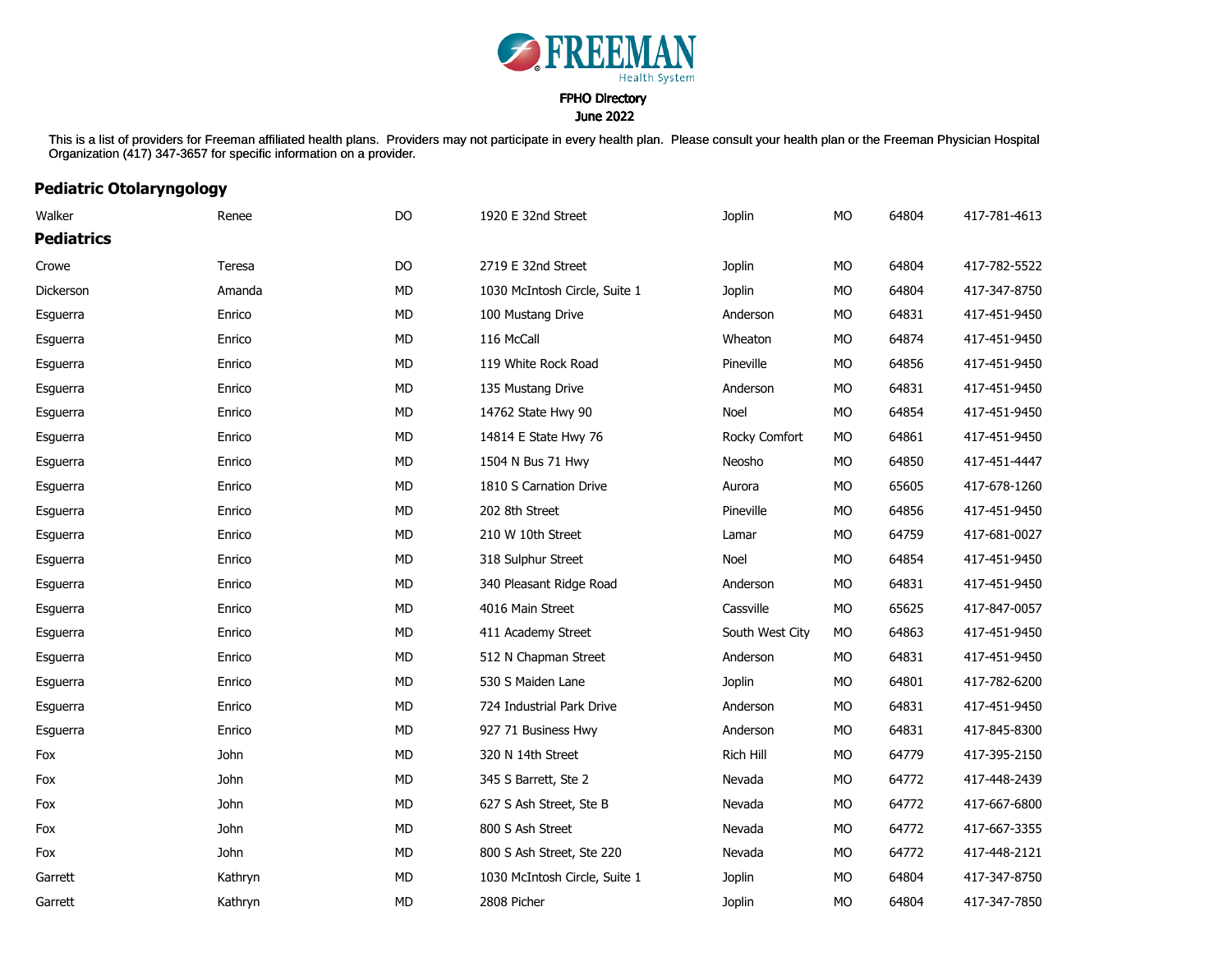

#### June 2022

This is a list of providers for Freeman affiliated health plans. Providers may not participate in every health plan. Please consult your health plan or the Freeman Physician Hospital<br>Organization (417) 347-3657 for specifi

# Pediatrics

| Garrett    | Kathryn   | <b>MD</b> | 336 S Jefferson                | Neosho                | MO        | 64850 | 417-455-4200 |
|------------|-----------|-----------|--------------------------------|-----------------------|-----------|-------|--------------|
| Garrett    | Kathryn   | <b>MD</b> | 530 E 34th Street              | Joplin                | <b>MO</b> | 64804 | 417-347-7630 |
| Gorman     | Kelly     | <b>MD</b> | 1030 McIntosh Circle, Suite 1  | <b>Joplin</b>         | MO        | 64804 | 417-347-8750 |
| Grote      | Raymond   | <b>MD</b> | 702 E 34th Street, Ste 203     | <b>Joplin</b>         | MO        | 64804 | 417-623-4077 |
| Grunewald  | Alexandra | <b>MD</b> | 102 S Cline                    | Coffeyville           | KS        | 66737 | 620-252-6989 |
| Grunewald  | Alexandra | <b>MD</b> | 1110 W 8th St                  | Coffeyville           | KS        | 67337 | 620-252-1798 |
| Grunewald  | Alexandra | <b>MD</b> | 2100 Commerce Drive            | Parsons               | KS        | 67357 | 620-717-4450 |
| Grunewald  | Alexandra | <b>MD</b> | 3354 Hwy 160                   | Independence          | KS        | 67301 | 620-577-2131 |
| Grunewald  | Alexandra | <b>MD</b> | 801 W 8th Street               | Coffeyville           | KS        | 67337 | 620-251-4300 |
| Henness    | Laura     | <b>MD</b> | 1030 McIntosh Circle, Ste 2    | Joplin                | MO        | 64804 | 417-347-2229 |
| Holmes, IV | Ernest    | <b>MD</b> | 336 S Jefferson                | Neosho                | <b>MO</b> | 64850 | 417-455-4278 |
| Holmes, IV | Ernest    | <b>MD</b> | 510 Park Street                | Anderson              | MO        | 64831 | 417-845-0545 |
| Hudson     | Casey     | <b>DO</b> | 3011 N Michigan                | Pittsburg             | КS        | 66762 | 620-231-9873 |
| Hudson     | Casey     | DO        | 601 E Washington Street        | Arma                  | KS        | 66712 | 620-347-4033 |
| Jenson     | Jennifer  | <b>MD</b> | 200 Castle Drive               | Joplin                | MO        | 64804 | 417-626-7337 |
| Legler     | Robert    | <b>MD</b> | 1902 S Hwy 59, Bldg E, Ste 101 | Parsons               | KS        | 67357 | 620-820-5800 |
| Mayo       | Joseph    | <b>MD</b> | 2425 Fairlawn Drive            | Carthage              | MO        | 64836 | 417-237-0983 |
| McClintick | Lindsey   | DO        | 1102 W 32nd Street             | <b>Joplin</b>         | MO        | 64804 | 417-347-1111 |
| McClintick | Lindsey   | <b>DO</b> | 3333 McIntosh Circle, Ste 1    | <b>Joplin</b>         | MO        | 64804 | 417-347-5437 |
| McIntosh   | Melissa   | <b>MD</b> | 510 N Peter Pan Road           | Independence          | KS        | 67301 | 620-820-5800 |
| Meier      | Kelly     | DO        | 2719 E 32nd Street             | <b>Joplin</b>         | MO        | 64804 | 417-782-5522 |
| Mijares    | Krista    | <b>MD</b> | 101 W Sycamore Street          | Columbus              | KS        | 66725 | 620-429-2101 |
| Mijares    | Krista    | <b>MD</b> | 102 S Cline                    | Coffeyville           | KS        | 66737 | 620-252-6989 |
| Mijares    | Krista    | <b>MD</b> | 1110 W 8th St                  | Coffeyville           | KS        | 67337 | 620-252-1798 |
| Mijares    | Krista    | <b>MD</b> | 2051 N State Street            | Iola                  | KS        | 66749 | 620-365-6400 |
| Mijares    | Krista    | <b>MD</b> | 2100 Commerce Drive            | Parsons               | KS        | 67357 | 620-717-4450 |
| Mijares    | Krista    | <b>MD</b> | 2990 Military Ave              | <b>Baxter Springs</b> | KS        | 66713 | 620-856-2900 |
| Mijares    | Krista    | <b>MD</b> | 3011 N Michigan                | Pittsburg             | KS        | 66762 | 620-231-9873 |
| Mijares    | Krista    | <b>MD</b> | 3354 Hwy 160                   | Independence          | KS        | 67301 | 620-577-2131 |
|            |           |           |                                |                       |           |       |              |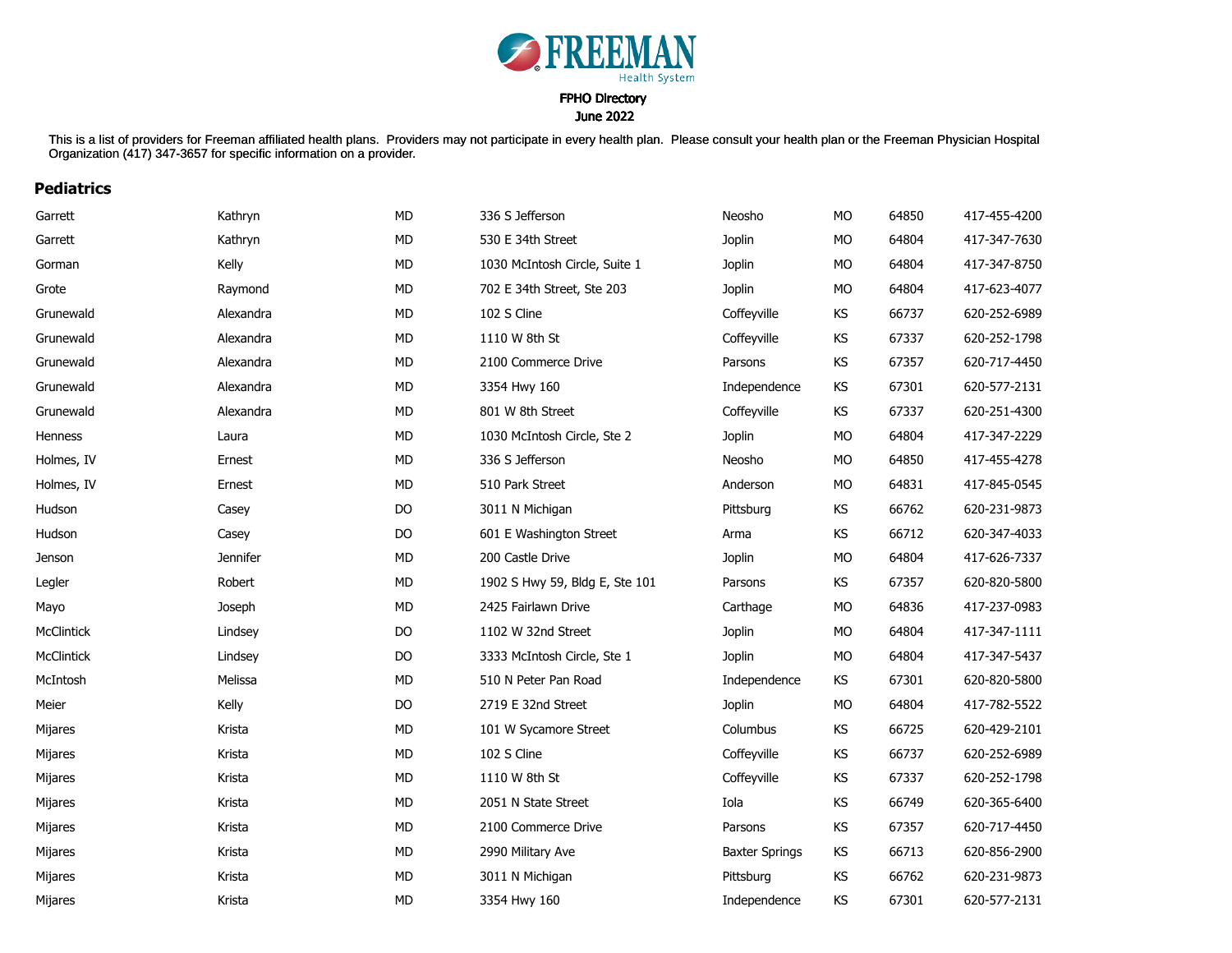

#### June 2022

This is a list of providers for Freeman affiliated health plans. Providers may not participate in every health plan. Please consult your health plan or the Freeman Physician Hospital<br>Organization (417) 347-3657 for specifi

### Pediatrics

| Mijares | Krista  | <b>MD</b> | 801 W 8th Street            | Coffeyville           | KS        | 67337 | 620-251-4300 |
|---------|---------|-----------|-----------------------------|-----------------------|-----------|-------|--------------|
| Pence   | Susan   | <b>MD</b> | 101 W Sycamore Street       | Columbus              | KS        | 66725 | 620-429-2101 |
| Pence   | Susan   | <b>MD</b> | 102 S Cline                 | Coffeyville           | KS        | 66737 | 620-252-6989 |
| Pence   | Susan   | <b>MD</b> | 1110 W 8th St               | Coffeyville           | KS        | 67337 | 620-252-1798 |
| Pence   | Susan   | <b>MD</b> | 2051 N State Street         | Iola                  | KS        | 66749 | 620-365-6400 |
| Pence   | Susan   | <b>MD</b> | 2100 Commerce Drive         | Parsons               | KS        | 67357 | 620-717-4450 |
| Pence   | Susan   | <b>MD</b> | 2990 Military Ave           | <b>Baxter Springs</b> | KS        | 66713 | 620-856-2900 |
| Pence   | Susan   | <b>MD</b> | 3011 N Michigan             | Pittsburg             | KS        | 66762 | 620-231-9873 |
| Pence   | Susan   | <b>MD</b> | 3354 Hwy 160                | Independence          | KS        | 67301 | 620-577-2131 |
| Pence   | Susan   | <b>MD</b> | 801 W 8th Street            | Coffeyville           | KS        | 67337 | 620-251-4300 |
| Petry   | Paul    | <b>DO</b> | 2808 Picher                 | <b>Joplin</b>         | MO        | 64804 | 417-347-7850 |
| Petry   | Paul    | <b>DO</b> | 3333 McIntosh Circle, Ste 1 | <b>Joplin</b>         | MO        | 64804 | 417-347-5437 |
| Petry   | Paul    | DO        | 336 S Jefferson             | Neosho                | MO        | 64850 | 417-455-4200 |
| Pino    | Alicia  | DO        | 101 W Sycamore Street       | Columbus              | KS        | 66725 | 620-429-2101 |
| Pino    | Alicia  | DO        | 1011 S Mount Carmel Place   | Pittsburg             | KS        | 66762 | 620-670-6710 |
| Pino    | Alicia  | DO        | 102 S Cline                 | Coffeyville           | KS        | 66737 | 620-252-6989 |
| Pino    | Alicia  | DO.       | 1110 W 8th St               | Coffeyville           | KS        | 67337 | 620-252-1798 |
| Pino    | Alicia  | <b>DO</b> | 11155 Tucker Road           | Pleasanton            | KS        | 66075 | 913-352-8379 |
| Pino    | Alicia  | <b>DO</b> | 1624 S National Ave         | Fort Scott            | KS        | 66701 | 620-223-8428 |
| Pino    | Alicia  | <b>DO</b> | 2051 N State Street         | Iola                  | KS        | 66749 | 620-365-6400 |
| Pino    | Alicia  | <b>DO</b> | 2100 Commerce Drive         | Parsons               | KS        | 67357 | 620-717-4450 |
| Pino    | Alicia  | DO        | 2990 Military Ave           | <b>Baxter Springs</b> | KS        | 66713 | 620-856-2900 |
| Pino    | Alicia  | DO        | 3011 N Michigan             | Pittsburg             | KS        | 66762 | 620-231-9873 |
| Pino    | Alicia  | DO        | 302 N 1st Street            | Mound City            | KS        | 66056 | 913-795-8302 |
| Pino    | Alicia  | DO        | 401 Woodland Hills Blvd     | Fort Scott            | KS        | 66701 | 620-223-8070 |
| Pino    | Alicia  | <b>DO</b> | 601 E Washington Street     | Arma                  | KS        | 66712 | 620-347-4033 |
| Pino    | Alicia  | <b>DO</b> | 801 W 8th Street            | Coffeyville           | KS        | 67337 | 620-251-4300 |
| Prater  | Carolyn | DO.       | 2808 Picher                 | <b>Joplin</b>         | MO        | 64804 | 417-347-7850 |
| Prater  | Carolyn | <b>DO</b> | 530 E 34th Street           | <b>Joplin</b>         | <b>MO</b> | 64804 | 417-347-7630 |
|         |         |           |                             |                       |           |       |              |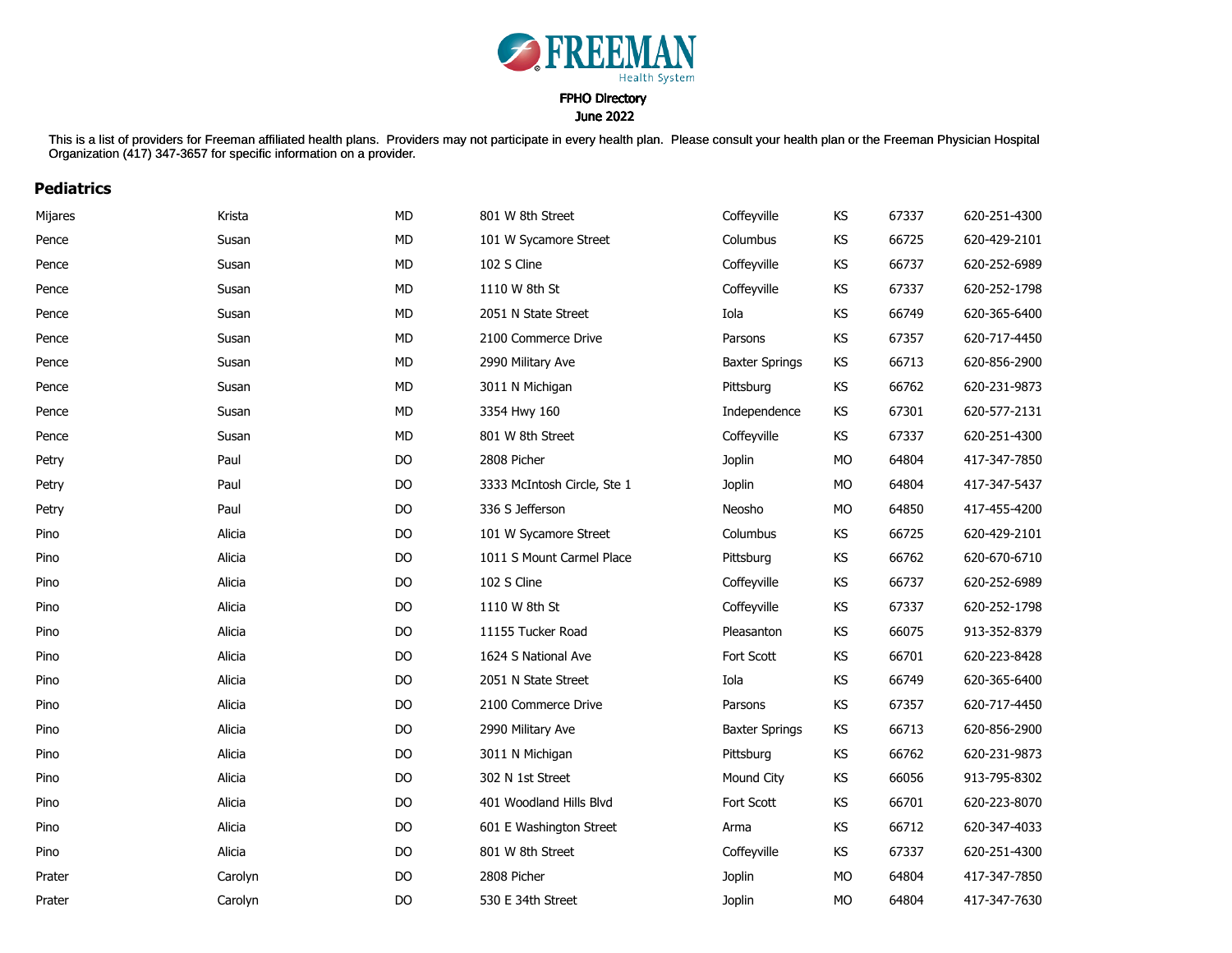

#### June 2022

This is a list of providers for Freeman affiliated health plans. Providers may not participate in every health plan. Please consult your health plan or the Freeman Physician Hospital<br>Organization (417) 347-3657 for specifi

### Pediatrics

| Ross                            | Kimra   | <b>MD</b> | 1030 McIntosh Circle, Ste 2 | <b>Joplin</b>         | <b>MO</b> | 64804 | 417-347-2229 |
|---------------------------------|---------|-----------|-----------------------------|-----------------------|-----------|-------|--------------|
| Smith                           | Shari   | DO        | 200 Castle Drive            | <b>Joplin</b>         | <b>MO</b> | 64804 | 417-626-7337 |
| Stewart                         | Julie   | MD        | 101 W Sycamore Street       | Columbus              | KS        | 66725 | 620-429-2101 |
| Stewart                         | Julie   | <b>MD</b> | 102 S Cline                 | Coffeyville           | KS        | 66737 | 620-252-6989 |
| Stewart                         | Julie   | MD        | 106 NW Veterans Blvd        | Miami                 | OK        | 74354 | 918-238-3074 |
| Stewart                         | Julie   | MD        | 1110 W 8th St               | Coffeyville           | KS        | 67337 | 620-252-1798 |
| Stewart                         | Julie   | MD        | 11155 Tucker Road           | Pleasanton            | KS        | 66075 | 913-352-8379 |
| Stewart                         | Julie   | MD        | 1624 S National Ave         | Fort Scott            | KS        | 66701 | 620-223-8428 |
| Stewart                         | Julie   | MD        | 1978 E 4th Street           | Pittsburg             | KS        | 66762 | 620-670-3896 |
| Stewart                         | Julie   | MD        | 2051 N State Street         | Iola                  | KS        | 66749 | 620-365-6400 |
| Stewart                         | Julie   | MD        | 2100 Commerce Drive         | Parsons               | KS        | 67357 | 620-717-4450 |
| Stewart                         | Julie   | MD        | 2990 Military Ave           | <b>Baxter Springs</b> | KS        | 66713 | 620-856-2900 |
| Stewart                         | Julie   | MD        | 3011 N Michigan             | Pittsburg             | KS        | 66762 | 620-231-9873 |
| Stewart                         | Julie   | MD        | 302 N 1st Street            | Mound City            | KS        | 66056 | 913-795-8302 |
| <b>Stewart</b>                  | Julie   | MD        | 3354 Hwy 160                | Independence          | KS        | 67301 | 620-577-2131 |
| Stewart                         | Julie   | MD        | 401 Woodland Hills Blvd     | Fort Scott            | KS        | 66701 | 620-223-8070 |
| Stewart                         | Julie   | MD        | 601 E Washington Street     | Arma                  | KS        | 66712 | 620-347-4033 |
| Stewart                         | Julie   | MD        | 801 W 8th Street            | Coffeyville           | KS        | 67337 | 620-251-4300 |
| <b>Perinatology</b>             |         |           |                             |                       |           |       |              |
| Clark-Ganheart                  | Cecily  | MD        | 1102 W 32nd Street          | <b>Joplin</b>         | MO        | 64804 | 417-347-2273 |
| Clark-Ganheart                  | Cecily  | MD        | 1532 W 32nd Street, Ste 302 | <b>Joplin</b>         | <b>MO</b> | 64804 | 417-347-8590 |
| Conner                          | Shayna  | MD        | 1102 W 32nd Street          | <b>Joplin</b>         | <b>MO</b> | 64804 | 417-347-2273 |
| Conner                          | Shayna  | MD        | 1532 W 32nd Street, Ste 302 | <b>Joplin</b>         | <b>MO</b> | 64804 | 417-347-8590 |
| <b>Physical Medicine/Rehab.</b> |         |           |                             |                       |           |       |              |
| <b>Behm</b>                     | Laurie  | MD        | 1905 W 32nd Street, Ste 403 | <b>Joplin</b>         | MO        | 64804 | 417-347-7200 |
| <b>Brooks</b>                   | David   | MD        | 1902 S US Hwy 59            | Parsons               | KS        | 67357 | 620-820-5800 |
| Jeyaseelan                      | Rebecca | MD        | 932 E 34th Street           | <b>Joplin</b>         | <b>MO</b> | 64804 | 417-347-1234 |
| Karges                          | Melvin  | MD        | 702 E 34th Street, Ste 100  | <b>Joplin</b>         | <b>MO</b> | 64804 | 417-782-1700 |
| Verma                           | Aaditya | DO        | 932 E 34th Street           | <b>Joplin</b>         | <b>MO</b> | 64804 | 417-347-1234 |
|                                 |         |           |                             |                       |           |       |              |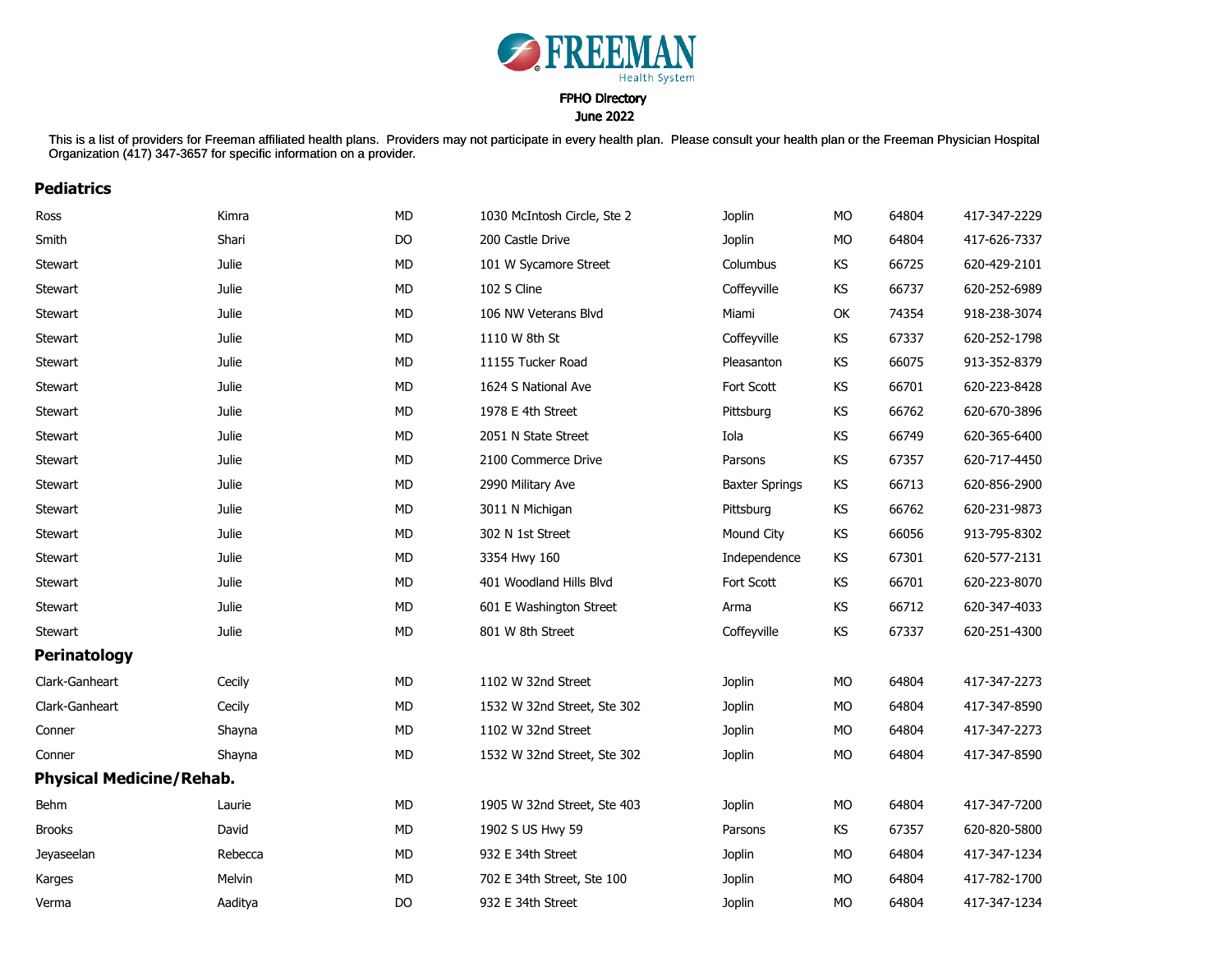

#### June 2022

This is a list of providers for Freeman affiliated health plans. Providers may not participate in every health plan. Please consult your health plan or the Freeman Physician Hospital<br>Organization (417) 347-3657 for specifi

Physical Therapist

| Sanborn                           | Tyge           | PT         | 1701 S Homer Street                | Pittsburg         | KS        |       | 66762-5943 417-347-6330 |
|-----------------------------------|----------------|------------|------------------------------------|-------------------|-----------|-------|-------------------------|
| <b>Plastic Surgery</b>            |                |            |                                    |                   |           |       |                         |
| <b>Hughes</b>                     | William        | <b>MD</b>  | 1020 McIntosh Circle, Ste 102      | Joplin            | <b>MO</b> | 64804 | 417-781-6844            |
| <b>Plastic Surgery Face/Head</b>  |                |            |                                    |                   |           |       |                         |
| Shagets                           | Frank          | MD         | 2829 S Jackson                     | <b>Joplin</b>     | <b>MO</b> | 64804 | 417-623-5111            |
| Shagets                           | Frank          | <b>MD</b>  | 3011 N Michigan                    | Pittsburg         | KS        | 66762 | 620-231-9873            |
| <b>Shagets</b>                    | Frank          | MD         | 620 W 32nd Street, Ste A           | <b>Joplin</b>     | <b>MO</b> | 64804 | 417-623-5111            |
| Podiatrist                        |                |            |                                    |                   |           |       |                         |
| Pace                              | Caleb          | <b>DPM</b> | 1401 S Park Street                 | El Dorado Springs | <b>MO</b> | 64744 | 417-876-2511            |
| Pace                              | Caleb          | <b>DPM</b> | 800 S Ash Street, Ste 210          | Nevada            | МO        | 64772 | 417-448-2121            |
| Pace                              | Caleb          | <b>DPM</b> | 800 S Ash Street, Ste 220          | Nevada            | <b>MO</b> | 64772 | 417-448-2121            |
| <b>Podiatry/Podiatric Surgery</b> |                |            |                                    |                   |           |       |                         |
| Dowell                            | David          | <b>DPM</b> | 1401 S Park Street                 | El Dorado Springs | MO        | 64744 | 417-876-2511            |
| Dowell                            | David          | <b>DPM</b> | 800 S Ash Street                   | Nevada            | <b>MO</b> | 64772 | 417-667-3355            |
| Dowell                            | David          | <b>DPM</b> | 800 S Ash Street, Ste 210          | Nevada            | <b>MO</b> | 64772 | 417-448-2121            |
| Dowell                            | David          | <b>DPM</b> | 800 S Ash Street, Ste 220          | Nevada            | <b>MO</b> | 64772 | 417-448-2121            |
| Haste                             | <b>Jeffrey</b> | <b>DPM</b> | 1617 W 26th Street, Ste A          | <b>Joplin</b>     | <b>MO</b> | 64804 | 417-659-9395            |
| Ikerd                             | Valarie        | <b>DPM</b> | 1617 W 26th Street, Ste A          | <b>Joplin</b>     | МO        | 64804 | 417-659-9395            |
| Richins                           | Matthew        | <b>DPM</b> | 2630 Cunningham                    | <b>Joplin</b>     | <b>MO</b> | 64804 | 417-782-7500            |
| Sedberry                          | Shelly         | <b>DPM</b> | 1401 S Park Street                 | El Dorado Springs | МO        | 64744 | 417-876-2511            |
| Sedberry                          | Shelly         | <b>DPM</b> | 1801 W 32nd Street Bldg C, Ste 102 | <b>Joplin</b>     | <b>MO</b> | 64804 | 417-622-0648            |
| Sedberry                          | Shelly         | <b>DPM</b> | 800 S Ash Street                   | Nevada            | <b>MO</b> | 64772 | 417-667-3355            |
| Sedberry                          | Shelly         | <b>DPM</b> | 800 S Ash Street, Ste 220          | Nevada            | МO        | 64772 | 417-448-2121            |
| Studyvin                          | Erick          | <b>DPM</b> | 2630 Cunningham                    | Joplin            | <b>MO</b> | 64804 | 417-782-7500            |
| Studyvin                          | Erick          | <b>DPM</b> | 29 NW 1st Lane                     | Lamar             | МO        | 64759 | 417-782-7500            |
| Wilde                             | Corin          | <b>DPM</b> | 3011 N Michigan                    | Pittsburg         | KS        | 66762 | 620-231-9873            |
| Psychiatry                        |                |            |                                    |                   |           |       |                         |
| Barnhart                          | Dawny          | DO         | 101 W Sycamore Street              | Columbus          | KS        | 66725 | 620-429-2101            |
| Barnhart                          | Dawny          | DO         | 102 S Cline                        | Coffeyville       | KS        | 66737 | 620-252-6989            |
|                                   |                |            |                                    |                   |           |       |                         |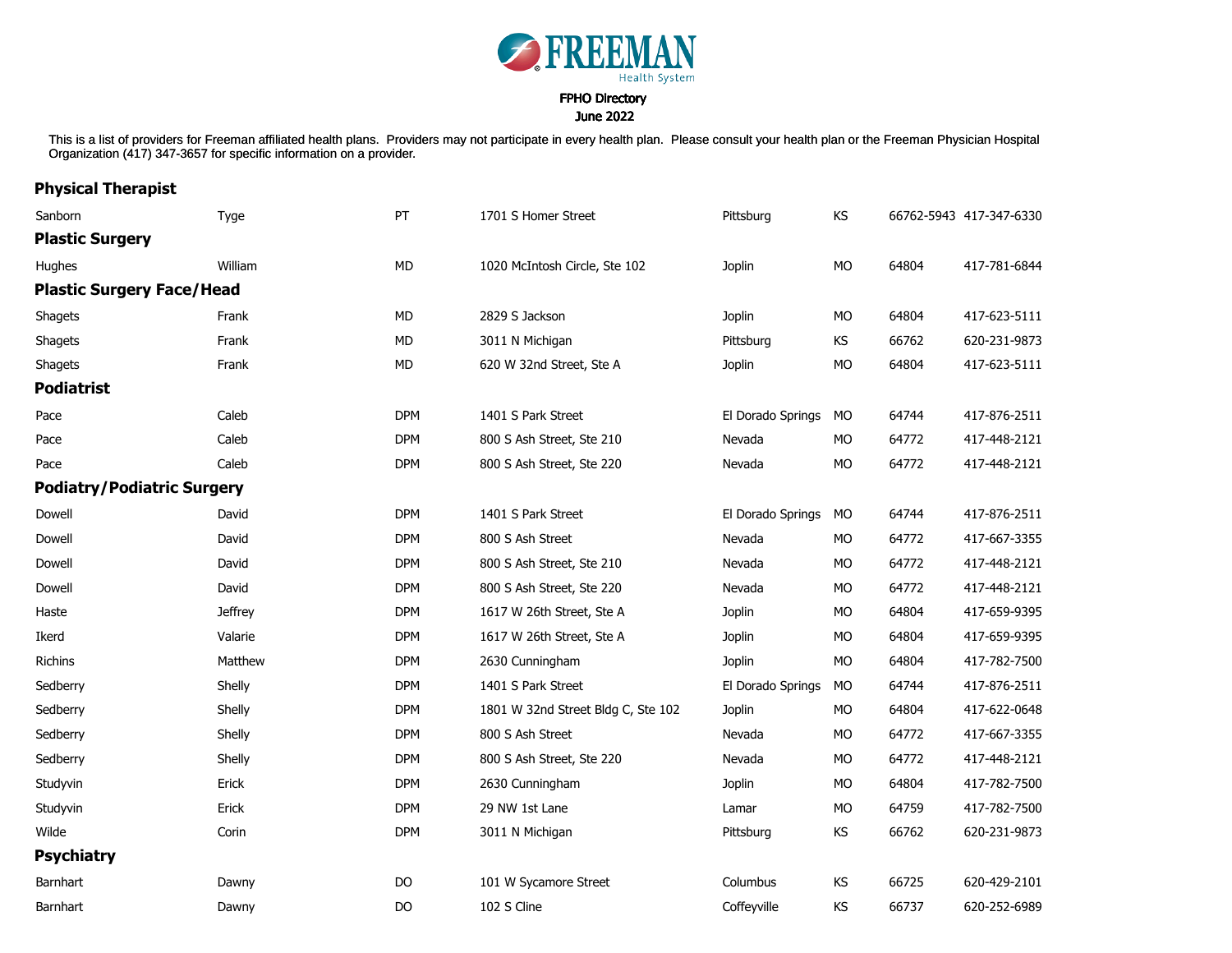

#### June 2022

This is a list of providers for Freeman affiliated health plans. Providers may not participate in every health plan. Please consult your health plan or the Freeman Physician Hospital<br>Organization (417) 347-3657 for specifi

# Psychiatry

| Barnhart       | Dawny          | DO        | 1110 W 8th St           | Coffeyville           | KS        | 67337 | 620-252-1798 |
|----------------|----------------|-----------|-------------------------|-----------------------|-----------|-------|--------------|
| Barnhart       | Dawny          | DO        | 2051 N State Street     | Iola                  | KS        | 66749 | 620-365-6400 |
| Barnhart       | Dawny          | DO        | 2100 Commerce Drive     | Parsons               | KS        | 67357 | 620-717-4450 |
| Barnhart       | Dawny          | <b>DO</b> | 2990 Military Ave       | <b>Baxter Springs</b> | KS        | 66713 | 620-856-2900 |
| Barnhart       | Dawny          | <b>DO</b> | 3011 N Michigan         | Pittsburg             | KS        | 66762 | 620-231-9873 |
| Barnhart       | Dawny          | DO        | 801 W 8th Street        | Coffeyville           | KS        | 67337 | 620-251-4300 |
| <b>Bradley</b> | <b>Jeffrey</b> | <b>MD</b> | 1102 W 32nd Street      | <b>Joplin</b>         | MO        | 64804 | 417-347-2273 |
| <b>Bradley</b> | <b>Jeffrey</b> | <b>MD</b> | 1800 W 30th Street      | <b>Joplin</b>         | <b>MO</b> | 64804 | 417-347-7580 |
| <b>Bradley</b> | <b>Jeffrey</b> | <b>MD</b> | 214 Washington Street   | Neosho                | MO        | 64850 | 417-347-7840 |
| Clark          | Laurel         | <b>MD</b> | 3901 E 32nd Street      | Joplin                | MO        | 64804 | 417-347-7567 |
| Desai          | Hetvi          | DO        | 1102 W 32nd Street      | <b>Joplin</b>         | MO        | 64804 | 417-347-2273 |
| Desai          | Hetvi          | DO        | 932 E 34th Street       | <b>Joplin</b>         | <b>MO</b> | 64804 | 417-347-7603 |
| Feldman        | Aileen         | <b>MD</b> | 1102 W 32nd Street      | <b>Joplin</b>         | <b>MO</b> | 64804 | 417-347-2273 |
| Feldman        | Aileen         | <b>MD</b> | 3901 E 32nd Street      | Joplin                | MO        | 64804 | 417-347-7567 |
| Goad           | Steven         | <b>MD</b> | 1102 W 32nd Street      | Joplin                | MO        | 64804 | 417-347-1111 |
| Goad           | Steven         | <b>MD</b> | 3901 E 32nd Street      | <b>Joplin</b>         | <b>MO</b> | 64804 | 417-347-7567 |
| Goad           | Steven         | <b>MD</b> | 932 E 34th Street       | <b>Joplin</b>         | MO        | 64804 | 417-347-7603 |
| Graves         | Charles        | <b>MD</b> | 100 Mustang Drive       | Anderson              | <b>MO</b> | 64831 | 417-451-9450 |
| Graves         | Charles        | <b>MD</b> | 116 McCall              | Wheaton               | MO        | 64874 | 417-451-9450 |
| Graves         | Charles        | <b>MD</b> | 119 White Rock Road     | Pineville             | <b>MO</b> | 64856 | 417-451-9450 |
| Graves         | Charles        | <b>MD</b> | 135 Mustang Drive       | Anderson              | MO        | 64831 | 417-451-9450 |
| Graves         | Charles        | <b>MD</b> | 14762 State Hwy 90      | Noel                  | MO        | 64854 | 417-451-9450 |
| Graves         | Charles        | <b>MD</b> | 14814 E State Hwy 76    | Rocky Comfort         | MO        | 64861 | 417-451-9450 |
| Graves         | Charles        | <b>MD</b> | 1504 N Bus 71 Hwy       | Neosho                | <b>MO</b> | 64850 | 417-451-4447 |
| Graves         | Charles        | <b>MD</b> | 1810 S Carnation Drive  | Aurora                | <b>MO</b> | 65605 | 417-678-1260 |
| Graves         | Charles        | <b>MD</b> | 202 8th Street          | Pineville             | MO        | 64856 | 417-451-9450 |
| Graves         | Charles        | <b>MD</b> | 210 W 10th Street       | Lamar                 | MO        | 64759 | 417-681-0027 |
| Graves         | Charles        | <b>MD</b> | 318 Sulphur Street      | Noel                  | <b>MO</b> | 64854 | 417-451-9450 |
| Graves         | Charles        | <b>MD</b> | 340 Pleasant Ridge Road | Anderson              | MO        | 64831 | 417-451-9450 |
|                |                |           |                         |                       |           |       |              |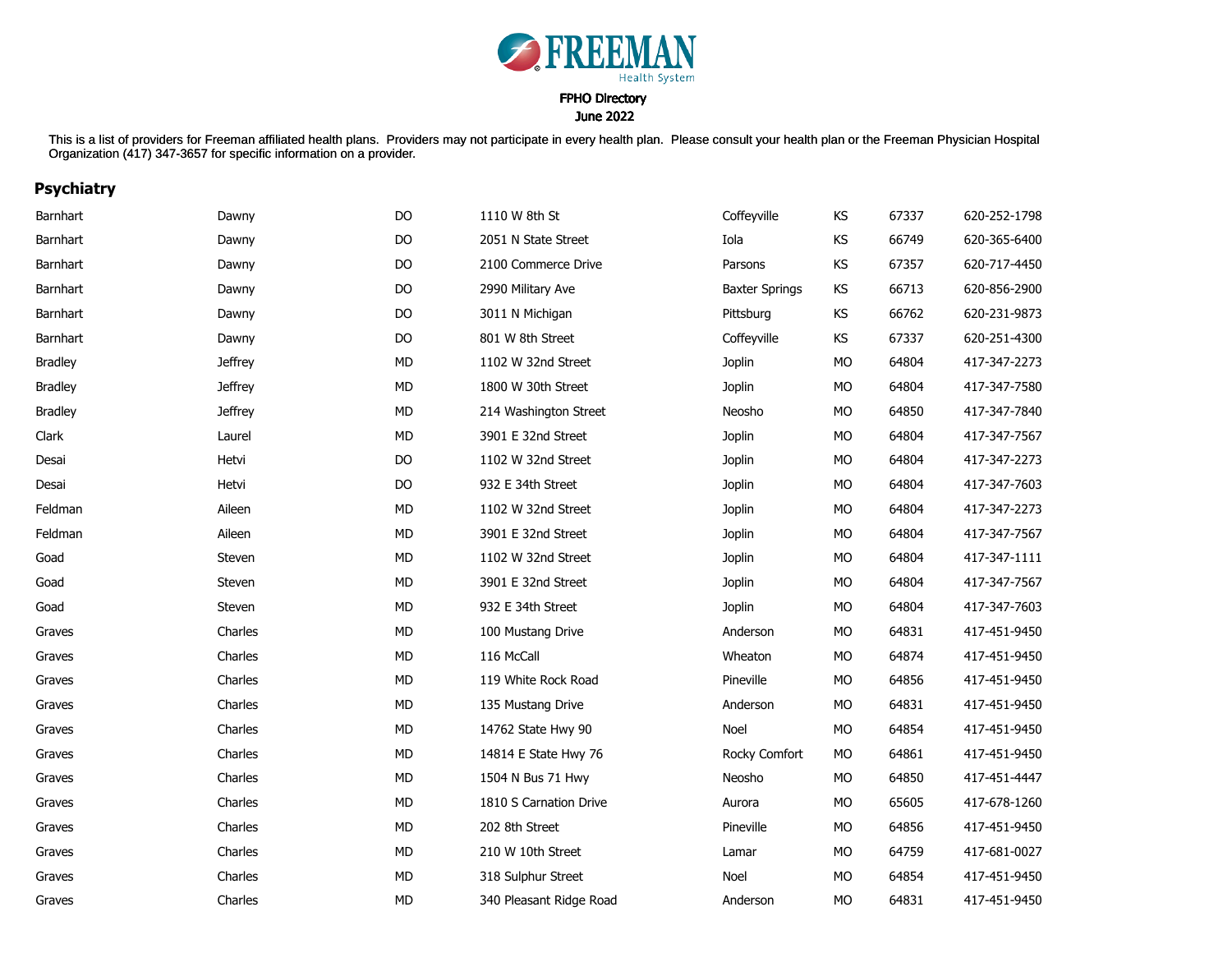

#### June 2022

This is a list of providers for Freeman affiliated health plans. Providers may not participate in every health plan. Please consult your health plan or the Freeman Physician Hospital<br>Organization (417) 347-3657 for specifi

# Psychiatry

| Graves                                   | Charles  | <b>MD</b> | 4016 Main Street          | Cassville       | <b>MO</b> | 65625 | 417-847-0057 |
|------------------------------------------|----------|-----------|---------------------------|-----------------|-----------|-------|--------------|
| Graves                                   | Charles  | <b>MD</b> | 411 Academy Street        | South West City | MO        | 64863 | 417-451-9450 |
| Graves                                   | Charles  | <b>MD</b> | 512 N Chapman Street      | Anderson        | MO        | 64831 | 417-451-9450 |
| Graves                                   | Charles  | <b>MD</b> | 530 S Maiden Lane         | Joplin          | MO        | 64801 | 417-782-6200 |
| Graves                                   | Charles  | <b>MD</b> | 724 Industrial Park Drive | Anderson        | MO        | 64831 | 417-451-9450 |
| Graves                                   | Charles  | <b>MD</b> | 927 71 Business Hwy       | Anderson        | MO        | 64831 | 417-845-8300 |
| Hameed                                   | Kashif   | <b>MD</b> | 800 S Ash Street          | Nevada          | <b>MO</b> | 64772 | 417-667-3355 |
| Shah                                     | Modaser  | <b>MD</b> | 1632 Missouri Ave         | Carthage        | <b>MO</b> | 64836 | 417-358-7728 |
| Shah                                     | Modaser  | <b>MD</b> | 214 Washington Street     | Neosho          | <b>MO</b> | 64850 | 417-347-7840 |
| Shah                                     | Modaser  | <b>MD</b> | 3901 E 32nd Street        | <b>Joplin</b>   | MO        | 64804 | 417-347-7567 |
| Stewart                                  | Mark     | <b>DO</b> | 800 S Ash Street          | Nevada          | MO        | 64772 | 417-667-3355 |
| <b>Psychiatry/Child &amp; Adolescent</b> |          |           |                           |                 |           |       |              |
| Moore                                    | Candice  | <b>MD</b> | 627 S Ash Street, Ste B   | Nevada          | MO        | 64772 | 417-667-6800 |
| Moore                                    | Candice  | <b>MD</b> | 800 S Ash Street          | Nevada          | MO        | 64772 | 417-667-3355 |
| <b>Psychiatry/Neurology Psychiatry</b>   |          |           |                           |                 |           |       |              |
| McClure                                  | Maxwell  | DO        | 214 Washington Street     | Neosho          | MO        | 64850 | 417-347-7840 |
| McClure                                  | Maxwell  | DO        | 3010 McClelland Blvd      | <b>Joplin</b>   | <b>MO</b> | 64804 | 417-347-7700 |
| McClure                                  | Maxwell  | <b>DO</b> | 305 S Virginia Street     | <b>Joplin</b>   | <b>MO</b> | 64801 | 417-347-7300 |
| McClure                                  | Maxwell  | <b>DO</b> | 307 W 11th Street         | Lamar           | <b>MO</b> | 64759 | 417-347-8010 |
| McClure                                  | Maxwell  | <b>DO</b> | 3230 Wisconsin            | <b>Joplin</b>   | MO        | 64804 | 417-347-7800 |
| McClure                                  | Maxwell  | DO        | 3901 E 32nd Street        | <b>Joplin</b>   | MO        | 64804 | 417-347-7567 |
| Rasheed                                  | Mohammad | <b>MD</b> | 800 S Ash Street          | Nevada          | MO        | 64772 | 417-667-3355 |
| Saba                                     | Tabassum | <b>MD</b> | 1102 W 32nd Street        | Joplin          | <b>MO</b> | 64804 | 417-347-2273 |
| Saba                                     | Tabassum | <b>MD</b> | 214 Washington Street     | Neosho          | MO        | 64850 | 417-347-7840 |
| Saba                                     | Tabassum | MD        | 3901 E 32nd Street        | Joplin          | MO        | 64804 | 417-347-7567 |
| Saba                                     | Tabassum | <b>MD</b> | 932 E 34th Street         | <b>Joplin</b>   | <b>MO</b> | 64804 | 417-347-7603 |
| Smith                                    | Allison  | DO.       | 1102 W 32nd Street        | <b>Joplin</b>   | <b>MO</b> | 64804 | 417-347-2273 |
| Smith                                    | Allison  | DO        | 214 Washington Street     | Neosho          | <b>MO</b> | 64850 | 417-347-7840 |
| Smith                                    | Allison  | <b>DO</b> | 305 S Virginia Street     | <b>Joplin</b>   | <b>MO</b> | 64801 | 417-347-7300 |
|                                          |          |           |                           |                 |           |       |              |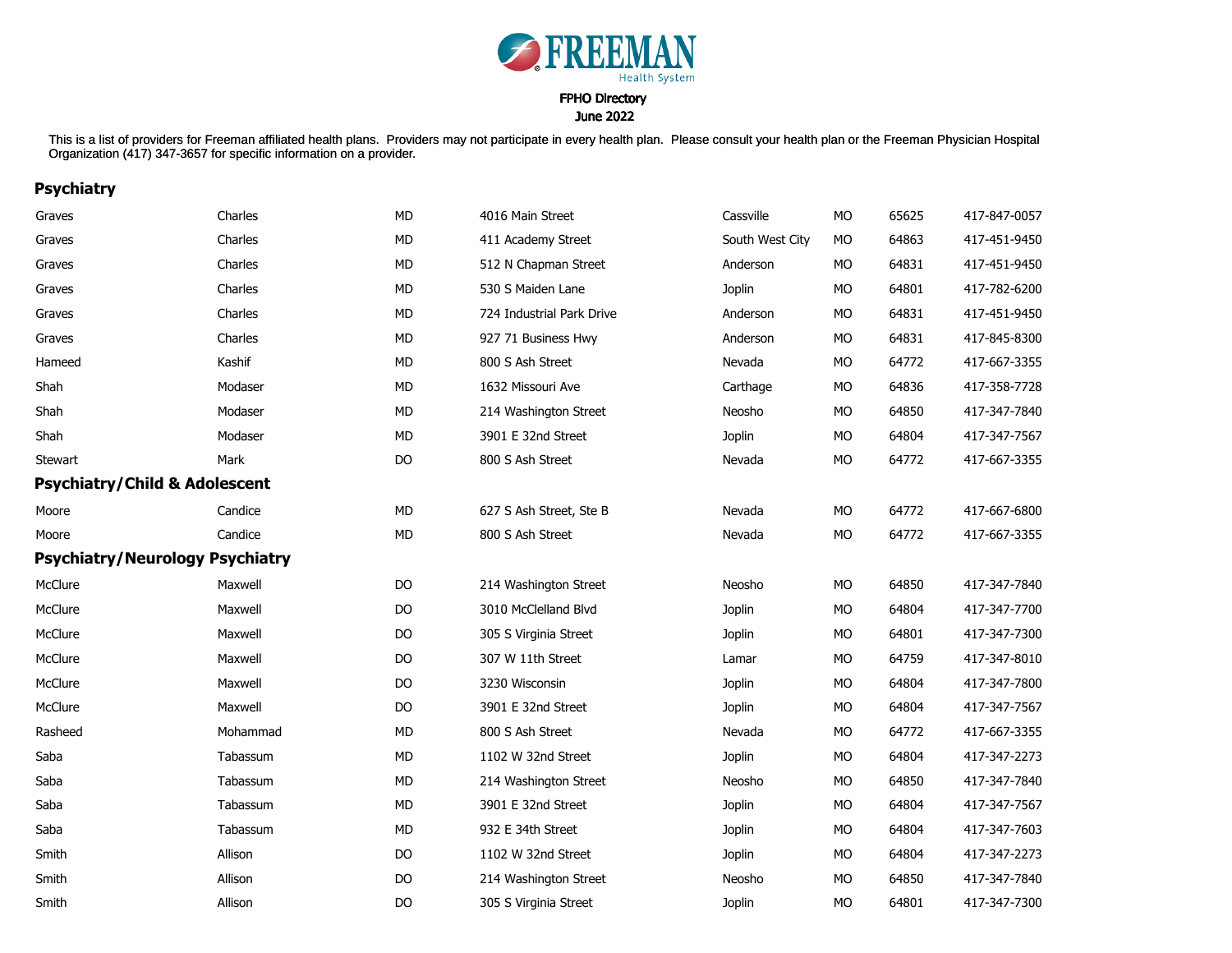

#### June 2022

This is a list of providers for Freeman affiliated health plans. Providers may not participate in every health plan. Please consult your health plan or the Freeman Physician Hospital<br>Organization (417) 347-3657 for specifi

# Psychiatry/Neurology Psychiatry

| Smith                                     | Allison         | DO         | 3901 E 32nd Street    | <b>Joplin</b>         | <b>MO</b> | 64804 | 417-347-7567 |
|-------------------------------------------|-----------------|------------|-----------------------|-----------------------|-----------|-------|--------------|
| <b>Psychiatry/Nurse Practitioner/Spec</b> |                 |            |                       |                       |           |       |              |
| Baughman                                  | Karin           | DNP, PMHNP | 214 Washington Street | Neosho                | <b>MO</b> | 64850 | 417-347-7840 |
| Baughman                                  | Karin           | DNP, PMHNP | 3901 E 32nd Street    | <b>Joplin</b>         | <b>MO</b> | 64804 | 417-347-7567 |
| Wade                                      | Dawn            | PMHNP      | 1800 W 30th Street    | <b>Joplin</b>         | <b>MO</b> | 64804 | 417-347-7580 |
| <b>Psychology</b>                         |                 |            |                       |                       |           |       |              |
| Anderson                                  | Darwin          | PhD        | 101 W Sycamore Street | Columbus              | KS        | 66725 | 620-429-2101 |
| Anderson                                  | Darwin          | PhD        | 102 S Cline           | Coffeyville           | KS        | 66737 | 620-252-6989 |
| Anderson                                  | Darwin          | PhD        | 2051 N State Street   | Iola                  | KS        | 66749 | 620-365-6400 |
| Anderson                                  | Darwin          | PhD        | 2100 Commerce Drive   | Parsons               | KS        | 67357 | 620-717-4450 |
| Anderson                                  | Darwin          | PhD        | 2990 Military Ave     | <b>Baxter Springs</b> | KS        | 66713 | 620-856-2900 |
| Anderson                                  | Darwin          | PhD        | 3011 N Michigan       | Pittsburg             | KS        | 66762 | 620-231-9873 |
| Anderson                                  | Darwin          | PhD        | 3354 Hwy 160          | Independence          | KS        | 67301 | 620-577-2131 |
| Anderson                                  | Darwin          | PhD        | 801 W 8th Street      | Coffeyville           | KS        | 67337 | 620-251-4300 |
| Boekhout                                  | <b>Brock</b>    | PhD        | 101 W Sycamore Street | Columbus              | KS        | 66725 | 620-429-2101 |
| Boekhout                                  | <b>Brock</b>    | PhD        | 102 S Cline           | Coffeyville           | KS        | 66737 | 620-252-6989 |
| Boekhout                                  | <b>Brock</b>    | PhD        | 2051 N State Street   | Iola                  | KS        | 66749 | 620-365-6400 |
| Boekhout                                  | <b>Brock</b>    | PhD        | 2100 Commerce Drive   | Parsons               | KS        | 67357 | 620-717-4450 |
| Boekhout                                  | <b>Brock</b>    | PhD        | 2990 Military Ave     | <b>Baxter Springs</b> | KS        | 66713 | 620-856-2900 |
| Boekhout                                  | <b>Brock</b>    | PhD        | 3011 N Michigan       | Pittsburg             | KS        | 66762 | 620-231-9873 |
| Boekhout                                  | <b>Brock</b>    | PhD        | 3354 Hwy 160          | Independence          | KS        | 67301 | 620-577-2131 |
| Boekhout                                  | <b>Brock</b>    | PhD        | 801 W 8th Street      | Coffeyville           | KS        | 67337 | 620-251-4300 |
| Copeland                                  | <b>Jennifer</b> | PsyD       | 3901 E 32nd Street    | <b>Joplin</b>         | <b>MO</b> | 64804 | 417-347-7567 |
| Doyle                                     | Charles         | PsyD       | 1230 N Duquesne       | <b>Joplin</b>         | MO        | 64801 | 417-782-1443 |
| McCleeary                                 | Joann           | PsyD       | 101 W Sycamore Street | Columbus              | KS        | 66725 | 620-429-2101 |
| McCleeary                                 | Joann           | PsyD       | 102 S Cline           | Coffeyville           | KS        | 66737 | 620-252-6989 |
| McCleeary                                 | Joann           | PsyD       | 1110 W 8th St         | Coffeyville           | KS        | 67337 | 620-252-1798 |
| McCleeary                                 | Joann           | PsyD       | 2051 N State Street   | Iola                  | KS        | 66749 | 620-365-6400 |
| McCleeary                                 | Joann           | PsyD       | 2100 Commerce Drive   | Parsons               | KS        | 67357 | 620-717-4450 |
|                                           |                 |            |                       |                       |           |       |              |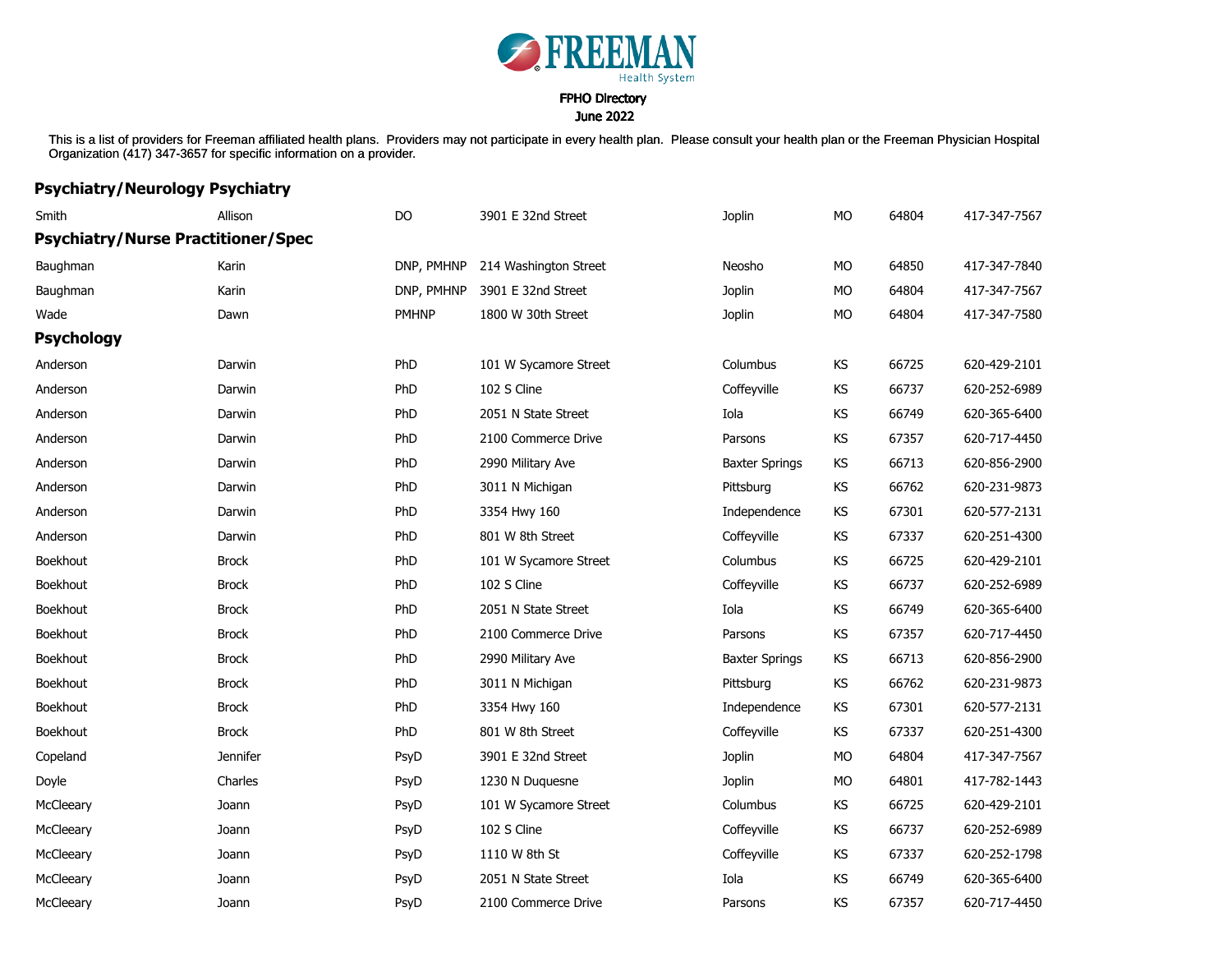

#### June 2022

This is a list of providers for Freeman affiliated health plans. Providers may not participate in every health plan. Please consult your health plan or the Freeman Physician Hospital<br>Organization (417) 347-3657 for specifi

# Psychology

| McCleeary                                         | Joann        | PsyD       | 2990 Military Ave         | <b>Baxter Springs</b> | KS        | 66713 | 620-856-2900 |
|---------------------------------------------------|--------------|------------|---------------------------|-----------------------|-----------|-------|--------------|
| McCleeary                                         | Joann        | PsyD       | 3011 N Michigan           | Pittsburg             | KS        | 66762 | 620-231-9873 |
| McCleeary                                         | Joann        | PsyD       | 3354 Hwy 160              | Independence          | KS        | 67301 | 620-577-2131 |
| McCleeary                                         | Joann        | PsyD       | 801 W 8th Street          | Coffeyville           | KS        | 67337 | 620-251-4300 |
| Mieseler                                          | <b>Vicky</b> | MS         | 1800 W 30th Street        | <b>Joplin</b>         | <b>MO</b> | 64804 | 417-347-7580 |
| Mieseler                                          | Vicky        | <b>MS</b>  | 2808 Picher               | <b>Joplin</b>         | <b>MO</b> | 64804 | 417-347-7850 |
| Mieseler                                          | Vicky        | <b>MS</b>  | 305 S Virginia Street     | <b>Joplin</b>         | MO        | 64801 | 417-347-7300 |
| Mieseler                                          | <b>Vicky</b> | <b>MS</b>  | 3901 E 32nd Street        | <b>Joplin</b>         | MO        | 64804 | 417-347-7567 |
| Sadowski                                          | Arlene       | EdD        | 214 Washington Street     | Neosho                | MO        | 64850 | 417-347-7840 |
| Sadowski                                          | Arlene       | EdD        | 3901 E 32nd Street        | <b>Joplin</b>         | <b>MO</b> | 64804 | 417-347-7567 |
| Terrell                                           | Stephanie    | PsyD       | 214 Washington Street     | Neosho                | <b>MO</b> | 64850 | 417-347-7840 |
| Terrell                                           | Stephanie    | PsyD       | 3901 E 32nd Street        | <b>Joplin</b>         | <b>MO</b> | 64804 | 417-347-7567 |
| Wilkinson                                         | Dale         | MS         | 214 Washington Street     | Neosho                | MO        | 64850 | 417-347-7840 |
| Wilkinson                                         | Dale         | <b>MS</b>  | 3901 E 32nd Street        | <b>Joplin</b>         | MO        | 64804 | 417-347-7567 |
| <b>Psychology Licensed Professional Counselor</b> |              |            |                           |                       |           |       |              |
| Aultman                                           | Joyce        | <b>LPC</b> | 1632 Missouri Ave         | Carthage              | <b>MO</b> | 64836 | 417-358-7728 |
| Aultman                                           | Joyce        | <b>LPC</b> | 204 N Lincoln Street      | Neosho                | <b>MO</b> | 64850 | 417-451-4565 |
| Aultman                                           | Joyce        | <b>LPC</b> | 305 S Virginia Street     | <b>Joplin</b>         | MO        | 64801 | 417-347-7300 |
| Aultman                                           | Joyce        | <b>LPC</b> | 3901 E 32nd Street        | <b>Joplin</b>         | <b>MO</b> | 64804 | 417-347-7567 |
| Burch                                             | Elizabeth    | <b>LPC</b> | 3011 N Michigan           | Pittsburg             | KS        | 66762 | 620-231-9873 |
| Burch                                             | Elizabeth    | <b>LPC</b> | 801 W 8th Street          | Coffeyville           | KS        | 67337 | 620-251-4300 |
| Celaya                                            | Twyla        | <b>LPC</b> | 101 W Sycamore Street     | Columbus              | KS        | 66725 | 620-429-2101 |
| Celaya                                            | Twyla        | <b>LPC</b> | 1011 S Mount Carmel Place | Pittsburg             | KS        | 66762 | 620-670-6710 |
| Celaya                                            | Twyla        | <b>LPC</b> | 3011 N Michigan           | Pittsburg             | KS        | 66762 | 620-231-9873 |
| Celaya                                            | Twyla        | <b>LPC</b> | 401 Woodland Hills Blvd   | Pittsburg             | KS        | 66762 | 620-223-8070 |
| Celaya                                            | Twyla        | <b>LPC</b> | 601 E Washington Street   | Arma                  | KS        | 66712 | 620-347-4033 |
| Hays                                              | Angela       | <b>LPC</b> | 1632 Missouri Ave         | Carthage              | <b>MO</b> | 64836 | 417-358-7728 |
| Hays                                              | Angela       | <b>LPC</b> | 3901 E 32nd Street        | <b>Joplin</b>         | MO        | 64804 | 417-347-7567 |
| Hester                                            | Cynthia      | <b>LPC</b> | 204 N Lincoln Street      | Neosho                | <b>MO</b> | 64850 | 417-347-4565 |
|                                                   |              |            |                           |                       |           |       |              |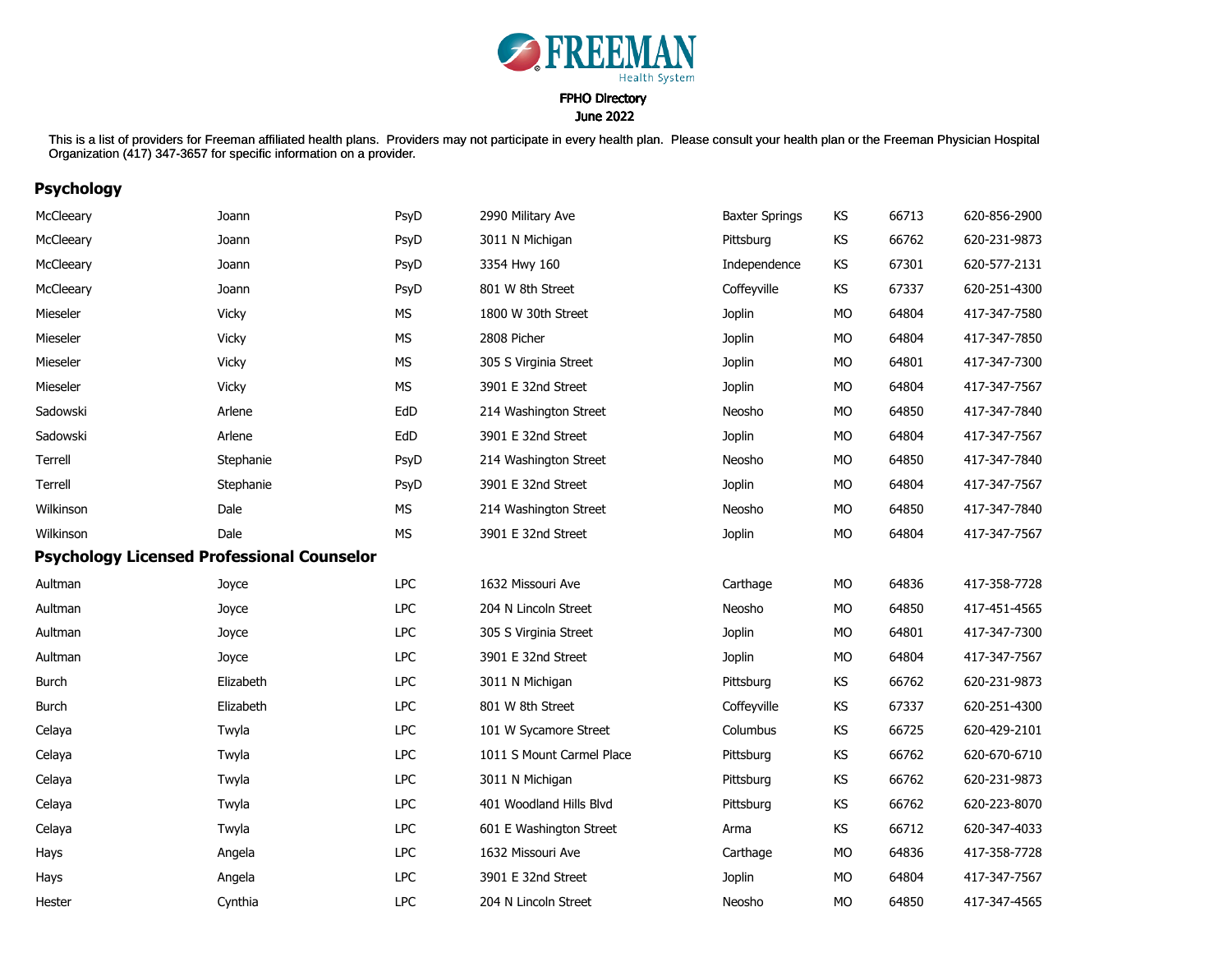

#### June 2022

This is a list of providers for Freeman affiliated health plans. Providers may not participate in every health plan. Please consult your health plan or the Freeman Physician Hospital<br>Organization (417) 347-3657 for specifi

# Psychology Licensed Professional Counselor

| Hester                      | Cynthia         | <b>LPC</b>  | 3901 E 32nd Street    | <b>Joplin</b> | <b>MO</b> | 64804 | 417-347-7567 |
|-----------------------------|-----------------|-------------|-----------------------|---------------|-----------|-------|--------------|
| Johnson                     | <b>Jennifer</b> | <b>LPC</b>  | 3901 E 32nd Street    | <b>Joplin</b> | <b>MO</b> | 64804 | 417-347-7567 |
| Johnson                     | Jennifer        | <b>LPC</b>  | 932 E 34th Street     | Joplin        | MO        | 64804 | 417-347-7603 |
| McCullough                  | Stephen         | <b>LCPC</b> | 3230 Wisconsin        | Joplin        | <b>MO</b> | 64804 | 417-347-7800 |
| <b>Psychology/Counselor</b> |                 |             |                       |               |           |       |              |
| Bedford                     | Andrew          | <b>LPC</b>  | 214 Washington Street | Neosho        | MO        | 64850 | 417-347-7840 |
| Bedford                     | Andrew          | <b>LPC</b>  | 3010 McClelland Blvd  | <b>Joplin</b> | <b>MO</b> | 64804 | 417-347-7700 |
| Bedford                     | Andrew          | <b>LPC</b>  | 305 S Virginia Street | <b>Joplin</b> | <b>MO</b> | 64801 | 417-347-7300 |
| Bedford                     | Andrew          | <b>LPC</b>  | 307 W 11th Street     | Lamar         | <b>MO</b> | 64759 | 417-347-8010 |
| Cahalan                     | Patrick         | <b>LPC</b>  | 214 Washington Street | Neosho        | <b>MO</b> | 64850 | 417-347-7840 |
| Cahalan                     | Patrick         | <b>LPC</b>  | 3901 E 32nd Street    | <b>Joplin</b> | MO        | 64804 | 417-347-7567 |
| Curry                       | Patrick         | <b>LPC</b>  | 1632 Missouri Ave     | Carthage      | MO        | 64836 | 417-358-7728 |
| Curry                       | Patrick         | <b>LPC</b>  | 1800 W 30th Street    | Joplin        | <b>MO</b> | 64804 | 417-347-7580 |
| Curry                       | Patrick         | <b>LPC</b>  | 1949 S Snowberry Lane | Joplin        | <b>MO</b> | 64804 | 417-347-7860 |
| Curry                       | Patrick         | <b>LPC</b>  | 201 S Broadway        | Carl Junction | MO        | 64834 | 417-347-7999 |
| Curry                       | Patrick         | <b>LPC</b>  | 204 N Lincoln Street  | Neosho        | <b>MO</b> | 64850 | 417-451-4565 |
| Curry                       | Patrick         | <b>LPC</b>  | 214 Washington Street | Neosho        | <b>MO</b> | 64850 | 417-347-7840 |
| Curry                       | Patrick         | <b>LPC</b>  | 307 W 11th Street     | Lamar         | <b>MO</b> | 64759 | 417-347-8010 |
| Devine                      | Adrienne        | <b>LPC</b>  | 1632 Missouri Ave     | Carthage      | MO        | 64836 | 417-358-7728 |
| Devine                      | Adrienne        | <b>LPC</b>  | 1800 W 30th Street    | <b>Joplin</b> | MO        | 64804 | 417-347-7580 |
| Devine                      | Adrienne        | <b>LPC</b>  | 1949 S Snowberry Lane | <b>Joplin</b> | MO        | 64804 | 417-347-7860 |
| Devine                      | Adrienne        | <b>LPC</b>  | 201 S Broadway        | Carl Junction | <b>MO</b> | 64834 | 417-347-7999 |
| Devine                      | Adrienne        | <b>LPC</b>  | 204 N Lincoln Street  | Neosho        | <b>MO</b> | 64850 | 417-451-4565 |
| Devine                      | Adrienne        | <b>LPC</b>  | 307 W 11th Street     | Lamar         | <b>MO</b> | 64759 | 417-347-8010 |
| Doss                        | Aubrey          | <b>LPC</b>  | 1632 Missouri Ave     | Carthage      | MO        | 64836 | 417-358-7728 |
| <b>Doss</b>                 | Aubrey          | <b>LPC</b>  | 1800 W 30th Street    | <b>Joplin</b> | <b>MO</b> | 64804 | 417-347-7580 |
| Doss                        | Aubrey          | <b>LPC</b>  | 1949 S Snowberry Lane | <b>Joplin</b> | <b>MO</b> | 64804 | 417-347-7860 |
| <b>Doss</b>                 | Aubrey          | <b>LPC</b>  | 201 S Broadway        | Carl Junction | MO        | 64834 | 417-347-7999 |
| Doss                        | Aubrey          | <b>LPC</b>  | 204 N Lincoln Street  | Neosho        | MO        | 64850 | 417-451-4565 |
|                             |                 |             |                       |               |           |       |              |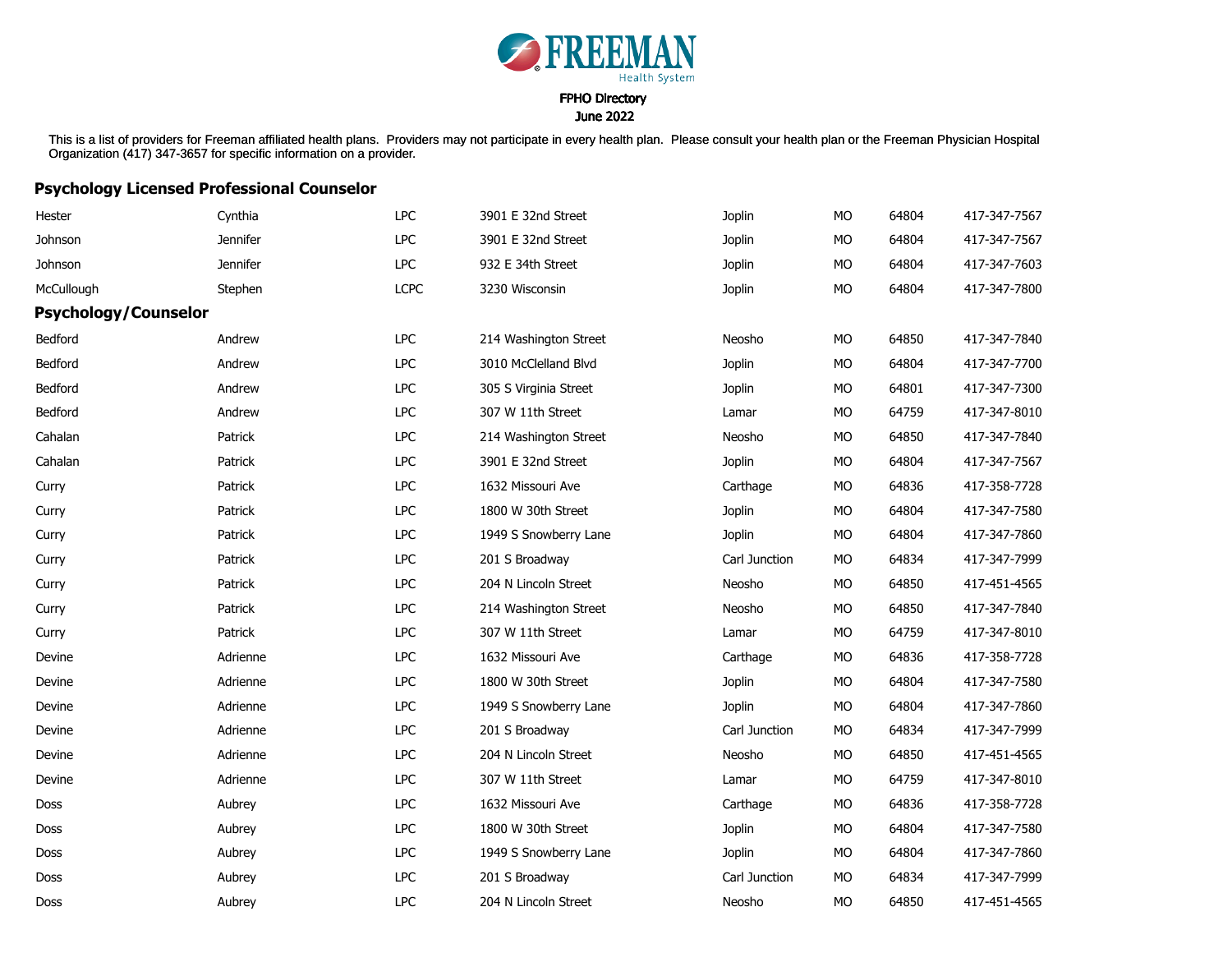

#### June 2022

This is a list of providers for Freeman affiliated health plans. Providers may not participate in every health plan. Please consult your health plan or the Freeman Physician Hospital<br>Organization (417) 347-3657 for specifi

# Psychology/Counselor

| Doss      | Aubrey  | <b>LPC</b> | 214 Washington Street     | Neosho          | <b>MO</b> | 64850 | 417-347-7840 |
|-----------|---------|------------|---------------------------|-----------------|-----------|-------|--------------|
| Doss      | Aubrey  | <b>LPC</b> | 307 W 11th Street         | Lamar           | <b>MO</b> | 64759 | 417-347-8010 |
| Dzak      | Matthew | PsyD       | 100 Mustang Drive         | Anderson        | <b>MO</b> | 64831 | 417-451-9450 |
| Dzak      | Matthew | PsyD       | 116 McCall                | Wheaton         | MO        | 64874 | 417-451-9450 |
| Dzak      | Matthew | PsyD       | 119 White Rock Road       | Pineville       | <b>MO</b> | 64856 | 417-451-9450 |
| Dzak      | Matthew | PsyD       | 135 Mustang Drive         | Anderson        | <b>MO</b> | 64831 | 417-451-9450 |
| Dzak      | Matthew | PsyD       | 14762 State Hwy 90        | Noel            | <b>MO</b> | 64854 | 417-451-9450 |
| Dzak      | Matthew | PsyD       | 14814 E State Hwy 76      | Rocky Comfort   | MO        | 64861 | 417-451-9450 |
| Dzak      | Matthew | PsyD       | 1504 N Bus 71 Hwy         | Neosho          | <b>MO</b> | 64850 | 417-451-4447 |
| Dzak      | Matthew | PsyD       | 1810 S Carnation Drive    | Aurora          | MO        | 65605 | 417-678-1260 |
| Dzak      | Matthew | PsyD       | 202 8th Street            | Pineville       | <b>MO</b> | 64856 | 417-451-9450 |
| Dzak      | Matthew | PsyD       | 210 W 10th Street         | Lamar           | MO        | 64759 | 417-681-0027 |
| Dzak      | Matthew | PsyD       | 318 Sulphur Street        | Noel            | MO        | 64854 | 417-451-9450 |
| Dzak      | Matthew | PsyD       | 340 Pleasant Ridge Road   | Anderson        | MO        | 64831 | 417-451-9450 |
| Dzak      | Matthew | PsyD       | 4016 Main Street          | Cassville       | MO        | 65625 | 417-847-0057 |
| Dzak      | Matthew | PsyD       | 411 Academy Street        | South West City | <b>MO</b> | 64863 | 417-451-9450 |
| Dzak      | Matthew | PsyD       | 512 N Chapman Street      | Anderson        | <b>MO</b> | 64831 | 417-451-9450 |
| Dzak      | Matthew | PsyD       | 530 S Maiden Lane         | <b>Joplin</b>   | MO        | 64801 | 417-782-6200 |
| Dzak      | Matthew | PsyD       | 724 Industrial Park Drive | Anderson        | MO        | 64831 | 417-451-9450 |
| Dzak      | Matthew | PsyD       | 927 71 Business Hwy       | Anderson        | MO        | 64831 | 417-845-8300 |
| Hall      | Carla   | <b>LPC</b> | 530 E 34th Street         | <b>Joplin</b>   | MO        | 64804 | 417-347-7630 |
| Hefner    | Jacob   | <b>LPC</b> | 214 Washington Street     | Neosho          | <b>MO</b> | 64850 | 417-347-7840 |
| Hefner    | Jacob   | <b>LPC</b> | 3901 E 32nd Street        | Joplin          | <b>MO</b> | 64804 | 417-347-7567 |
| Honeycutt | Nathan  | <b>LPC</b> | 214 Washington Street     | Neosho          | <b>MO</b> | 64850 | 417-347-7840 |
| Honeycutt | Nathan  | <b>LPC</b> | 3010 McClelland Blvd      | <b>Joplin</b>   | MO        | 64804 | 417-347-7700 |
| Honeycutt | Nathan  | <b>LPC</b> | 305 S Virginia Street     | Joplin          | MO        | 64801 | 417-347-7300 |
| Honeycutt | Nathan  | <b>LPC</b> | 307 W 11th Street         | Lamar           | <b>MO</b> | 64759 | 417-347-8010 |
| Junge     | Nicole  | <b>LPC</b> | 214 Washington Street     | Neosho          | <b>MO</b> | 64850 | 417-347-7840 |
| Junge     | Nicole  | <b>LPC</b> | 3901 E 32nd Street        | <b>Joplin</b>   | <b>MO</b> | 64804 | 417-347-7567 |
|           |         |            |                           |                 |           |       |              |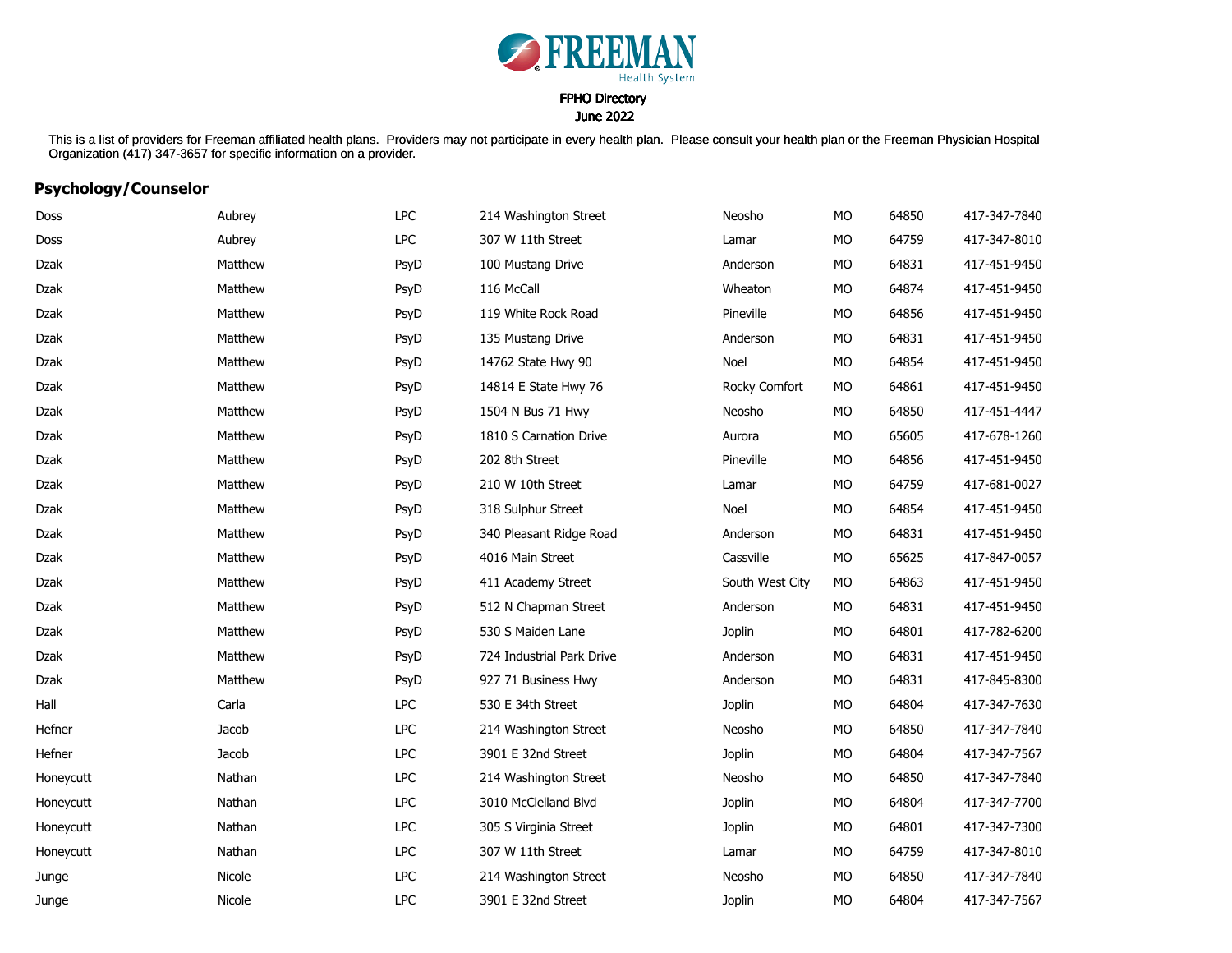

#### June 2022

This is a list of providers for Freeman affiliated health plans. Providers may not participate in every health plan. Please consult your health plan or the Freeman Physician Hospital<br>Organization (417) 347-3657 for specifi

# Psychology/Counselor

| Kelley       | John        | <b>LPC</b>  | 1632 Missouri Ave     | Carthage              | <b>MO</b> | 64836 | 417-358-7728 |
|--------------|-------------|-------------|-----------------------|-----------------------|-----------|-------|--------------|
| Kelley       | John        | <b>LPC</b>  | 1800 W 30th Street    | Joplin                | <b>MO</b> | 64804 | 417-347-7580 |
| Kelley       | John        | <b>LPC</b>  | 1949 S Snowberry Lane | <b>Joplin</b>         | <b>MO</b> | 64804 | 417-347-7860 |
| Kelley       | <b>John</b> | <b>LPC</b>  | 201 S Broadway        | Carl Junction         | <b>MO</b> | 64834 | 417-347-7999 |
| Kelley       | John        | <b>LPC</b>  | 204 N Lincoln Street  | Neosho                | MO        | 64850 | 417-451-4565 |
| Kelley       | John        | <b>LPC</b>  | 307 W 11th Street     | Lamar                 | MO        | 64759 | 417-347-8010 |
| Kelley       | John        | <b>LPC</b>  | 3901 E 32nd Street    | <b>Joplin</b>         | <b>MO</b> | 64804 | 417-347-7567 |
| Lowe         | Joelleen    | <b>LPC</b>  | 214 Washington Street | Neosho                | <b>MO</b> | 64850 | 417-347-7840 |
| Lowe         | Joelleen    | <b>LPC</b>  | 3010 McClelland Blvd  | <b>Joplin</b>         | <b>MO</b> | 64804 | 417-347-7700 |
| Lowe         | Joelleen    | <b>LPC</b>  | 305 S Virginia Street | <b>Joplin</b>         | MO        | 64801 | 417-347-7300 |
| Lowe         | Joelleen    | <b>LPC</b>  | 307 W 11th Street     | Lamar                 | <b>MO</b> | 64759 | 417-347-8010 |
| Lowe         | Joelleen    | <b>LPC</b>  | 3901 E 32nd Street    | <b>Joplin</b>         | <b>MO</b> | 64804 | 417-347-7567 |
| Meyer        | Frederick   | <b>LPC</b>  | 1632 Missouri Ave     | Carthage              | MO        | 64836 | 417-358-7728 |
| Meyer        | Frederick   | <b>LPC</b>  | 1800 W 30th Street    | <b>Joplin</b>         | <b>MO</b> | 64804 | 417-347-7580 |
| Meyer        | Frederick   | <b>LPC</b>  | 1949 S Snowberry Lane | <b>Joplin</b>         | <b>MO</b> | 64804 | 417-347-7860 |
| Meyer        | Frederick   | <b>LPC</b>  | 201 S Broadway        | Carl Junction         | <b>MO</b> | 64834 | 417-347-7999 |
| Meyer        | Frederick   | <b>LPC</b>  | 204 N Lincoln Street  | Neosho                | MO        | 64850 | 417-451-4565 |
| Meyer        | Frederick   | <b>LPC</b>  | 214 Washington Street | Neosho                | MO        | 64850 | 417-347-7840 |
| Meyer        | Frederick   | <b>LPC</b>  | 307 W 11th Street     | Lamar                 | <b>MO</b> | 64759 | 417-347-8010 |
| Mostert      | Roselyn     | <b>LPC</b>  | 1905 W 32nd Street    | <b>Joplin</b>         | MO        | 64804 | 417-347-7450 |
| Mostert      | Roselyn     | <b>LPC</b>  | 204 N Lincoln Street  | Neosho                | <b>MO</b> | 64850 | 417-451-4565 |
| Mostert      | Roselyn     | <b>LPC</b>  | 214 Washington Street | Neosho                | <b>MO</b> | 64850 | 417-347-7840 |
| Mostert      | Roselyn     | <b>LPC</b>  | 530 E 34th Street     | <b>Joplin</b>         | <b>MO</b> | 64804 | 417-347-7630 |
| <b>Neely</b> | Ashley      | <b>LCPC</b> | 101 W Sycamore Street | Columbus              | KS        | 66725 | 620-429-2101 |
| Neely        | Ashley      | <b>LCPC</b> | 102 S Cline           | Coffeyville           | ΚS        | 66737 | 620-252-6989 |
| Neely        | Ashley      | <b>LCPC</b> | 2051 N State Street   | Iola                  | KS        | 66749 | 620-365-6400 |
| Neely        | Ashley      | <b>LCPC</b> | 2100 Commerce Drive   | Parsons               | KS        | 67357 | 620-717-4450 |
| <b>Neely</b> | Ashley      | <b>LCPC</b> | 2990 Military Ave     | <b>Baxter Springs</b> | ΚS        | 66713 | 620-856-2900 |
| <b>Neely</b> | Ashley      | <b>LCPC</b> | 3011 N Michigan       | Pittsburg             | ΚS        | 66762 | 620-231-9873 |
|              |             |             |                       |                       |           |       |              |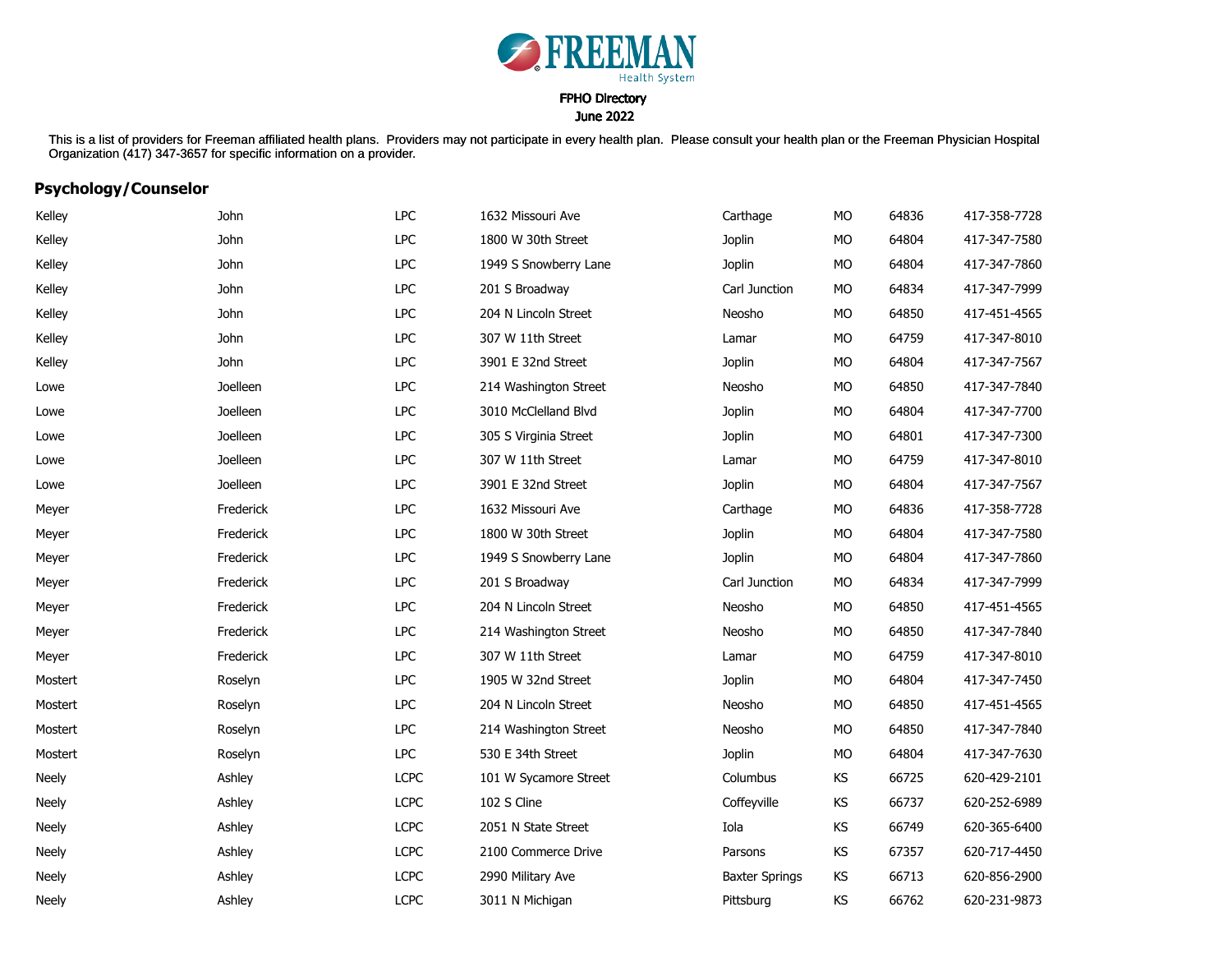

#### June 2022

This is a list of providers for Freeman affiliated health plans. Providers may not participate in every health plan. Please consult your health plan or the Freeman Physician Hospital<br>Organization (417) 347-3657 for specifi

# Psychology/Counselor

| <b>Neely</b>                                      | Ashley   | <b>LCPC</b>  | 3354 Hwy 160            | Independence          | KS | 67301 | 620-577-2131 |
|---------------------------------------------------|----------|--------------|-------------------------|-----------------------|----|-------|--------------|
| <b>Neely</b>                                      | Ashley   | <b>LCPC</b>  | 801 W 8th Street        | Coffeyville           | KS | 67337 | 620-251-4300 |
| White                                             | Samantha | <b>LPC</b>   | 3901 E 32nd Street      | <b>Joplin</b>         | MO | 64804 | 417-347-7567 |
| <b>Psychology/Licensed Addiction Counselor</b>    |          |              |                         |                       |    |       |              |
| <b>Brecheisen</b>                                 | Raymond  | <b>LAC</b>   | 101 W Sycamore Street   | Columbus              | KS | 66725 | 620-429-2101 |
| Brecheisen                                        | Raymond  | <b>LAC</b>   | 102 S Cline             | Coffeyville           | KS | 66737 | 620-252-6989 |
| <b>Brecheisen</b>                                 | Raymond  | <b>LAC</b>   | 1110 W 8th St           | Coffeyville           | KS | 67337 | 620-252-1798 |
| Brecheisen                                        | Raymond  | <b>LAC</b>   | 2100 Commerce Drive     | Parsons               | KS | 67357 | 620-717-4450 |
| Brecheisen                                        | Raymond  | <b>LAC</b>   | 2990 Military Ave       | <b>Baxter Springs</b> | KS | 66713 | 620-856-2900 |
| Brecheisen                                        | Raymond  | <b>LAC</b>   | 3011 N Michigan         | Pittsburg             | KS | 66762 | 620-231-9873 |
| <b>Brecheisen</b>                                 | Raymond  | <b>LAC</b>   | 401 Woodland Hills Blvd | Pittsburg             | KS | 66762 | 620-223-8070 |
| Brecheisen                                        | Raymond  | LAC          | 801 W 8th Street        | Coffeyville           | KS | 67337 | 620-251-4300 |
| Malle-LeFever                                     | Vickie   | <b>LCAC</b>  | 101 W Sycamore Street   | Columbus              | KS | 66725 | 620-429-2101 |
| Malle-LeFever                                     | Vickie   | <b>LCAC</b>  | 3011 N Michigan         | Pittsburg             | KS | 66762 | 620-231-9873 |
| Malle-LeFever                                     | Vickie   | <b>LCAC</b>  | 401 Woodland Hills Blvd | Pittsburg             | KS | 66762 | 620-223-8070 |
| <b>Psychology/Licensed Clinical Social Worker</b> |          |              |                         |                       |    |       |              |
| Adams                                             | David    | <b>LCSW</b>  | 101 W Sycamore Street   | Columbus              | KS | 66725 | 620-429-2101 |
| Adams                                             | David    | <b>LCSW</b>  | 2100 Commerce Drive     | Parsons               | KS | 67357 | 620-717-4450 |
| Adams                                             | David    | <b>LCSW</b>  | 2990 Military Ave       | <b>Baxter Springs</b> | KS | 66713 | 620-856-2900 |
| Adams                                             | David    | <b>LCSW</b>  | 3011 N Michigan         | Pittsburg             | KS | 66762 | 620-231-9873 |
| Adams                                             | David    | <b>LCSW</b>  | 601 E Washington Street | Arma                  | KS | 66712 | 620-347-4033 |
| Anderson                                          | Pamela   | <b>LSCSW</b> | 101 W Sycamore Street   | Columbus              | KS | 66725 | 620-429-2101 |
| Anderson                                          | Pamela   | <b>LSCSW</b> | 102 S Cline             | Coffeyville           | KS | 66737 | 620-252-6989 |
| Anderson                                          | Pamela   | <b>LSCSW</b> | 2051 N State Street     | Iola                  | KS | 66749 | 620-365-6400 |
| Anderson                                          | Pamela   | <b>LSCSW</b> | 2100 Commerce Drive     | Parsons               | KS | 67357 | 620-717-4450 |
| Anderson                                          | Pamela   | <b>LSCSW</b> | 2990 Military Ave       | <b>Baxter Springs</b> | KS | 66713 | 620-856-2900 |
| Anderson                                          | Pamela   | <b>LSCSW</b> | 3011 N Michigan         | Pittsburg             | KS | 66762 | 620-231-9873 |
| Anderson                                          | Pamela   | <b>LSCSW</b> | 3354 Hwy 160            | Independence          | KS | 67301 | 620-577-2131 |
| Anderson                                          | Pamela   | <b>LSCSW</b> | 801 W 8th Street        | Coffeyville           | KS | 67337 | 620-251-4300 |
|                                                   |          |              |                         |                       |    |       |              |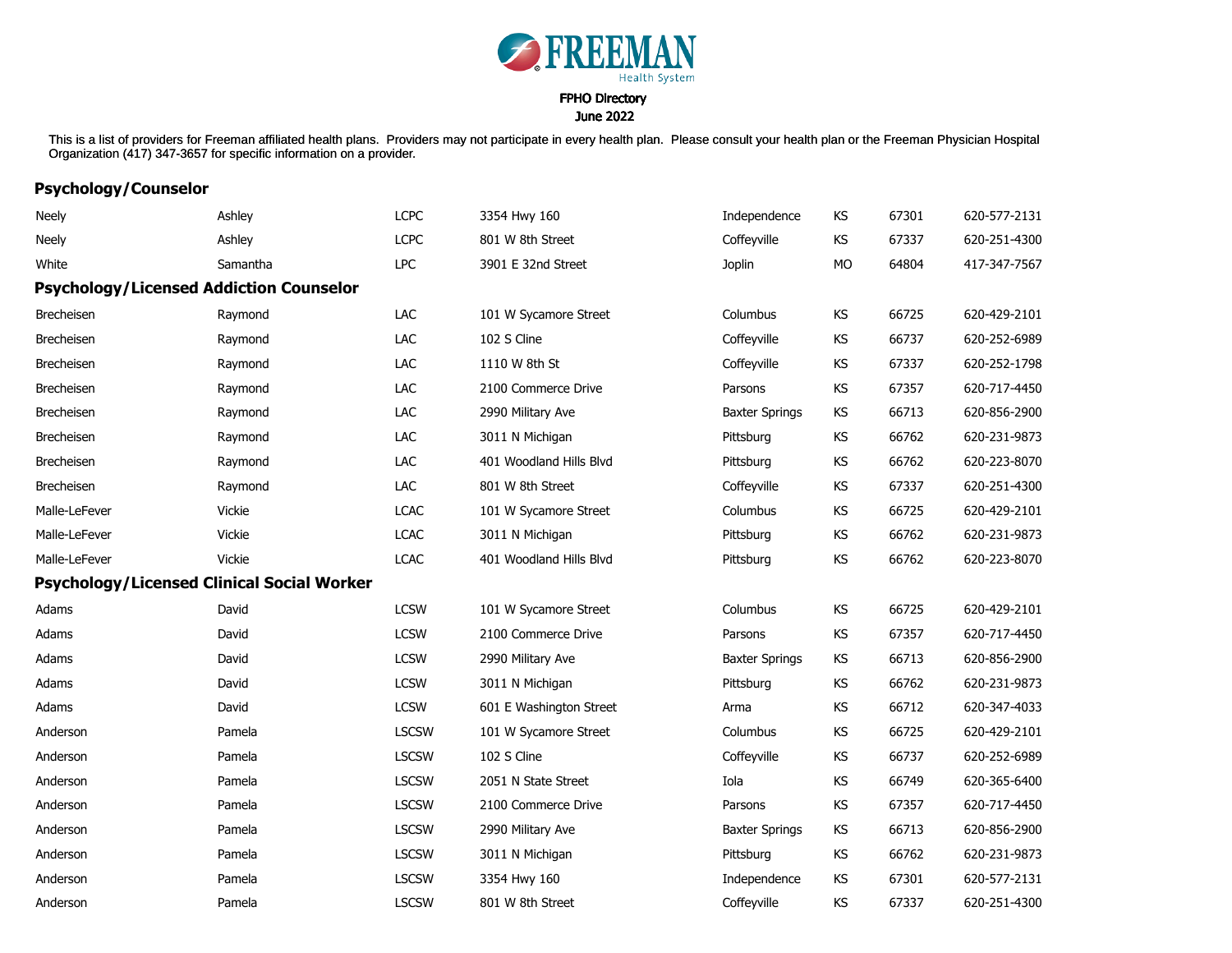

#### June 2022

This is a list of providers for Freeman affiliated health plans. Providers may not participate in every health plan. Please consult your health plan or the Freeman Physician Hospital<br>Organization (417) 347-3657 for specifi

| Antoni   | Cyndi           | <b>LSCSW</b> | 3011 N Michigan             | Pittsburg             | KS        | 66762 | 620-231-9873 |
|----------|-----------------|--------------|-----------------------------|-----------------------|-----------|-------|--------------|
| Antoni   | Cyndi           | <b>LSCSW</b> | 601 E Washington Street     | Arma                  | KS        | 66712 | 620-347-4033 |
| Berry    | <b>Jennifer</b> | <b>LCSW</b>  | 1002 McIntosh Circle, Ste 6 | <b>Joplin</b>         | <b>MO</b> | 64804 | 417-347-8055 |
| Berry    | <b>Jennifer</b> | <b>LCSW</b>  | 1532 W 32nd Street, Ste 402 | <b>Joplin</b>         | MO        | 64804 | 417-347-8730 |
| Berry    | <b>Jennifer</b> | <b>LCSW</b>  | 1905 W 32nd Street, Ste 403 | <b>Joplin</b>         | MO        | 64804 | 417-347-7300 |
| Berry    | <b>Jennifer</b> | <b>LCSW</b>  | 3333 McIntosh Circle, Ste 3 | <b>Joplin</b>         | <b>MO</b> | 64804 | 417-347-8636 |
| Berry    | <b>Jennifer</b> | <b>LCSW</b>  | 931 E 32nd Street           | <b>Joplin</b>         | MO        | 64804 | 417-347-4374 |
| Berry    | Jennifer        | <b>LCSW</b>  | 932 E 34th Street           | <b>Joplin</b>         | MO        | 64804 | 000-000-0000 |
| Carson   | Hope            | <b>LCSW</b>  | 3901 E 32nd Street          | <b>Joplin</b>         | <b>MO</b> | 64804 | 417-347-7567 |
| Castillo | Charrisa        | <b>LCSW</b>  | 101 W Sycamore Street       | Columbus              | KS        | 66725 | 620-429-2101 |
| Castillo | Charrisa        | <b>LCSW</b>  | 102 S Cline                 | Coffeyville           | KS        | 66737 | 620-252-6989 |
| Castillo | Charrisa        | <b>LCSW</b>  | 1110 W 8th St               | Coffeyville           | KS        | 67337 | 620-252-1798 |
| Castillo | Charrisa        | <b>LCSW</b>  | 2051 N State Street         | Iola                  | KS        | 66749 | 620-365-6400 |
| Castillo | Charrisa        | <b>LCSW</b>  | 2100 Commerce Drive         | Parsons               | KS        | 67357 | 620-717-4450 |
| Castillo | Charrisa        | <b>LCSW</b>  | 2990 Military Ave           | <b>Baxter Springs</b> | KS        | 66713 | 620-856-2900 |
| Castillo | Charrisa        | <b>LCSW</b>  | 3011 N Michigan             | Pittsburg             | KS        | 66762 | 620-231-9873 |
| Castillo | Charrisa        | <b>LCSW</b>  | 801 W 8th Street            | Coffeyville           | KS        | 67337 | 620-251-4300 |
| Causey   | Tina            | <b>LCSW</b>  | 1632 Missouri Ave           | Carthage              | MO        | 64836 | 417-358-7728 |
| Causey   | Tina            | <b>LCSW</b>  | 1800 W 30th Street          | <b>Joplin</b>         | <b>MO</b> | 64804 | 417-347-7580 |
| Causey   | Tina            | <b>LCSW</b>  | 1949 S Snowberry Lane       | <b>Joplin</b>         | MO        | 64804 | 417-347-7860 |
| Causey   | Tina            | <b>LCSW</b>  | 201 S Broadway              | Carl Junction         | MO        | 64834 | 417-347-7999 |
| Causey   | Tina            | <b>LCSW</b>  | 204 N Lincoln Street        | Neosho                | <b>MO</b> | 64850 | 417-451-4565 |
| Causey   | Tina            | <b>LCSW</b>  | 307 W 11th Street           | Lamar                 | MO        | 64759 | 417-347-8010 |
| Collings | Diana           | <b>LCSW</b>  | 214 Washington Street       | Neosho                | MO        | 64850 | 417-347-7840 |
| Collings | Diana           | <b>LCSW</b>  | 3901 E 32nd Street          | <b>Joplin</b>         | <b>MO</b> | 64804 | 417-347-7567 |
| Collings | Grant           | <b>LCSW</b>  | 214 Washington Street       | Neosho                | MO        | 64850 | 417-347-7840 |
| Collings | Grant           | <b>LCSW</b>  | 3901 E 32nd Street          | Joplin                | MO        | 64804 | 417-347-7567 |
| Cullison | Sandra          | <b>LCSW</b>  | 3011 N Michigan             | Pittsburg             | KS        | 66762 | 620-231-9873 |
| Gilley   | Carlee          | <b>LSCSW</b> | 101 W Sycamore Street       | Columbus              | KS        | 66725 | 620-429-2101 |
|          |                 |              |                             |                       |           |       |              |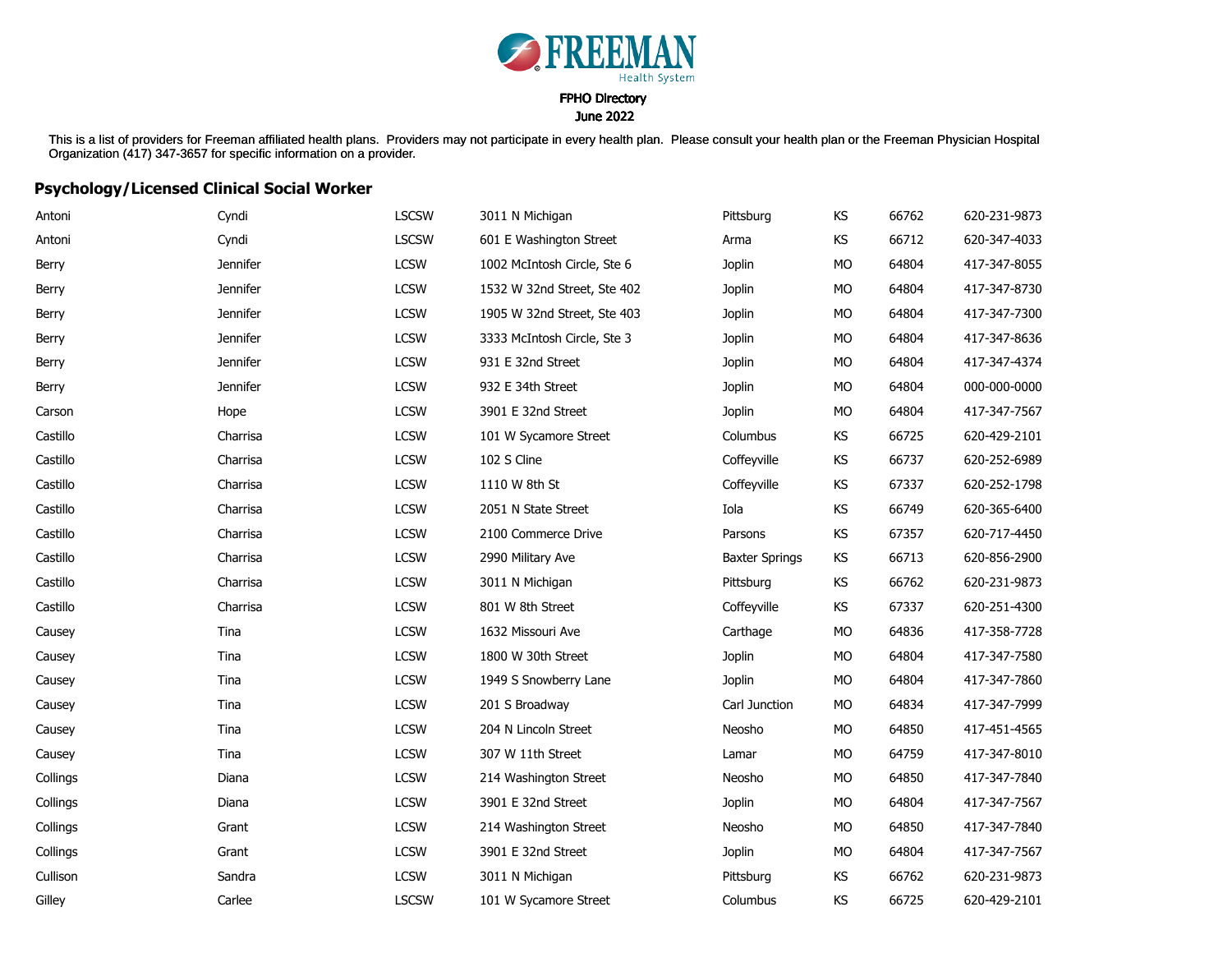

#### June 2022

This is a list of providers for Freeman affiliated health plans. Providers may not participate in every health plan. Please consult your health plan or the Freeman Physician Hospital<br>Organization (417) 347-3657 for specifi

| Gilley | Carlee         | <b>LSCSW</b> | 102 S Cline             | Coffeyville           | KS        | 66737 | 620-252-6989 |
|--------|----------------|--------------|-------------------------|-----------------------|-----------|-------|--------------|
| Gilley | Carlee         | <b>LSCSW</b> | 1110 W 8th St           | Coffeyville           | KS        | 67337 | 620-252-1798 |
| Gilley | Carlee         | <b>LSCSW</b> | 2051 N State Street     | Iola                  | KS        | 66749 | 620-365-6400 |
| Gilley | Carlee         | <b>LSCSW</b> | 2100 Commerce Drive     | Parsons               | KS        | 67357 | 620-717-4450 |
| Gilley | Carlee         | <b>LSCSW</b> | 2990 Military Ave       | <b>Baxter Springs</b> | KS        | 66713 | 620-856-2900 |
| Gilley | Carlee         | <b>LSCSW</b> | 3011 N Michigan         | Pittsburg             | KS        | 66762 | 620-231-9873 |
| Gilley | Carlee         | <b>LSCSW</b> | 801 W 8th Street        | Coffeyville           | KS        | 67337 | 620-251-4300 |
| Gordon | April          | <b>LCSW</b>  | 1800 W 30th Street      | Joplin                | MO        | 64804 | 417-347-7580 |
| Gordon | April          | <b>LCSW</b>  | 214 Washington Street   | Neosho                | <b>MO</b> | 64850 | 417-347-7840 |
| Gordon | April          | <b>LCSW</b>  | 3901 E 32nd Street      | <b>Joplin</b>         | MO        | 64804 | 417-347-7567 |
| Gordon | April          | <b>LCSW</b>  | 530 E 34th Street       | Joplin                | MO        | 64804 | 417-347-7630 |
| Harris | <b>Beverly</b> | <b>LCSW</b>  | 100 Mustang Drive       | Anderson              | MO        | 64831 | 417-451-9450 |
| Harris | Beverly        | <b>LCSW</b>  | 116 McCall              | Wheaton               | <b>MO</b> | 64874 | 417-451-9450 |
| Harris | Beverly        | <b>LCSW</b>  | 119 White Rock Road     | Pineville             | MO        | 64856 | 417-451-9450 |
| Harris | Beverly        | <b>LCSW</b>  | 135 Mustang Drive       | Anderson              | MO        | 64831 | 417-451-9450 |
| Harris | <b>Beverly</b> | <b>LCSW</b>  | 14762 State Hwy 90      | Noel                  | MO        | 64854 | 417-451-9450 |
| Harris | Beverly        | <b>LCSW</b>  | 14814 E State Hwy 76    | Rocky Comfort         | MO        | 64861 | 417-451-9450 |
| Harris | <b>Beverly</b> | <b>LCSW</b>  | 1504 N Bus 71 Hwy       | Neosho                | MO        | 64850 | 417-451-4447 |
| Harris | Beverly        | <b>LCSW</b>  | 1632 Missouri Ave       | Carthage              | <b>MO</b> | 64836 | 417-358-7728 |
| Harris | Beverly        | <b>LCSW</b>  | 1810 S Carnation Drive  | Aurora                | MO        | 65605 | 417-678-1260 |
| Harris | Beverly        | <b>LCSW</b>  | 202 8th Street          | Pineville             | MO        | 64856 | 417-451-9450 |
| Harris | Beverly        | <b>LCSW</b>  | 210 W 10th Street       | Lamar                 | <b>MO</b> | 64759 | 417-681-0027 |
| Harris | Beverly        | <b>LCSW</b>  | 214 Washington Street   | Neosho                | <b>MO</b> | 64850 | 417-347-7840 |
| Harris | <b>Beverly</b> | <b>LCSW</b>  | 318 Sulphur Street      | Noel                  | MO        | 64854 | 417-451-9450 |
| Harris | <b>Beverly</b> | <b>LCSW</b>  | 340 Pleasant Ridge Road | Anderson              | <b>MO</b> | 64831 | 417-451-9450 |
| Harris | Beverly        | <b>LCSW</b>  | 3901 E 32nd Street      | <b>Joplin</b>         | MO        | 64804 | 417-347-7567 |
| Harris | Beverly        | <b>LCSW</b>  | 4016 Main Street        | Cassville             | MO        | 65625 | 417-847-0057 |
| Harris | Beverly        | <b>LCSW</b>  | 411 Academy Street      | South West City       | MO        | 64863 | 417-451-9450 |
| Harris | Beverly        | <b>LCSW</b>  | 512 N Chapman Street    | Anderson              | <b>MO</b> | 64831 | 417-451-9450 |
|        |                |              |                         |                       |           |       |              |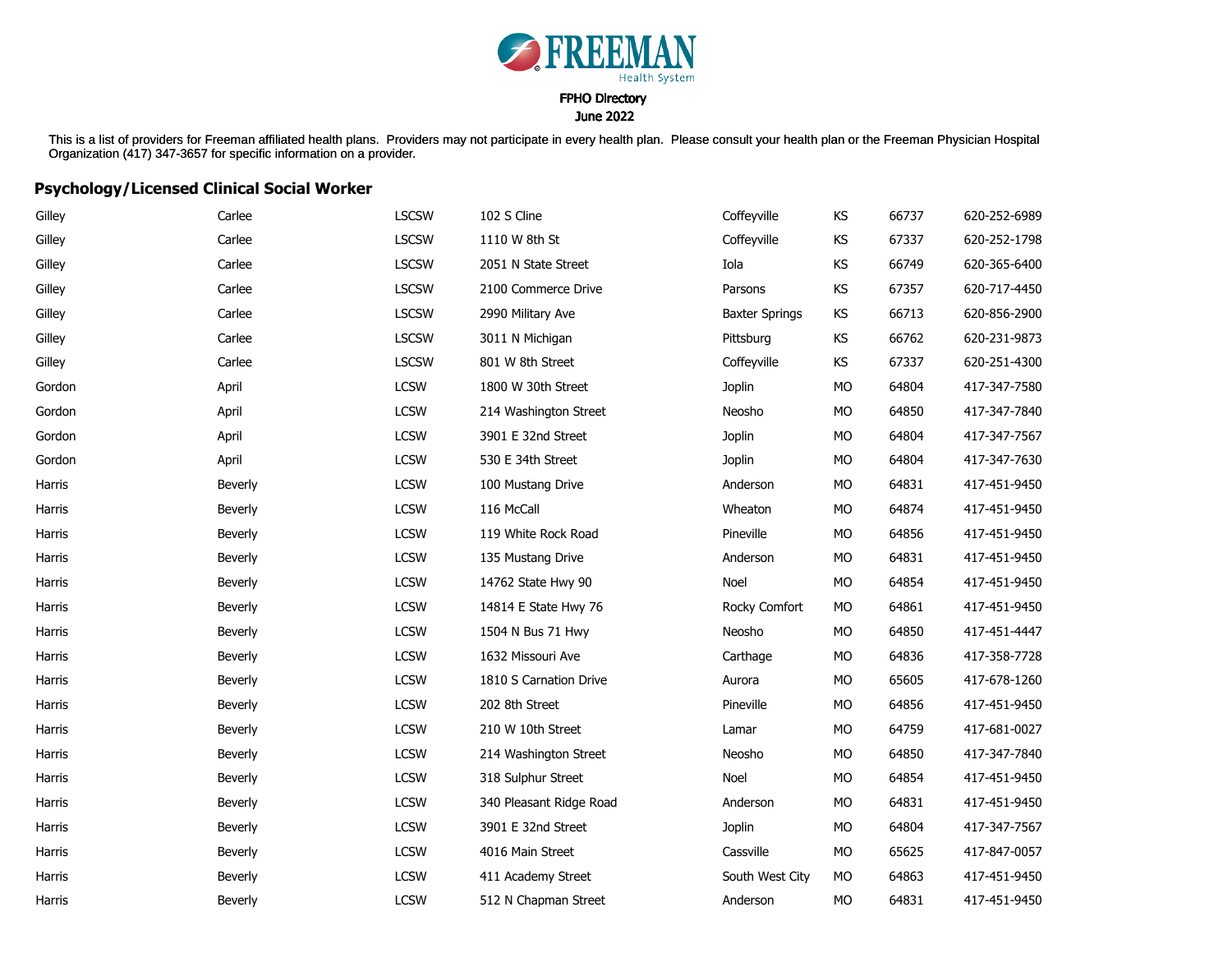

#### June 2022

This is a list of providers for Freeman affiliated health plans. Providers may not participate in every health plan. Please consult your health plan or the Freeman Physician Hospital<br>Organization (417) 347-3657 for specifi

| Harris  | Beverly   | <b>LCSW</b> | 530 S Maiden Lane         | <b>Joplin</b>         | MO        | 64801 | 417-782-6200 |
|---------|-----------|-------------|---------------------------|-----------------------|-----------|-------|--------------|
| Harris  | Beverly   | <b>LCSW</b> | 724 Industrial Park Drive | Anderson              | MO        | 64831 | 417-451-9450 |
| Harris  | Beverly   | <b>LCSW</b> | 927 71 Business Hwy       | Anderson              | <b>MO</b> | 64831 | 417-845-8300 |
| Humes   | Alicia    | <b>LCSW</b> | 101 W Sycamore Street     | Columbus              | KS        | 66725 | 620-429-2101 |
| Humes   | Alicia    | <b>LCSW</b> | 102 S Cline               | Coffeyville           | KS        | 66737 | 620-252-6989 |
| Humes   | Alicia    | <b>LCSW</b> | 1110 W 8th St             | Coffeyville           | KS        | 67337 | 620-252-1798 |
| Humes   | Alicia    | <b>LCSW</b> | 2051 N State Street       | Iola                  | KS        | 66749 | 620-365-6400 |
| Humes   | Alicia    | <b>LCSW</b> | 2100 Commerce Drive       | Parsons               | KS        | 67357 | 620-717-4450 |
| Humes   | Alicia    | <b>LCSW</b> | 2990 Military Ave         | <b>Baxter Springs</b> | KS        | 66713 | 620-856-2900 |
| Humes   | Alicia    | <b>LCSW</b> | 3011 N Michigan           | Pittsburg             | KS        | 66762 | 620-231-9873 |
| Humes   | Alicia    | <b>LCSW</b> | 801 W 8th Street          | Coffeyville           | KS        | 67337 | 620-251-4300 |
| Jackson | Seth      | <b>LCSW</b> | 204 N Lincoln Street      | Neosho                | MO        | 64850 | 417-451-4565 |
| Jackson | Seth      | <b>LCSW</b> | 3901 E 32nd Street        | Joplin                | MO        | 64804 | 417-347-7567 |
| Lackey  | Christina | <b>LCSW</b> | 1632 Missouri Ave         | Carthage              | MO        | 64836 | 417-358-7728 |
| Lackey  | Christina | <b>LCSW</b> | 1800 W 30th Street        | <b>Joplin</b>         | MO        | 64804 | 417-347-7580 |
| Lackey  | Christina | <b>LCSW</b> | 1949 S Snowberry Lane     | <b>Joplin</b>         | MO        | 64804 | 417-347-7860 |
| Lackey  | Christina | <b>LCSW</b> | 201 S Broadway            | Carl Junction         | MO        | 64834 | 417-347-7999 |
| Lackey  | Christina | <b>LCSW</b> | 204 N Lincoln Street      | Neosho                | <b>MO</b> | 64850 | 417-451-4565 |
| Lackey  | Christina | <b>LCSW</b> | 214 Washington Street     | Neosho                | MO        | 64850 | 417-347-7840 |
| Lackey  | Christina | <b>LCSW</b> | 307 W 11th Street         | Lamar                 | MO        | 64759 | 417-347-8010 |
| Littles | Ivy       | <b>LCSW</b> | 1632 Missouri Ave         | Carthage              | MO        | 64836 | 417-358-7728 |
| Livesay | Benjamin  | <b>LCSW</b> | 214 Washington Street     | Neosho                | MO        | 64850 | 417-347-7840 |
| Livesay | Benjamin  | <b>LCSW</b> | 3010 McClelland Blvd      | Joplin                | MO        | 64804 | 417-347-7700 |
| Livesay | Benjamin  | <b>LCSW</b> | 305 S Virginia Street     | <b>Joplin</b>         | MO        | 64801 | 417-347-7300 |
| Livesay | Benjamin  | <b>LCSW</b> | 307 W 11th Street         | Lamar                 | <b>MO</b> | 64759 | 417-347-8010 |
| Miller  | Mark      | <b>LCSW</b> | 3901 E 32nd Street        | <b>Joplin</b>         | MO        | 64804 | 417-347-7567 |
| Miller  | Mark      | <b>LCSW</b> | 530 E 34th Street         | Joplin                | MO        | 64804 | 417-347-7630 |
| Myers   | Wendy     | <b>LCSW</b> | 1632 Missouri Ave         | Carthage              | MO        | 64836 | 417-358-7728 |
| Myers   | Wendy     | <b>LCSW</b> | 1800 W 30th Street        | <b>Joplin</b>         | <b>MO</b> | 64804 | 417-347-7580 |
|         |           |             |                           |                       |           |       |              |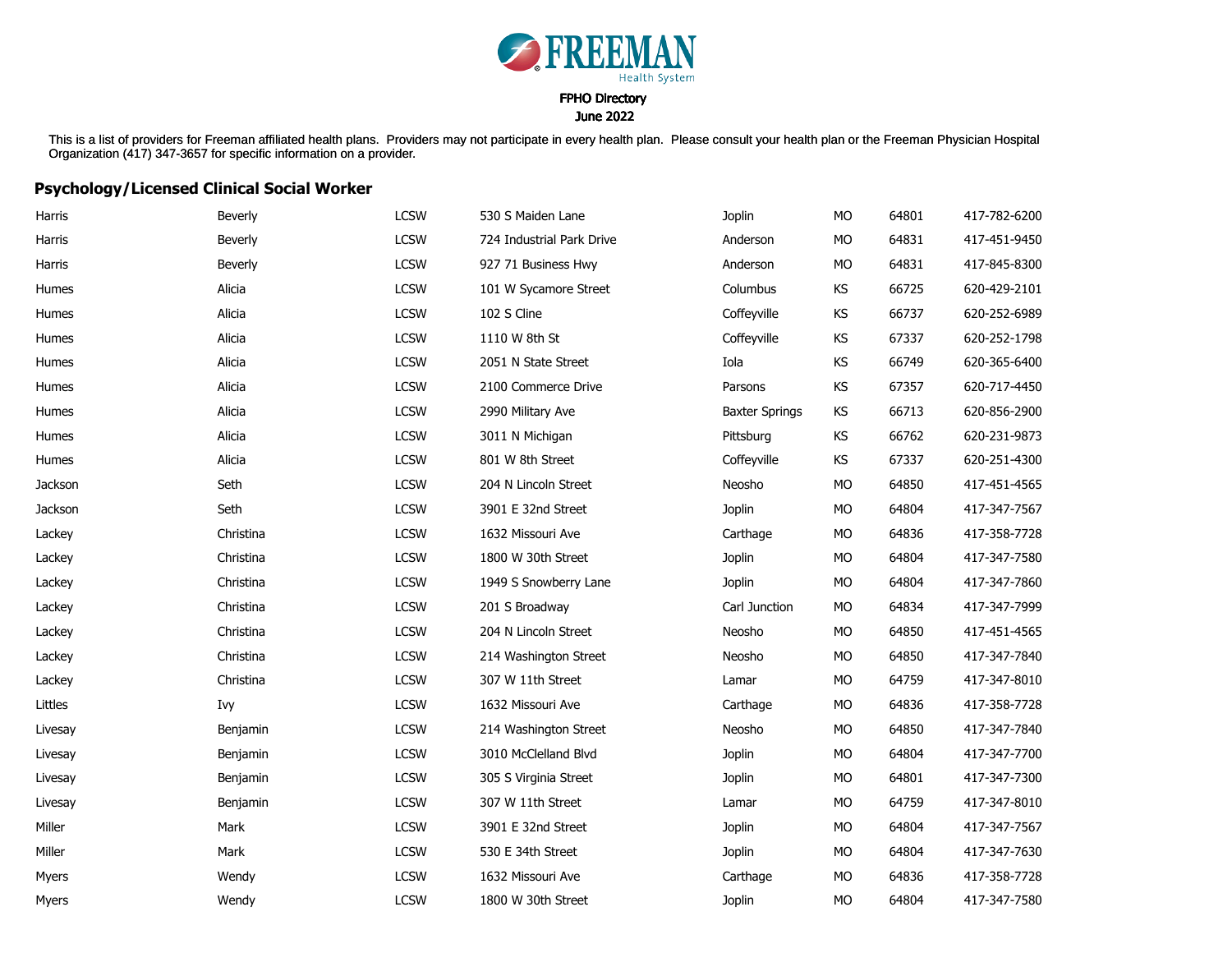

#### June 2022

This is a list of providers for Freeman affiliated health plans. Providers may not participate in every health plan. Please consult your health plan or the Freeman Physician Hospital<br>Organization (417) 347-3657 for specifi

| Myers   | Wendy   | <b>LCSW</b>  | 1949 S Snowberry Lane   | <b>Joplin</b>         | <b>MO</b> | 64804 | 417-347-7860 |
|---------|---------|--------------|-------------------------|-----------------------|-----------|-------|--------------|
| Myers   | Wendy   | <b>LCSW</b>  | 201 S Broadway          | Carl Junction         | MO        | 64834 | 417-347-7999 |
| Myers   | Wendy   | <b>LCSW</b>  | 214 Washington Street   | Neosho                | <b>MO</b> | 64850 | 417-347-7840 |
| Myers   | Wendy   | <b>LCSW</b>  | 307 W 11th Street       | Lamar                 | <b>MO</b> | 64759 | 417-347-8010 |
| Platt   | Susanne | <b>LCSW</b>  | 627 S Ash Street, Ste B | Nevada                | <b>MO</b> | 64772 | 417-667-6800 |
| Rhoads  | Susan   | <b>LCSW</b>  | 214 Washington Street   | Neosho                | MO        | 64850 | 417-347-7840 |
| Rhoads  | Susan   | <b>LCSW</b>  | 3010 McClelland Blvd    | <b>Joplin</b>         | <b>MO</b> | 64804 | 417-347-7700 |
| Rhoads  | Susan   | <b>LCSW</b>  | 305 S Virginia Street   | <b>Joplin</b>         | МO        | 64801 | 417-347-7300 |
| Rhoads  | Susan   | <b>LCSW</b>  | 307 W 11th Street       | Lamar                 | MO        | 64759 | 417-347-8010 |
| Spencer | Jill    | <b>LSCSW</b> | 101 W Sycamore Street   | Columbus              | KS        | 66725 | 620-429-2101 |
| Spencer | Jill    | <b>LSCSW</b> | 102 S Cline             | Coffeyville           | KS        | 66737 | 620-252-6989 |
| Spencer | Jill    | <b>LSCSW</b> | 1110 W 8th St           | Coffeyville           | KS        | 67337 | 620-252-1798 |
| Spencer | Jill    | <b>LSCSW</b> | 2051 N State Street     | Iola                  | KS        | 66749 | 620-365-6400 |
| Spencer | Jill    | <b>LSCSW</b> | 2100 Commerce Drive     | Parsons               | KS        | 67357 | 620-717-4450 |
| Spencer | Jill    | <b>LSCSW</b> | 2990 Military Ave       | <b>Baxter Springs</b> | КS        | 66713 | 620-856-2900 |
| Spencer | Jill    | <b>LSCSW</b> | 3011 N Michigan         | Pittsburg             | KS        | 66762 | 620-231-9873 |
| Spencer | Jill    | <b>LSCSW</b> | 801 W 8th Street        | Coffeyville           | KS        | 67337 | 620-251-4300 |
| Swarnes | Tiffani | <b>LCSW</b>  | 101 W Sycamore Street   | Columbus              | KS        | 66725 | 620-429-2101 |
| Swarnes | Tiffani | <b>LCSW</b>  | 102 S Cline             | Coffeyville           | KS        | 66737 | 620-252-6989 |
| Swarnes | Tiffani | <b>LCSW</b>  | 1110 W 8th St           | Coffeyville           | KS        | 67337 | 620-252-1798 |
| Swarnes | Tiffani | <b>LCSW</b>  | 11155 Tucker Road       | Pleasanton            | KS        | 66075 | 913-352-8379 |
| Swarnes | Tiffani | <b>LCSW</b>  | 1624 S National Ave     | Fort Scott            | KS        | 66701 | 620-223-8428 |
| Swarnes | Tiffani | <b>LCSW</b>  | 2051 N State Street     | Iola                  | KS        | 66749 | 620-365-6400 |
| Swarnes | Tiffani | <b>LCSW</b>  | 2100 Commerce Drive     | Parsons               | KS        | 67357 | 620-717-4450 |
| Swarnes | Tiffani | <b>LCSW</b>  | 2990 Military Ave       | <b>Baxter Springs</b> | KS        | 66713 | 620-856-2900 |
| Swarnes | Tiffani | <b>LCSW</b>  | 3011 N Michigan         | Pittsburg             | KS        | 66762 | 620-231-9873 |
| Swarnes | Tiffani | <b>LCSW</b>  | 302 N 1st Street        | Mound City            | KS        | 66056 | 913-795-8302 |
| Swarnes | Tiffani | <b>LCSW</b>  | 3354 Hwy 160            | Independence          | KS        | 67301 | 620-577-2131 |
| Swarnes | Tiffani | <b>LCSW</b>  | 401 Woodland Hills Blvd | Fort Scott            | KS        | 66701 | 620-223-8070 |
|         |         |              |                         |                       |           |       |              |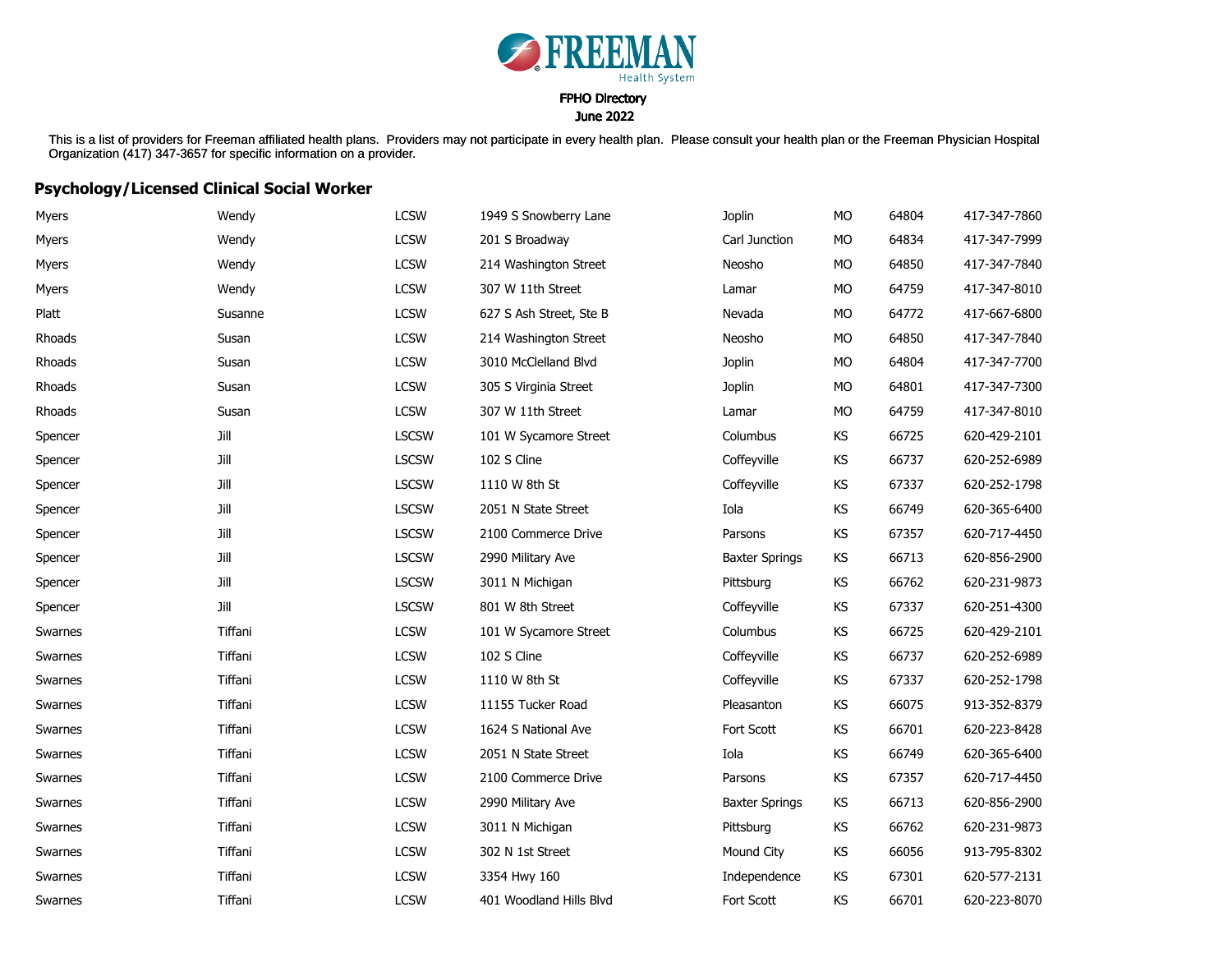

#### June 2022

This is a list of providers for Freeman affiliated health plans. Providers may not participate in every health plan. Please consult your health plan or the Freeman Physician Hospital<br>Organization (417) 347-3657 for specifi

| Swarnes     | Tiffani                                          | <b>LCSW</b> | 601 E Washington Street       | Arma          | KS        | 66712 | 620-347-4033 |
|-------------|--------------------------------------------------|-------------|-------------------------------|---------------|-----------|-------|--------------|
| Swarnes     | Tiffani                                          | <b>LCSW</b> | 801 W 8th Street              | Coffeyville   | KS        | 67337 | 620-251-4300 |
| Thornton    | Tiffany                                          | <b>LCSW</b> | 214 Washington Street         | Neosho        | <b>MO</b> | 64850 | 417-347-7840 |
| Thornton    | Tiffany                                          | <b>LCSW</b> | 3010 McClelland Blvd          | <b>Joplin</b> | <b>MO</b> | 64804 | 417-347-7700 |
| Thornton    | Tiffany                                          | <b>LCSW</b> | 305 S Virginia Street         | <b>Joplin</b> | <b>MO</b> | 64801 | 417-347-7300 |
| Thornton    | Tiffany                                          | <b>LCSW</b> | 307 W 11th Street             | Lamar         | <b>MO</b> | 64759 | 417-347-8010 |
| West        | Ruth                                             | <b>LCSW</b> | 3071 S Grand Ave              | Carthage      | <b>MO</b> | 64836 | 417-358-4811 |
| Willoughby  | Sarah                                            | <b>LCSW</b> | 1030 McIntosh Circle, Ste 2   | <b>Joplin</b> | МO        | 64804 | 417-347-2229 |
| Willoughby  | Sarah                                            | <b>LCSW</b> | 1030 McIntosh Circle, Suite 1 | <b>Joplin</b> | <b>MO</b> | 64804 | 417-347-8750 |
| Willoughby  | Sarah                                            | <b>LCSW</b> | 1632 Missouri Ave             | Carthage      | <b>MO</b> | 64836 | 417-358-7728 |
| Willoughby  | Sarah                                            | <b>LCSW</b> | 1800 W 30th Street            | <b>Joplin</b> | <b>MO</b> | 64804 | 417-347-7580 |
| Willoughby  | Sarah                                            | <b>LCSW</b> | 1949 S Snowberry Lane         | <b>Joplin</b> | <b>MO</b> | 64804 | 417-347-7860 |
| Willoughby  | Sarah                                            | <b>LCSW</b> | 201 S Broadway                | Carl Junction | <b>MO</b> | 64834 | 417-347-7999 |
| Willoughby  | Sarah                                            | <b>LCSW</b> | 204 N Lincoln Street          | Neosho        | <b>MO</b> | 64850 | 417-451-4565 |
| Willoughby  | Sarah                                            | <b>LCSW</b> | 307 W 11th Street             | Lamar         | МO        | 64759 | 417-347-8010 |
| Willoughby  | Sarah                                            | <b>LCSW</b> | 3333 McIntosh Circle, Ste 1   | Joplin        | MO        | 64804 | 417-347-5437 |
|             | <b>Psychology/Licensed Masters Social Worker</b> |             |                               |               |           |       |              |
| <b>Beck</b> | Peggy                                            | <b>LCSW</b> | 100 Mustang Drive             | Anderson      | <b>MO</b> | 64831 | 417-451-9450 |
| <b>Beck</b> | Peggy                                            | <b>LCSW</b> | 116 McCall                    | Wheaton       | <b>MO</b> | 64874 | 417-451-9450 |
| <b>Beck</b> | Peggy                                            | <b>LCSW</b> | 119 White Rock Road           | Pineville     | <b>MO</b> | 64856 | 417-451-9450 |
| <b>Beck</b> | Peggy                                            | <b>LCSW</b> | 135 Mustang Drive             | Anderson      | <b>MO</b> | 64831 | 417-451-9450 |
| <b>Beck</b> | Peggy                                            | <b>LCSW</b> | 14762 State Hwy 90            | Noel          | <b>MO</b> | 64854 | 417-451-9450 |
| <b>Beck</b> | Peggy                                            | <b>LCSW</b> | 14814 E State Hwy 76          | Rocky Comfort | <b>MO</b> | 64861 | 417-451-9450 |
| <b>Beck</b> | Peggy                                            | <b>LCSW</b> | 1504 N Bus 71 Hwy             | Neosho        | <b>MO</b> | 64850 | 417-451-4447 |
| <b>Beck</b> | Peggy                                            | <b>LCSW</b> | 1810 S Carnation Drive        | Aurora        | MO        | 65605 | 417-678-1260 |
| <b>Beck</b> | Peggy                                            | <b>LCSW</b> | 202 8th Street                | Pineville     | <b>MO</b> | 64856 | 417-451-9450 |
| <b>Beck</b> | Peggy                                            | <b>LCSW</b> | 210 W 10th Street             | Lamar         | МO        | 64759 | 417-681-0027 |
| <b>Beck</b> | Peggy                                            | <b>LCSW</b> | 318 Sulphur Street            | Noel          | <b>MO</b> | 64854 | 417-451-9450 |
| <b>Beck</b> | Peggy                                            | <b>LCSW</b> | 340 Pleasant Ridge Road       | Anderson      | <b>MO</b> | 64831 | 417-451-9450 |
|             |                                                  |             |                               |               |           |       |              |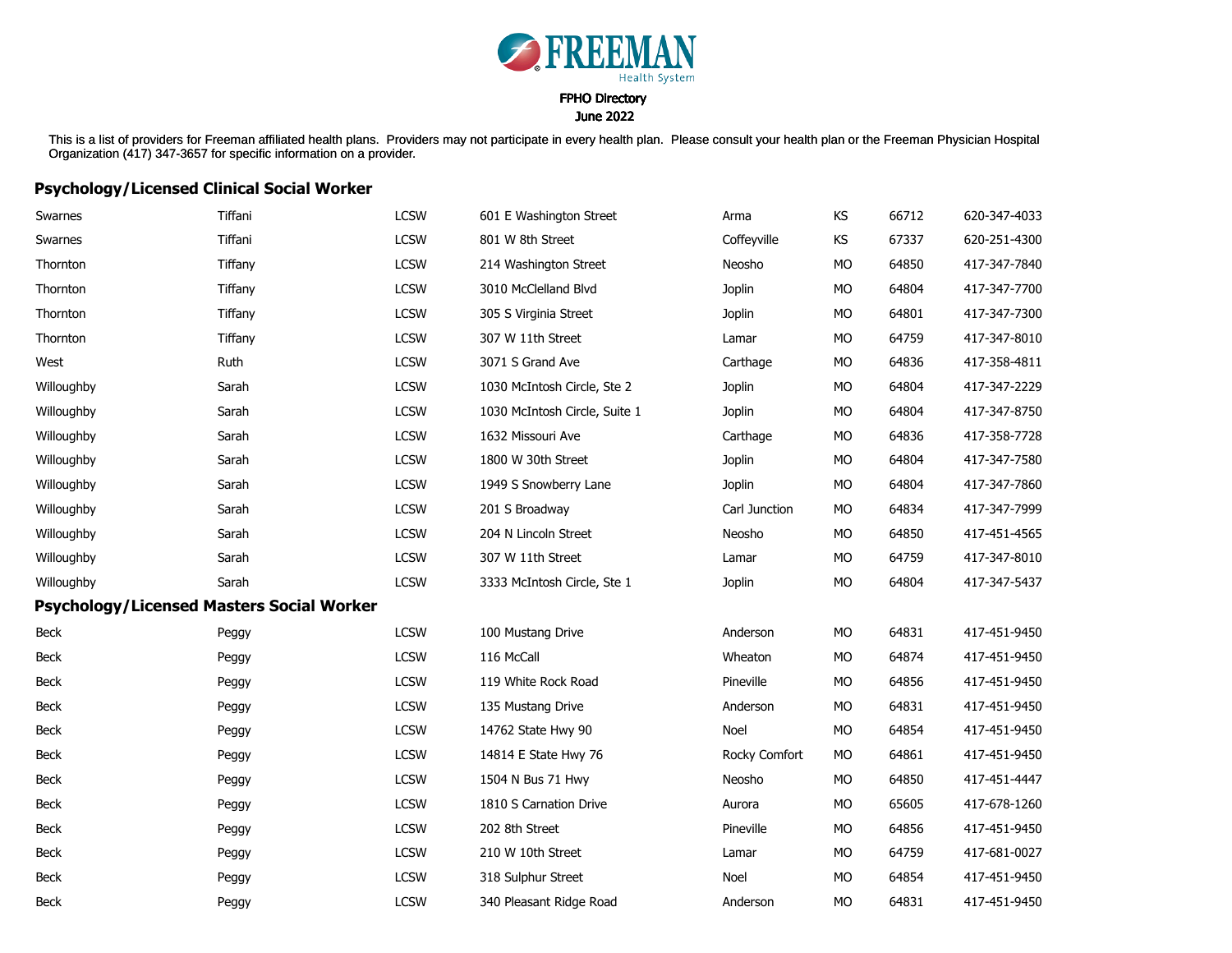

#### June 2022

This is a list of providers for Freeman affiliated health plans. Providers may not participate in every health plan. Please consult your health plan or the Freeman Physician Hospital<br>Organization (417) 347-3657 for specifi

# Psychology/Licensed Masters Social Worker

| Beck        | Peggy   | <b>LCSW</b>  | 4016 Main Street          | Cassville             | MO        | 65625 | 417-847-0057 |
|-------------|---------|--------------|---------------------------|-----------------------|-----------|-------|--------------|
| <b>Beck</b> | Peggy   | <b>LCSW</b>  | 411 Academy Street        | South West City       | <b>MO</b> | 64863 | 417-451-9450 |
| Beck        | Peggy   | <b>LCSW</b>  | 512 N Chapman Street      | Anderson              | <b>MO</b> | 64831 | 417-451-9450 |
| <b>Beck</b> | Peggy   | <b>LCSW</b>  | 530 S Maiden Lane         | <b>Joplin</b>         | <b>MO</b> | 64801 | 417-782-6200 |
| <b>Beck</b> | Peggy   | <b>LCSW</b>  | 724 Industrial Park Drive | Anderson              | <b>MO</b> | 64831 | 417-451-9450 |
| Beck        | Peggy   | <b>LCSW</b>  | 927 71 Business Hwy       | Anderson              | <b>MO</b> | 64831 | 417-845-8300 |
| Durbin      | Kristen | <b>LSCSW</b> | 101 W Sycamore Street     | Columbus              | KS        | 66725 | 620-429-2101 |
| Durbin      | Kristen | <b>LSCSW</b> | 102 S Cline               | Coffeyville           | KS        | 66737 | 620-252-6989 |
| Durbin      | Kristen | <b>LSCSW</b> | 1110 W 8th St             | Coffeyville           | KS        | 67337 | 620-252-1798 |
| Durbin      | Kristen | <b>LSCSW</b> | 11155 Tucker Road         | Pleasanton            | KS        | 66075 | 913-352-8379 |
| Durbin      | Kristen | <b>LSCSW</b> | 1624 S National Ave       | Fort Scott            | KS        | 66701 | 620-223-8428 |
| Durbin      | Kristen | <b>LSCSW</b> | 2051 N State Street       | Iola                  | KS        | 66749 | 620-365-6400 |
| Durbin      | Kristen | <b>LSCSW</b> | 2100 Commerce Drive       | Parsons               | KS        | 67357 | 620-717-4450 |
| Durbin      | Kristen | <b>LSCSW</b> | 2990 Military Ave         | <b>Baxter Springs</b> | KS        | 66713 | 620-856-2900 |
| Durbin      | Kristen | <b>LSCSW</b> | 3011 N Michigan           | Pittsburg             | KS        | 66762 | 620-231-9873 |
| Durbin      | Kristen | <b>LSCSW</b> | 302 N 1st Street          | Mound City            | KS        | 66056 | 913-795-8302 |
| Durbin      | Kristen | <b>LSCSW</b> | 3354 Hwy 160              | Independence          | KS        | 67301 | 620-577-2131 |
| Durbin      | Kristen | <b>LSCSW</b> | 401 Woodland Hills Blvd   | Fort Scott            | KS        | 66701 | 620-223-8070 |
| Durbin      | Kristen | <b>LSCSW</b> | 601 E Washington Street   | Arma                  | KS        | 66712 | 620-347-4033 |
| Durbin      | Kristen | <b>LSCSW</b> | 801 W 8th Street          | Coffeyville           | KS        | 67337 | 620-251-4300 |
| Haney       | Amy     | <b>LMSW</b>  | 101 W Sycamore Street     | Columbus              | KS        | 66725 | 620-429-2101 |
| Haney       | Amy     | <b>LMSW</b>  | 102 S Cline               | Coffeyville           | KS        | 66737 | 620-252-6989 |
| Haney       | Amy     | <b>LMSW</b>  | 1110 W 8th St             | Coffeyville           | KS        | 67337 | 620-252-1798 |
| Haney       | Amy     | <b>LMSW</b>  | 11155 Tucker Road         | Pleasanton            | KS        | 66075 | 913-352-8379 |
| Haney       | Amy     | <b>LMSW</b>  | 2051 N State Street       | Iola                  | KS        | 66749 | 620-365-6400 |
| Haney       | Amy     | <b>LMSW</b>  | 2100 Commerce Drive       | Parsons               | KS        | 67357 | 620-717-4450 |
| Haney       | Amy     | <b>LMSW</b>  | 2990 Military Ave         | <b>Baxter Springs</b> | KS        | 66713 | 620-856-2900 |
| Haney       | Amy     | <b>LMSW</b>  | 3011 N Michigan           | Pittsburg             | KS        | 66762 | 620-231-9873 |
| Haney       | Amy     | <b>LMSW</b>  | 302 N 1st Street          | Mound City            | KS        | 66056 | 913-795-8302 |
|             |         |              |                           |                       |           |       |              |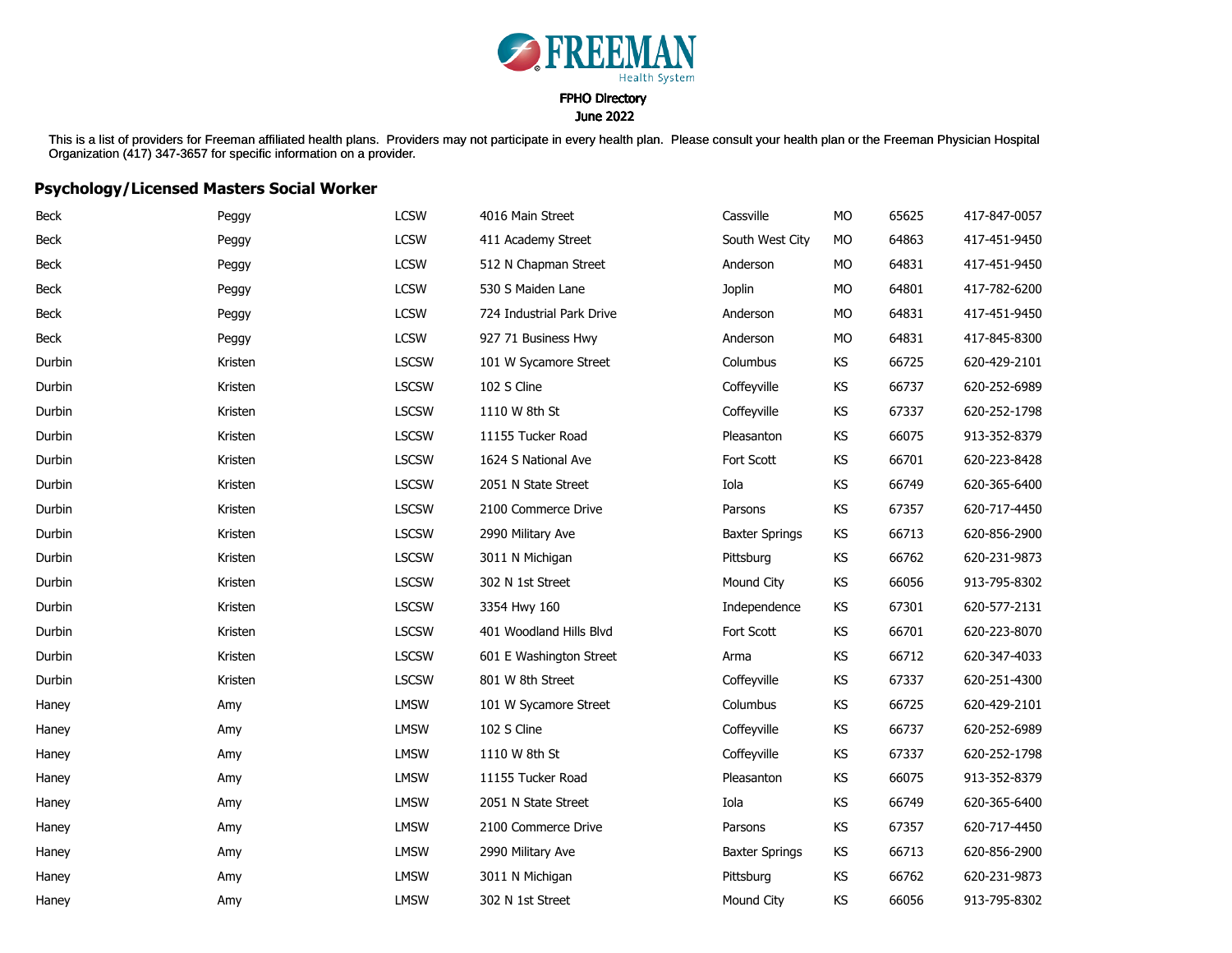

#### June 2022

This is a list of providers for Freeman affiliated health plans. Providers may not participate in every health plan. Please consult your health plan or the Freeman Physician Hospital<br>Organization (417) 347-3657 for specifi

# Psychology/Licensed Masters Social Worker

| Haney                    | Amy                                              | <b>LMSW</b> | 3354 Hwy 160                | Independence  | KS        | 67301 | 620-577-2131 |
|--------------------------|--------------------------------------------------|-------------|-----------------------------|---------------|-----------|-------|--------------|
| Haney                    | Amy                                              | <b>LMSW</b> | 401 Woodland Hills Blvd     | Fort Scott    | KS        | 66701 | 620-223-8070 |
| Haney                    | Amy                                              | <b>LMSW</b> | 601 E Washington Street     | Arma          | KS        | 66712 | 620-347-4033 |
| Haney                    | Amy                                              | <b>LMSW</b> | 801 W 8th Street            | Coffeyville   | KS        | 67337 | 620-251-4300 |
|                          | <b>Psychology/Marital &amp; Family Therapy</b>   |             |                             |               |           |       |              |
| Antrobus                 | Adrian                                           | <b>LMFT</b> | 1800 W 30th Street          | Joplin        | <b>MO</b> | 64804 | 417-347-7580 |
|                          | <b>Psychology/Substance Abuse Counselor</b>      |             |                             |               |           |       |              |
| Davis                    | Richard                                          | <b>LPC</b>  | 214 Washington Street       | Neosho        | <b>MO</b> | 64850 | 417-347-7840 |
| Davis                    | Richard                                          | <b>LPC</b>  | 3010 McClelland Blvd        | <b>Joplin</b> | <b>MO</b> | 64804 | 417-347-7700 |
| Davis                    | Richard                                          | <b>LPC</b>  | 305 S Virginia Street       | Joplin        | <b>MO</b> | 64801 | 417-347-7300 |
| Davis                    | Richard                                          | <b>LPC</b>  | 307 W 11th Street           | Lamar         | MO        | 64759 | 417-347-8010 |
| Manrique                 | Amy                                              | <b>LPC</b>  | 1905 W 32nd Street          | Joplin        | <b>MO</b> | 64804 | 417-347-7450 |
| Manrique                 | Amy                                              | <b>LPC</b>  | 214 Washington Street       | Neosho        | <b>MO</b> | 64850 | 417-347-7840 |
| Manrique                 | Amy                                              | <b>LPC</b>  | 305 S Virginia Street       | Joplin        | MO        | 64801 | 417-347-7300 |
| Manrique                 | Amy                                              | <b>LPC</b>  | 307 W 11th Street           | Lamar         | MO        | 64759 | 417-347-8010 |
|                          | <b>Public Health/General Preventive Medicine</b> |             |                             |               |           |       |              |
| Estep                    | Dennis                                           | DO          | 1102 W 32nd Street          | Joplin        | <b>MO</b> | 64804 | 417-347-1111 |
| Estep                    | Dennis                                           | DO          | 1221 McIntosh Circle        | <b>Joplin</b> | <b>MO</b> | 64804 | 417-347-6444 |
| Estep                    | Dennis                                           | DO          | 1905 W 32nd Street          | Joplin        | <b>MO</b> | 64804 | 417-347-1111 |
| Estep                    | Dennis                                           | DO          | 3201 McClelland Blvd        | Joplin        | <b>MO</b> | 64804 | 417-347-6625 |
| Estep                    | Dennis                                           | DO          | 336 S Jefferson             | Neosho        | <b>MO</b> | 64850 | 417-451-2205 |
| <b>Pulmonary Disease</b> |                                                  |             |                             |               |           |       |              |
| Zaidi                    | Navid                                            | <b>MD</b>   | 100 N Pine                  | Pittsburg     | KS        | 66762 | 620-231-3750 |
| Zaidi                    | Navid                                            | <b>MD</b>   | 1002 McIntosh Circle, Ste 4 | <b>Joplin</b> | <b>MO</b> | 64804 | 417-347-8315 |
| Zaidi                    | Navid                                            | <b>MD</b>   | 1102 W 32nd Street          | Joplin        | MO        | 64804 | 417-347-1111 |
| Zaidi                    | Navid                                            | <b>MD</b>   | 1201 E Centennial           | Pittsburg     | KS        | 66762 | 417-347-5001 |
| Zaidi                    | Navid                                            | <b>MD</b>   | 1606 N Broadway             | Pittsburg     | KS        | 66762 | 620-231-0958 |
| Zaidi                    | Navid                                            | <b>MD</b>   | 608 Willard Street          | Frontenac     | KS        | 66763 | 620-231-8849 |
| Zaidi                    | Navid                                            | <b>MD</b>   | 800 S Ash Street            | Nevada        | <b>MO</b> | 64772 | 417-347-8405 |
|                          |                                                  |             |                             |               |           |       |              |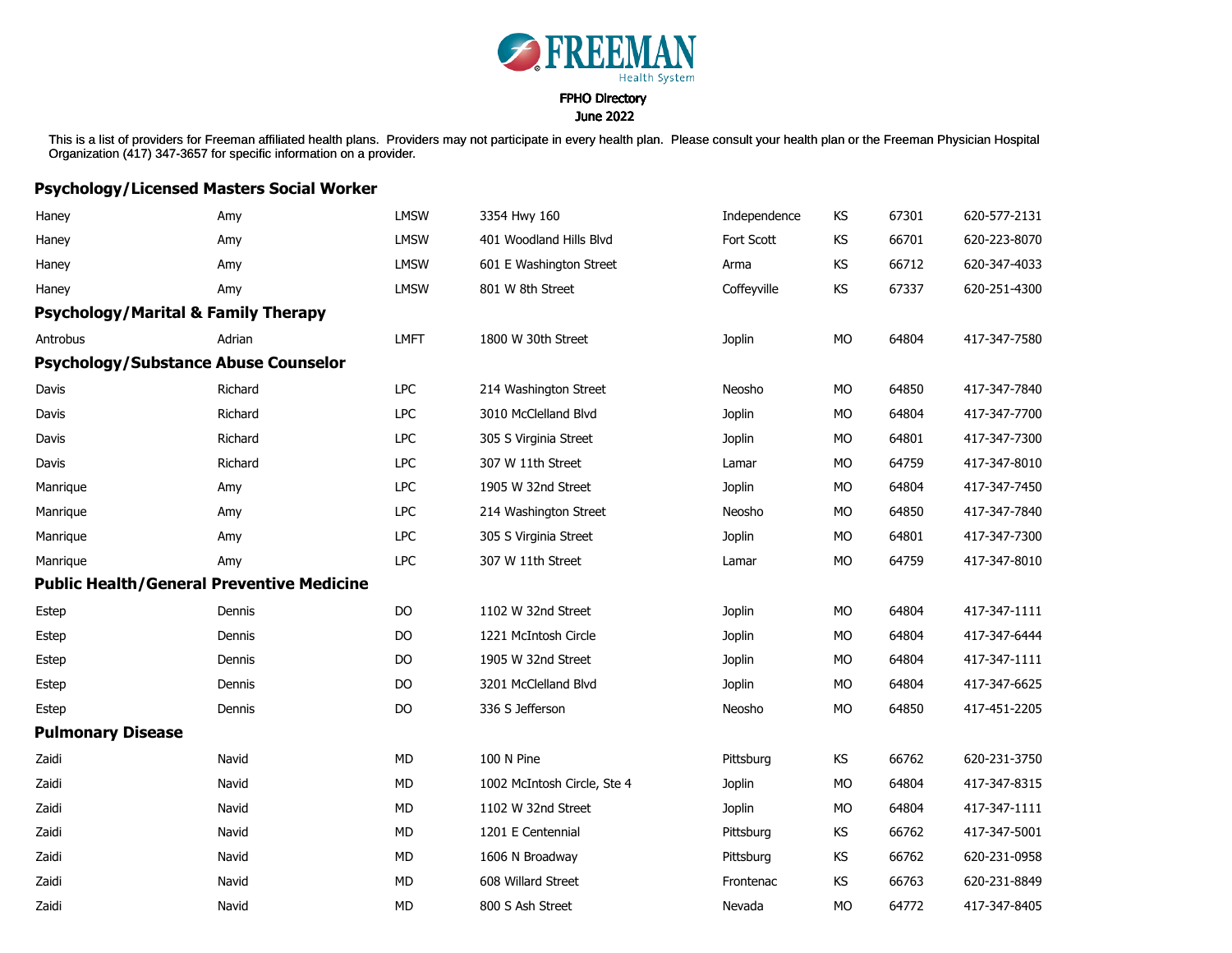

#### June 2022

This is a list of providers for Freeman affiliated health plans. Providers may not participate in every health plan. Please consult your health plan or the Freeman Physician Hospital<br>Organization (417) 347-3657 for specifi

# Pulmonary Disease

| Zaidi                     | Navid     | <b>MD</b> | 800 S Ash Street            | Nevada        | <b>MO</b> | 64772 | 417-667-3355 |
|---------------------------|-----------|-----------|-----------------------------|---------------|-----------|-------|--------------|
| <b>Pulmonology</b>        |           |           |                             |               |           |       |              |
| Grabau                    | Guy       | <b>MD</b> | 1102 W 32nd Street          | Joplin        | MO        | 64804 | 417-347-1111 |
| Khan                      | Adnan     | <b>MD</b> | 1002 McIntosh Circle, Ste 4 | <b>Joplin</b> | MO        | 64804 | 417-347-8315 |
| Khan                      | Adnan     | <b>MD</b> | 1102 W 32nd Street          | Joplin        | MO        | 64804 | 417-347-1111 |
| Mokhtar                   | Yasser    | <b>MD</b> | 1102 W 32nd Street          | Joplin        | MO        | 64804 | 417-347-1111 |
| Pierson                   | Grant     | <b>DO</b> | 1002 McIntosh Circle, Ste 4 | Joplin        | <b>MO</b> | 64804 | 417-347-8315 |
| Pierson                   | Grant     | <b>DO</b> | 1102 W 32nd Street          | Joplin        | <b>MO</b> | 64804 | 417-347-1111 |
| Pierson                   | Grant     | DO.       | 1102 W 32nd Street          | Joplin        | <b>MO</b> | 64804 | 417-347-2273 |
| Pierson                   | Grant     | DO        | 1201 E Centennial           | Pittsburg     | KS        | 66762 | 417-347-5001 |
| Pierson                   | Grant     | DO        | 1606 N Broadway             | Pittsburg     | KS        | 66762 | 620-231-0958 |
| Pierson                   | Grant     | DO        | 1902 S US Hwy 59            | Parsons       | KS        | 67357 | 620-820-5800 |
| Pierson                   | Grant     | DO        | 608 Willard Street          | Frontenac     | KS        | 66763 | 620-231-8849 |
| Pierson                   | Grant     | DO        | 800 S Ash Street            | Nevada        | MO        | 64772 | 417-667-3355 |
| Pierson                   | Grant     | <b>DO</b> | 800 S Ash Street, Ste 210   | Nevada        | MO        | 64772 | 417-448-2121 |
| Pierson                   | Grant     | <b>DO</b> | 800 S Ash Street, Ste 220   | Nevada        | <b>MO</b> | 64772 | 417-448-2121 |
| Slocum                    | Philip    | DO        | 1002 McIntosh Circle, Ste 4 | Joplin        | <b>MO</b> | 64804 | 417-347-8315 |
| Slocum                    | Philip    | DO.       | 800 S Ash Street            | Nevada        | <b>MO</b> | 64772 | 417-667-3355 |
| Slocum                    | Philip    | DO        | 800 S Ash Street, Ste 210   | Nevada        | MO        | 64772 | 417-448-2121 |
| Yerramalla                | Yashwanth | <b>MD</b> | 1002 McIntosh Circle, Ste 4 | <b>Joplin</b> | MO        | 64804 | 417-347-8315 |
| Yerramalla                | Yashwanth | <b>MD</b> | 1102 W 32nd Street          | Joplin        | MO        | 64804 | 417-347-1111 |
| <b>Radiation Oncology</b> |           |           |                             |               |           |       |              |
| Matthiesen                | Chance    | <b>MD</b> | 1102 W 32nd Street          | <b>Joplin</b> | MO        | 64804 | 417-347-2273 |
| Matthiesen                | Chance    | <b>MD</b> | 932 E 34th Street           | <b>Joplin</b> | MO        | 64804 | 417-347-2200 |
| Willison                  | Frederick | <b>MD</b> | 932 E 34th Street           | Joplin        | <b>MO</b> | 64804 | 417-347-2200 |
| <b>Radiology</b>          |           |           |                             |               |           |       |              |
| Ball                      | Joshua    | <b>MD</b> | 1102 W 32nd Street          | Joplin        | MO        | 64804 | 417-347-1111 |
| Ball                      | Joshua    | MD        | 1102 W 32nd Street          | <b>Joplin</b> | MO        | 64804 | 417-347-2273 |
| Beuchert                  | Philip    | <b>MD</b> | 800 S Ash Street            | Nevada        | MO        | 64772 | 417-667-3355 |
|                           |           |           |                             |               |           |       |              |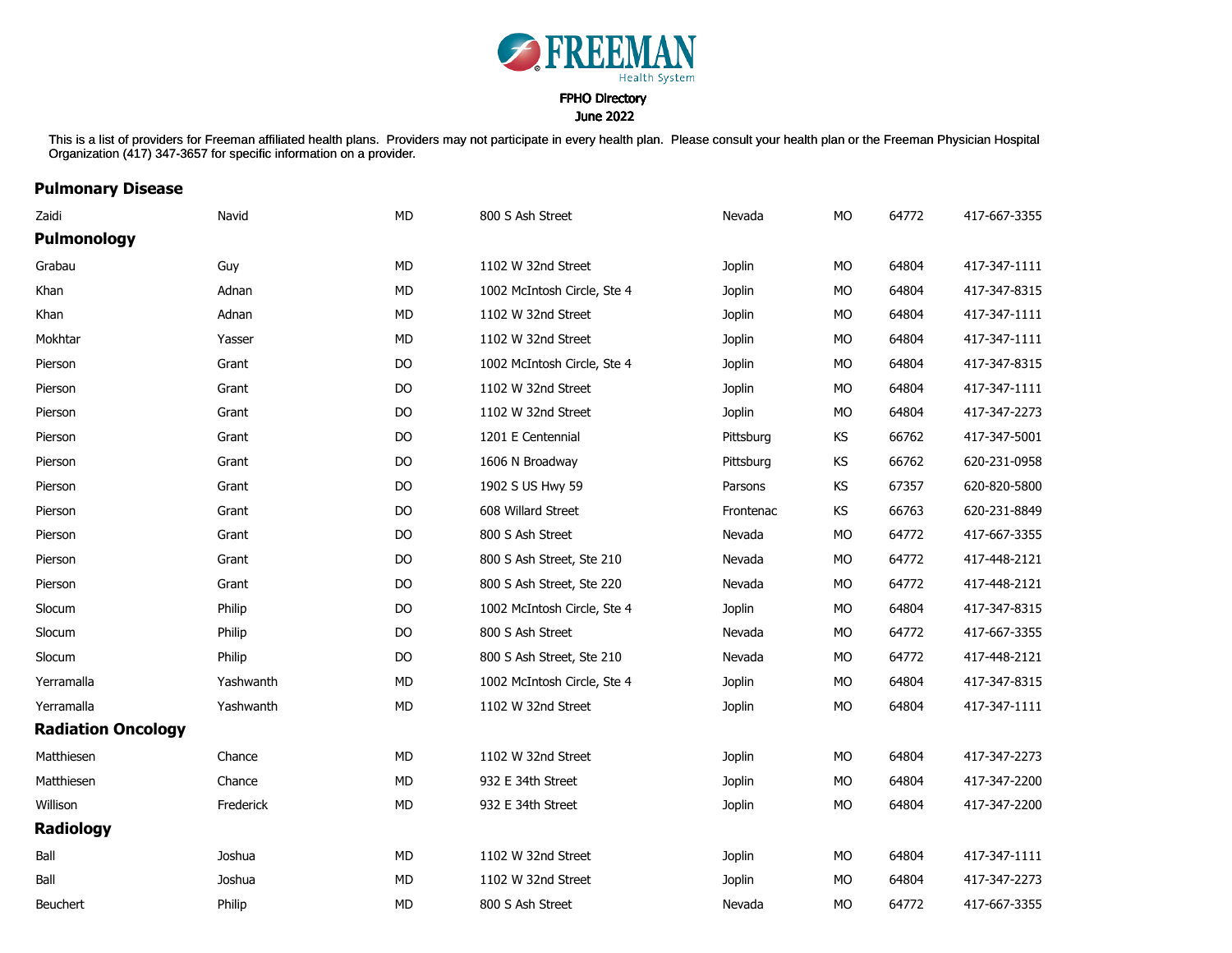

### June 2022

This is a list of providers for Freeman affiliated health plans. Providers may not participate in every health plan. Please consult your health plan or the Freeman Physician Hospital<br>Organization (417) 347-3657 for specifi

# Radiology

| Caplan       | James    | <b>MD</b> | 800 S Ash Street          | Nevada            | MO        | 64772 | 417-667-3355 |
|--------------|----------|-----------|---------------------------|-------------------|-----------|-------|--------------|
| Faustin      | Enock    | <b>MD</b> | 1102 W 32nd Street        | Joplin            | MO        | 64804 | 417-347-6611 |
| Fielder      | Charles  | <b>MD</b> | 29 NW 1st Lane            | Lamar             | <b>MO</b> | 64759 | 417-681-5100 |
| Francis      | Roger    | <b>MD</b> | 800 S Ash Street          | Nevada            | MO        | 64772 | 417-667-3355 |
| Kane         | Sharon   | <b>MD</b> | 800 S Ash Street          | Nevada            | <b>MO</b> | 64772 | 417-667-3355 |
| Maes         | Earl     | <b>MD</b> | 800 S Ash Street          | Nevada            | MO        | 64772 | 417-667-3355 |
| Putnam       | Wayne    | DO        | 1102 W 32nd Street        | <b>Joplin</b>     | <b>MO</b> | 64804 | 417-347-2273 |
| Putnam       | Wayne    | DO        | 1102 W 32nd Street        | <b>Joplin</b>     | MO        | 64804 | 417-347-6611 |
| Rahman       | Mohammad | <b>DO</b> | 1102 W 32nd Street        | <b>Joplin</b>     | <b>MO</b> | 64804 | 417-347-2273 |
| Rahman       | Mohammad | <b>DO</b> | 1102 W 32nd Street        | Joplin            | MO        | 64804 | 417-347-6611 |
| Seto         | Jane     | DO        | 100 N Pine                | Pittsburg         | KS        | 66762 | 620-231-3750 |
| Seto         | Jane     | <b>DO</b> | 1102 W 32nd Street        | <b>Joplin</b>     | MO        | 64804 | 417-347-1111 |
| Seto         | Jane     | <b>DO</b> | 1102 W 32nd Street        | <b>Joplin</b>     | MO        | 64804 | 417-347-2273 |
| Touma        | Yara     | <b>MD</b> | 1102 W 32nd Street        | <b>Joplin</b>     | <b>MO</b> | 64804 | 417-347-1111 |
| Touma        | Yara     | MD        | 1102 W 32nd Street        | <b>Joplin</b>     | MO        | 64804 | 417-347-2273 |
| Rheumatology |          |           |                           |                   |           |       |              |
| Abu-Libdeh   | Ali      | <b>MD</b> | 1505 W 10th Street, Ste C | Joplin            | MO        | 64803 | 417-623-2600 |
| Daud         | Umar     | <b>MD</b> | 1401 S Park Street        | El Dorado Springs | MO        | 64744 | 417-876-2511 |
| Jarek        | Mark     | <b>MD</b> | 29 NW 1st Lane            | Lamar             | MO        | 64759 | 417-681-5266 |
| Jarek        | Mark     | <b>MD</b> | 3125 Dr Russell Smith Way | Carthage          | <b>MO</b> | 64836 | 417-359-2675 |
| Jarek        | Mark     | <b>MD</b> | 931 E 32nd St             | <b>Joplin</b>     | MO        | 64804 | 417-347-8476 |
| Purcell      | Richard  | <b>MD</b> | 1027 S Main, Ste 202      | <b>Joplin</b>     | <b>MO</b> | 64801 | 417-624-0050 |
| Radadiya     | Shashank | <b>MD</b> | 800 S Ash Street          | Nevada            | <b>MO</b> | 64772 | 417-667-3355 |
| Radadiya     | Shashank | <b>MD</b> | 800 S Ash Street, Ste 210 | Nevada            | MO        | 64772 | 417-448-2121 |
| Reed         | Melinda  | <b>MD</b> | 3125 Dr Russell Smith Way | Carthage          | MO        | 64836 | 417-359-2675 |
| Tay          | Anthony  | <b>MD</b> | 1401 S Park Street        | El Dorado Springs | МO        | 64744 | 417-876-2511 |
| Tay          | Anthony  | <b>MD</b> | 29 NW 1st Lane            | Lamar             | MO        | 64759 | 417-681-5266 |
| Winkler      | Anne     | <b>MD</b> | 3125 Dr Russell Smith Way | Carthage          | MO        | 64836 | 417-359-2675 |
|              |          |           |                           |                   |           |       |              |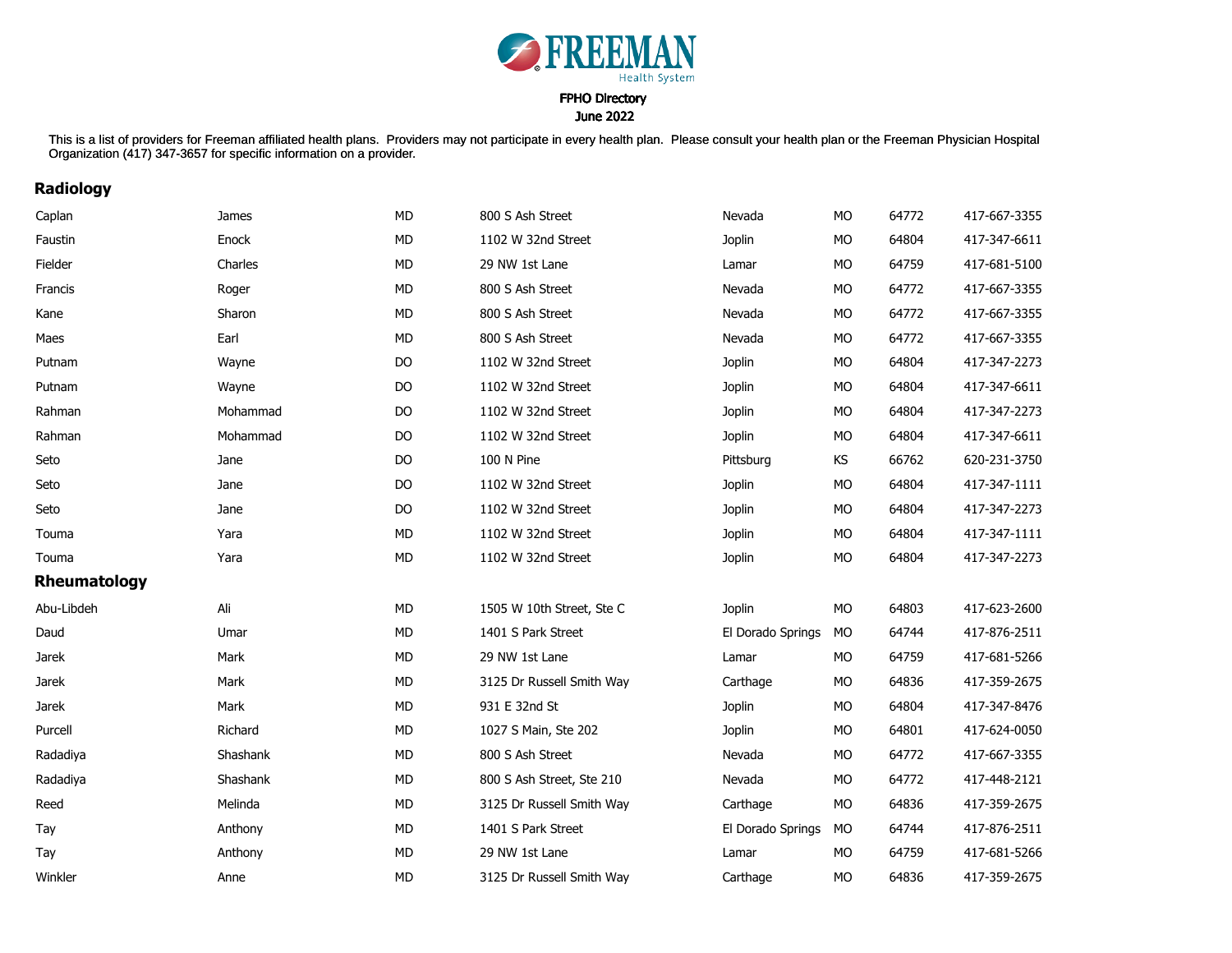

### June 2022

This is a list of providers for Freeman affiliated health plans. Providers may not participate in every health plan. Please consult your health plan or the Freeman Physician Hospital<br>Organization (417) 347-3657 for specifi

# Sleep Medicine

| Maxfield                               | Jason   | <b>MD</b> | 1102 W 32nd Street            | <b>Joplin</b> | <b>MO</b> | 64804 | 417-347-2273 |
|----------------------------------------|---------|-----------|-------------------------------|---------------|-----------|-------|--------------|
| Maxfield                               | Jason   | <b>MD</b> | 113 W Hickory                 | Neosho        | <b>MO</b> | 64850 | 417-451-1234 |
| Maxfield                               | Jason   | <b>MD</b> | 3202 McIntosh Circle, Ste 102 | Joplin        | MO        | 64804 | 417-347-8688 |
| Maxfield                               | Jason   | <b>MD</b> | 800 S Ash Street              | Nevada        | <b>MO</b> | 64772 | 417-667-3355 |
| Maxfield                               | Jason   | <b>MD</b> | 931 E 32nd Street             | Joplin        | MO        | 64804 | 417-347-8688 |
| Pierson                                | Grant   | DO        | 1002 McIntosh Circle, Ste 4   | <b>Joplin</b> | MO        | 64804 | 417-347-8315 |
| Pierson                                | Grant   | <b>DO</b> | 1102 W 32nd Street            | Joplin        | MO        | 64804 | 417-347-1111 |
| Pierson                                | Grant   | <b>DO</b> | 1102 W 32nd Street            | Joplin        | MO        | 64804 | 417-347-2273 |
| Pierson                                | Grant   | DO.       | 1201 E Centennial             | Pittsburg     | KS        | 66762 | 417-347-5001 |
| Pierson                                | Grant   | DO        | 1606 N Broadway               | Pittsburg     | KS        | 66762 | 620-231-0958 |
| Pierson                                | Grant   | DO        | 1902 S US Hwy 59              | Parsons       | KS        | 67357 | 620-820-5800 |
| Pierson                                | Grant   | DO        | 608 Willard Street            | Frontenac     | KS        | 66763 | 620-231-8849 |
| Pierson                                | Grant   | DO        | 800 S Ash Street              | Nevada        | <b>MO</b> | 64772 | 417-667-3355 |
| Pierson                                | Grant   | DO        | 800 S Ash Street, Ste 210     | Nevada        | MO        | 64772 | 417-448-2121 |
| Pierson                                | Grant   | DO        | 800 S Ash Street, Ste 220     | Nevada        | MO        | 64772 | 417-448-2121 |
| <b>Sports Medicine-Family Medicine</b> |         |           |                               |               |           |       |              |
| Sorell                                 | Ryan    | <b>MD</b> | 100 N Pine                    | Pittsburg     | KS        | 66762 | 620-231-3750 |
| Sorell                                 | Ryan    | <b>MD</b> | 1201 E Centennial             | Pittsburg     | KS        | 66762 | 417-347-5001 |
| Sorell                                 | Ryan    | <b>MD</b> | 608 Willard Street            | Frontenac     | KS        | 66763 | 620-231-8849 |
| <b>Surgery</b>                         |         |           |                               |               |           |       |              |
| Steele                                 | David   | MD        | 29 NW 1st Lane                | Lamar         | MO        | 64759 | 417-681-5266 |
| Steele                                 | David   | <b>MD</b> | 403 Main Street               | Golden City   | MO        | 64748 | 417-537-4311 |
| <b>Surgical Critical Care</b>          |         |           |                               |               |           |       |              |
| Christian                              | Kevin   | DO        | 113 W Hickory                 | Neosho        | MO        | 64850 | 417-451-1234 |
| Christian                              | Kevin   | <b>DO</b> | 3302 McIntosh Circle, Ste 1   | <b>Joplin</b> | <b>MO</b> | 64804 | 417-347-7272 |
| Christian                              | Kevin   | DO        | 336 S Jefferson               | Neosho        | MO        | 64850 | 417-455-4200 |
| <b>Urgent Care</b>                     |         |           |                               |               |           |       |              |
| Aguilo Rodriguez                       | Lourdes | <b>MD</b> | 1102 W 32nd Street            | <b>Joplin</b> | MO        | 64804 | 417-347-2273 |
| Aguilo Rodriguez                       | Lourdes | <b>MD</b> | 1130 E 32nd Street            | <b>Joplin</b> | MO        | 64804 | 417-347-2273 |
|                                        |         |           |                               |               |           |       |              |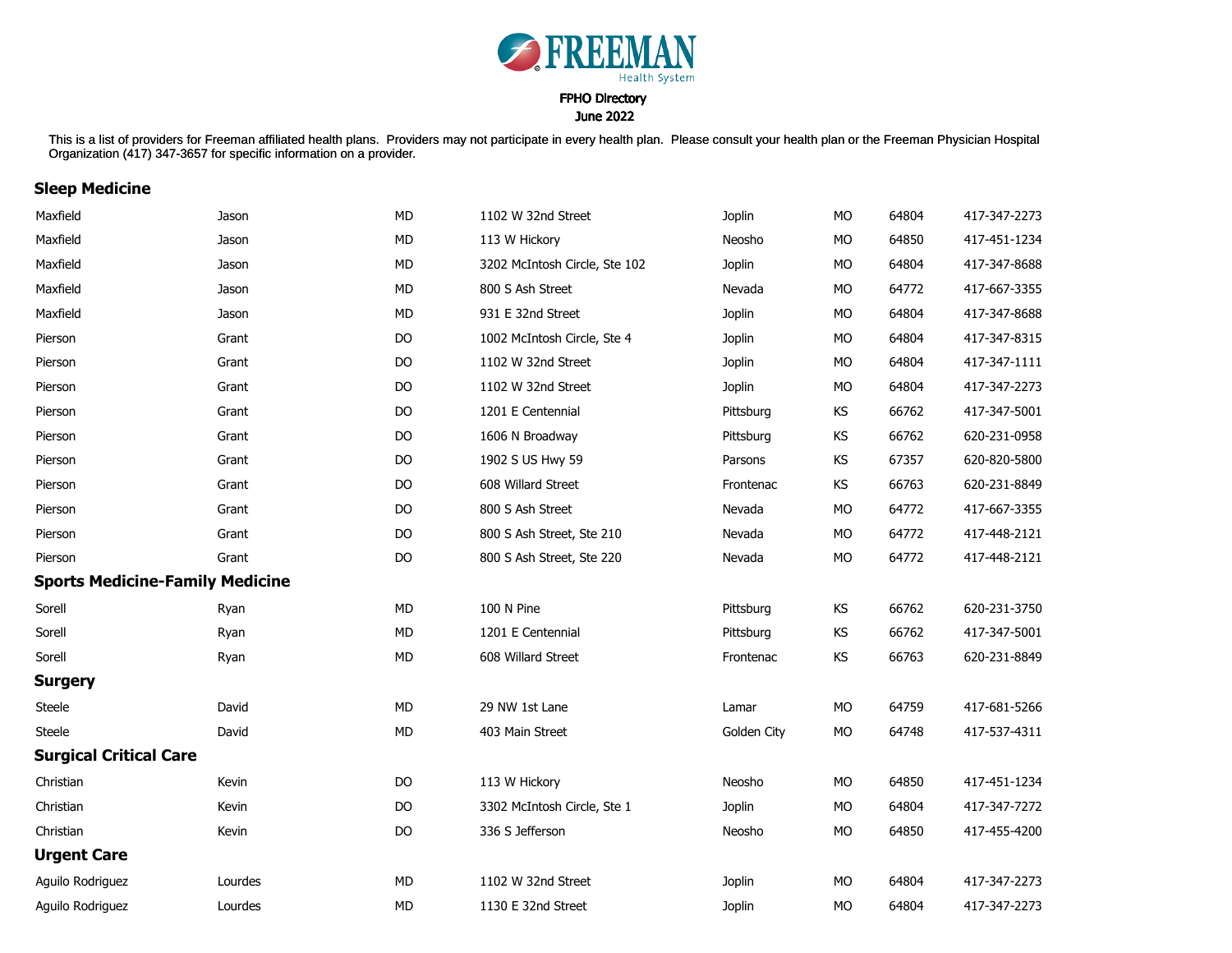

### June 2022

This is a list of providers for Freeman affiliated health plans. Providers may not participate in every health plan. Please consult your health plan or the Freeman Physician Hospital<br>Organization (417) 347-3657 for specifi

# Urgent Care

| Aguilo Rodriguez | Lourdes        | <b>MD</b> | 1636 S Madison Street | Webb City             | MO        | 64870 | 417-347-2273 |
|------------------|----------------|-----------|-----------------------|-----------------------|-----------|-------|--------------|
| Brecheisen       | Mark           | DO        | 1102 W 32nd Street    | <b>Joplin</b>         | <b>MO</b> | 64804 | 417-347-2273 |
| Brecheisen       | Mark           | DO        | 1130 E 32nd Street    | Joplin                | <b>MO</b> | 64804 | 417-347-2273 |
| Brecheisen       | Mark           | DO        | 1636 S Madison Street | Webb City             | <b>MO</b> | 64870 | 417-347-2273 |
| David            | Michael        | DO.       | 1102 W 32nd Street    | <b>Joplin</b>         | MO        | 64804 | 417-347-2273 |
| David            | Michael        | DO        | 1130 E 32nd Street    | Joplin                | <b>MO</b> | 64804 | 417-347-2273 |
| David            | Michael        | DO        | 1636 S Madison Street | Webb City             | <b>MO</b> | 64870 | 417-347-2273 |
| Eichelberger     | Troy           | DO        | 104 S Main Street     | Carl Junction         | <b>MO</b> | 64834 | 417-347-8656 |
| Eichelberger     | Troy           | DO        | 1102 W 32nd Street    | <b>Joplin</b>         | MO        | 64804 | 417-347-2273 |
| Eichelberger     | <b>Troy</b>    | DO        | 1130 E 32nd Street    | Joplin                | <b>MO</b> | 64804 | 417-347-2273 |
| Eichelberger     | <b>Troy</b>    | DO        | 1636 S Madison Street | Webb City             | MO        | 64870 | 417-347-7380 |
| Eichelberger     | Troy           | DO        | 322 E 11th Street     | <b>Baxter Springs</b> | KS        | 66713 | 620-856-2182 |
| Green            | <b>Jeffrey</b> | DO        | 1102 W 32nd Street    | <b>Joplin</b>         | MO        | 64804 | 417-347-2273 |
| Green            | <b>Jeffrey</b> | DO        | 1130 E 32nd Street    | Joplin                | <b>MO</b> | 64804 | 417-347-2273 |
| Green            | <b>Jeffrey</b> | DO        | 1636 S Madison Street | Webb City             | MO        | 64870 | 417-347-7380 |
| Johnston         | Jonathon       | DO        | 1102 W 32nd Street    | <b>Joplin</b>         | <b>MO</b> | 64804 | 417-347-1111 |
| Johnston         | Jonathon       | DO        | 1102 W 32nd Street    | Joplin                | MO        | 64804 | 417-347-2273 |
| Johnston         | Jonathon       | DO        | 113 W Hickory Street  | Neosho                | <b>MO</b> | 64850 | 417-451-1234 |
| Johnston         | Jonathon       | DO        | 1130 E 32nd Street    | <b>Joplin</b>         | MO        | 64804 | 417-347-2273 |
| Johnston         | Jonathon       | DO        | 1636 S Madison Street | Webb City             | <b>MO</b> | 64870 | 417-347-2273 |
| Loutzenhiser     | Matthew        | <b>MD</b> | 1102 W 32nd Street    | <b>Joplin</b>         | MO        | 64804 | 417-347-2273 |
| Loutzenhiser     | Matthew        | <b>MD</b> | 1130 E 32nd Street    | <b>Joplin</b>         | MO        | 64804 | 417-347-2273 |
| Loutzenhiser     | Matthew        | <b>MD</b> | 1636 S Madison Street | Webb City             | <b>MO</b> | 64870 | 417-347-7380 |
| Morgan           | Jimmy          | DO.       | 1102 W 32nd Street    | <b>Joplin</b>         | <b>MO</b> | 64804 | 417-347-2273 |
| Morgan           | Jimmy          | DO        | 1130 E 32nd Street    | <b>Joplin</b>         | <b>MO</b> | 64804 | 417-347-2273 |
| Morgan           | Jimmy          | DO        | 1636 S Madison Street | Webb City             | MO        | 64870 | 417-347-7380 |
| Rogers           | Matthew        | DO        | 1102 W 32nd Street    | <b>Joplin</b>         | MO        | 64804 | 417-347-1111 |
| Rogers           | Matthew        | DO        | 1102 W 32nd Street    | Joplin                | MO        | 64804 | 417-347-2273 |
| Rogers           | Matthew        | DO        | 113 W Hickory Street  | Neosho                | <b>MO</b> | 64850 | 417-451-1234 |
|                  |                |           |                       |                       |           |       |              |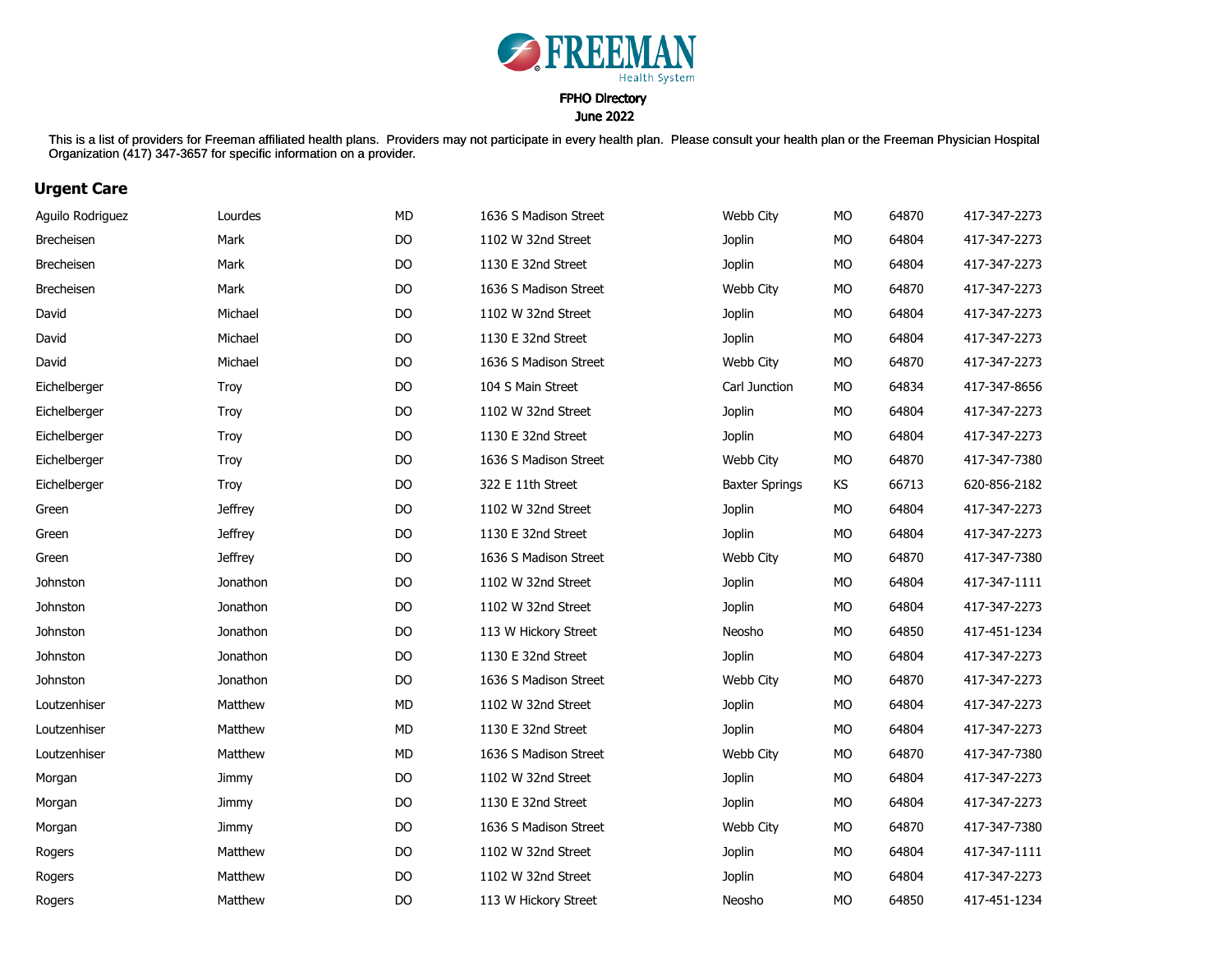

### June 2022

This is a list of providers for Freeman affiliated health plans. Providers may not participate in every health plan. Please consult your health plan or the Freeman Physician Hospital<br>Organization (417) 347-3657 for specifi

# Urgent Care

| Rogers                                       | Matthew       | DO             | 1130 E 32nd Street          | Joplin        | <b>MO</b> | 64804 | 417-347-2273 |
|----------------------------------------------|---------------|----------------|-----------------------------|---------------|-----------|-------|--------------|
| Rogers                                       | Matthew       | DO             | 1636 S Madison Street       | Webb City     | <b>MO</b> | 64870 | 417-347-2273 |
| Thomas                                       | Jamie         | D <sub>O</sub> | 1102 W 32nd Street          | <b>Joplin</b> | <b>MO</b> | 64804 | 417-347-2273 |
| Thomas                                       | Jamie         | DO             | 1130 E 32nd Street          | <b>Joplin</b> | MO        | 64804 | 417-347-2273 |
| Thomas                                       | Jamie         | <b>DO</b>      | 1636 S Madison Street       | Webb City     | MO        | 64870 | 417-347-2273 |
| Tiemann                                      | James         | <b>MD</b>      | 1102 W 32nd Street          | <b>Joplin</b> | <b>MO</b> | 64804 | 417-347-2273 |
| Tiemann                                      | James         | MD             | 1130 E 32nd Street          | <b>Joplin</b> | MO        | 64804 | 417-347-2273 |
| Tiemann                                      | James         | <b>MD</b>      | 1636 S Madison Street       | Webb City     | <b>MO</b> | 64870 | 417-347-7380 |
| Wilson                                       | John          | <b>MD</b>      | 1102 W 32nd Street          | <b>Joplin</b> | <b>MO</b> | 64804 | 417-347-2273 |
| Wilson                                       | John          | <b>MD</b>      | 1130 E 32nd Street          | <b>Joplin</b> | MO        | 64804 | 417-347-2273 |
| Wilson                                       | John          | <b>MD</b>      | 1636 S Madison Street       | Webb City     | MO        | 64870 | 417-347-7380 |
| <b>Urology</b>                               |               |                |                             |               |           |       |              |
| Anderson                                     | David         | <b>MD</b>      | 3302 McIntosh Circle, Ste 2 | <b>Joplin</b> | MO        | 64804 | 417-347-3703 |
| Frogge                                       | James         | <b>MD</b>      | 1 Mt Carmel Way             | Pittsburg     | KS        | 66762 | 620-231-6100 |
| Frogge                                       | James         | <b>MD</b>      | 3302 McIntosh Circle, Ste 2 | <b>Joplin</b> | <b>MO</b> | 64804 | 417-347-3703 |
| Schoenfeld                                   | Roger         | DO             | 2709 W 13th Street          | <b>Joplin</b> | MO        | 64801 | 417-781-7220 |
| Tawil                                        | Elias         | <b>MD</b>      | 2312 Tucker Terrace         | Pittsburg     | KS        | 66762 | 620-231-1300 |
| Tawil                                        | Elias         | <b>MD</b>      | 800 S Ash Street            | Nevada        | <b>MO</b> | 64772 | 417-667-3355 |
| Tawil                                        | Elias         | <b>MD</b>      | 800 S Ash Street, Ste 210   | Nevada        | MO        | 64772 | 417-448-2121 |
| Wineland                                     | Logan         | <b>MD</b>      | 1902 S US Hwy 59            | Parsons       | KS        | 67357 | 620-820-5800 |
| Wineland                                     | Logan         | <b>MD</b>      | 510 Peter Pan Road          | Independence  | KS        | 67301 | 620-820-5800 |
| <b>Vascular Surgery</b>                      |               |                |                             |               |           |       |              |
| Coy                                          | Thomas        | DO             | 1102 W 32nd Street          | <b>Joplin</b> | MO        | 64804 | 417-347-2273 |
| Coy                                          | <b>Thomas</b> | D <sub>O</sub> | 1500 Case Street            | Carthage      | <b>MO</b> | 64836 | 417-359-5948 |
| Coy                                          | Thomas        | <b>DO</b>      | 1619 K 66                   | Galena        | KS        | 66739 | 417-347-7272 |
| Coy                                          | Thomas        | DO             | 3302 McIntosh Circle, Ste 1 | <b>Joplin</b> | MO        | 64804 | 417-347-7272 |
| <b>Women's Health Nurse Practitioner/PCP</b> |               |                |                             |               |           |       |              |
| Womack                                       | Sarah         | <b>WHNP</b>    | 1532 W 32nd Street, Ste 301 | <b>Joplin</b> | MO        | 64804 | 417-347-2525 |
|                                              |               |                |                             |               |           |       |              |